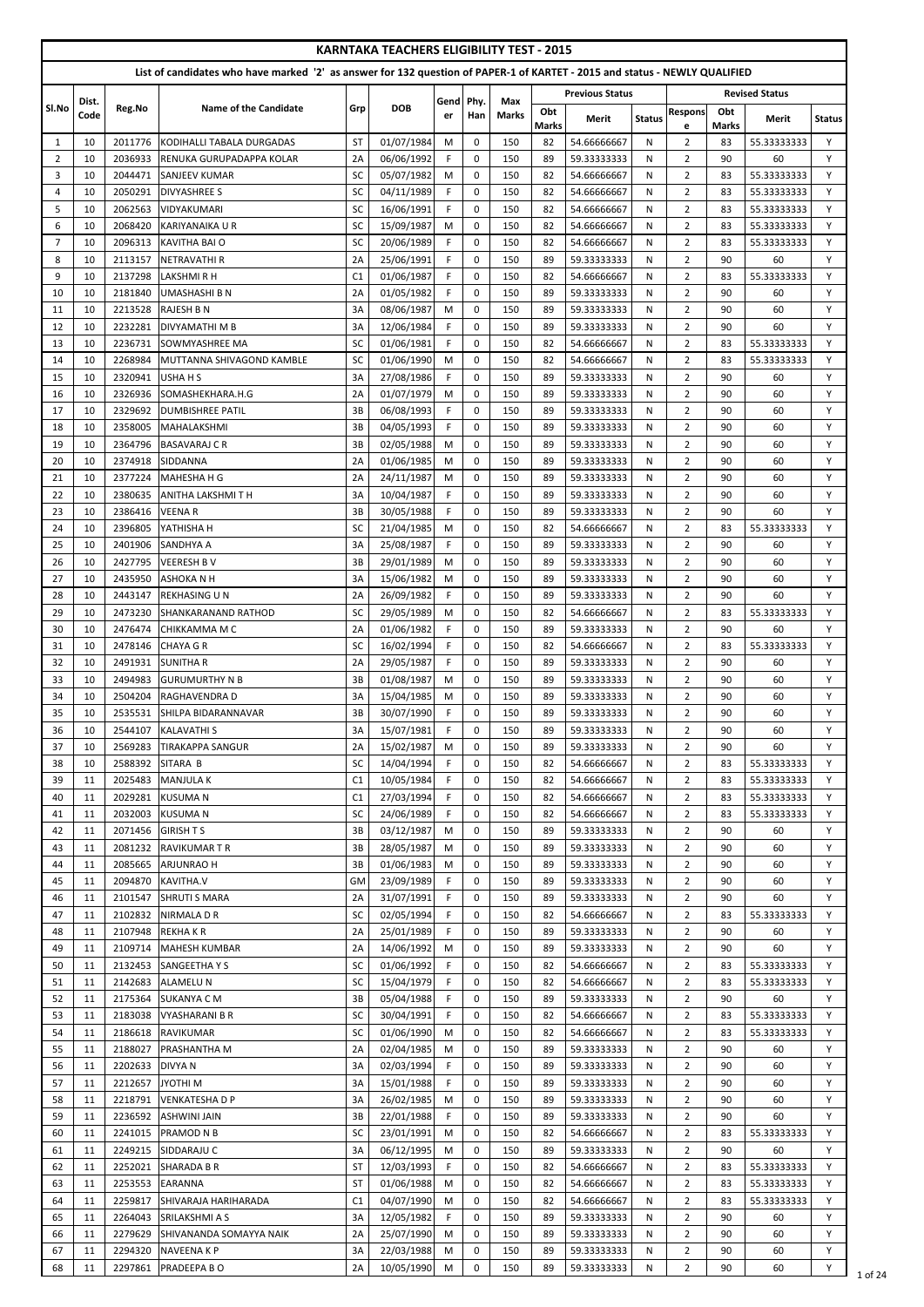|            |               |                    | List of candidates who have marked '2' as answer for 132 question of PAPER-1 of KARTET - 2015 and status - NEWLY QUALIFIED |                 | <b>KARNTAKA TEACHERS ELIGIBILITY TEST - 2015</b> |                   |                            |                     |                     |                            |               |                                  |                     |                            |               |
|------------|---------------|--------------------|----------------------------------------------------------------------------------------------------------------------------|-----------------|--------------------------------------------------|-------------------|----------------------------|---------------------|---------------------|----------------------------|---------------|----------------------------------|---------------------|----------------------------|---------------|
|            |               |                    |                                                                                                                            |                 |                                                  |                   |                            |                     |                     | <b>Previous Status</b>     |               |                                  |                     | <b>Revised Status</b>      |               |
| Sl.No      | Dist.<br>Code | Reg.No             | Name of the Candidate                                                                                                      | Grp             | <b>DOB</b>                                       | Gend<br>er        | Phy.<br>Han                | Max<br><b>Marks</b> | Obt<br><b>Marks</b> | Merit                      | <b>Status</b> | <b>Respons</b><br>e              | Obt<br><b>Marks</b> | Merit                      | <b>Status</b> |
| 69         | 11            | 2299489            | <b>SUMANGALAMMA S</b>                                                                                                      | 3A              | 07/07/1991                                       | F.                | $\mathbf 0$                | 150                 | 89                  | 59.33333333                | N             | $\overline{2}$                   | 90                  | 60                         | Y             |
| 70         | 11            | 2310847            | JYOTHI K G                                                                                                                 | 2A              | 01/07/1987                                       | F.                | $\mathbf 0$                | 150                 | 89                  | 59.33333333                | N             | $\overline{2}$                   | 90                  | 60                         | Y             |
| 71         | 11            | 2312230            | <b>MAMATHAN</b>                                                                                                            | SC              | 15/07/1992                                       | F                 | $\mathbf 0$                | 150                 | 82                  | 54.66666667                | N             | $\overline{2}$                   | 83                  | 55.33333333                | Y             |
| 72         | 11            | 2318180            | UMA V                                                                                                                      | 2A              | 06/02/1986                                       | F.                | $\mathbf 0$                | 150                 | 89                  | 59.33333333                | N             | $\overline{2}$                   | 90                  | 60                         | Y             |
| 73<br>74   | 11<br>11      | 2318285<br>2325051 | <b>GEETHA K V</b><br>RADHA B C                                                                                             | SC<br>3B        | 25/07/1986<br>15/07/1988                         | F.<br>F.          | $\mathbf 0$<br>$\Omega$    | 150<br>150          | 82<br>89            | 54.66666667<br>59.33333333 | N<br>N        | $\overline{2}$<br>$\overline{2}$ | 83<br>90            | 55.33333333<br>60          | Y<br>Y        |
| 75         | 11            | 2330767            | <b>PARVEEN JAHAN</b>                                                                                                       | 2B              | 30/08/1990                                       | F.                | $\Omega$                   | 150                 | 89                  | 59.33333333                | N             | $\overline{2}$                   | 90                  | 60                         | Y             |
| 76         | 11            | 2334496            | <b>SUDHAHG</b>                                                                                                             | 3A              | 05/08/1987                                       | F.                | $\Omega$                   | 150                 | 89                  | 59.33333333                | N             | $\overline{2}$                   | 90                  | 60                         | Y             |
| 77         | 11            | 2339906            | <b>PRIYADARSHINI T P</b>                                                                                                   | 3A              | 30/03/1989                                       | F.                | $\mathbf 0$                | 150                 | 89                  | 59.33333333                | N             | $\overline{2}$                   | 90                  | 60                         | Y             |
| 78         | 11            | 2339971            | LINGARAJ                                                                                                                   | 3B              | 01/10/1983                                       | M                 | $\mathbf 0$                | 150                 | 89                  | 59.33333333                | N             | $\overline{2}$                   | 90                  | 60                         | Y             |
| 79         | 11            | 2362435            | <b>SHILPA R</b>                                                                                                            | 2A              | 01/07/1989                                       | F.                | $\mathbf 0$                | 150                 | 89                  | 59.33333333                | N             | $\overline{2}$                   | 90                  | 60                         | Y             |
| 80         | 11            | 2363224            | <b>SUNITHA M</b>                                                                                                           | 3A              | 12/09/1989                                       | F                 | $\mathbf 0$                | 150                 | 89                  | 59.33333333                | N             | $\overline{2}$                   | 90                  | 60                         | Y             |
| 81         | 11            | 2377849            | YOGESH V                                                                                                                   | 3A              | 26/05/1989                                       | M                 | $\mathbf 0$                | 150                 | 89                  | 59.33333333                | N             | $\overline{2}$                   | 90                  | 60                         | Y             |
| 82<br>83   | 11<br>11      | 2387987<br>2400213 | <b>HONNEGOWDA B C</b><br><b>REKHA</b>                                                                                      | 2A<br>C1        | 15/01/1987<br>15/06/1985                         | M<br>F.           | $\mathbf 0$<br>$\Omega$    | 150<br>150          | 89<br>82            | 59.33333333<br>54.66666667 | N<br>N        | $\overline{2}$<br>$\overline{2}$ | 90<br>83            | 60<br>55.33333333          | Y<br>Y        |
| 84         | 11            | 2403931            | <b>SUNDARESHAN</b>                                                                                                         | 2A              | 13/05/1983                                       | M                 | $\mathbf 0$                | 150                 | 89                  | 59.33333333                | N             | $\overline{2}$                   | 90                  | 60                         | Y             |
| 85         | 11            | 2428558            | VIDYALAKSHMI A                                                                                                             | 2A              | 14/08/1992                                       | F.                | $\Omega$                   | 150                 | 89                  | 59.33333333                | N             | $\overline{2}$                   | 90                  | 60                         | Y             |
| 86         | 11            | 2431283            | <b>VIDYA BHAT</b>                                                                                                          | GM              | 06/08/1988                                       | F.                | $\Omega$                   | 150                 | 89                  | 59.33333333                | N             | $\overline{2}$                   | 90                  | 60                         | Y             |
| 87         | 11            | 2438576            | <b>REKHAMT</b>                                                                                                             | 2A              | 19/11/1988                                       | F.                | $\mathbf 0$                | 150                 | 89                  | 59.33333333                | N             | $\overline{2}$                   | 90                  | 60                         | Y             |
| 88         | 11            | 2458794            | <b>CHAITRA C</b>                                                                                                           | 3A              | 20/07/1987                                       | F.                | $\mathbf 0$                | 150                 | 89                  | 59.33333333                | N             | $\overline{2}$                   | 90                  | 60                         | Y             |
| 89         | 11            | 2483482            | MADEGOWDA K N                                                                                                              | 3A              | 15/08/1987                                       | M                 | $\mathbf 0$                | 150                 | 89                  | 59.33333333                | N             | $\overline{2}$                   | 90                  | 60                         | Y             |
| 90         | 11            | 2519766            | <b>SHABINABANU PINJARA</b>                                                                                                 | C1              | 05/06/1991                                       | F.                | $\mathbf 0$                | 150                 | 82                  | 54.66666667                | N             | $\overline{2}$                   | 83                  | 55.33333333                | Y             |
| 91<br>92   | 11<br>11      | 2520490            | SUNITHA.CN<br>2521262 JEEVITHA G. M.                                                                                       | 3B<br><b>GM</b> | 12/01/1984<br>20/09/1989                         | F.<br>$\mathsf F$ | 0<br>$\mathbf 0$           | 150<br>150          | 89<br>89            | 59.33333333<br>59.33333333 | N<br>N        | $\overline{2}$<br>2              | 90<br>90            | 60<br>60                   | Y             |
| 93         | 11            | 2521284            | <b>SUMA H M</b>                                                                                                            | 3B              | 01/07/1988                                       | F.                | $\Omega$                   | 150                 | 89                  | 59.33333333                | N             | $\overline{2}$                   | 90                  | 60                         | Y             |
| 94         | 11            | 2524588            | <b>ISUMANGALA PALLED</b>                                                                                                   | 3B              | 01/06/1988                                       | F.                | $\mathbf 0$                | 150                 | 89                  | 59.33333333                | N             | $\overline{2}$                   | 90                  | 60                         | Y             |
| 95         | 11            | 2529348            | MUDDAMMA GACHCHINAMANI                                                                                                     | SC              | 02/06/1990                                       | F.                | $\mathbf 0$                | 150                 | 82                  | 54.66666667                | N             | $\overline{2}$                   | 83                  | 55.33333333                | Y             |
| 96         | 11            | 2538682            | DEVIKARANI M.V.                                                                                                            | SC              | 05/10/1987                                       | F.                | $\mathbf 0$                | 150                 | 82                  | 54.66666667                | N             | $\mathbf{2}$                     | 83                  | 55.33333333                | Y             |
| 97         | 11            | 2549567            | <b>KAVYA SHREE R</b>                                                                                                       | 2A              | 15/12/1989                                       | F.                | $\mathbf 0$                | 150                 | 89                  | 59.33333333                | N             | $\overline{2}$                   | 90                  | 60                         | Y             |
| 98         | 11            | 2553003            | <b>KAVITHA</b>                                                                                                             | SC              | 05/06/1987                                       | F.                | $\mathbf 0$                | 150                 | 82                  | 54.66666667                | N             | $\overline{2}$                   | 83                  | 55.33333333                | Y             |
| 99         | 11            | 2562307            | MAHANINGAPPA NIDONI                                                                                                        | 3B              | 15/06/1986                                       | M                 | $\mathbf 0$                | 150                 | 89                  | 59.33333333                | N             | $\overline{2}$                   | 90                  | 60                         | Y             |
| 100        | 11            | 2570747            | YUVARANI B H                                                                                                               | 3B              | 02/05/1991                                       | F.                | $\mathbf 0$                | 150                 | 89                  | 59.33333333                | N             | $\overline{2}$                   | 90                  | 60                         | Y             |
| 101<br>102 | 12<br>12      | 2054362<br>2234241 | <b>GANGALAKSHMI M</b><br><b>SHIVAKUMARA C</b>                                                                              | SC<br>C1        | 16/10/1992<br>01/06/1989                         | F.<br>M           | $\mathbf 0$<br>$\mathbf 0$ | 150<br>150          | 82<br>82            | 54.66666667<br>54.66666667 | N<br>N        | $\overline{2}$<br>$\overline{2}$ | 83<br>83            | 55.33333333<br>55.33333333 | Y<br>Y        |
| 103        | 12            | 2285153            | <b>VINITA REVAPPA BHUSHETTI</b>                                                                                            | 3A              | 15/03/1993                                       | F.                | $\mathbf 0$                | 150                 | 89                  | 59.33333333                | N             | $\overline{2}$                   | 90                  | 60                         | Y             |
| 104        | 12            | 2409198            | <b>SHASHIKALA BL</b>                                                                                                       | SC              | 01/07/1990                                       | F.                | $\mathbf 0$                | 150                 | 82                  | 54.66666667                | N             | $\overline{2}$                   | 83                  | 55.33333333                | Y             |
| 105        | 12            | 2423663            | <b>SUMA SM</b>                                                                                                             | 3A              | 10/07/1991                                       | F.                | $\mathbf 0$                | 150                 | 89                  | 59.33333333                | N             | $\overline{2}$                   | 90                  | 60                         | Y             |
| 106        | 12            | 2517400            | <b>VIJAYAKUMAR KOTAMBARI</b>                                                                                               | <b>GM</b>       | 22/07/1983                                       | M                 | $\mathbf 0$                | 150                 | 89                  | 59.33333333                | N             | $\overline{2}$                   | 90                  | 60                         | Y             |
| 107        | 13            | 2008702            | IYASHODHAMMA G                                                                                                             | 3B              | 10/08/1985                                       | F.                | $\mathbf 0$                | 150                 | 89                  | 59.33333333                | N             | $\overline{2}$                   | 90                  | 60                         | Y             |
| 108        | 13            | 2017381            | YALLAMMA Y M                                                                                                               | C1              | 02/06/1991                                       | F.                | $\mathbf 0$                | 150                 | 82                  | 54.66666667                | N             | $\overline{2}$                   | 83                  | 55.33333333                | Y             |
| 109        | 13            | 2019479            | <b>VARUN KUMAR S N</b>                                                                                                     | 3B              | 08/05/1989                                       | M                 | 0                          | 150                 | 89                  | 59.33333333                | N             | $\overline{2}$                   | 90                  | 60                         | Y             |
| 110<br>111 | 13<br>13      | 2058558<br>2063092 | <b>SWAPNAL</b><br><b>JAGADEESHAN</b>                                                                                       | 2A<br>C1        | 30/06/1990<br>09/06/1993                         | F.<br>M           | $\mathbf 0$<br>$\mathbf 0$ | 150<br>150          | 89<br>82            | 59.33333333<br>54.66666667 | N<br>N        | $\overline{2}$<br>$\overline{2}$ | 90<br>83            | 60<br>55.33333333          | Y<br>Y        |
| 112        | 13            | 2064053            | PRASANNA U                                                                                                                 | 2A              | 18/06/1982                                       | M                 | $\mathbf 0$                | 150                 | 89                  | 59.33333333                | N             | $\overline{2}$                   | 90                  | 60                         | Y             |
| 113        | 13            | 2064733            | <b>ROOPA M R</b>                                                                                                           | 3B              | 04/06/1988                                       | F.                | $\mathbf 0$                | 150                 | 89                  | 59.33333333                | N             | $\overline{2}$                   | 90                  | 60                         | Y             |
| 114        | 13            | 2080237            | <b>SHILPAK</b>                                                                                                             | 3B              | 02/05/1991                                       | F.                | $\mathbf 0$                | 150                 | 89                  | 59.33333333                | N             | $\overline{2}$                   | 90                  | 60                         | Y             |
| 115        | 13            | 2101278            | JAYASHEELA N                                                                                                               | <b>ST</b>       | 21/08/1991                                       | F.                | $\mathbf 0$                | 150                 | 82                  | 54.66666667                | N             | $\overline{2}$                   | 83                  | 55.33333333                | Y             |
| 116        | 13            | 2108463            | JYOTHISHRI C                                                                                                               | C1              | 21/05/1990                                       | F.                | $\mathbf 0$                | 150                 | 82                  | 54.66666667                | N             | $\overline{2}$                   | 83                  | 55.33333333                | Y             |
| 117        | 13            | 2133907            | <b>THIPPAMMAB</b>                                                                                                          | C1              | 17/06/1990                                       | F.                | $\mathbf 0$                | 150                 | 82                  | 54.66666667                | N             | $\overline{2}$                   | 83                  | 55.33333333                | Y             |
| 118        | 13            | 2139877            | LATHA BS                                                                                                                   | 3B              | 18/03/1988                                       | F.                | $\mathbf 0$                | 150                 | 89                  | 59.33333333                | N             | $\overline{2}$                   | 90                  | 60                         | Y             |
| 119<br>120 | 13<br>13      | 2162579<br>2177857 | <b>ASHWINI D A</b><br>PRADEEP DUMAKALAGUNDI D N                                                                            | SC<br>2A        | 11/10/1992<br>05/01/1988                         | F.<br>M           | $\mathbf 0$<br>0           | 150<br>150          | 82<br>89            | 54.66666667<br>59.33333333 | N<br>N        | $\overline{2}$<br>$\overline{2}$ | 83<br>90            | 55.33333333<br>60          | Y<br>Y        |
| 121        | 13            | 2184116            | <b>GURUSWAMY J</b>                                                                                                         | C1              | 25/03/1994                                       | M                 | $\Omega$                   | 150                 | 82                  | 54.66666667                | N             | $\overline{2}$                   | 83                  | 55.33333333                | Y             |
| 122        | 13            | 2184222            | <b>PAPESHAB</b>                                                                                                            | <b>ST</b>       | 04/05/1987                                       | M                 | $\mathbf 0$                | 150                 | 82                  | 54.66666667                | N             | $\overline{2}$                   | 83                  | 55.33333333                | Y             |
| 123        | 13            | 2185860            | <b>PAVITRA H</b>                                                                                                           | SC              | 15/03/1993                                       | F.                | $\mathbf 0$                | 150                 | 82                  | 54.66666667                | N             | $\overline{2}$                   | 83                  | 55.33333333                | Y             |
| 124        | 13            | 2197926            | <b>THIPPESWAMY B</b>                                                                                                       | 3B              | 22/07/1988                                       | M                 | $\mathbf 0$                | 150                 | 89                  | 59.33333333                | N             | $\overline{2}$                   | 90                  | 60                         | Y             |
| 125        | 13            | 2198635            | <b>TANUJA HARIHAR NAIK</b>                                                                                                 | 2A              | 19/05/1989                                       | F.                | 0                          | 150                 | 89                  | 59.33333333                | N             | $\overline{2}$                   | 90                  | 60                         | Y             |
| 126        | 13            | 2202829            | <b>INETHRAVATHI T M</b>                                                                                                    | SC              | 01/02/1993                                       | F.                | $\mathbf 0$                | 150                 | 82                  | 54.66666667                | N             | $\overline{2}$                   | 83                  | 55.33333333                | Y             |
| 127        | 13            | 2204364            | <b>SHANKARAMURTHHY R B</b>                                                                                                 | <b>ST</b>       | 15/01/1976                                       | M                 | 0                          | 150                 | 82                  | 54.66666667                | N             | $\overline{2}$                   | 83                  | 55.33333333                | Y             |
| 128<br>129 | 13<br>13      | 2211029<br>2216292 | <b>MYLARAPPA C</b><br>MANJUNATHA V D                                                                                       | C1<br>3B        | 05/11/1988<br>10/06/1992                         | M<br>M            | 0<br>$^{\mbox{-}}1$        | 150                 | 82<br>82            | 54.66666667<br>54.66666667 | N<br>N        | $\overline{2}$<br>$\overline{2}$ | 83<br>83            | 55.33333333<br>55.33333333 | Y<br>Y        |
| 130        | 13            | 2216671            | <b>CHAITRAK</b>                                                                                                            | C1              | 13/04/1989                                       | F.                | 0                          | 150<br>150          | 82                  | 54.66666667                | N             | 2                                | 83                  | 55.33333333                | Y             |
| 131        | 13            | 2223255            | ANNAPURNAMMA N                                                                                                             | SC              | 10/06/1984                                       | F.                | $\mathbf 0$                | 150                 | 82                  | 54.66666667                | N             | $\overline{2}$                   | 83                  | 55.33333333                | Y             |
| 132        | 13            | 2228660            | MAHALINGAIAH V                                                                                                             | C1              | 01/06/1990                                       | M                 | $\mathbf 0$                | 150                 | 82                  | 54.66666667                | N             | $\overline{2}$                   | 83                  | 55.33333333                | Y             |
| 133        | 13            | 2231149            | <b>CHIDANANDAPPA G N</b>                                                                                                   | 2A              | 12/06/1982                                       | M                 | $\mathbf 0$                | 150                 | 89                  | 59.33333333                | N             | $\overline{2}$                   | 90                  | 60                         | Y             |
| 134        | 13            | 2233876            | <b>CHIDANANDA T</b>                                                                                                        | 3B              | 10/09/1987                                       | M                 | 0                          | 150                 | 89                  | 59.33333333                | N             | $\mathbf{2}$                     | 90                  | 60                         | Y             |
| 135        | 13            | 2236875            | <b>REKHAV</b>                                                                                                              | C1              | 14/07/1983                                       | F.                | 0                          | 150                 | 82                  | 54.66666667                | N             | $\overline{2}$                   | 83                  | 55.33333333                | Y             |
| 136        | 13            | 2238486            | <b>CHANDRASHEKHARA N</b>                                                                                                   | C1              | 03/06/1992                                       | M                 | 0                          | 150                 | 82                  | 54.66666667                | N             | $\overline{2}$                   | 83                  | 55.33333333                | Y             |

 $\frac{1}{2}$  of 24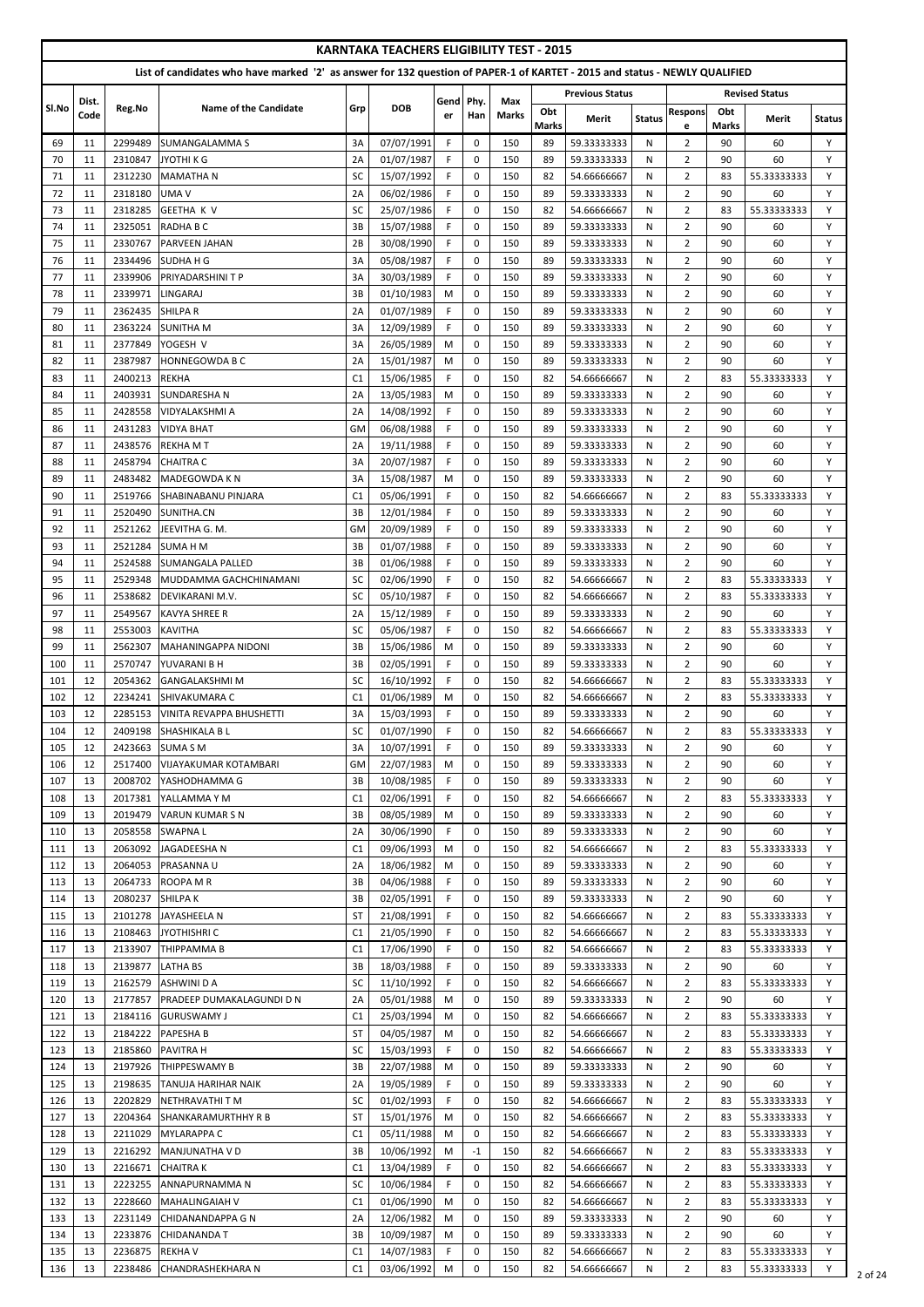|            |          |                    |                                                                                                                            |                          | <b>KARNTAKA TEACHERS ELIGIBILITY TEST - 2015</b> |             |                            |              |                     |                            |               |                                  |                     |                            |               |
|------------|----------|--------------------|----------------------------------------------------------------------------------------------------------------------------|--------------------------|--------------------------------------------------|-------------|----------------------------|--------------|---------------------|----------------------------|---------------|----------------------------------|---------------------|----------------------------|---------------|
|            |          |                    | List of candidates who have marked '2' as answer for 132 question of PAPER-1 of KARTET - 2015 and status - NEWLY QUALIFIED |                          |                                                  |             |                            |              |                     |                            |               |                                  |                     |                            |               |
|            | Dist.    |                    |                                                                                                                            |                          |                                                  | Gend        | Phy.                       | Max          |                     | <b>Previous Status</b>     |               |                                  |                     | <b>Revised Status</b>      |               |
| SI.No      | Code     | Reg.No             | <b>Name of the Candidate</b>                                                                                               | Grp                      | <b>DOB</b>                                       | er          | Han                        | <b>Marks</b> | Obt<br><b>Marks</b> | Merit                      | <b>Status</b> | <b>Respons</b>                   | Obt<br><b>Marks</b> | Merit                      | <b>Status</b> |
| 137        | 13       | 2239961            | <b>RADHAH</b>                                                                                                              | SC                       | 01/06/1990                                       | F.          | 0                          | 150          | 82                  | 54.66666667                | N             | e<br>$\overline{2}$              | 83                  | 55.33333333                | Y             |
| 138        | 13       | 2267167            | <b>UMESHA B</b>                                                                                                            | <b>ST</b>                | 15/04/1986                                       | M           | $\mathbf 0$                | 150          | 82                  | 54.66666667                | N             | $\overline{2}$                   | 83                  | 55.33333333                | Y             |
| 139        | 13       | 2272911            | <b>SUNEETHABAIK</b>                                                                                                        | SC                       | 15/05/1991                                       | F           | 0                          | 150          | 82                  | 54.66666667                | N             | $\overline{2}$                   | 83                  | 55.33333333                | Y             |
| 140        | 13       | 2290143            | <b>ANITHA E</b>                                                                                                            | C <sub>1</sub>           | 02/05/1991                                       | F.          | $\mathbf 0$                | 150          | 82                  | 54.66666667                | N             | $\overline{2}$                   | 83                  | 55.33333333                | Y             |
| 141<br>142 | 13<br>13 | 2305158<br>2311855 | <b>VIJAYA KUMARI T</b><br><b>REKHAP</b>                                                                                    | SC<br>2A                 | 10/05/1988<br>02/03/1991                         | F<br>F.     | 0<br>$\mathbf 0$           | 150<br>150   | 82<br>89            | 54.66666667<br>59.33333333 | N<br>N        | $\overline{2}$<br>$\overline{2}$ | 83<br>90            | 55.33333333<br>60          | Y<br>Y        |
| 143        | 13       | 2330420            | <b>THIPPAMMAH</b>                                                                                                          | 3A                       | 30/04/1988                                       | F           | $\mathbf 0$                | 150          | 89                  | 59.33333333                | N             | $\overline{2}$                   | 90                  | 60                         | Y             |
| 144        | 13       | 2331265            | <b>PUSHPALATHA R</b>                                                                                                       | SC                       | 02/03/1993                                       | F.          | $\mathbf 0$                | 150          | 82                  | 54.66666667                | N             | $\overline{2}$                   | 83                  | 55.33333333                | Y             |
| 145        | 13       | 2331821            | <b>PREETHIB</b>                                                                                                            | 3B                       | 01/12/1990                                       | E           | $\mathbf 0$                | 150          | 89                  | 59.33333333                | N             | $\overline{2}$                   | 90                  | 60                         | Y             |
| 146        | 13       | 2337538            | <b>SRIDHARA B H</b>                                                                                                        | SC                       | 27/04/1985                                       | М           | 0                          | 150          | 82                  | 54.66666667                | N             | $\overline{2}$                   | 83                  | 55.33333333                | Y             |
| 147<br>148 | 13<br>13 | 2343197<br>2363312 | <b>SHRUTHI K V</b><br><b>SUMAKL</b>                                                                                        | 3B<br>3B                 | 06/03/1991<br>08/07/1988                         | F<br>F.     | $\mathbf 0$<br>0           | 150<br>150   | 89<br>89            | 59.33333333<br>59.33333333 | N<br>N        | $\overline{2}$<br>$\overline{2}$ | 90<br>90            | 60<br>60                   | Y<br>Y        |
| 149        | 13       | 2363376            | <b>SHILPAR</b>                                                                                                             | SC                       | 28/10/1993                                       | F           | $\mathbf 0$                | 150          | 82                  | 54.66666667                | N             | $\overline{2}$                   | 83                  | 55.33333333                | Y             |
| 150        | 13       | 2376299            | ARUN KUMAR M O                                                                                                             | <b>ST</b>                | 26/12/1992                                       | M           | 0                          | 150          | 82                  | 54.66666667                | N             | $\overline{2}$                   | 83                  | 55.33333333                | Y             |
| 151        | 13       | 2388465            | LAKSHMIDEVI B K                                                                                                            | <b>ST</b>                | 01/07/1991                                       | F.          | $\mathbf 0$                | 150          | 82                  | 54.66666667                | N             | $\overline{2}$                   | 83                  | 55.33333333                | Y             |
| 152        | 13       | 2388733            | SHILPA M                                                                                                                   | SC                       | 20/04/1992                                       | F           | $\mathbf 0$                | 150          | 82                  | 54.66666667                | N             | $\overline{2}$                   | 83                  | 55.33333333                | Y             |
| 153        | 13       | 2394028            | <b>THIPPESWAMY K</b>                                                                                                       | ST                       | 05/05/1984                                       | M           | $\mathbf 0$                | 150          | 82                  | 54.66666667                | N             | $\overline{2}$                   | 83                  | 55.33333333                | Y             |
| 154        | 13       | 2410725            | <b>LATHAH</b>                                                                                                              | SC<br>SC                 | 02/05/1992<br>01/06/1990                         | F.          | $\mathbf 0$                | 150<br>150   | 82<br>82            | 54.66666667                | N             | $\overline{2}$                   | 83                  | 55.33333333                | Y<br>Y        |
| 155<br>156 | 13<br>13 | 2414493<br>2415529 | <b>ANUPAMAS</b><br><b>PALLAVI V</b>                                                                                        | 2A                       | 08/01/1992                                       | F.<br>F     | 0<br>$\mathbf 0$           | 150          | 89                  | 54.66666667<br>59.33333333 | N<br>N        | $\overline{2}$<br>$\overline{2}$ | 83<br>90            | 55.33333333<br>60          | Y             |
| 157        | 13       | 2421012            | <b>SHRUTHI C</b>                                                                                                           | C <sub>1</sub>           | 12/06/1990                                       | F.          | 0                          | 150          | 82                  | 54.66666667                | N             | $\overline{2}$                   | 83                  | 55.33333333                | Y             |
| 158        | 13       | 2426831            | <b>VENKATESHA M</b>                                                                                                        | 3A                       | 16/03/1991                                       | M           | $\mathbf 0$                | 150          | 89                  | 59.33333333                | N             | $\overline{2}$                   | 90                  | 60                         | Y             |
| 159        | 13       | 2429944            | <b>ASHAV</b>                                                                                                               | SC                       | 15/02/1991                                       | F.          | $\pmb{0}$                  | 150          | 82                  | 54.66666667                | N             | $\overline{2}$                   | 83                  | 55.33333333                | Y             |
| 160        | 13       | 2431195            | <b>SULOCHANA B</b>                                                                                                         | $\overline{\mathsf{ST}}$ | 14/07/1984                                       | $\mathsf F$ | $\mathbf 0$                | 150          | 82                  | 54.66666667                | $\mathsf{N}$  | $\overline{2}$                   | 83                  | 55.33333333                | Y             |
| 161        | 13       | 2439136            | <b>KUMARA M</b>                                                                                                            | SC                       | 04/06/1984                                       | М           | 0                          | 150          | 82                  | 54.66666667                | N             | $\overline{2}$                   | 83                  | 55.33333333                | Y             |
| 162<br>163 | 13<br>13 | 2444609<br>2445419 | MAHAMED JAVID<br><b>PRASEETHA H</b>                                                                                        | 2B<br>SC                 | 10/02/1983<br>01/08/1990                         | М<br>F.     | $\mathbf 0$<br>$\mathbf 0$ | 150<br>150   | 89<br>82            | 59.33333333<br>54.66666667 | N<br>N        | $\overline{2}$<br>$\overline{2}$ | 90<br>83            | 60<br>55.33333333          | Y<br>Y        |
| 164        | 13       | 2481603            | <b>SHILPA D</b>                                                                                                            | C1                       | 10/02/1993                                       | F.          | 0                          | 150          | 82                  | 54.66666667                | N             | $\overline{2}$                   | 83                  | 55.33333333                | Y             |
| 165        | 13       | 2488701            | <b>ISURAIYA ANJUM S A</b>                                                                                                  | C1                       | 28/03/1991                                       | F.          | $\mathbf 0$                | 150          | 82                  | 54.66666667                | N             | $\overline{2}$                   | 83                  | 55.33333333                | Y             |
| 166        | 13       | 2491685            | <b>NETHRAN</b>                                                                                                             | ST                       | 16/05/1990                                       | F.          | 0                          | 150          | 82                  | 54.66666667                | N             | $\overline{2}$                   | 83                  | 55.33333333                | Y             |
| 167        | 13       | 2493432            | <b>SHRUTHIP</b>                                                                                                            | 3B                       | 05/02/1991                                       | F.          | $\mathbf 0$                | 150          | 89                  | 59.33333333                | N             | $\overline{2}$                   | 90                  | 60                         | Y             |
| 168        | 13       | 2498997            | <b>VIJAYALAKSHMI G S</b>                                                                                                   | SC                       | 27/06/1990                                       | F.          | 0                          | 150          | 82                  | 54.66666667                | N             | $\overline{2}$                   | 83                  | 55.33333333                | Y             |
| 169<br>170 | 13<br>13 | 2506693<br>2508422 | <b>SHAILAJA O</b><br>ROOPASRIT P                                                                                           | <b>ST</b><br>SC          | 04/06/1990<br>01/01/1990                         | F.<br>F     | $\mathbf 0$<br>0           | 150<br>150   | 82<br>82            | 54.66666667<br>54.66666667 | N<br>N        | $\overline{2}$<br>$\overline{2}$ | 83<br>83            | 55.33333333<br>55.33333333 | Y<br>Y        |
| 171        | 13       | 2519644            | <b>MAHESHAKB</b>                                                                                                           | ST                       | 06/01/1990                                       | М           | 0                          | 150          | 82                  | 54.66666667                | N             | $\overline{2}$                   | 83                  | 55.33333333                | Y             |
| 172        | 13       | 2532314            | <b>GIRIPRAKASH M K</b>                                                                                                     | <b>GM</b>                | 29/09/1982                                       | М           | 0                          | 150          | 89                  | 59.33333333                | N             | $\overline{2}$                   | 90                  | 60                         | Y             |
| 173        | 13       | 2558300            | <b>MANJAPPA H</b>                                                                                                          | 2A                       | 02/06/1990                                       | М           | $\mathbf 0$                | 150          | 89                  | 59.33333333                | N             | $\overline{2}$                   | 90                  | 60                         | Y             |
| 174        | 14       | 2013226            | SUDHA M G                                                                                                                  | SC                       | 23/03/1989                                       | F           | $\mathbf 0$                | 150          | 82                  | 54.66666667                | N             | $\overline{2}$                   | 83                  | 55.33333333                | Y             |
| 175        | 14       | 2013423            | VIJAYAKUMARA H                                                                                                             | 2A                       | 01/06/1989                                       | М           | 0                          | 150          | 89                  | 59.33333333                | N             | $\overline{2}$                   | 90                  | 60                         | Y             |
| 176<br>177 | 14<br>14 | 2014584<br>2017205 | <b>ANANDKUMAR H M</b><br><b>ASHWINI S G</b>                                                                                | 3B<br>3B                 | 17/12/1988<br>08/05/1994                         | M<br>F.     | 0<br>0                     | 150<br>150   | 89<br>89            | 59.33333333<br>59.33333333 | N<br>N        | $\overline{2}$<br>$\overline{2}$ | 90<br>90            | 60<br>60                   | Y<br>Y        |
| 178        | 14       | 2021274            | <b>MANJUNATHA K</b>                                                                                                        | C <sub>1</sub>           | 20/07/1988                                       | M           | $\mathbf 0$                | 150          | 82                  | 54.66666667                | N             | $\overline{2}$                   | 83                  | 55.33333333                | Y             |
| 179        | 14       | 2022521            | <b>USHAN</b>                                                                                                               | ST                       | 13/06/1986                                       | F.          | 0                          | 150          | 82                  | 54.66666667                | N             | $\overline{2}$                   | 83                  | 55.33333333                | Y             |
| 180        | 14       | 2032463            | <b>HANUMANTHAPPA G H</b>                                                                                                   | ST                       | 28/11/1993                                       | M           | 0                          | 150          | 82                  | 54.66666667                | N             | $\overline{2}$                   | 83                  | 55.33333333                | Y             |
| 181        | 14       | 2044078            | <b>HEGGANAGOWDRA NIRMALA</b>                                                                                               | 3B                       | 01/06/1990                                       | F           | $\mathbf 0$                | 150          | 89                  | 59.33333333                | N             | $\overline{2}$                   | 90                  | 60                         | Y             |
| 182        | 14       | 2047697            | <b>H M SHIVARUDRASWAMY</b>                                                                                                 | 3B                       | 01/07/1993                                       | М           | 0                          | 150          | 89                  | 59.33333333                | N             | $\overline{2}$                   | 90                  | 60                         | Y             |
| 183<br>184 | 14<br>14 | 2061628<br>2062779 | <b>GANGADHARA P</b><br><b>SEEMABEGUM</b>                                                                                   | 3B<br>2B                 | 18/07/1987<br>20/04/1991                         | M<br>F.     | $\mathbf 0$<br>0           | 150<br>150   | 89<br>89            | 59.33333333<br>59.33333333 | N<br>N        | $\overline{2}$<br>$\overline{2}$ | 90<br>90            | 60<br>60                   | Y<br>Y        |
| 185        | 14       | 2064580            | <b>NIRMALA M</b>                                                                                                           | 3B                       | 28/04/1991                                       | F.          | 0                          | 150          | 89                  | 59.33333333                | N             | $\overline{2}$                   | 90                  | 60                         | Y             |
| 186        | 14       | 2074414            | <b>KAVITHA M R</b>                                                                                                         | 3B                       | 11/10/1993                                       | F.          | 0                          | 150          | 89                  | 59.33333333                | N             | $\overline{2}$                   | 90                  | 60                         | Y             |
| 187        | 14       | 2091446            | <b>MADHU H R</b>                                                                                                           | C1                       | 20/12/1989                                       | F.          | $\mathbf 0$                | 150          | 82                  | 54.66666667                | N             | $\overline{2}$                   | 83                  | 55.33333333                | Y             |
| 188        | 14       | 2091946            | MALA J E                                                                                                                   | 3B                       | 01/12/1987                                       | F           | 0                          | 150          | 89                  | 59.33333333                | N             | $\overline{2}$                   | 90                  | 60                         | Y             |
| 189        | 14       |                    | 2109352 REKHA K M                                                                                                          | 3B                       | 06/05/1990                                       | F           | $\mathbf 0$                | 150          | 89                  | 59.33333333                | N             | $\overline{2}$                   | 90                  | 60                         | Y             |
| 190<br>191 | 14<br>14 | 2111285            | 2111141 SHRUTHI H N<br><b>SUNITA LAMANI</b>                                                                                | <b>ST</b><br>SC          | 01/06/1991<br>10/07/1987                         | F.<br>F.    | $\mathbf{0}$<br>0          | 150<br>150   | 82<br>82            | 54.66666667<br>54.66666667 | N<br>N        | $\overline{2}$<br>$\overline{2}$ | 83<br>83            | 55.33333333<br>55.33333333 | Y<br>Y        |
| 192        | 14       | 2112952            | <b>SUJATA HOLAL</b>                                                                                                        | 3B                       | 06/02/1988                                       | F           | $\mathbf 0$                | 150          | 89                  | 59.33333333                | N             | $\overline{2}$                   | 90                  | 60                         | Y             |
| 193        | 14       | 2113784            | <b>PRABHUDEVA G</b>                                                                                                        | C1                       | 02/06/1987                                       | M           | 0                          | 150          | 82                  | 54.66666667                | N             | $\overline{2}$                   | 83                  | 55.33333333                | Y             |
| 194        | 14       | 2116345            | KAVITHA U M                                                                                                                | <b>GM</b>                | 08/06/1986                                       | F.          | $\mathbf 0$                | 150          | 89                  | 59.33333333                | N             | $\overline{2}$                   | 90                  | 60                         | Y             |
| 195        | 14       | 2116980            | ANEESA                                                                                                                     | C1                       | 01/05/1987                                       | F.          | 0                          | 150          | 82                  | 54.66666667                | N             | $\overline{2}$                   | 83                  | 55.33333333                | Y             |
| 196        | 14       | 2117988            | THIPPESWAMY B M                                                                                                            | 3B                       | 09/03/1982                                       | M           | 0                          | 150          | 89                  | 59.33333333                | N             | $\overline{2}$                   | 90                  | 60                         | Y             |
| 197<br>198 | 14<br>14 | 2127521<br>2138561 | <b>ARUNAKUMARTS</b><br><b>G MAMATHA</b>                                                                                    | 3B<br>3B                 | 29/08/1987<br>15/06/1989                         | M<br>F.     | $\boldsymbol{0}$<br>0      | 150<br>150   | 89<br>89            | 59.33333333<br>59.33333333 | N<br>N        | $\overline{2}$<br>$\overline{2}$ | 90<br>90            | 60<br>60                   | Y<br>Y        |
| 199        | 14       | 2140115            | NETHRAVATHI N M                                                                                                            | 3B                       | 01/07/1981                                       | F.          | 0                          | 150          | 89                  | 59.33333333                | N             | $\overline{2}$                   | 90                  | 60                         | Y             |
| 200        | 14       | 2141050            | <b>FARZANA BANU</b>                                                                                                        | 2B                       | 28/07/1993                                       | F.          | 0                          | 150          | 89                  | 59.33333333                | N             | $\overline{2}$                   | 90                  | 60                         | Y             |
| 201        | 14       | 2144478            | <b>MANJULA R S</b>                                                                                                         | C1                       | 08/05/1986                                       | F.          | 0                          | 150          | 82                  | 54.66666667                | N             | $\overline{2}$                   | 83                  | 55.33333333                | Y             |
| 202        | 14       | 2148887            | YASHODHA KENCHARADDI                                                                                                       | 3A                       | 30/07/1988                                       | F.          | 0                          | 150          | 89                  | 59.33333333                | N             | $\overline{2}$                   | 90                  | 60                         | Y             |
| 203        | 14       | 2152222            | <b>HARISHNAIK E</b>                                                                                                        | SC                       | 10/04/1986                                       | М           | 0                          | 150          | 82                  | 54.66666667                | N             | $\overline{2}$                   | 83                  | 55.33333333                | Y             |
| 204        | 14       | 2154770            | HANUMANTHAPPA N                                                                                                            | <b>ST</b>                | 06/09/1990                                       | M           | 0                          | 150          | 82                  | 54.66666667                | N             | $\overline{2}$                   | 83                  | 55.33333333                | Y             |

 $\frac{1}{3}$  of 24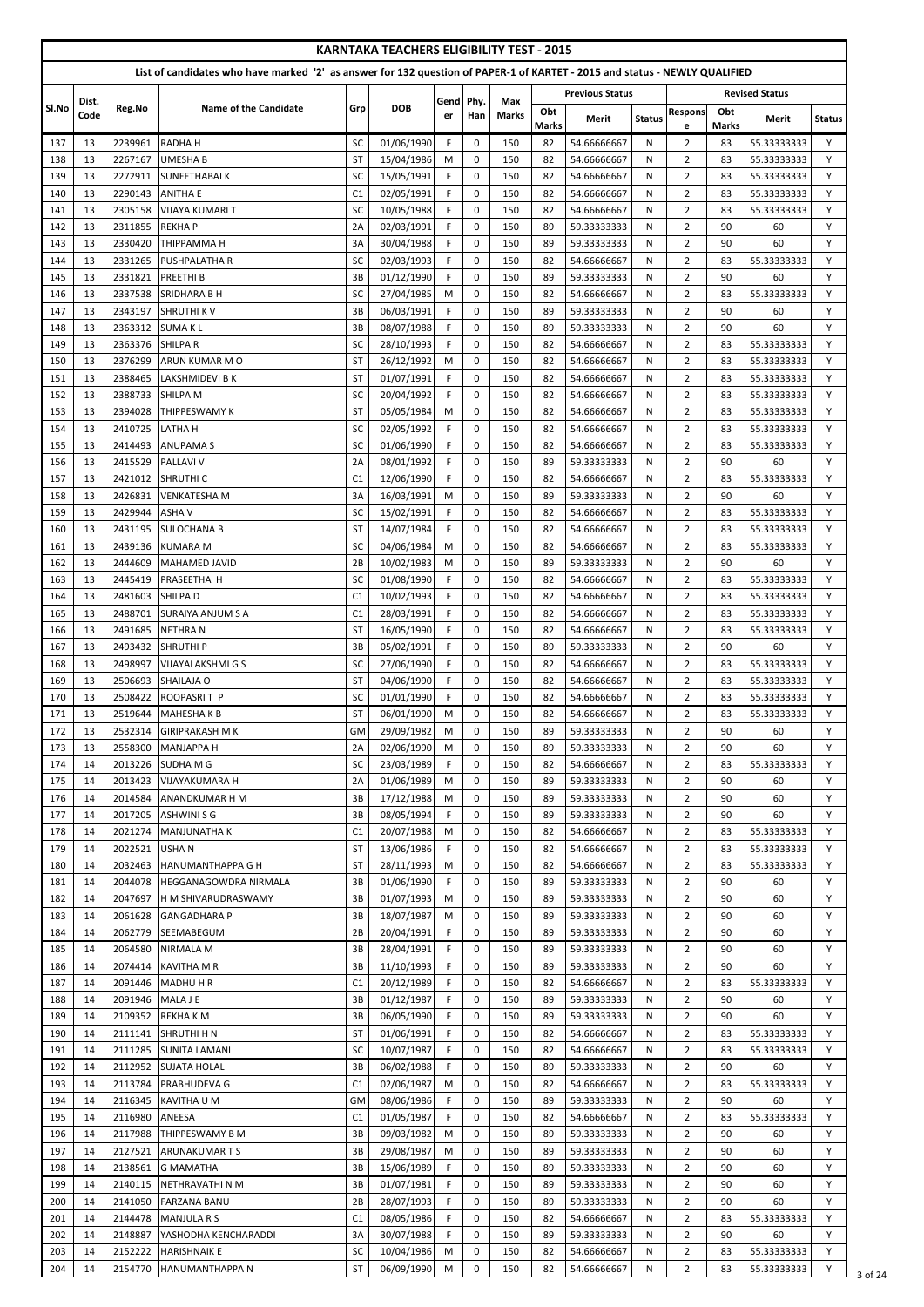|            |               |                    | List of candidates who have marked '2' as answer for 132 question of PAPER-1 of KARTET - 2015 and status - NEWLY QUALIFIED |                 | <b>KARNTAKA TEACHERS ELIGIBILITY TEST - 2015</b> |            |                            |                     |                     |                            |               |                                  |                     |                            |               |
|------------|---------------|--------------------|----------------------------------------------------------------------------------------------------------------------------|-----------------|--------------------------------------------------|------------|----------------------------|---------------------|---------------------|----------------------------|---------------|----------------------------------|---------------------|----------------------------|---------------|
|            |               |                    |                                                                                                                            |                 |                                                  |            |                            |                     |                     | <b>Previous Status</b>     |               |                                  |                     | <b>Revised Status</b>      |               |
| Sl.No      | Dist.<br>Code | Reg.No             | Name of the Candidate                                                                                                      | Grp             | <b>DOB</b>                                       | Gend<br>er | Phy.<br>Han                | Max<br><b>Marks</b> | Obt<br><b>Marks</b> | Merit                      | <b>Status</b> | <b>Respons</b><br>e              | Obt<br><b>Marks</b> | Merit                      | <b>Status</b> |
| 205        | 14            | 2156838            | JYOTHI BELLADA                                                                                                             | 3B              | 27/04/1988                                       | F.         | $\mathbf 0$                | 150                 | 89                  | 59.33333333                | N             | $\overline{2}$                   | 90                  | 60                         | Y             |
| 206        | 14            | 2163045            | <b>UMMAKKA H</b>                                                                                                           | 2A              | 05/08/1993                                       | F.         | $\mathbf 0$                | 150                 | 89                  | 59.33333333                | N             | $\overline{2}$                   | 90                  | 60                         | Y             |
| 207        | 14            | 2168872            | SUMANGALA RODDAGOUDRA                                                                                                      | 3B              | 28/07/1985                                       | F          | $\mathbf 0$                | 150                 | 89                  | 59.33333333                | N             | $\overline{2}$                   | 90                  | 60                         | Y             |
| 208        | 14            | 2170946            | ASHA BANU D N                                                                                                              | C1              | 10/08/1990                                       | F.         | $\mathbf 0$                | 150                 | 82                  | 54.66666667                | N             | $\overline{2}$                   | 83                  | 55.33333333                | Y             |
| 209<br>210 | 14<br>14      | 2188364<br>2202549 | <b>MAHALAKSHMIN</b><br><b>CHOWDAPPA H</b>                                                                                  | 2A<br><b>ST</b> | 30/12/1988<br>15/06/1987                         | F.<br>M    | $\mathbf 0$<br>$-1$        | 150<br>150          | 89<br>82            | 59.33333333<br>54.66666667 | N<br>N        | $\overline{2}$<br>$\overline{2}$ | 90<br>83            | 60<br>55.33333333          | Y<br>Y        |
| 211        | 14            | 2211255            | <b>RUDRESHA HV</b>                                                                                                         | 3B              | 10/10/1992                                       | M          | $\Omega$                   | 150                 | 89                  | 59.33333333                | N             | $\overline{2}$                   | 90                  | 60                         | Y             |
| 212        | 14            | 2211556            | JABEEULLA E G                                                                                                              | 2B              | 03/07/1990                                       | M          | $\Omega$                   | 150                 | 89                  | 59.33333333                | N             | $\overline{2}$                   | 90                  | 60                         | Y             |
| 213        | 14            | 2212735            | MANJUNATHA B R                                                                                                             | SC              | 01/06/1988                                       | M          | $\mathbf 0$                | 150                 | 82                  | 54.66666667                | N             | $\overline{2}$                   | 83                  | 55.33333333                | Y             |
| 214        | 14            | 2214123            | <b>PRADEEPA MB</b>                                                                                                         | 3B              | 05/12/1987                                       | M          | $\mathbf 0$                | 150                 | 89                  | 59.33333333                | N             | $\overline{2}$                   | 90                  | 60                         | Y             |
| 215        | 14            | 2222647            | <b>PRAKASHA D R</b>                                                                                                        | 3B              | 21/07/1984                                       | M          | $\mathbf 0$                | 150                 | 89                  | 59.33333333                | N             | $\overline{2}$                   | 90                  | 60                         | Y             |
| 216<br>217 | 14<br>14      | 2224838<br>2227705 | AJGAPPARA MANJAPPA<br><b>HARISHA H B</b>                                                                                   | SC<br>3B        | 31/07/1989<br>15/07/1987                         | M<br>M     | $\mathbf 0$<br>$\mathbf 0$ | 150<br>150          | 82<br>89            | 54.66666667<br>59.33333333 | N<br>N        | $\overline{2}$<br>$\overline{2}$ | 83<br>90            | 55.33333333<br>60          | Y<br>Y        |
| 218        | 14            | 2230464            | <b>K B AMBIKA</b>                                                                                                          | 3B              | 01/06/1988                                       | F.         | $\mathbf 0$                | 150                 | 89                  | 59.33333333                | N             | $\overline{2}$                   | 90                  | 60                         | Υ             |
| 219        | 14            | 2231657            | <b>KAVYA H V</b>                                                                                                           | 3B              | 25/06/1991                                       | F.         | $\Omega$                   | 150                 | 89                  | 59.33333333                | N             | $\overline{2}$                   | 90                  | 60                         | Y             |
| 220        | 14            | 2232318            | YUVARAJ G                                                                                                                  | C1              | 14/02/1986                                       | M          | $\Omega$                   | 150                 | 82                  | 54.66666667                | N             | $\overline{2}$                   | 83                  | 55.33333333                | Y             |
| 221        | 14            | 2232939            | <b>HANUMANTHAPPA S</b>                                                                                                     | <b>SC</b>       | 26/04/1991                                       | M          | $\Omega$                   | 150                 | 82                  | 54.66666667                | N             | $\overline{2}$                   | 83                  | 55.33333333                | Y             |
| 222        | 14            | 2234457            | RAVIKUMARA MADIVALARA                                                                                                      | 2A              | 06/01/1992                                       | M          | $\Omega$                   | 150                 | 89                  | 59.33333333                | N             | $\overline{2}$                   | 90                  | 60                         | Y             |
| 223        | 14            | 2243921            | <b>SWETHAK</b>                                                                                                             | 3B              | 31/07/1989                                       | F.         | $\mathbf 0$                | 150                 | 89                  | 59.33333333                | N             | $\overline{2}$                   | 90                  | 60                         | Y             |
| 224<br>225 | 14<br>14      | 2250102<br>2265892 | <b>VINUTHA A M</b><br><b>KHAZAHUSEIN D</b>                                                                                 | 3B<br>2B        | 02/05/1989<br>01/06/1988                         | F.<br>M    | $\mathbf 0$<br>$\mathbf 0$ | 150<br>150          | 89<br>89            | 59.33333333<br>59.33333333 | N<br>N        | $\overline{2}$<br>$\overline{2}$ | 90<br>90            | 60<br>60                   | Y<br>Y        |
| 226        | 14            | 2266768            | MALLIKARJUNA C P                                                                                                           | 3B              | 15/12/1984                                       | M          | $\mathbf 0$                | 150                 | 89                  | 59.33333333                | N             | $\overline{2}$                   | 90                  | 60                         | Y             |
| 227        | 14            | 2271056            | <b>MANJULA M</b>                                                                                                           | SC              | 16/02/1993                                       | F.         | 0                          | 150                 | 82                  | 54.66666667                | N             | $\overline{2}$                   | 83                  | 55.33333333                | Y             |
| 228        | 14            | 2281865            | <b>UMA SHIVAPPA HONNALI</b>                                                                                                | 2A              | 01/06/1981                                       | F          | $\mathbf 0$                | 150                 | 89                  | 59.33333333                | N             | 2                                | 90                  | 60                         |               |
| 229        | 14            | 2285301            | THIPPESHI <sub>N</sub>                                                                                                     | <b>ST</b>       | 12/09/1985                                       | M          | $\Omega$                   | 150                 | 82                  | 54.66666667                | N             | $\overline{2}$                   | 83                  | 55.33333333                | Y             |
| 230        | 14            | 2295580            | USHA A R                                                                                                                   | 3B              | 09/05/1988                                       | F.         | $\mathbf 0$                | 150                 | 89                  | 59.33333333                | N             | $\overline{2}$                   | 90                  | 60                         | Y             |
| 231        | 14            | 2301300            | THIMMARAHUTARA RAGHAVENDRA                                                                                                 | C <sub>1</sub>  | 31/07/1991                                       | M          | $\mathbf 0$                | 150                 | 82                  | 54.66666667                | N             | $\overline{2}$                   | 83                  | 55.33333333                | Y             |
| 232        | 14            | 2312868            | <b>HIKKEMGERE MANJULA</b>                                                                                                  | 3B              | 28/06/1992                                       | F.         | $\mathbf 0$                | 150                 | 89                  | 59.33333333                | N             | 2                                | 90                  | 60                         | Y             |
| 233<br>234 | 14<br>14      | 2320201<br>2334664 | VANAJAKSHAMMA M D<br><b>ANJINAPPA K</b>                                                                                    | 2A<br>2A        | 03/06/1989<br>02/05/1992                         | F.<br>M    | $\mathbf 0$<br>0           | 150<br>150          | 89<br>89            | 59.33333333<br>59.33333333 | N<br>N        | $\overline{2}$<br>$\overline{2}$ | 90<br>90            | 60<br>60                   | Y<br>Y        |
| 235        | 14            | 2336845            | LAKSHMI N M                                                                                                                | C1              | 02/03/1990                                       | F.         | $\mathbf 0$                | 150                 | 82                  | 54.66666667                | N             | $\overline{2}$                   | 83                  | 55.33333333                | Y             |
| 236        | 14            | 2348136            | <b>VEDAVATHI K S</b>                                                                                                       | 3B              | 20/07/1988                                       | F.         | $\mathbf 0$                | 150                 | 89                  | 59.33333333                | N             | $\overline{2}$                   | 90                  | 60                         | Y             |
| 237        | 14            | 2359787            | <b>GADIGEMMA A H</b>                                                                                                       | SC              | 15/06/1987                                       | F.         | $\mathbf 0$                | 150                 | 82                  | 54.66666667                | N             | $\overline{2}$                   | 83                  | 55.33333333                | Y             |
| 238        | 14            | 2360433            | <b>MAMATHA S</b>                                                                                                           | GM              | 04/07/1982                                       | F.         | $\mathbf 0$                | 150                 | 89                  | 59.33333333                | N             | $\overline{2}$                   | 90                  | 60                         | Y             |
| 239        | 14            | 2365099            | JALALSAHEB M                                                                                                               | 2B              | 01/06/1990                                       | M          | $-1$                       | 150                 | 82                  | 54.66666667                | N             | $\overline{2}$                   | 83                  | 55.33333333                | Y             |
| 240        | 14            | 2366204            | <b>DURGADA SADANANDA</b>                                                                                                   | 3B              | 14/03/1985                                       | M          | $\mathbf 0$                | 150                 | 89                  | 59.33333333                | N             | $\overline{2}$                   | 90                  | 60                         | Y             |
| 241<br>242 | 14<br>14      | 2371863            | <b>THIPPESHI S</b><br>ASHA B M                                                                                             | SC<br>SC        | 02/04/1987<br>12/04/1990                         | M<br>F.    | $\mathbf 0$<br>$\mathbf 0$ | 150<br>150          | 82<br>82            | 54.66666667                | N<br>N        | $\overline{2}$<br>$\overline{2}$ | 83<br>83            | 55.33333333<br>55.33333333 | Y<br>Y        |
| 243        | 14            | 2384668<br>2389912 | MADRALLI MANJAPPA                                                                                                          | 3B              | 31/07/1990                                       | M          | $\mathbf 0$                | 150                 | 89                  | 54.66666667<br>59.33333333 | N             | $\overline{2}$                   | 90                  | 60                         | Y             |
| 244        | 14            | 2415993            | ERESHA R                                                                                                                   | SC              | 28/08/1992                                       | M          | $\mathbf 0$                | 150                 | 82                  | 54.66666667                | N             | $\overline{2}$                   | 83                  | 55.33333333                | Y             |
| 245        | 14            | 2421108            | <b>CHITHAVADGI KOTRESHA</b>                                                                                                | SC              | 05/07/1987                                       | M          | 0                          | 150                 | 82                  | 54.66666667                | N             | $\overline{2}$                   | 83                  | 55.33333333                | Y             |
| 246        | 14            | 2423187            | MANJUNATHA B G                                                                                                             | 2A              | 30/06/1988                                       | M          | $\mathbf 0$                | 150                 | 89                  | 59.33333333                | N             | $\overline{2}$                   | 90                  | 60                         | Y             |
| 247        | 14            | 2430426            | <b>REKHAMMA A</b>                                                                                                          | SC              | 08/07/1991                                       | F.         | $\mathbf 0$                | 150                 | 82                  | 54.66666667                | N             | $\overline{2}$                   | 83                  | 55.33333333                | Y             |
| 248        | 14            | 2433662            | <b>SURENDRA M K</b>                                                                                                        | 3B              | 04/06/1987                                       | M          | $\mathbf 0$                | 150                 | 89                  | 59.33333333                | N             | $\overline{2}$                   | 90                  | 60                         | Y             |
| 249        | 14            | 2436218            | <b>BASAVANTAPPA CHOUTGI</b>                                                                                                | 2A              | 04/05/1992                                       | M          | $\mathbf 0$<br>$\mathbf 0$ | 150                 | 89                  | 59.33333333                | N             | $\overline{2}$                   | 90                  | 60                         | Y<br>Y        |
| 250<br>251 | 14<br>14      | 2462848<br>2467326 | <b>THARA PUJAR</b><br>JYOTHI PRAMODA                                                                                       | 3B<br>2A        | 05/07/1993<br>30/07/1988                         | F.<br>M    | $\mathbf 0$                | 150<br>150          | 89<br>89            | 59.33333333<br>59.33333333 | N<br>N        | $\overline{2}$<br>$\overline{2}$ | 90<br>90            | 60<br>60                   | Y             |
| 252        | 14            | 2479188            | <b>HAYADBHASHA S</b>                                                                                                       | 2B              | 12/01/1985                                       | M          | $\mathbf 0$                | 150                 | 89                  | 59.33333333                | N             | $\overline{2}$                   | 90                  | 60                         | Y             |
| 253        | 14            | 2482547            | <b>BASAVARAJA TALAVARA</b>                                                                                                 | <b>ST</b>       | 07/07/1988                                       | M          | $\mathbf 0$                | 150                 | 82                  | 54.66666667                | N             | $\overline{2}$                   | 83                  | 55.33333333                | Y             |
| 254        | 14            | 2513671            | <b>RANGANATHA H</b>                                                                                                        | 3B              | 01/06/1992                                       | M          | 0                          | 150                 | 89                  | 59.33333333                | N             | $\overline{2}$                   | 90                  | 60                         | Y             |
| 255        | 14            | 2534478            | <b>SHOBHANO</b>                                                                                                            | 3B              | 01/04/1991                                       | F.         | $\mathbf 0$                | 150                 | 89                  | 59.33333333                | N             | $\overline{2}$                   | 90                  | 60                         | Y             |
| 256        | 14            | 2566680            | <b>SANTHOSH H</b>                                                                                                          | ST              | 01/05/1990                                       | M          | 0                          | 150                 | 82                  | 54.66666667                | N             | $\overline{2}$                   | 83                  | 55.33333333                | Y             |
| 257        | 14            |                    | 2579675 PUSHPA A                                                                                                           | <b>SC</b>       | 16/06/1986                                       | F.         | $\mathbf 0$                | 150                 | 82                  | 54.66666667                | N             | $\overline{2}$                   | 83                  | 55.33333333                | Y             |
| 258<br>259 | 14<br>15      | 2580913<br>2004774 | <b>VIDYASHREE P H</b><br>ANITHAKUMARI J                                                                                    | <b>ST</b><br>SC | 01/06/1990<br>26/05/1982                         | F.<br>F.   | $\mathbf 0$<br>$\mathbf 0$ | 150<br>150          | 82<br>82            | 54.66666667<br>54.66666667 | N<br>N        | $\overline{2}$<br>$\overline{2}$ | 83<br>83            | 55.33333333<br>55.33333333 | Y<br>Y        |
| 260        | 15            | 2023786            | NAGARATHNA N                                                                                                               | <b>ST</b>       | 05/07/1991                                       | F.         | $\mathbf 0$                | 150                 | -82                 | 54.66666667                | N             | $\overline{2}$                   | 83                  | 55.33333333                | Y             |
| 261        | 15            | 2041108            | V ASWATHAMMA                                                                                                               | 3A              | 15/03/1983                                       | F.         | 0                          | 150                 | 89                  | 59.33333333                | N             | $\overline{2}$                   | 90                  | 60                         | Y             |
| 262        | 15            | 2076485            | <b>MARKONDA R N</b>                                                                                                        | SC              | 01/07/1985                                       | M          | $\mathbf 0$                | 150                 | 82                  | 54.66666667                | N             | $\overline{2}$                   | 83                  | 55.33333333                | Y             |
| 263        | 15            | 2100488            | <b>UMESH S M</b>                                                                                                           | SC              | 09/06/1983                                       | M          | 0                          | 150                 | 82                  | 54.66666667                | N             | $\overline{2}$                   | 83                  | 55.33333333                | Y             |
| 264        | 15            | 2131764            | <b>PRIYANKA D</b>                                                                                                          | SC              | 21/10/1990                                       | F.         | $\mathbf 0$                | 150                 | 82                  | 54.66666667                | N             | $\overline{2}$                   | 83                  | 55.33333333                | Y             |
| 265        | 15            | 2137440            | <b>MANJULA C</b>                                                                                                           | 3A              | 20/10/1988                                       | F          | $\mathbf 0$                | 150                 | 89                  | 59.33333333                | N             | $\overline{2}$                   | 90                  | 60                         | Y             |
| 266<br>267 | 15<br>15      | 2143780<br>2161628 | MOHAMMADI ARBIN<br><b>VENKATESHAPPA D</b>                                                                                  | 2B<br>SC        | 23/09/1991<br>23/12/1980                         | F.<br>M    | 0<br>$\mathbf 0$           | 150<br>150          | 89<br>82            | 59.33333333<br>54.66666667 | N<br>N        | $\overline{2}$<br>$\overline{2}$ | 90<br>83            | 60<br>55.33333333          | Υ<br>Y        |
| 268        | 15            | 2162541            | <b>MANJUNATHA M</b>                                                                                                        | 2A              | 18/05/1988                                       | M          | $\mathbf 0$                | 150                 | 89                  | 59.33333333                | N             | $\overline{2}$                   | 90                  | 60                         | Y             |
| 269        | 15            | 2167389            | <b>SHWETHAV</b>                                                                                                            | 2A              | 17/08/1990                                       | F.         | $\mathbf 0$                | 150                 | 89                  | 59.33333333                | N             | $\overline{2}$                   | 90                  | 60                         | Y             |
| 270        | 15            | 2174325            | <b>SUCHITHRAKV</b>                                                                                                         | 3A              | 24/06/1989                                       | F.         | $\mathbf 0$                | 150                 | 89                  | 59.33333333                | N             | $\overline{2}$                   | 90                  | 60                         | Y             |
| 271        | 15            | 2174609            | <b>NOOR SURIYA</b>                                                                                                         | C1              | 15/08/1987                                       | F.         | 0                          | 150                 | 82                  | 54.66666667                | N             | $\overline{2}$                   | 83                  | 55.33333333                | Y             |
| 272        | 15            | 2188229            | SHARADAMMA N K                                                                                                             | SC              | 29/07/1986                                       | F.         | $\boldsymbol{0}$           | 150                 | 82                  | 54.66666667                | N             | $\overline{2}$                   | 83                  | 55.33333333                | Y             |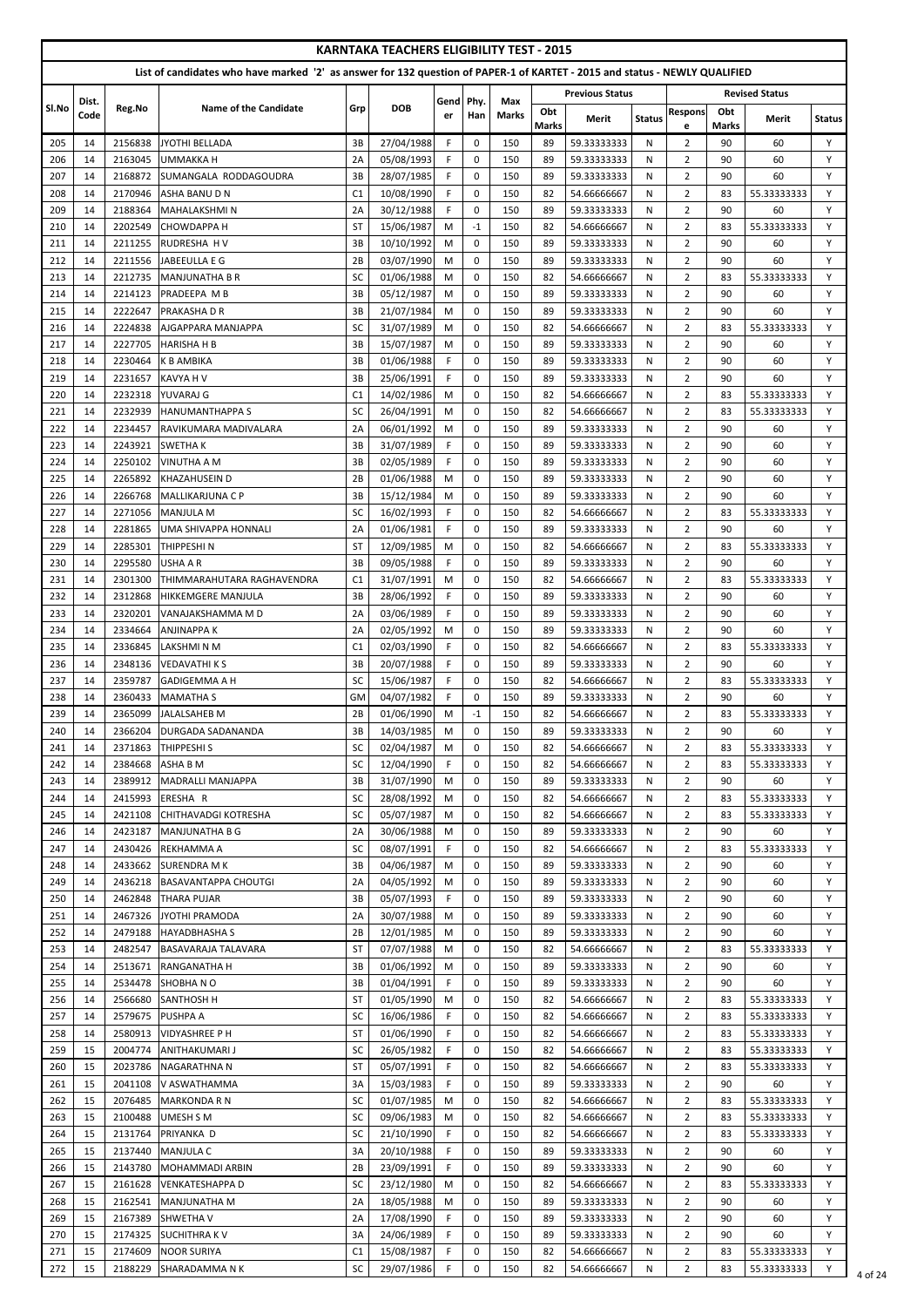|            |          |                    |                                                                                                                            |                 | <b>KARNTAKA TEACHERS ELIGIBILITY TEST - 2015</b> |             |                            |              |                     |                            |               |                                  |                     |                            |               |
|------------|----------|--------------------|----------------------------------------------------------------------------------------------------------------------------|-----------------|--------------------------------------------------|-------------|----------------------------|--------------|---------------------|----------------------------|---------------|----------------------------------|---------------------|----------------------------|---------------|
|            |          |                    | List of candidates who have marked '2' as answer for 132 question of PAPER-1 of KARTET - 2015 and status - NEWLY QUALIFIED |                 |                                                  |             |                            |              |                     |                            |               |                                  |                     |                            |               |
|            | Dist.    |                    |                                                                                                                            |                 |                                                  | Gend        | Phy.                       | Max          |                     | <b>Previous Status</b>     |               |                                  |                     | <b>Revised Status</b>      |               |
| SI.No      | Code     | Reg.No             | <b>Name of the Candidate</b>                                                                                               | Grp             | <b>DOB</b>                                       | er          | Han                        | <b>Marks</b> | Obt<br><b>Marks</b> | Merit                      | <b>Status</b> | <b>Respons</b><br>e              | Obt<br><b>Marks</b> | Merit                      | <b>Status</b> |
| 273        | 15       | 2193675            | <b>LAVANYA K</b>                                                                                                           | <b>ST</b>       | 06/08/1995                                       | F.          | $\mathbf 0$                | 150          | 82                  | 54.66666667                | N             | 2                                | 83                  | 55.33333333                | Y             |
| 274        | 15       | 2197644            | ANJUMAN                                                                                                                    | 2B              | 19/05/1983                                       | F.          | $\mathbf 0$                | 150          | 89                  | 59.33333333                | N             | $\overline{2}$                   | 90                  | 60                         | Y             |
| 275        | 15       | 2205423            | <b>UMADEVIN</b>                                                                                                            | <b>ST</b>       | 10/02/1990                                       | F.          | $\mathbf 0$                | 150          | 82                  | 54.66666667                | N             | $\overline{2}$                   | 83                  | 55.33333333                | Y             |
| 276<br>277 | 15<br>15 | 2227315<br>2234950 | <b>VENUGOPAL REDDY A B</b><br><b>AMBIKA C</b>                                                                              | 3A<br>3A        | 14/06/1984<br>21/02/1987                         | M<br>F      | $\mathbf 0$<br>0           | 150<br>150   | 89<br>89            | 59.33333333<br>59.33333333 | N<br>N        | $\overline{2}$<br>$\overline{2}$ | 90<br>90            | 60<br>60                   | Y<br>Y        |
| 278        | 15       | 2241436            | <b>ANJALAMMAK</b>                                                                                                          | SC              | 01/06/1979                                       | F.          | $\mathbf 0$                | 150          | 82                  | 54.66666667                | N             | $\overline{2}$                   | 83                  | 55.33333333                | Y             |
| 279        | 15       | 2262401            | <b>PRASHANTHA BABU B S</b>                                                                                                 | <b>ST</b>       | 13/07/1988                                       | M           | $\mathbf 0$                | 150          | 82                  | 54.66666667                | N             | $\overline{2}$                   | 83                  | 55.33333333                | Y             |
| 280        | 15       | 2267151            | <b>THIMMAKKA</b>                                                                                                           | 2A              | 07/02/1991                                       | F.          | $\mathbf 0$                | 150          | 89                  | 59.33333333                | N             | $\overline{2}$                   | 90                  | 60                         | Y             |
| 281        | 15       | 2272534            | NAGARAJA C                                                                                                                 | SC              | 24/06/1990                                       | M           | $\mathbf 0$                | 150          | 82                  | 54.66666667                | N             | $\overline{2}$                   | 83                  | 55.33333333                | Y             |
| 282        | 15       | 2276174            | <b>ANIL KUMAR N</b>                                                                                                        | SC              | 08/09/1992                                       | M           | $\mathbf 0$                | 150          | 82                  | 54.66666667                | N             | $\overline{2}$                   | 83                  | 55.33333333                | Y             |
| 283<br>284 | 15<br>15 | 2282265<br>2339339 | <b>VANITHA N</b><br>VISWANATHA NAYAKA K G                                                                                  | SC<br><b>ST</b> | 10/01/1987<br>01/08/1988                         | F.<br>M     | $\Omega$<br>$\mathbf 0$    | 150<br>150   | 82<br>82            | 54.66666667<br>54.66666667 | N<br>N        | $\overline{2}$<br>$\overline{2}$ | 83<br>83            | 55.33333333<br>55.33333333 | Y<br>Y        |
| 285        | 15       | 2347122            | LAKSHMAMMA D K                                                                                                             | SC              | 05/02/1987                                       | F.          | $\mathbf 0$                | 150          | 82                  | 54.66666667                | N             | $\overline{2}$                   | 83                  | 55.33333333                | Y             |
| 286        | 15       | 2349230            | <b>MAMATHAKR</b>                                                                                                           | 2A              | 23/04/1991                                       | F           | $\mathbf 0$                | 150          | 89                  | 59.33333333                | N             | $\overline{2}$                   | 90                  | 60                         | Y             |
| 287        | 15       | 2353365            | <b>PRASHANTH M</b>                                                                                                         | SC              | 14/06/1984                                       | F.          | $\mathbf 0$                | 150          | 82                  | 54.66666667                | N             | $\overline{2}$                   | 83                  | 55.33333333                | Y             |
| 288        | 15       | 2383561            | <b>SIDDABASAVAIAH S</b>                                                                                                    | SC              | 01/08/1986                                       | M           | $\mathbf 0$                | 150          | 82                  | 54.66666667                | N             | $\overline{2}$                   | 83                  | 55.33333333                | Y             |
| 289        | 15<br>15 | 2392036            | <b>ANITHA SV</b><br><b>SALMATAJ</b>                                                                                        | SC<br>2B        | 02/02/1983<br>05/12/1988                         | F.<br>F.    | $\mathbf 0$<br>$\Omega$    | 150<br>150   | 82<br>89            | 54.66666667<br>59.33333333 | N             | $\overline{2}$<br>$\overline{2}$ | 83<br>90            | 55.33333333                | Y<br>Y        |
| 290<br>291 | 15       | 2418270<br>2436908 | <b>AYEISHA FIRDOUSE</b>                                                                                                    | 2B              | 28/10/1984                                       | F.          | $\Omega$                   | 150          | 89                  | 59.33333333                | N<br>N        | $\overline{2}$                   | 90                  | 60<br>60                   | Y             |
| 292        | 15       | 2461934            | <b>ANANDA G V</b>                                                                                                          | <b>ST</b>       | 15/06/1985                                       | M           | $\mathbf 0$                | 150          | 82                  | 54.66666667                | N             | $\overline{2}$                   | 83                  | 55.33333333                | Y             |
| 293        | 15       | 2475660            | <b>RAJENDRA N</b>                                                                                                          | 2A              | 04/06/1985                                       | M           | $\mathbf 0$                | 150          | 89                  | 59.33333333                | N             | $\overline{2}$                   | 90                  | 60                         | Y             |
| 294        | 15       | 2487184            | <b>CHANDRAPPA M</b>                                                                                                        | <b>ST</b>       | 03/01/1988                                       | M           | $\mathbf 0$                | 150          | 82                  | 54.66666667                | N             | $\overline{2}$                   | 83                  | 55.33333333                | Y             |
| 295        | 15       | 2487336            | <b>ROOPAR</b>                                                                                                              | SC              | 23/03/1982                                       | F           | 0                          | 150          | 82                  | 54.66666667                | N             | $\overline{2}$                   | 83                  | 55.33333333                | Υ             |
| 296        | 15       |                    | 2494247 SUMAYA SIDIQHA                                                                                                     | 2B              | 08/11/1988                                       | $\mathsf F$ | $\pmb{0}$                  | 150          | 89                  | 59.33333333                | $\mathsf{N}$  | $\overline{2}$                   | 90                  | 60                         | Y             |
| 297<br>298 | 15<br>15 | 2497781<br>2526114 | MUNENDRA BABU K V<br><b>RENUKA M N</b>                                                                                     | SC<br>SC        | 27/05/1987<br>11/03/1990                         | M<br>F.     | $\mathbf 0$<br>$\mathbf 0$ | 150<br>150   | 82<br>82            | 54.66666667<br>54.66666667 | N<br>N        | $\overline{2}$<br>$\overline{2}$ | 83<br>83            | 55.33333333<br>55.33333333 | Y<br>Y        |
| 299        | 15       | 2529100            | <b>DEEPAR</b>                                                                                                              | SC              | 06/05/1991                                       | F.          | $\mathbf 0$                | 150          | 82                  | 54.66666667                | N             | $\overline{2}$                   | 83                  | 55.33333333                | Y             |
| 300        | 15       | 2534098            | <b>SHAIK NASRULLA</b>                                                                                                      | 2B              | 22/07/1978                                       | M           | $\Omega$                   | 150          | 89                  | 59.33333333                | N             | $\overline{2}$                   | 90                  | 60                         | Y             |
| 301        | 16       | 2006176            | <b>GIRISH D</b>                                                                                                            | 2A              | 10/05/1986                                       | M           | $\mathbf 0$                | 150          | 89                  | 59.33333333                | N             | $\overline{2}$                   | 90                  | 60                         | Y             |
| 302        | 16       | 2006760            | <b>AJAY KUMAR R</b>                                                                                                        | 3A              | 27/07/1988                                       | M           | $\mathbf 0$                | 150          | 89                  | 59.33333333                | N             | $\overline{2}$                   | 90                  | 60                         | Y             |
| 303        | 16       | 2011701            | <b>AKSHATHA P</b>                                                                                                          | 2A              | 01/06/1990                                       | F.          | $\mathbf 0$                | 150          | 89                  | 59.33333333                | N             | $\overline{2}$                   | 90                  | 60                         | Y             |
| 304<br>305 | 16<br>16 | 2019390<br>2022620 | ABHILASHA H V<br><b>PARVATHAMMASC</b>                                                                                      | <b>GM</b><br>3B | 20/09/1994<br>05/08/1988                         | M<br>F.     | $\mathbf 0$<br>$\mathbf 0$ | 150<br>150   | 89<br>89            | 59.33333333<br>59.33333333 | N<br>N        | $\overline{2}$<br>$\overline{2}$ | 90<br>90            | 60<br>60                   | Y<br>Y        |
| 306        | 16       | 2023188            | <b>MANJAPPA G K</b>                                                                                                        | SC              | 10/04/1988                                       | M           | $\mathbf 0$                | 150          | 82                  | 54.66666667                | N             | $\overline{2}$                   | 83                  | 55.33333333                | Y             |
| 307        | 16       | 2026522            | JYOTHI K M                                                                                                                 | 2A              | 31/07/1990                                       | F.          | $\mathbf 0$                | 150          | 89                  | 59.33333333                | N             | $\overline{2}$                   | 90                  | 60                         | Y             |
| 308        | 16       | 2034496            | <b>AMRUTHAK</b>                                                                                                            | 3A              | 07/10/1990                                       | F.          | $\mathbf 0$                | 150          | 89                  | 59.33333333                | N             | $\overline{2}$                   | 90                  | 60                         | Y             |
| 309        | 16       | 2040082            | <b>MAMATHA H</b>                                                                                                           | SC              | 01/06/1991                                       | F.          | $\mathbf 0$                | 150          | 82                  | 54.66666667                | N             | $\overline{2}$                   | 83                  | 55.33333333                | Y             |
| 310        | 16       | 2049244            | <b>SUMAHD</b>                                                                                                              | 2A              | 20/07/1987                                       | F.          | $\mathbf 0$<br>$\mathbf 0$ | 150          | 89                  | 59.33333333                | N             | $\overline{2}$                   | 90                  | 60                         | Y<br>Y        |
| 311<br>312 | 16<br>16 | 2050280<br>2053349 | <b>SUBHRAMANYA K V</b><br><b>JYOTHI A H</b>                                                                                | 2A<br>3B        | 19/03/1989<br>01/06/1992                         | M<br>F.     | $\mathbf 0$                | 150<br>150   | 89<br>89            | 59.33333333<br>59.33333333 | N<br>N        | $\overline{2}$<br>$\overline{2}$ | 90<br>90            | 60<br>60                   | Y             |
| 313        | 16       | 2065948            | MALASHREE P M                                                                                                              | C1              | 07/01/1993                                       | F.          | $\mathbf 0$                | 150          | 82                  | 54.66666667                | N             | $\overline{2}$                   | 83                  | 55.33333333                | Y             |
| 314        | 16       | 2067819            | <b>SHAMBHU VIRAKTAMATH</b>                                                                                                 | 3B              | 30/07/1990                                       | M           | $\mathbf 0$                | 150          | 89                  | 59.33333333                | N             | $\overline{2}$                   | 90                  | 60                         | Y             |
| 315        | 16       | 2072897            | <b>REKHADH</b>                                                                                                             | 2A              | 29/06/1991                                       | F.          | $\mathbf 0$                | 150          | 89                  | 59.33333333                | N             | $\overline{2}$                   | 90                  | 60                         | Y             |
| 316        | 16       | 2073308            | <b>CHETHANA K M</b>                                                                                                        | 2A              | 27/01/1990                                       | F.          | $\mathbf 0$                | 150          | 89                  | 59.33333333                | N             | $\overline{2}$                   | 90                  | 60                         | Y             |
| 317<br>318 | 16<br>16 | 2083924<br>2088401 | <b>MANJULA</b><br><b>IMOHAMMED JAFAR AMIR SAB HALLAL</b>                                                                   | 3B<br>2B        | 05/09/1990<br>14/07/1986                         | F.<br>M     | $\mathbf 0$<br>$\mathbf 0$ | 150<br>150   | 89<br>89            | 59.33333333<br>59.33333333 | N<br>N        | $\overline{2}$<br>$\overline{2}$ | 90<br>90            | 60<br>60                   | Y<br>Y        |
| 319        | 16       | 2096095            | <b>AKSHATHA M M</b>                                                                                                        | 3A              | 29/06/1988                                       | F           | $\mathbf 0$                | 150          | 89                  | 59.33333333                | N             | $\overline{2}$                   | 90                  | 60                         | Y             |
| 320        | 16       | 2097732            | <b>MANJAPPA A K</b>                                                                                                        | SC              | 08/05/1989                                       | M           | $\mathbf 0$                | 150          | 82                  | 54.66666667                | N             | $\overline{2}$                   | 83                  | 55.33333333                | Y             |
| 321        | 16       | 2100112            | NETHRAVATHIBAI                                                                                                             | SC              | 30/06/1992                                       | F.          | $\mathbf 0$                | 150          | 82                  | 54.66666667                | N             | $\overline{2}$                   | 83                  | 55.33333333                | Y             |
| 322        | 16       | 2102044            | <b>ARUNA B E</b>                                                                                                           | <b>ST</b>       | 06/01/1991                                       | M           | $\mathbf 0$                | 150          | 82                  | 54.66666667                | N             | $\overline{2}$                   | 83                  | 55.33333333                | Y             |
| 323        | 16       | 2110896            | <b>SREELAXMIS</b>                                                                                                          | SC              | 11/05/1994                                       | F.          | $\mathbf 0$                | 150          | 82                  | 54.66666667                | N             | $\overline{2}$                   | 83                  | 55.33333333                | Y             |
| 324<br>325 | 16<br>16 | 2125761            | YALLAPPA S<br>2126303 SHILPA K M                                                                                           | SC<br><b>ST</b> | 10/06/1992<br>10/10/1991                         | M<br>F.     | 0<br>$\Omega$              | 150<br>150   | 82<br>82            | 54.66666667<br>54.66666667 | N<br>N        | $\overline{2}$<br>$\overline{2}$ | 83<br>83            | 55.33333333<br>55.33333333 | Y<br>Y        |
| 326        | 16       |                    | 2129563 HASEEN KOUSAR                                                                                                      | 2B              | 28/03/1989                                       | F.          | $\mathbf 0$                | 150          | 89                  | 59.33333333                | N             | $\overline{2}$                   | 90                  | 60                         | Y             |
| 327        | 16       | 2134336            | <b>GEETHA B</b>                                                                                                            | C1              | 01/06/1986                                       | F.          | 0                          | 150          | 82                  | 54.66666667                | N             | $\overline{2}$                   | 83                  | 55.33333333                | Y             |
| 328        | 16       | 2147701            | <b>MANJUNATHA B</b>                                                                                                        | 2A              | 24/05/1990                                       | M           | $\mathbf 0$                | 150          | 89                  | 59.33333333                | N             | $\overline{2}$                   | 90                  | 60                         | Y             |
| 329        | 16       | 2162565            | <b>SHIVAKUMAR B</b>                                                                                                        | SC              | 28/11/1987                                       | M           | 0                          | 150          | 82                  | 54.66666667                | N             | $\overline{2}$                   | 83                  | 55.33333333                | Y             |
| 330        | 16       | 2168223            | <b>RENUKAD</b>                                                                                                             | SC              | 25/07/1989                                       | F.          | $\mathbf 0$                | 150          | 82                  | 54.66666667                | N             | $\overline{2}$                   | 83                  | 55.33333333                | Y             |
| 331<br>332 | 16<br>16 | 2171055<br>2175397 | <b>LINGARAJA S</b><br><b>NAGAVENI M</b>                                                                                    | 2A<br>2A        | 10/06/1984<br>03/02/1989                         | M<br>F.     | $\mathbf 0$<br>0           | 150<br>150   | 89<br>89            | 59.33333333<br>59.33333333 | N<br>N        | $\overline{2}$<br>$\overline{2}$ | 90<br>90            | 60<br>60                   | Y<br>Y        |
| 333        | 16       | 2176662            | <b>AYESHA SIDDIQHA</b>                                                                                                     | 2B              | 07/05/1992                                       | F.          | $\mathbf 0$                | 150          | 89                  | 59.33333333                | N             | $\overline{2}$                   | 90                  | 60                         | Y             |
| 334        | 16       | 2184995            | <b>HARISHA B M</b>                                                                                                         | 3A              | 01/07/1987                                       | M           | $\mathbf 0$                | 150          | 89                  | 59.33333333                | N             | $\overline{2}$                   | 90                  | 60                         | Y             |
| 335        | 16       | 2201253            | PRASHANTHA                                                                                                                 | C1              | 05/06/1988                                       | M           | $\mathbf 0$                | 150          | 82                  | 54.66666667                | N             | $\overline{2}$                   | 83                  | 55.33333333                | Y             |
| 336        | 16       | 2203149            | <b>ANANDAPPA H</b>                                                                                                         | 2A              | 08/07/1989                                       | M           | 0                          | 150          | 89                  | 59.33333333                | N             | $\overline{2}$                   | 90                  | 60                         | Y             |
| 337        | 16       | 2206486<br>2217460 | <b>MUKTHAPT</b><br><b>POORNIMA S</b>                                                                                       | 2A<br>2A        | 22/04/1990<br>04/02/1991                         | F.<br>F.    | $\mathbf 0$<br>$\mathbf 0$ | 150<br>150   | 89                  | 59.33333333<br>59.33333333 | N             | $\overline{2}$                   | 90<br>90            | 60<br>60                   | Υ<br>Y        |
| 338<br>339 | 16<br>16 | 2230715            | <b>SHRUTHI S R</b>                                                                                                         | 3A              | 06/11/1989                                       | F.          | $\mathbf 0$                | 150          | 89<br>89            | 59.33333333                | N<br>N        | $\mathbf{2}$<br>$\overline{2}$   | 90                  | 60                         | Y             |
| 340        | 16       | 2238671            | <b>ASHWINI N</b>                                                                                                           | C1              | 01/01/1990                                       | F.          | 0                          | 150          | 82                  | 54.66666667                | N             | $\overline{2}$                   | 83                  | 55.33333333                | Y             |

 $\frac{1}{5}$  of 24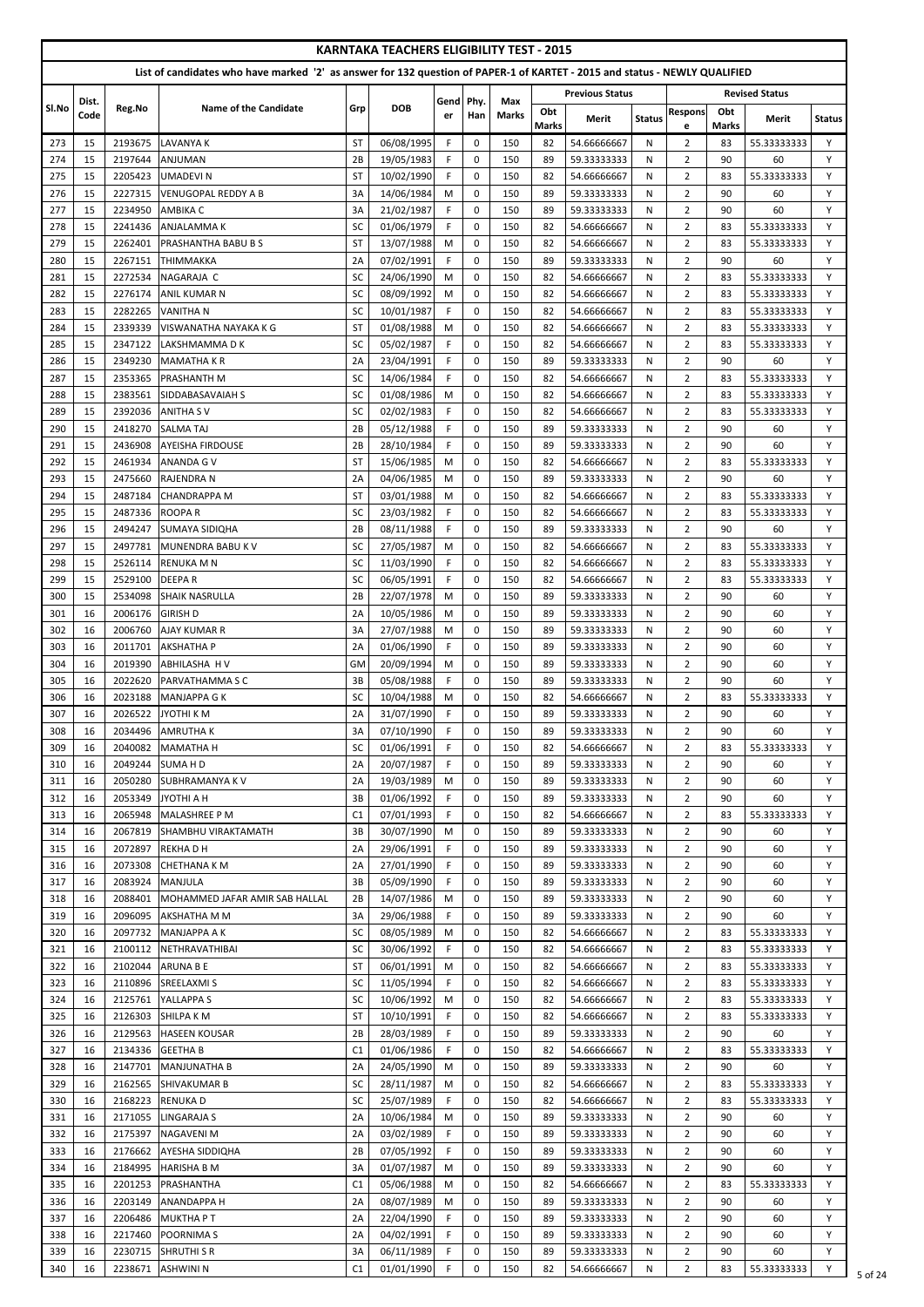|            |          |                    |                                                                                                                            |                                  | <b>KARNTAKA TEACHERS ELIGIBILITY TEST - 2015</b> |           |                            |              |                     |                            |               |                                  |                     |                            |                  |
|------------|----------|--------------------|----------------------------------------------------------------------------------------------------------------------------|----------------------------------|--------------------------------------------------|-----------|----------------------------|--------------|---------------------|----------------------------|---------------|----------------------------------|---------------------|----------------------------|------------------|
|            |          |                    | List of candidates who have marked '2' as answer for 132 question of PAPER-1 of KARTET - 2015 and status - NEWLY QUALIFIED |                                  |                                                  |           |                            |              |                     |                            |               |                                  |                     |                            |                  |
|            | Dist.    |                    |                                                                                                                            |                                  |                                                  | Gend      | Phy.                       | Max          |                     | <b>Previous Status</b>     |               |                                  |                     | <b>Revised Status</b>      |                  |
| SI.No      | Code     | Reg.No             | <b>Name of the Candidate</b>                                                                                               | Grp                              | <b>DOB</b>                                       | er        | Han                        | <b>Marks</b> | Obt<br><b>Marks</b> | Merit                      | <b>Status</b> | <b>Respons</b><br>e              | Obt<br><b>Marks</b> | Merit                      | <b>Status</b>    |
| 341        | 16       | 2238793            | <b>AHALYA C</b>                                                                                                            | 2A                               | 20/09/1990                                       | F.        | 0                          | 150          | 89                  | 59.33333333                | N             | $\overline{2}$                   | 90                  | 60                         | Y                |
| 342        | 16       | 2248045            | VASANTHA KUMARA T                                                                                                          | <b>SC</b>                        | 30/07/1989                                       | M         | $\pmb{0}$                  | 150          | 82                  | 54.66666667                | N             | $\overline{2}$                   | 83                  | 55.33333333                | Y                |
| 343        | 16       | 2257799            | <b>SUMANTH H G</b>                                                                                                         | <b>SC</b>                        | 05/04/1987                                       | M         | $\pmb{0}$                  | 150          | 82                  | 54.66666667                | N             | $\overline{2}$                   | 83                  | 55.33333333                | Y                |
| 344        | 16       | 2266333            | <b>NALINA B V</b>                                                                                                          | SC                               | 02/05/1978                                       | F         | $\pmb{0}$                  | 150          | 82                  | 54.66666667                | N             | $\overline{2}$                   | 83                  | 55.33333333                | Y                |
| 345<br>346 | 16<br>16 | 2289004<br>2294941 | <b>VISHALAKSHI S</b><br><b>PALLAVI P</b>                                                                                   | 2A<br>C <sub>1</sub>             | 31/07/1987<br>10/02/1988                         | F<br>F.   | $\pmb{0}$<br>$\mathbf 0$   | 150<br>150   | 89<br>82            | 59.33333333<br>54.66666667 | N<br>N        | $\overline{2}$<br>$\overline{2}$ | 90<br>83            | 60<br>55.33333333          | Y<br>Y           |
| 347        | 16       | 2295881            | <b>MAHANTHESH NAIKA S G</b>                                                                                                | SC                               | 13/05/1990                                       | ${\sf M}$ | $\mathbf 0$                | 150          | 82                  | 54.66666667                | N             | $\overline{2}$                   | 83                  | 55.33333333                | Y                |
| 348        | 16       | 2296508            | <b>AKSHAYAKL</b>                                                                                                           | 3A                               | 07/05/1990                                       | F.        | $\mathbf 0$                | 150          | 89                  | 59.33333333                | N             | $\overline{2}$                   | 90                  | 60                         | Y                |
| 349        | 16       | 2309402            | JAYASHREE P                                                                                                                | <b>SC</b>                        | 15/07/1989                                       | F.        | $\mathbf 0$                | 150          | 82                  | 54.66666667                | N             | $\overline{2}$                   | 83                  | 55.33333333                | Y                |
| 350        | 16       | 2309433            | <b>PUSHPALATHA D</b>                                                                                                       | <b>SC</b>                        | 01/03/1988                                       | F.        | 0                          | 150          | 82                  | 54.66666667                | N             | $\overline{2}$                   | 83                  | 55.33333333                | Y                |
| 351<br>352 | 16<br>16 | 2310892<br>2345272 | <b>MAMATHAKB</b><br><b>THIMMAPPA T</b>                                                                                     | C <sub>1</sub><br>C <sub>1</sub> | 12/02/1988<br>01/02/1988                         | F.<br>M   | $\mathbf 0$<br>0           | 150<br>150   | 82<br>82            | 54.66666667<br>54.66666667 | N<br>N        | $\overline{2}$<br>$\overline{2}$ | 83<br>83            | 55.33333333<br>55.33333333 | Y<br>Y           |
| 353        | 16       | 2349385            | <b>REKHAE</b>                                                                                                              | 3A                               | 05/08/1992                                       | F.        | $\pmb{0}$                  | 150          | 89                  | 59.33333333                | N             | $\overline{2}$                   | 90                  | 60                         | Y                |
| 354        | 16       | 2355151            | <b>HEMALATHA M</b>                                                                                                         | C <sub>1</sub>                   | 05/03/1991                                       | F.        | $\mathbf 0$                | 150          | 82                  | 54.66666667                | N             | $\overline{2}$                   | 83                  | 55.33333333                | Y                |
| 355        | 16       | 2356252            | RAFATHGAZALA                                                                                                               | 2B                               | 13/04/1987                                       | F.        | $\mathbf 0$                | 150          | 89                  | 59.33333333                | N             | $\overline{2}$                   | 90                  | 60                         | Y                |
| 356        | 16       | 2356703            | <b>VIJAYALAKSHMI B</b>                                                                                                     | <b>SC</b>                        | 28/07/1984                                       | F.        | $\mathbf 0$                | 150          | 82                  | 54.66666667                | N             | $\overline{2}$                   | 83                  | 55.33333333                | Y                |
| 357        | 16       | 2361268            | <b>SAVITHA A</b>                                                                                                           | 3B                               | 01/08/1990                                       | F.        | $\mathbf 0$                | 150          | 89                  | 59.33333333                | N             | $\overline{2}$                   | 90                  | 60                         | Y                |
| 358        | 16       | 2363137            | <b>JYOTHI K.N</b>                                                                                                          | GM<br>3B                         | 02/05/1987                                       | F.<br>F.  | $\Omega$<br>0              | 150          | 89                  | 59.33333333                | N             | $\overline{2}$                   | 90                  | 60<br>60                   | Y<br>Y           |
| 359<br>360 | 16<br>16 | 2365866<br>2373531 | <b>SHANTHALA H R</b><br><b>RESHMA BASRIKS</b>                                                                              | 2B                               | 22/07/1981<br>05/05/1983                         | F.        | $\mathbf 0$                | 150<br>150   | 89<br>89            | 59.33333333<br>59.33333333 | N<br>N        | $\overline{2}$<br>$\overline{2}$ | 90<br>90            | 60                         | Y                |
| 361        | 16       | 2382154            | <b>FILOMINA KT</b>                                                                                                         | 3B                               | 16/04/1988                                       | F.        | 0                          | 150          | 89                  | 59.33333333                | N             | $\overline{2}$                   | 90                  | 60                         | Y                |
| 362        | 16       | 2415176            | <b>CHETANA S.R</b>                                                                                                         | 2A                               | 30/03/1988                                       | M         | $\pmb{0}$                  | 150          | 89                  | 59.33333333                | N             | $\overline{2}$                   | 90                  | 60                         | Y                |
| 363        | 16       | 2417461            | SAVITHRAMMA C T                                                                                                            | SC                               | 15/05/1990                                       | F.        | 0                          | 150          | 82                  | 54.66666667                | N             | $\overline{2}$                   | 83                  | 55.33333333                | Y                |
| 364        | 16       |                    | 2427535 VENKATESHA MURTHY                                                                                                  | SC                               | 18/01/1988                                       | M         | $\boldsymbol{0}$           | 150          | 82                  | 54.66666667                | $\mathsf{N}$  | $\overline{2}$                   | 83                  | 55.33333333                | Y                |
| 365        | 16       | 2428456            | RAGHU C R                                                                                                                  | <b>GM</b>                        | 08/06/1987                                       | M         | 0                          | 150          | 89                  | 59.33333333                | N             | $\overline{2}$                   | 90                  | 60                         | Y                |
| 366<br>367 | 16<br>16 | 2434874<br>2435204 | <b>GAYITHRIKR</b><br>LAXMI B                                                                                               | GM<br>2A                         | 09/01/1992<br>03/04/1989                         | F.<br>F.  | $\mathbf 0$<br>$\mathbf 0$ | 150<br>150   | 89<br>89            | 59.33333333<br>59.33333333 | N<br>N        | $\overline{2}$<br>$\overline{2}$ | 90<br>90            | 60<br>60                   | Y<br>Y           |
| 368        | 16       | 2435999            | <b>UMESH LAMANI</b>                                                                                                        | SC                               | 06/04/1987                                       | M         | 0                          | 150          | 82                  | 54.66666667                | N             | $\overline{2}$                   | 83                  | 55.33333333                | Y                |
| 369        | 16       | 2473851            | <b>VINAYA RAO V P</b>                                                                                                      | 2A                               | 10/11/1987                                       | M         | $\mathbf 0$                | 150          | 89                  | 59.33333333                | N             | $\overline{2}$                   | 90                  | 60                         | Y                |
| 370        | 16       | 2480471            | PARAMESHWARAPPA D                                                                                                          | <b>SC</b>                        | 24/04/1986                                       | M         | 0                          | 150          | 82                  | 54.66666667                | N             | $\overline{2}$                   | 83                  | 55.33333333                | Y                |
| 371        | 16       | 2486789            | <b>SHOBHAK</b>                                                                                                             | C <sub>1</sub>                   | 20/09/1989                                       | F.        | $\mathbf 0$                | 150          | 82                  | 54.66666667                | N             | $\overline{2}$                   | 83                  | 55.33333333                | Y                |
| 372        | 16       | 2488756            | <b>BHARGAVI S</b>                                                                                                          | C <sub>1</sub>                   | 15/08/1991                                       | F.        | $\mathbf 0$                | 150          | 82                  | 54.66666667                | N             | $\overline{2}$                   | 83                  | 55.33333333                | Υ                |
| 373<br>374 | 16<br>16 | 2489607<br>2490769 | <b>ASIFA BANU</b><br>SIDDESHAPPA H                                                                                         | 2B<br>3B                         | 11/07/1993<br>30/06/1980                         | F.<br>M   | $\mathbf 0$<br>$\pmb{0}$   | 150<br>150   | 89<br>89            | 59.33333333<br>59.33333333 | N<br>N        | $\overline{2}$<br>$\overline{2}$ | 90<br>90            | 60<br>60                   | Y<br>$\mathsf Y$ |
| 375        | 16       | 2523261            | PRATHIBHA C                                                                                                                | 2A                               | 12/08/1983                                       | F.        | 0                          | 150          | 89                  | 59.33333333                | N             | $\overline{2}$                   | 90                  | 60                         | Υ                |
| 376        | 16       | 2531754            | <b>REKHACN</b>                                                                                                             | <b>GM</b>                        | 04/12/1981                                       | F.        | $\mathbf 0$                | 150          | 89                  | 59.33333333                | N             | $\overline{2}$                   | 90                  | 60                         | Y                |
| 377        | 16       | 2544215            | AYESHA SIDDIQA S K                                                                                                         | 2B                               | 08/02/1994                                       | F.        | $\mathbf 0$                | 150          | 89                  | 59.33333333                | N             | $\overline{2}$                   | 90                  | 60                         | Y                |
| 378        | 16       | 2555823            | <b>BHAVYAKJ</b>                                                                                                            | 3A                               | 17/12/1987                                       | F.        | $\mathbf 0$                | 150          | 89                  | 59.33333333                | N             | $\overline{2}$                   | 90                  | 60                         | Y                |
| 379        | 16       | 2562519            | MANJULA M                                                                                                                  | GM                               | 11/06/1987                                       | F.        | 0                          | 150          | 89                  | 59.33333333                | N             | $\overline{2}$                   | 90                  | 60                         | Y                |
| 380        | 17       | 2001492            | <b>ROOPAPV</b>                                                                                                             | 3B                               | 12/06/1987                                       | F.        | 0<br>$\mathbf 0$           | 150          | 89                  | 59.33333333                | N             | $\overline{2}$                   | 90                  | 60                         | Y<br>Y           |
| 381<br>382 | 17<br>17 | 2001704<br>2015214 | <b>SHALINI K</b><br><b>SHIVARAJU C</b>                                                                                     | 3A<br><b>SC</b>                  | 22/06/1986<br>23/06/1986                         | F.<br>M   | $\pmb{0}$                  | 150<br>150   | 89<br>82            | 59.33333333<br>54.66666667 | N<br>N        | $\overline{2}$<br>$\overline{2}$ | 90<br>83            | 60<br>55.33333333          | Y                |
| 383        | 17       | 2015386            | <b>CHAITHRA M N</b>                                                                                                        | 3A                               | 01/07/1992                                       | F.        | 0                          | 150          | 89                  | 59.33333333                | N             | $\overline{2}$                   | 90                  | 60                         | Y                |
| 384        | 17       | 2016900            | <b>PAVITHRA D R</b>                                                                                                        | 2A                               | 24/10/1992                                       | F.        | $\mathbf 0$                | 150          | 89                  | 59.33333333                | N             | $\overline{2}$                   | 90                  | 60                         | Y                |
| 385        | 17       | 2017536            | <b>MANJULA R</b>                                                                                                           | <b>SC</b>                        | 31/05/1990                                       | F         | $\mathbf 0$                | 150          | 82                  | 54.66666667                | N             | $\overline{2}$                   | 83                  | 55.33333333                | Y                |
| 386        | 17       | 2021664            | <b>SANJANA R</b>                                                                                                           | C <sub>1</sub>                   | 30/11/1987                                       | F.        | $\mathbf 0$                | 150          | 82                  | 54.66666667                | N             | $\overline{2}$                   | 83                  | 55.33333333                | Y                |
| 387        | 17       | 2024311            | <b>THRIVENI S</b>                                                                                                          | <b>SC</b>                        | 14/08/1992                                       | F.        | $\mathbf 0$                | 150          | 82                  | 54.66666667                | N             | $\overline{2}$                   | 83                  | 55.33333333                | Y                |
| 388<br>389 | 17<br>17 | 2044875<br>2048150 | LOKAMMA S<br><b>BHAVYASHREE K B</b>                                                                                        | <b>SC</b><br>3A                  | 20/07/1993<br>02/05/1991                         | F.<br>F.  | 0<br>$\mathbf 0$           | 150<br>150   | 82<br>89            | 54.66666667<br>59.33333333 | N<br>N        | $\overline{2}$<br>$\overline{2}$ | 83<br>90            | 55.33333333<br>60          | Y<br>Y           |
| 390        | 17       | 2051567            | <b>GANGAMMA HL</b>                                                                                                         | 3A                               | 10/04/1983                                       | F.        | 0                          | 150          | 89                  | 59.33333333                | N             | $\overline{2}$                   | 90                  | 60                         | Y                |
| 391        | 17       | 2053626            | MAHALAKSHMI D L                                                                                                            | <b>ST</b>                        | 08/01/1990                                       | F.        | $\pmb{0}$                  | 150          | 82                  | 54.66666667                | N             | $\overline{2}$                   | 83                  | 55.33333333                | Y                |
| 392        | 17       | 2054592            | <b>BEERAPPA B N</b>                                                                                                        | 2A                               | 15/07/1988                                       | M         | 0                          | 150          | 89                  | 59.33333333                | N             | $\overline{2}$                   | 90                  | 60                         | Y                |
| 393        | 17       |                    | 2066485 SARITA NAIK                                                                                                        | 2A                               | 26/07/1987                                       | F.        | $\Omega$                   | 150          | 89                  | 59.33333333                | N             | $\overline{2}$                   | 90                  | 60                         | Y                |
| 394        | 17       | 2070846            | <b>MANJULA PN</b>                                                                                                          | <b>SC</b>                        | 20/04/1987                                       | F.        | $\mathbf 0$                | 150          | 82                  | 54.66666667                | N             | $\overline{2}$                   | 83                  | 55.33333333                | Y                |
| 395<br>396 | 17<br>17 | 2070847<br>2081030 | THEJASHWINI N E<br><b>JAYALAKSHMAMMA</b>                                                                                   | C <sub>1</sub><br><b>SC</b>      | 14/11/1990<br>30/06/1989                         | F.<br>F   | 0<br>$\mathbf 0$           | 150<br>150   | 82<br>-82           | 54.66666667<br>54.66666667 | N<br>N        | $\overline{2}$<br>$\overline{2}$ | 83<br>83            | 55.33333333<br>55.33333333 | Y<br>Y           |
| 397        | 17       | 2084451            | <b>KAVITHA S B</b>                                                                                                         | 3B                               | 09/07/1988                                       | F.        | 0                          | 150          | 89                  | 59.33333333                | N             | $\overline{2}$                   | 90                  | 60                         | Y                |
| 398        | 17       | 2088505            | <b>KAVITHA S B</b>                                                                                                         | <b>ST</b>                        | 28/06/1988                                       | F.        | $\mathbf 0$                | 150          | 82                  | 54.66666667                | N             | $\overline{2}$                   | 83                  | 55.33333333                | Y                |
| 399        | 17       | 2092417            | PUSHPAVATHI.B.M                                                                                                            | 3B                               | 14/03/1992                                       | F.        | $\mathbf 0$                | 150          | 89                  | 59.33333333                | N             | $\overline{2}$                   | 90                  | 60                         | Y                |
| 400        | 17       | 2100531            | <b>DILEEP S</b>                                                                                                            | <b>SC</b>                        | 20/05/1988                                       | M         | 0                          | 150          | 82                  | 54.66666667                | N             | $\overline{2}$                   | 83                  | 55.33333333                | Y                |
| 401        | 17       | 2103837            | <b>UMADEVIK</b>                                                                                                            | 3B                               | 30/07/1986                                       | F         | 0                          | 150          | 89                  | 59.33333333                | N             | $\overline{2}$                   | 90                  | 60                         | Y                |
| 402<br>403 | 17<br>17 | 2109648<br>2125799 | <b>OBALESHKUMAR P</b><br><b>CHETHANA G K</b>                                                                               | <b>SC</b><br><b>SC</b>           | 08/01/1991<br>02/06/1987                         | M<br>F.   | $\pmb{0}$<br>$\mathbf 0$   | 150<br>150   | 82<br>82            | 54.66666667<br>54.66666667 | N<br>N        | $\overline{2}$<br>$\overline{2}$ | 83<br>83            | 55.33333333<br>55.33333333 | Y<br>Y           |
| 404        | 17       | 2155931            | <b>PUSHPALATHA CS</b>                                                                                                      | <b>SC</b>                        | 02/02/1987                                       | F.        | 0                          | 150          | 82                  | 54.66666667                | N             | $\overline{2}$                   | 83                  | 55.33333333                | Y                |
| 405        | 17       | 2166078            | <b>MAHESHA A P</b>                                                                                                         | <b>ST</b>                        | 02/04/1989                                       | M         | 0                          | 150          | 82                  | 54.66666667                | N             | $\overline{2}$                   | 83                  | 55.33333333                | Y                |
| 406        | 17       | 2169932            | <b>REVATHIJ</b>                                                                                                            | <b>SC</b>                        | 10/07/1992                                       | F.        | $\mathbf 0$                | 150          | 82                  | 54.66666667                | N             | 2                                | 83                  | 55.33333333                | Y                |
| 407        | 17       | 2170512            | <b>GAYATHRIMJ</b>                                                                                                          | 2A                               | 29/07/1991                                       | F.        | $\pmb{0}$                  | 150          | 89                  | 59.33333333                | N             | $\overline{2}$                   | 90                  | 60                         | Y                |
| 408        | 17       |                    | 2172163 SHREEDEVI                                                                                                          | 3A                               | 01/06/1988                                       | F.        | 0                          | 150          | 89                  | 59.33333333                | N             | $\overline{2}$                   | 90                  | 60                         | Y                |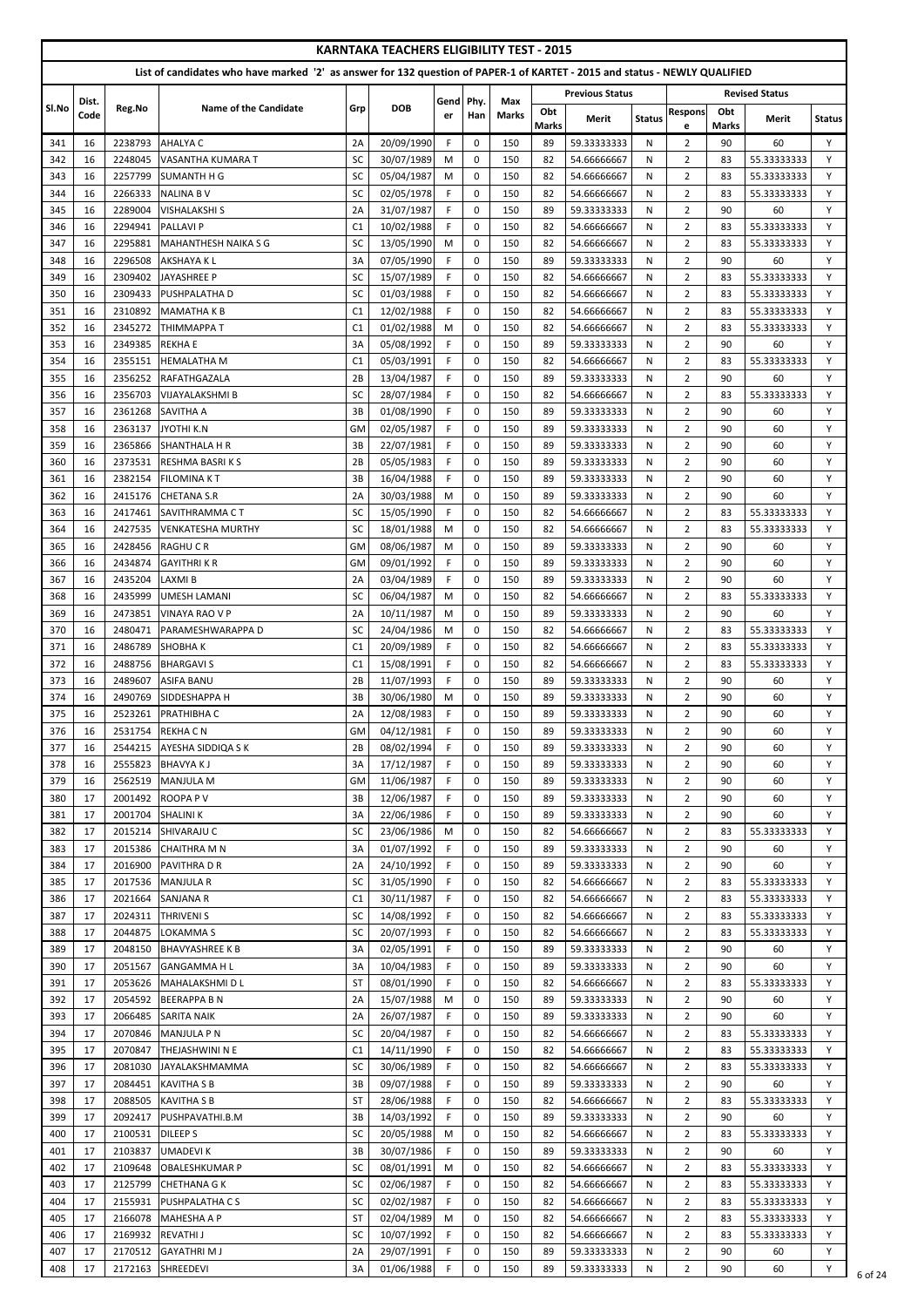|            |          |                    |                                                                                                                            |                 | <b>KARNTAKA TEACHERS ELIGIBILITY TEST - 2015</b> |             |                            |              |                     |                            |               |                                  |                     |                            |               |
|------------|----------|--------------------|----------------------------------------------------------------------------------------------------------------------------|-----------------|--------------------------------------------------|-------------|----------------------------|--------------|---------------------|----------------------------|---------------|----------------------------------|---------------------|----------------------------|---------------|
|            |          |                    | List of candidates who have marked '2' as answer for 132 question of PAPER-1 of KARTET - 2015 and status - NEWLY QUALIFIED |                 |                                                  |             |                            |              |                     |                            |               |                                  |                     |                            |               |
|            | Dist.    |                    |                                                                                                                            |                 |                                                  | Gend        | Phy.                       | Max          |                     | <b>Previous Status</b>     |               |                                  |                     | <b>Revised Status</b>      |               |
| SI.No      | Code     | Reg.No             | <b>Name of the Candidate</b>                                                                                               | Grp             | <b>DOB</b>                                       | er          | Han                        | <b>Marks</b> | Obt<br><b>Marks</b> | Merit                      | <b>Status</b> | <b>Respons</b><br>e              | Obt<br><b>Marks</b> | Merit                      | <b>Status</b> |
| 409        | 17       | 2173422            | NETHRAVATHI N                                                                                                              | SC              | 04/04/1993                                       | F.          | 0                          | 150          | 82                  | 54.66666667                | N             | $\overline{2}$                   | 83                  | 55.33333333                | Y             |
| 410        | 17       | 2179524            | <b>MAHESH H K</b>                                                                                                          | <b>ST</b>       | 17/09/1992                                       | M           | $\mathbf 0$                | 150          | 82                  | 54.66666667                | N             | $\overline{2}$                   | 83                  | 55.33333333                | Y             |
| 411        | 17       | 2190065            | <b>GOWREESH P</b>                                                                                                          | 3B              | 09/12/1993                                       | M           | 0                          | 150          | 89                  | 59.33333333                | N             | $\overline{2}$                   | 90                  | 60                         | Y             |
| 412        | 17       | 2192310            | <b>CHANDRAMMA H</b>                                                                                                        | SC              | 18/04/1987                                       | F.          | $\mathbf 0$                | 150          | 82                  | 54.66666667                | N             | $\overline{2}$                   | 83                  | 55.33333333                | Y             |
| 413        | 17       | 2194888            | <b>JAYANTHIK</b>                                                                                                           | C1              | 31/03/1989                                       | $\mathsf F$ | 0                          | 150          | 82                  | 54.66666667                | N             | $\overline{2}$                   | 83                  | 55.33333333                | Y             |
| 414<br>415 | 17<br>17 | 2194913<br>2224783 | <b>DEVARAJU K V</b><br><b>SUDHANVA S</b>                                                                                   | C1<br>2A        | 03/03/1991<br>17/03/1987                         | M<br>M      | $\mathbf 0$<br>$\mathbf 0$ | 150<br>150   | 82<br>89            | 54.66666667<br>59.33333333 | N<br>N        | $\overline{2}$<br>$\overline{2}$ | 83<br>90            | 55.33333333<br>60          | Y<br>Y        |
| 416        | 17       | 2225227            | SIDDESHWARA A M                                                                                                            | 3B              | 25/06/1991                                       | M           | $\mathbf 0$                | 150          | 89                  | 59.33333333                | N             | $\overline{2}$                   | 90                  | 60                         | Y             |
| 417        | 17       | 2225436            | KANTHAMANIKS                                                                                                               | 3B              | 08/02/1988                                       | $\mathsf F$ | $\mathbf 0$                | 150          | 89                  | 59.33333333                | N             | $\overline{2}$                   | 90                  | 60                         | Y             |
| 418        | 17       | 2243507            | <b>RATHNAMMA G R</b>                                                                                                       | 3A              | 01/02/1991                                       | F.          | $\Omega$                   | 150          | 89                  | 59.33333333                | N             | $\overline{2}$                   | 90                  | 60                         | Y             |
| 419        | 17       | 2243740            | NAGABHUSHANA G                                                                                                             | 2A              | 13/05/1989                                       | M           | $\mathbf 0$                | 150          | 89                  | 59.33333333                | N             | $\overline{2}$                   | 90                  | 60                         | Y             |
| 420        | 17       | 2247648            | YOGANANDA S                                                                                                                | C1              | 20/05/1989                                       | M           | 0                          | 150          | 82                  | 54.66666667                | N             | $\overline{2}$                   | 83                  | 55.33333333                | Y             |
| 421<br>422 | 17<br>17 | 2249132<br>2253554 | TEJASWINI N D<br><b>RAGHUGB</b>                                                                                            | 3B<br><b>SC</b> | 15/07/1991<br>25/06/1988                         | F.<br>M     | $\mathbf 0$<br>0           | 150<br>150   | 89<br>82            | 59.33333333<br>54.66666667 | N<br>N        | $\overline{2}$<br>$\overline{2}$ | 90<br>83            | 60<br>55.33333333          | Y<br>Y        |
| 423        | 17       | 2265872            | RAMESHA A                                                                                                                  | <b>ST</b>       | 10/06/1984                                       | M           | $\mathbf 0$                | 150          | 82                  | 54.66666667                | N             | $\overline{2}$                   | 83                  | 55.33333333                | Y             |
| 424        | 17       | 2266961            | <b>LAVANYA B</b>                                                                                                           | SC              | 01/01/1996                                       | F.          | $\mathbf 0$                | 150          | 82                  | 54.66666667                | N             | $\overline{2}$                   | 83                  | 55.33333333                | Y             |
| 425        | 17       | 2271685            | <b>PRAMOD V M</b>                                                                                                          | 3B              | 06/10/1991                                       | M           | $\mathbf 0$                | 150          | 89                  | 59.33333333                | N             | $\overline{2}$                   | 90                  | 60                         | Y             |
| 426        | 17       | 2318249            | <b>SHOBHA M G</b>                                                                                                          | 3B              | 11/07/1988                                       | F.          | $\mathbf 0$                | 150          | 89                  | 59.33333333                | N             | $\overline{2}$                   | 90                  | 60                         | Y             |
| 427        | 17       | 2333518            | <b>SUMALATHAN</b>                                                                                                          | <b>ST</b>       | 31/10/1987                                       | F.          | $\mathbf 0$                | 150          | 82                  | 54.66666667                | N             | $\overline{2}$                   | 83                  | 55.33333333                | Y             |
| 428<br>429 | 17<br>17 | 2345939<br>2351156 | <b>BHAGYAMMA H</b><br><b>MADHUSM</b>                                                                                       | SC<br>SC        | 01/06/1992<br>30/07/1987                         | F.<br>M     | $\Omega$<br>0              | 150<br>150   | 82<br>82            | 54.66666667<br>54.66666667 | N<br>N        | $\overline{2}$<br>$\overline{2}$ | 83<br>83            | 55.33333333<br>55.33333333 | Y<br>Y        |
| 430        | 17       | 2352554            | <b>ZAINAB BI</b>                                                                                                           | 2B              | 20/06/1985                                       | F.          | $\mathbf 0$                | 150          | 89                  | 59.33333333                | N             | $\overline{2}$                   | 90                  | 60                         | Y             |
| 431        | 17       | 2362950            | <b>KAVYALS</b>                                                                                                             | 3B              | 15/07/1990                                       | F           | $\pmb{0}$                  | 150          | 89                  | 59.33333333                | N             | $\overline{2}$                   | 90                  | 60                         | Y             |
| 432        | 17       | 2363291            | <b>CHANDRAKALA S B</b>                                                                                                     | SC              | 25/07/1992                                       | $\mathsf F$ | $\pmb{0}$                  | 150          | 82                  | 54.66666667                | N             | $\overline{2}$                   | 83                  | 55.33333333                | Y             |
| 433        | 17       | 2368076            | <b>ASHAK</b>                                                                                                               | 3A              | 15/07/1987                                       | F.          | $\mathbf 0$                | 150          | 89                  | 59.33333333                | N             | $\overline{2}$                   | 90                  | 60                         | Y             |
| 434        | 17       | 2389171            | <b>BALAKRISHNA S R</b>                                                                                                     | <b>ST</b>       | 25/06/1988                                       | M           | $\mathbf 0$                | 150          | 82                  | 54.66666667                | N             | $\overline{2}$                   | 83                  | 55.33333333                | Y             |
| 435        | 17       | 2389285            | <b>ABHI NANDAN</b>                                                                                                         | <b>SC</b>       | 01/06/1991                                       | M           | $\mathbf 0$                | 150          | 82                  | 54.66666667                | N             | $\overline{2}$                   | 83                  | 55.33333333                | Y             |
| 436<br>437 | 17<br>17 | 2393469<br>2401820 | <b>IRANGANATH B S</b><br>RAVEESHA K B                                                                                      | 2A<br>3B        | 28/05/1992<br>18/03/1987                         | M<br>M      | $\mathbf 0$<br>$\mathbf 0$ | 150<br>150   | 89<br>89            | 59.33333333<br>59.33333333 | N<br>N        | $\overline{2}$<br>$\overline{2}$ | 90<br>90            | 60<br>60                   | Y<br>Y        |
| 438        | 17       | 2408054            | <b>SUNITHALG</b>                                                                                                           | 3A              | 06/04/1989                                       | F.          | $\mathbf 0$                | 150          | 89                  | 59.33333333                | N             | $\overline{2}$                   | 90                  | 60                         | Y             |
| 439        | 17       | 2413224            | <b>SURESHAKN</b>                                                                                                           | SC              | 19/06/1989                                       | M           | 0                          | 150          | 82                  | 54.66666667                | N             | $\overline{2}$                   | 83                  | 55.33333333                | Y             |
| 440        | 17       | 2415480            | <b>PUSHPALATHA T N</b>                                                                                                     | 2A              | 06/06/1987                                       | F.          | $\mathbf 0$                | 150          | 89                  | 59.33333333                | N             | $\overline{2}$                   | 90                  | 60                         | Y             |
| 441        | 17       | 2429854            | NARASIMHARAJA                                                                                                              | 2A              | 08/08/1987                                       | M           | $\mathbf 0$                | 150          | 89                  | 59.33333333                | N             | $\overline{2}$                   | 90                  | 60                         | Y             |
| 442        | 17<br>17 | 2433487<br>2438178 | <b>NARASIMHASWAMY K C</b>                                                                                                  | <b>ST</b><br>ST | 22/07/1989<br>26/02/1991                         | M<br>M      | $\mathbf 0$<br>0           | 150<br>150   | 82<br>82            | 54.66666667                | N<br>N        | $\overline{2}$<br>$\overline{2}$ | 83<br>83            | 55.33333333<br>55.33333333 | Y<br>Y        |
| 443<br>444 | 17       | 2441689            | SATEESHA<br>SIDDESH S                                                                                                      | 3B              | 20/01/1988                                       | M           | $\mathbf 0$                | 150          | 89                  | 54.66666667<br>59.33333333 | N             | $\overline{2}$                   | 90                  | 60                         | Y             |
| 445        | 17       | 2443988            | MANJUNATHA G                                                                                                               | SC              | 10/02/1984                                       | M           | $\mathbf 0$                | 150          | 82                  | 54.66666667                | N             | $\overline{2}$                   | 83                  | 55.33333333                | Y             |
| 446        | 17       | 2448967            | MANJULA D                                                                                                                  | <b>ST</b>       | 26/03/1990                                       | F.          | $\mathbf 0$                | 150          | 82                  | 54.66666667                | N             | $\overline{2}$                   | 83                  | 55.33333333                | Y             |
| 447        | 17       | 2466502            | <b>BHAGYAMMA M</b>                                                                                                         | 3A              | 05/07/1986                                       | F.          | $\mathbf 0$                | 150          | 89                  | 59.33333333                | N             | $\overline{2}$                   | 90                  | 60                         | Y             |
| 448        | 17       | 2466515            | <b>RAJESHWARI A P</b>                                                                                                      | 3B              | 01/03/1991                                       | F.          | 0                          | 150          | 89                  | 59.33333333                | N             | $\overline{2}$                   | 90                  | 60                         | Y             |
| 449        | 17       | 2469815            | <b>SUMINA BANU</b>                                                                                                         | 2B              | 15/04/1987                                       | F.          | 0                          | 150          | 89                  | 59.33333333                | N             | $\overline{2}$                   | 90                  | 60                         | Y             |
| 450<br>451 | 17<br>17 | 2475771<br>2478690 | UMME ASMA BANU<br><b>MANJULA L S</b>                                                                                       | 2B<br>3A        | 21/03/1978<br>02/05/1990                         | F.<br>F.    | $\mathbf 0$<br>$\mathbf 0$ | 150<br>150   | 89<br>89            | 59.33333333<br>59.33333333 | N<br>N        | $\overline{2}$<br>$\overline{2}$ | 90<br>90            | 60<br>60                   | Y<br>Y        |
| 452        | 17       | 2478936            | <b>LEELA L R</b>                                                                                                           | 3A              | 26/01/1986                                       | F.          | $\mathbf 0$                | 150          | 89                  | 59.33333333                | N             | $\overline{2}$                   | 90                  | 60                         | Y             |
| 453        | 17       | 2482204            | <b>HEMALATHA M</b>                                                                                                         | 3A              | 05/01/1985                                       | F.          | $\mathbf 0$                | 150          | 89                  | 59.33333333                | N             | $\overline{2}$                   | 90                  | 60                         | Y             |
| 454        | 17       | 2496336            | <b>NAGARAJA B M</b>                                                                                                        | 2A              | 02/04/1991                                       | M           | $\mathbf 0$                | 150          | 89                  | 59.33333333                | N             | $\overline{2}$                   | 90                  | 60                         | Y             |
| 455        | 17       | 2498404            | <b>NAGAMANI V</b>                                                                                                          | 2A              | 10/05/1988                                       | F           | $\mathbf 0$                | 150          | 89                  | 59.33333333                | N             | $\overline{2}$                   | 90                  | 60                         | Y             |
| 456        | 17       | 2508395            | <b>K P SHYLA</b>                                                                                                           | 3B              | 01/07/1988                                       | F.          | $\mathbf 0$                | 150          | 89                  | 59.33333333                | N             | $\overline{2}$                   | 90                  | 60                         | Y             |
| 457<br>458 | 17<br>17 | 2508930<br>2511137 | <b>RADHAMMA V S</b><br>MUTHARAJA V                                                                                         | SC<br>2A        | 06/08/1982<br>20/07/1977                         | F.<br>M     | $\mathbf 0$<br>0           | 150<br>150   | 82<br>89            | 54.66666667<br>59.33333333 | N<br>N        | $\overline{2}$<br>$\overline{2}$ | 83<br>90            | 55.33333333<br>60          | Y<br>Y        |
| 459        | 17       | 2512411            | NAVEENKUMAR B L                                                                                                            | 3A              | 13/06/1992                                       | M           | $\mathbf 0$                | 150          | 89                  | 59.33333333                | N             | $\overline{2}$                   | 90                  | 60                         | Y             |
| 460        | 17       | 2512536            | <b>PUNITHAL</b>                                                                                                            | SC              | 12/06/1987                                       | M           | 0                          | 150          | 82                  | 54.66666667                | N             | $\overline{2}$                   | 83                  | 55.33333333                | Y             |
| 461        | 17       |                    | 2527225 SHOBHA M                                                                                                           | <b>ST</b>       | 18/07/1988                                       | F.          | $\mathbf 0$                | 150          | 82                  | 54.66666667                | N             | $\overline{2}$                   | 83                  | 55.33333333                | Y             |
| 462        | 17       | 2527260            | <b>GOPALAKRISHNA B N</b>                                                                                                   | C1              | 01/05/1990                                       | M           | $\mathbf 0$                | 150          | 82                  | 54.66666667                | N             | $\overline{2}$                   | 83                  | 55.33333333                | Y             |
| 463        | 17       | 2536478            | <b>PUSHPALATHA S R</b>                                                                                                     | C1              | 23/05/1991                                       | F.          | 0                          | 150          | 82                  | 54.66666667                | N             | $\overline{2}$                   | 83                  | 55.33333333                | Y             |
| 464        | 17       | 2548168            | <b>GANGARAJU P N</b>                                                                                                       | SC              | 05/07/1987                                       | M           | $\mathbf 0$                | 150          | 82                  | 54.66666667                | N             | $\overline{2}$                   | 83                  | 55.33333333                | Y             |
| 465<br>466 | 17<br>17 | 2549831<br>2551699 | <b>SHASHIKALA S</b><br><b>RAGHUNATHA CK</b>                                                                                | SC<br>SC        | 06/05/1991<br>04/05/1979                         | F.<br>M     | $\mathbf 0$<br>$\mathbf 0$ | 150<br>150   | 82<br>82            | 54.66666667<br>54.66666667 | N<br>N        | $\overline{2}$<br>$\overline{2}$ | 83<br>83            | 55.33333333<br>55.33333333 | Y<br>Y        |
| 467        | 17       | 2554930            | RUPA C N                                                                                                                   | 3B              | 01/07/1983                                       | F.          | $\mathbf 0$                | 150          | 89                  | 59.33333333                | N             | $\overline{2}$                   | 90                  | 60                         | Y             |
| 468        | 17       | 2582688            | <b>ASHARANI A C</b>                                                                                                        | 3A              | 14/03/1989                                       | F.          | 0                          | 150          | 89                  | 59.33333333                | N             | $\overline{2}$                   | 90                  | 60                         | Y             |
| 469        | 17       | 2586303            | <b>SANTHOSH HS</b>                                                                                                         | SC              | 07/07/1988                                       | M           | 0                          | 150          | 82                  | 54.66666667                | N             | $\overline{2}$                   | 83                  | 55.33333333                | Y             |
| 470        | 17       | 2586459            | <b>RADHAMANIBN</b>                                                                                                         | 3A              | 10/06/1981                                       | F.          | $\mathbf 0$                | 150          | 89                  | 59.33333333                | N             | $\overline{2}$                   | 90                  | 60                         | Y             |
| 471        | 17       | 2589367            | <b>SHIVAIAH K R</b>                                                                                                        | 2A              | 01/03/1973                                       | M           | $\mathbf 0$                | 150          | 89                  | 59.33333333                | N             | $\overline{2}$                   | 90                  | 60                         | Y             |
| 472<br>473 | 18<br>18 | 2002340<br>2008670 | <b>SHILPAL</b><br><b>GAYITHRAMMA G N</b>                                                                                   | SC<br>3A        | 24/08/1993<br>20/06/1984                         | F.<br>F     | 0<br>0                     | 150<br>150   | 82<br>89            | 54.66666667<br>59.33333333 | N<br>N        | $\overline{2}$<br>$\overline{2}$ | 83<br>90            | 55.33333333<br>60          | Y<br>Y        |
| 474        | 18       | 2015003            | ARUNAVATHI K N                                                                                                             | SC              | 25/06/1990                                       | F.          | 0                          | 150          | 82                  | 54.66666667                | N             | $\overline{2}$                   | 83                  | 55.33333333                | Υ             |
| 475        | 18       | 2021746            | <b>ARUN R</b>                                                                                                              | <b>ST</b>       | 06/04/1989                                       | M           | 0                          | 150          | 82                  | 54.66666667                | N             | $\overline{2}$                   | 83                  | 55.33333333                | Y             |
| 476        | 18       | 2028959            | <b>GANGAPRASAD N</b>                                                                                                       | SC              | 13/05/1989                                       | M           | 0                          | 150          | 82                  | 54.66666667                | N             | $\overline{2}$                   | 83                  | 55.33333333                | Y             |

 $\frac{1}{7}$  of 24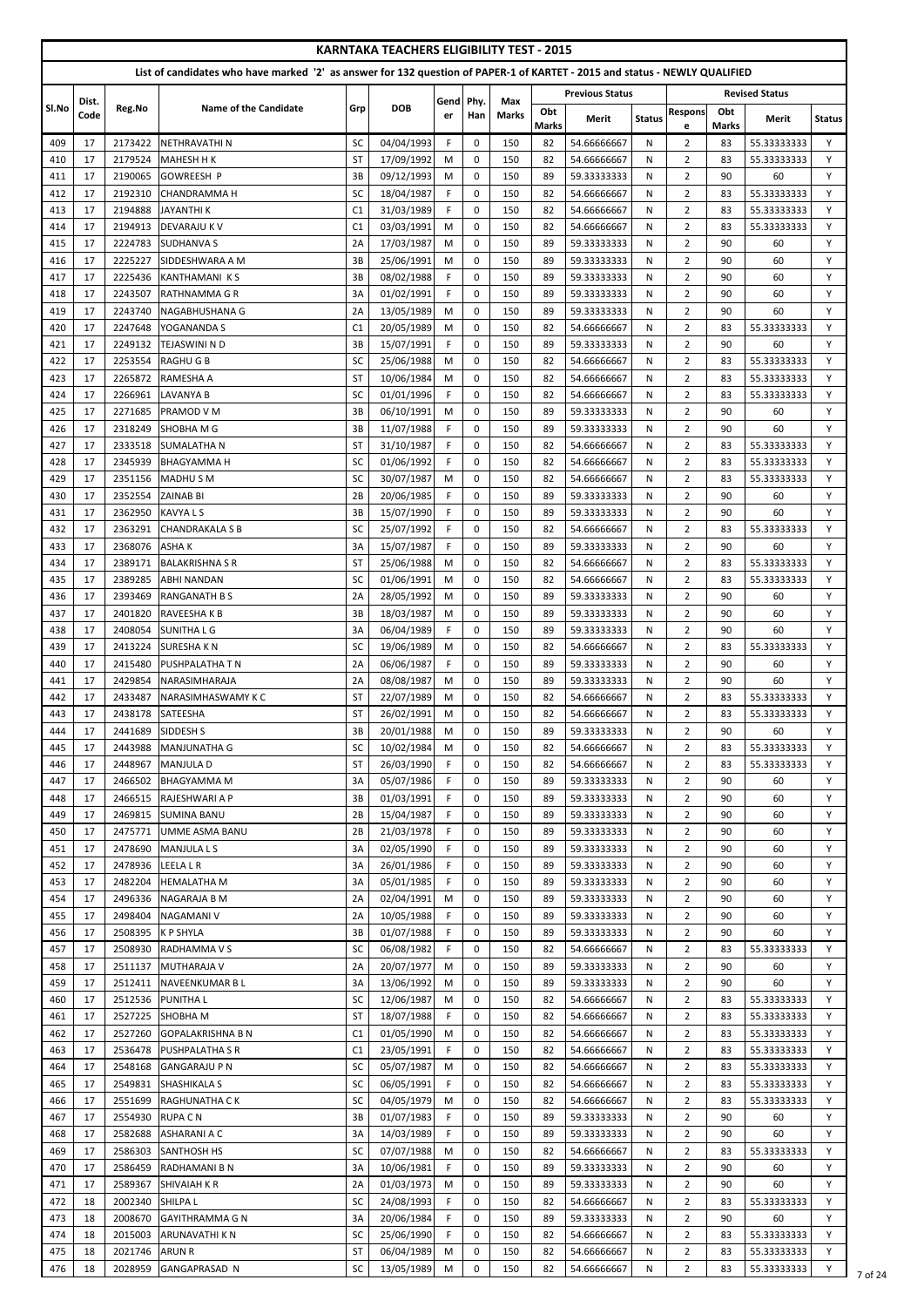|            |               |                    |                                                                                                                            |                 | <b>KARNTAKA TEACHERS ELIGIBILITY TEST - 2015</b> |            |                     |                     |              |                            |               |                                  |              |                            |               |
|------------|---------------|--------------------|----------------------------------------------------------------------------------------------------------------------------|-----------------|--------------------------------------------------|------------|---------------------|---------------------|--------------|----------------------------|---------------|----------------------------------|--------------|----------------------------|---------------|
|            |               |                    | List of candidates who have marked '2' as answer for 132 question of PAPER-1 of KARTET - 2015 and status - NEWLY QUALIFIED |                 |                                                  |            |                     |                     |              |                            |               |                                  |              |                            |               |
| Sl.No      | Dist.<br>Code | Reg.No             | <b>Name of the Candidate</b>                                                                                               | Grp             | <b>DOB</b>                                       | Gend<br>er | Phy.<br>Han         | Max<br><b>Marks</b> | Obt          | <b>Previous Status</b>     |               | <b>Respons</b>                   | Obt          | <b>Revised Status</b>      |               |
|            |               |                    |                                                                                                                            |                 |                                                  |            |                     |                     | <b>Marks</b> | Merit                      | <b>Status</b> | e                                | <b>Marks</b> | Merit                      | <b>Status</b> |
| 477<br>478 | 18<br>18      | 2039475<br>2042603 | <b>DHANUNJAYA B K</b><br><b>RUKMINI N</b>                                                                                  | SC<br>2A        | 14/12/1990<br>23/10/1987                         | M<br>F     | 0<br>$\pmb{0}$      | 150<br>150          | 82<br>89     | 54.66666667<br>59.33333333 | N<br>N        | $\overline{2}$<br>$\overline{2}$ | 83<br>90     | 55.33333333<br>60          | Y<br>Y        |
| 479        | 18            | 2053282            | KAVITA TIMMAPPA BHAT                                                                                                       | <b>GM</b>       | 05/03/1990                                       | F          | 0                   | 150                 | 89           | 59.33333333                | N             | $\overline{2}$                   | 90           | 60                         | Y             |
| 480        | 18            | 2053534            | ANIL.S                                                                                                                     | 3A              | 28/04/1983                                       | M          | 0                   | 150                 | 89           | 59.33333333                | N             | $\overline{2}$                   | 90           | 60                         | Y             |
| 481        | 18            | 2072968            | SRINIVASA T A                                                                                                              | <b>ST</b>       | 10/02/1980                                       | M          | 0                   | 150                 | 82           | 54.66666667                | N             | $\overline{2}$                   | 83           | 55.33333333                | Y             |
| 482        | 18            | 2096734            | <b>NALINI J N</b>                                                                                                          | SC              | 31/01/1993                                       | F          | 0                   | 150                 | 82           | 54.66666667                | N             | $\overline{2}$                   | 83           | 55.33333333                | Y             |
| 483<br>484 | 18<br>18      | 2123810<br>2136109 | <b>RANGANATHA B</b><br><b>MAHESH R</b>                                                                                     | SC<br>SC        | 15/06/1988<br>25/06/1980                         | M<br>М     | $\mathbf 0$<br>$-1$ | 150<br>150          | 82<br>82     | 54.66666667<br>54.66666667 | N<br>N        | $\overline{2}$<br>$\overline{2}$ | 83<br>83     | 55.33333333<br>55.33333333 | Y<br>Y        |
| 485        | 18            | 2154439            | <b>VIJAYALAKSHMI K N</b>                                                                                                   | 2A              | 14/04/1989                                       | F          | $\mathbf 0$         | 150                 | 89           | 59.33333333                | N             | $\overline{2}$                   | 90           | 60                         | Y             |
| 486        | 18            | 2176645            | <b>NAGAMANIN</b>                                                                                                           | SC              | 04/10/1987                                       | F          | 0                   | 150                 | 82           | 54.66666667                | N             | $\overline{2}$                   | 83           | 55.33333333                | Y             |
| 487        | 18            | 2183871            | <b>ASMA BEGUM A</b>                                                                                                        | 2B              | 10/06/1990                                       | F          | $\mathbf 0$         | 150                 | 89           | 59.33333333                | N             | $\overline{2}$                   | 90           | 60                         | Y             |
| 488<br>489 | 18<br>18      | 2222083<br>2255058 | <b>MANJULA C</b><br><b>PAVITHRA S</b>                                                                                      | 2A<br>3A        | 30/06/1990<br>08/12/1988                         | F<br>F.    | 0<br>$\mathbf 0$    | 150<br>150          | 89<br>89     | 59.33333333<br>59.33333333 | N<br>N        | $\overline{2}$<br>$\overline{2}$ | 90<br>90     | 60<br>60                   | Y<br>Y        |
| 490        | 18            | 2257916            | <b>SUNITHAMMAS</b>                                                                                                         | <b>GM</b>       | 14/01/1989                                       | F          | 0                   | 150                 | 89           | 59.33333333                | N             | $\overline{2}$                   | 90           | 60                         | Y             |
| 491        | 18            | 2268721            | PRAKASHA V                                                                                                                 | SC              | 15/12/1987                                       | M          | 0                   | 150                 | 82           | 54.66666667                | N             | $\overline{2}$                   | 83           | 55.33333333                | Y             |
| 492        | 18            | 2282661            | <b>NALINIM</b>                                                                                                             | C1              | 25/03/1988                                       | F          | $\mathbf 0$         | 150                 | 82           | 54.66666667                | N             | $\overline{2}$                   | 83           | 55.33333333                | Y             |
| 493        | 18            | 2290536            | <b>SHEELATS</b>                                                                                                            | C1              | 10/02/1989                                       | F          | $\mathbf 0$         | 150                 | 82           | 54.66666667                | N             | $\overline{2}$                   | 83           | 55.33333333                | Y             |
| 494<br>495 | 18<br>18      | 2292666<br>2319901 | <b>ROOPASHREE J</b><br><b>SHILPA V</b>                                                                                     | 2A<br>SC        | 15/07/1986<br>15/03/1989                         | F.<br>F.   | $\mathbf 0$<br>0    | 150<br>150          | 89<br>82     | 59.33333333<br>54.66666667 | N<br>N        | $\overline{2}$<br>$\overline{2}$ | 90<br>83     | 60<br>55.33333333          | Y<br>Y        |
| 496        | 18            | 2348165            | <b>SHOBHA</b>                                                                                                              | <b>ST</b>       | 01/07/1989                                       | F          | $\mathbf 0$         | 150                 | 82           | 54.66666667                | N             | $\overline{2}$                   | 83           | 55.33333333                | Y             |
| 497        | 18            | 2371156            | <b>VIKRAM G V</b>                                                                                                          | C <sub>1</sub>  | 16/07/1991                                       | M          | 0                   | 150                 | 82           | 54.66666667                | N             | $\overline{2}$                   | 83           | 55.33333333                | Y             |
| 498        | 18            | 2400978            | <b>SUJATHA A</b>                                                                                                           | 2A              | 18/05/1989                                       | F.         | $\mathbf 0$         | 150                 | 89           | 59.33333333                | N             | $\overline{2}$                   | 90           | 60                         | Y             |
| 499        | 18            | 2424141            | <b>SHALINI S</b>                                                                                                           | C1              | 04/04/1989                                       | F          | 0                   | 150                 | 82           | 54.66666667                | N             | $\overline{2}$                   | 83           | 55.33333333                | Y             |
| 500        | 18            | 2502298            | <b>VENKATARATNAMMA V</b>                                                                                                   | SC              | 08/03/1987                                       | F.         | $\mathbf 0$         | 150                 | 82           | 54.66666667                | N             | $\overline{2}$                   | 83           | 55.33333333                |               |
| 501<br>502 | 18<br>18      | 2528426<br>2587048 | JAGADAMBHA B N<br><b>ASMIYA</b>                                                                                            | 3A<br>2B        | 01/06/1988<br>15/07/1990                         | F<br>F.    | 0<br>0              | 150<br>150          | 89<br>89     | 59.33333333<br>59.33333333 | N<br>N        | $\overline{2}$<br>$\overline{2}$ | 90<br>90     | 60<br>60                   | Y<br>Y        |
| 503        | 19            | 2024684            | <b>SHOBHAL</b>                                                                                                             | ST              | 26/04/1987                                       | F          | $\mathbf 0$         | 150                 | 82           | 54.66666667                | N             | $\overline{2}$                   | 83           | 55.33333333                | Y             |
| 504        | 19            | 2103701            | <b>SRIDEVI H</b>                                                                                                           | 3A              | 01/06/1991                                       | F.         | 0                   | 150                 | 89           | 59.33333333                | N             | $\overline{2}$                   | 90           | 60                         | Y             |
| 505        | 19            | 2123566            | <b>SHIVASHANKARAPPA T S</b>                                                                                                | SC              | 26/12/1992                                       | М          | $\mathbf 0$         | 150                 | 82           | 54.66666667                | N             | $\overline{2}$                   | 83           | 55.33333333                | Y             |
| 506        | 19            | 2144890            | YATHEESH KUMAR                                                                                                             | SC              | 16/07/1982                                       | M          | 0                   | 150                 | 82           | 54.66666667                | N             | $\overline{2}$                   | 83           | 55.33333333                | Y             |
| 507<br>508 | 19<br>19      | 2194961<br>2223237 | <b>RAMYASHREE T N</b><br>IKANTHARAJU K P                                                                                   | <b>ST</b><br>2A | 21/03/1993<br>20/07/1984                         | F.<br>M    | $\mathbf 0$<br>0    | 150<br>150          | 82<br>89     | 54.66666667<br>59.33333333 | N<br>N        | $\overline{2}$<br>$\overline{2}$ | 83<br>90     | 55.33333333<br>60          | Y<br>Y        |
| 509        | 19            | 2263569            | <b>RAMESH R</b>                                                                                                            | SC              | 10/07/1986                                       | M          | 0                   | 150                 | 82           | 54.66666667                | N             | $\overline{2}$                   | 83           | 55.33333333                | Y             |
| 510        | 19            | 2267340            | <b>NAVEENA H N</b>                                                                                                         | 3A              | 23/06/1988                                       | F.         | 0                   | 150                 | 89           | 59.33333333                | N             | $\overline{2}$                   | 90           | 60                         | Y             |
| 511        | 19            | 2299222            | <b>MURTHY</b>                                                                                                              | SC              | 21/07/1982                                       | M          | 0                   | 150                 | 82           | 54.66666667                | N             | $\overline{2}$                   | 83           | 55.33333333                | Y             |
| 512        | 19            | 2326343            | NARAYANASWAMY A T                                                                                                          | 2A              | 05/06/1986                                       | М          | $\mathbf 0$         | 150                 | 89           | 59.33333333                | N             | $\overline{2}$                   | 90           | 60                         | Y             |
| 513<br>514 | 19<br>19      | 2331558<br>2333505 | <b>SRIHARI</b><br><b>VENKATESHA S G</b>                                                                                    | ST<br>3A        | 01/06/1988<br>08/07/1989                         | М<br>М     | 0<br>0              | 150<br>150          | 82<br>89     | 54.66666667<br>59.33333333 | N<br>N        | $\overline{2}$<br>$\overline{2}$ | 83<br>90     | 55.33333333<br>60          | Y<br>Y        |
| 515        | 19            | 2372495            | SHIVAKUMARA                                                                                                                | C <sub>1</sub>  | 18/05/1992                                       | M          | 0                   | 150                 | 82           | 54.66666667                | N             | $\overline{2}$                   | 83           | 55.33333333                | Y             |
| 516        | 19            | 2446276            | <b>KAVITHA K S</b>                                                                                                         | 2A              | 18/05/1988                                       | F.         | $\mathbf 0$         | 150                 | 89           | 59.33333333                | N             | $\overline{2}$                   | 90           | 60                         | Y             |
| 517        | 19            | 2474369            | IPOORNIMA C L                                                                                                              | <b>ST</b>       | 05/07/1987                                       | F.         | 0                   | 150                 | 82           | 54.66666667                | N             | $\overline{2}$                   | 83           | 55.33333333                | Y             |
| 518        | 19            | 2498031            | JAGADEESHABABU M                                                                                                           | 3A              | 01/06/1988                                       | М          | $-1$                | 150                 | 82           | 54.66666667                | N             | $\overline{2}$                   | 83           | 55.33333333                | Y             |
| 519        | 19            | 2547029            | <b>BHIMARAJU H</b>                                                                                                         | SC              | 01/07/1992                                       | M          | 0                   | 150                 | 82           | 54.66666667                | N             | $\overline{2}$                   | 83           | 55.33333333                | Y             |
| 520<br>521 | 19<br>20      | 2551341<br>2001797 | <b>MOHSINA BANU</b><br>MAHANTESH HANDARAGAL                                                                                | 2B<br>2A        | 16/06/1974<br>27/08/1982                         | F.<br>М    | 0<br>$\mathbf 0$    | 150<br>150          | 89<br>89     | 59.33333333<br>59.33333333 | N<br>N        | $\overline{2}$<br>$\overline{2}$ | 90<br>90     | 60<br>60                   | Y<br>Y        |
| 522        | 20            | 2015693            | SHEKHARAYYA V VYAPARI                                                                                                      | 3B              | 14/08/1991                                       | М          | 0                   | 150                 | 89           | 59.33333333                | N             | $\overline{2}$                   | 90           | 60                         | Y             |
| 523        | 20            | 2017320            | <b>GEETA CHANDRASHEKHAR KHOT</b>                                                                                           | 3A              | 10/07/1991                                       | F          | $\mathbf 0$         | 150                 | 89           | 59.33333333                | N             | $\overline{2}$                   | 90           | 60                         | Y             |
| 524        | 20            | 2029890            | PRAKASH SHIVAPPA ARAMANI                                                                                                   | 2A              | 01/08/1987                                       | М          | 0                   | 150                 | 89           | 59.33333333                | N             | $\overline{2}$                   | 90           | 60                         | Y             |
| 525        | 20            | 2030549            | YALLAWWA NAIK                                                                                                              | <b>ST</b>       | 01/06/1992                                       | F.         | 0                   | 150                 | 82           | 54.66666667                | N             | $\overline{2}$                   | 83           | 55.33333333                | Y             |
| 526<br>527 | 20<br>20      | 2035620<br>2046579 | BHAVARAVVA MALLAPPA JAINAPUR<br><b>SHRINIVAS CHILLAL</b>                                                                   | 2A<br>2A        | 05/08/1992<br>14/06/1987                         | F.<br>М    | 0<br>$-1$           | 150<br>150          | 89<br>82     | 59.33333333<br>54.66666667 | N<br>N        | $\overline{2}$<br>$\overline{2}$ | 90<br>83     | 60<br>55.33333333          | Y<br>Y        |
| 528        | 20            | 2055980            | <b>SHALMALA PATTAR</b>                                                                                                     | 2A              | 26/01/1989                                       | F.         | 0                   | 150                 | 89           | 59.33333333                | N             | $\overline{2}$                   | 90           | 60                         | Y             |
| 529        | 20            | 2066397            | YAMANAPPA BIRADAR                                                                                                          | 2A              | 21/07/1992                                       | M          | $\Omega$            | 150                 | 89           | 59.33333333                | N             | 2                                | 90           | 60                         | Y             |
| 530        | 20            | 2076879            | <b>PRASHANT AWARI</b>                                                                                                      | 3B              | 02/06/1993                                       | M          | 0                   | 150                 | 89           | 59.33333333                | N             | $\overline{2}$                   | 90           | 60                         | Y             |
| 531        | 20            | 2096932            | <b>MANJUNATH ARABI</b>                                                                                                     | 2A              | 22/06/1991                                       | M          | 0                   | 150                 | 89           | 59.33333333                | N             | $\overline{2}$                   | 90           | 60                         | Y             |
| 532<br>533 | 20<br>20      | 2106124<br>2111608 | <b>HEMAVATI PATTAR</b><br><b>SHRUTI KATTI</b>                                                                              | 2A<br>2A        | 27/01/1973<br>21/07/1992                         | F<br>F.    | $\mathbf 0$<br>0    | 150<br>150          | 89<br>89     | 59.33333333<br>59.33333333 | N<br>N        | $\overline{2}$<br>$\overline{2}$ | 90<br>90     | 60<br>60                   | Y<br>Y        |
| 534        | 20            | 2114080            | DANAMMA MALALI                                                                                                             | 2A              | 10/04/1983                                       | F.         | 0                   | 150                 | 89           | 59.33333333                | N             | $\overline{2}$                   | 90           | 60                         | Y             |
| 535        | 20            | 2129751            | <b>SUMA NALKAR</b>                                                                                                         | 3B              | 16/07/1992                                       | F.         | 0                   | 150                 | 89           | 59.33333333                | N             | $\overline{2}$                   | 90           | 60                         | Y             |
| 536        | 20            | 2130340            | <b>PARASAPPA GAREBAL</b>                                                                                                   | 2A              | 06/02/1990                                       | M          | 0                   | 150                 | 89           | 59.33333333                | N             | $\overline{2}$                   | 90           | 60                         | Y             |
| 537        | 20            | 2144488            | AYISHYABEGUM DADESAB MADARI                                                                                                | 2B              | 18/07/1990                                       | F.         | 0                   | 150                 | 89           | 59.33333333                | N             | $\overline{2}$                   | 90           | 60                         | Y             |
| 538<br>539 | 20<br>20      | 2153293<br>2172866 | <b>PUSHPA KUMBAR</b><br><b>SOUBHAGYA UNKI</b>                                                                              | 3B<br>2A        | 01/06/1981<br>25/02/1990                         | F.<br>F    | 0<br>$\mathbf{0}$   | 150<br>150          | 89<br>89     | 59.33333333<br>59.33333333 | N<br>N        | $\overline{2}$<br>$\overline{2}$ | 90<br>90     | 60<br>60                   | Y<br>Y        |
| 540        | 20            | 2177784            | <b>SAVITA GANIGER</b>                                                                                                      | 2A              | 07/04/1992                                       | F.         | 0                   | 150                 | 89           | 59.33333333                | N             | $\overline{2}$                   | 90           | 60                         | Y             |
| 541        | 20            | 2185585            | LOKESH KATTIMANI                                                                                                           | SC              | 13/03/1987                                       | М          | $\mathbf 0$         | 150                 | 82           | 54.66666667                | N             | $\overline{2}$                   | 83           | 55.33333333                | Y             |
| 542        | 20            | 2197606            | <b>SANGAMESH B KOTIKALLA</b>                                                                                               | SC              | 27/07/1985                                       | M          | 0                   | 150                 | 82           | 54.66666667                | N             | $\overline{2}$                   | 83           | 55.33333333                | Y             |
| 543        | 20            | 2201669            | <b>SHWETA APPAYYA MATHAD</b>                                                                                               | 3B              | 30/07/1990                                       | F.         | 0                   | 150                 | 89           | 59.33333333                | N             | $\overline{2}$                   | 90           | 60                         | Y             |
| 544        | 20            | 2202057            | <b>VIDYA PATIL</b>                                                                                                         | 3A              | 05/04/1992                                       | F.         | 0                   | 150                 | 89           | 59.33333333                | N             | $\overline{2}$                   | 90           | 60                         | Y             |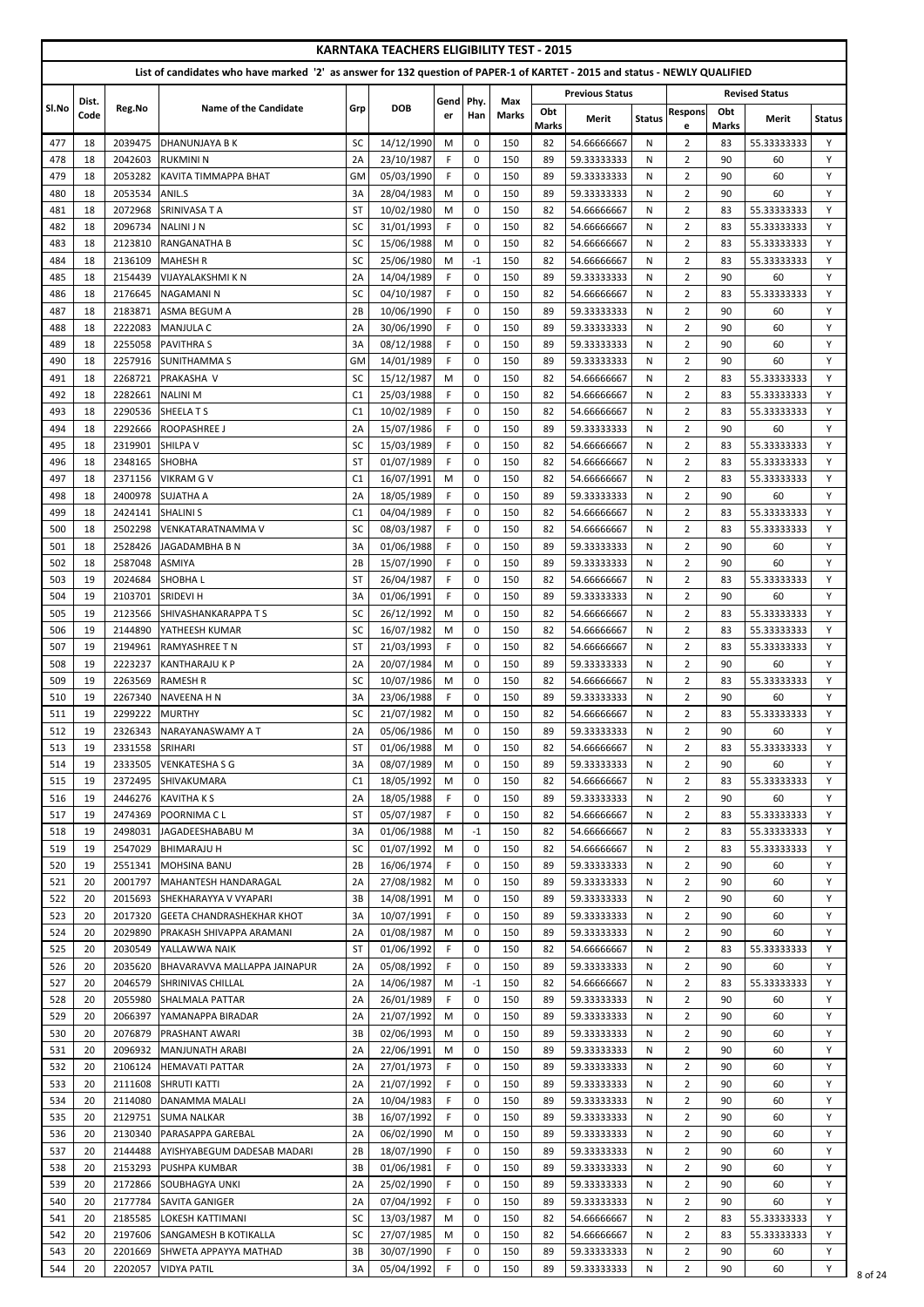|            |               |                    |                                                                                                                            |                        | <b>KARNTAKA TEACHERS ELIGIBILITY TEST - 2015</b> |            |                            |                     |              |                            |               |                                  |              |                       |               |
|------------|---------------|--------------------|----------------------------------------------------------------------------------------------------------------------------|------------------------|--------------------------------------------------|------------|----------------------------|---------------------|--------------|----------------------------|---------------|----------------------------------|--------------|-----------------------|---------------|
|            |               |                    | List of candidates who have marked '2' as answer for 132 question of PAPER-1 of KARTET - 2015 and status - NEWLY QUALIFIED |                        |                                                  |            |                            |                     |              | <b>Previous Status</b>     |               |                                  |              |                       |               |
| Sl.No      | Dist.<br>Code | Reg.No             | <b>Name of the Candidate</b>                                                                                               | Grp                    | <b>DOB</b>                                       | Gend<br>er | Phy.<br>Han                | Max<br><b>Marks</b> | Obt          |                            |               | <b>Respons</b>                   | Obt          | <b>Revised Status</b> |               |
|            |               |                    |                                                                                                                            |                        |                                                  |            |                            |                     | <b>Marks</b> | Merit                      | <b>Status</b> | e                                | <b>Marks</b> | Merit                 | <b>Status</b> |
| 545<br>546 | 20<br>20      | 2208778            | <b>SURESHKUMAR DHOOPAD</b>                                                                                                 | 2A<br>SC               | 20/10/1985<br>01/06/1989                         | M<br>F.    | 0                          | 150<br>150          | 89<br>82     | 59.33333333                | N             | $\mathbf{2}$<br>$\overline{2}$   | 90<br>83     | 60                    | Y<br>Y        |
| 547        | 20            | 2209887<br>2210795 | <b>SHILPA MATTIKATTI</b><br>IRAMMA CHANNAMALLAPPA HOSUR                                                                    | <b>GM</b>              | 30/06/1979                                       | F          | $\mathbf 0$<br>$\mathbf 0$ | 150                 | 89           | 54.66666667<br>59.33333333 | N<br>N        | $\overline{2}$                   | 90           | 55.33333333<br>60     | Y             |
| 548        | 20            | 2224583            | <b>LATA IRAPPA GADDI</b>                                                                                                   | 2A                     | 15/01/1991                                       | F.         | $\mathbf 0$                | 150                 | 89           | 59.33333333                | N             | $\overline{2}$                   | 90           | 60                    | Y             |
| 549        | 20            | 2235850            | <b>GEETA BASANAGOUDA PATIL</b>                                                                                             | 3A                     | 06/06/1990                                       | F.         | $\mathbf 0$                | 150                 | 89           | 59.33333333                | N             | $\overline{2}$                   | 90           | 60                    | Y             |
| 550        | 20            | 2248212            | <b>SUJATA NADVVINAKERI</b>                                                                                                 | SC                     | 01/06/1988                                       | F.         | $\mathbf 0$                | 150                 | 82           | 54.66666667                | N             | $\overline{2}$                   | 83           | 55.33333333           | Y             |
| 551        | 20            | 2256158            | <b>BANDANAWAZ MULLA</b>                                                                                                    | 2B                     | 22/06/1983                                       | M          | $\Omega$                   | 150                 | 89           | 59.33333333                | N             | $\overline{2}$                   | 90           | 60                    | Y             |
| 552        | 20            | 2273476            | <b>TRIVENI SHIROL</b>                                                                                                      | SC                     | 15/07/1991                                       | F.<br>F.   | $\Omega$                   | 150                 | 82           | 54.66666667                | N             | $\overline{2}$                   | 83           | 55.33333333           | Y             |
| 553<br>554 | 20<br>20      | 2293581<br>2300542 | KAVITA KRISHNAPPA JIRAGAL<br>HANAMAPPA KALLAPPA AKKERI                                                                     | SC<br>2A               | 03/06/1994<br>16/06/1988                         | M          | $\Omega$<br>0              | 150<br>150          | 82<br>89     | 54.66666667<br>59.33333333 | N<br>N        | $\overline{2}$<br>$\overline{2}$ | 83<br>90     | 55.33333333<br>60     | Y<br>Y        |
| 555        | 20            | 2308041            | <b>GEETA HUCHANUR</b>                                                                                                      | 3B                     | 20/07/1987                                       | F.         | $\mathbf 0$                | 150                 | 89           | 59.33333333                | N             | $\overline{2}$                   | 90           | 60                    | Y             |
| 556        | 20            | 2310477            | <b>SHIVAPPA HUDDAR</b>                                                                                                     | 2A                     | 01/10/1985                                       | M          | $\mathbf 0$                | 150                 | 89           | 59.33333333                | N             | $\overline{2}$                   | 90           | 60                    | Y             |
| 557        | 20            | 2342640            | <b>PARVATI GUNAGOUD</b>                                                                                                    | 2A                     | 01/06/1989                                       | F.         | $\mathbf 0$                | 150                 | 89           | 59.33333333                | N             | $\overline{2}$                   | 90           | 60                    | Y             |
| 558        | 20            | 2350351            | <b>SANGAMESH S KUMBAR</b>                                                                                                  | 2A                     | 17/06/1993                                       | M          | $\mathbf 0$                | 150                 | 89           | 59.33333333                | N             | $\overline{2}$                   | 90           | 60                    | Y             |
| 559        | 20            | 2355740            | <b>BADESAB</b>                                                                                                             | 2B                     | 01/06/1984                                       | M          | $\mathbf 0$                | 150                 | 89           | 59.33333333                | N             | $\overline{2}$                   | 90           | 60                    | Y             |
| 560        | 20<br>20      | 2362584            | CHIDANAND BENNAPPANAVAR                                                                                                    | <b>ST</b>              | 18/12/1993                                       | M          | $\mathbf 0$<br>$\Omega$    | 150<br>150          | 82<br>89     | 54.66666667                | N<br>N        | $\overline{2}$<br>$\overline{2}$ | 83<br>90     | 55.33333333<br>60     | Y<br>Y        |
| 561<br>562 | 20            | 2366704<br>2388347 | <b>MOUNESH BADIGER</b><br><b>SANTOSH MOKHASHI</b>                                                                          | 2A<br>2A               | 30/06/1987<br>05/07/1990                         | M<br>M     | $\Omega$                   | 150                 | 89           | 59.33333333<br>59.33333333 | N             | $\overline{2}$                   | 90           | 60                    | Y             |
| 563        | 20            | 2392128            | YASMEEN MULLA                                                                                                              | 2B                     | 22/07/1991                                       | F.         | $\mathbf 0$                | 150                 | 89           | 59.33333333                | N             | $\overline{2}$                   | 90           | 60                    | Y             |
| 564        | 20            | 2395150            | <b>VIDYASHREE MALLAPPA HUGAR</b>                                                                                           | 3B                     | 10/07/1991                                       | F.         | $\mathbf 0$                | 150                 | 89           | 59.33333333                | N             | $\overline{2}$                   | 90           | 60                    | Y             |
| 565        | 20            | 2424348            | NEELAVVA MADIWAL                                                                                                           | 2A                     | 22/07/1985                                       | F.         | $\mathbf 0$                | 150                 | 89           | 59.33333333                | N             | $\overline{2}$                   | 90           | 60                    | Y             |
| 566        | 20            | 2425199            | <b>KASTURI PUJARI</b>                                                                                                      | C <sub>1</sub>         | 14/03/1991                                       | F.         | $\mathbf 0$                | 150                 | 82           | 54.66666667                | N             | $\overline{2}$                   | 83           | 55.33333333           | Y             |
| 567        | 20            | 2427282            | <b>RESHMA MEHBOOBSAB ATTAR</b>                                                                                             | 2B                     | 20/06/1989                                       | F          | $^{\mbox{-}1}$             | 150                 | 82           | 54.66666667                | N             | $\overline{2}$                   | 83           | 55.33333333           | Υ             |
| 568        | 20            | 2428657            | YALLAVVA R DALAVAYI                                                                                                        | 2A                     | 20/07/1991                                       | F.         | $\pmb{0}$                  | 150                 | 89           | 59.33333333                | $\mathsf{N}$  | $\overline{2}$                   | 90           | 60                    |               |
| 569        | 20            | 2431042            | RAVEENDRA TELI                                                                                                             | <b>GM</b><br><b>SC</b> | 19/07/1989                                       | M          | $\mathbf 0$                | 150                 | 89           | 59.33333333                | N             | $\overline{2}$                   | 90           | 60                    | Y<br>Y        |
| 570<br>571 | 20<br>20      | 2445859<br>2450681 | <b>HANAMANT CHALAVADI</b><br><b>SHARANAPPA GURIKAR</b>                                                                     | 2Α                     | 30/06/1987<br>05/07/1990                         | M<br>M     | $\mathbf 0$<br>$\Omega$    | 150<br>150          | 82<br>89     | 54.66666667<br>59.33333333 | N<br>N        | $\overline{2}$<br>$\overline{2}$ | 83<br>90     | 55.33333333<br>60     | Y             |
| 572        | 20            | 2465850            | ISNEHA PRAKASHRAO KULKARNI                                                                                                 | GM                     | 20/07/1979                                       | F.         | $\mathbf 0$                | 150                 | 89           | 59.33333333                | N             | $\overline{2}$                   | 90           | 60                    | Y             |
| 573        | 20            | 2472558            | LAXMI SIDDAPPA BIDARI                                                                                                      | 2A                     | 01/06/1990                                       | F.         | $\mathbf 0$                | 150                 | 89           | 59.33333333                | N             | $\overline{2}$                   | 90           | 60                    | Y             |
| 574        | 20            | 2476913            | <b>MANAGENI HUGAR</b>                                                                                                      | 2A                     | 30/07/1985                                       | M          | 0                          | 150                 | 89           | 59.33333333                | N             | $\overline{2}$                   | 90           | 60                    | Y             |
| 575        | 20            | 2480022            | ISATYAMMA GOUDAR                                                                                                           | 2A                     | 05/07/1978                                       | F.         | $\mathbf 0$                | 150                 | 89           | 59.33333333                | N             | $\overline{2}$                   | 90           | 60                    | Y             |
| 576        | 20            | 2480541            | <b>BHARATI RAMADAS NAIK</b>                                                                                                | 2A                     | 18/07/1991                                       | F.         | 0                          | 150                 | 89           | 59.33333333                | N             | $\overline{2}$                   | 90           | 60                    | Y             |
| 577        | 20            | 2489575            | ISHARANAPPA RAJAPPA NAYAK                                                                                                  | <b>ST</b>              | 01/06/1991                                       | M          | $-1$                       | 150                 | 82           | 54.66666667                | N             | $\overline{2}$                   | 83           | 55.33333333           | Y             |
| 578<br>579 | 20<br>20      | 2506526<br>2508567 | <b>HUSENBASHA WALIKAR</b><br><b>SEEMA MUTTALAGERI</b>                                                                      | 2B<br>GM               | 01/06/1988<br>14/03/1986                         | M<br>F.    | $\mathbf 0$<br>$\mathbf 0$ | 150<br>150          | 89<br>89     | 59.33333333<br>59.33333333 | N<br>N        | $\overline{2}$<br>$\overline{2}$ | 90<br>90     | 60<br>60              | Y<br>Y        |
| 580        | 20            | 2512577            | <b>ANURADHA SHIVAYOGAYYA HIREMATH</b>                                                                                      | 3B                     | 28/01/1991                                       | F.         | $\mathbf 0$                | 150                 | 89           | 59.33333333                | N             | $\overline{2}$                   | 90           | 60                    | Y             |
| 581        | 20            | 2533436            | <b>BHIMU PARTHNALLI</b>                                                                                                    | 2A                     | 01/08/1990                                       | M          | $\mathbf 0$                | 150                 | 89           | 59.33333333                | N             | $\overline{2}$                   | 90           | 60                    | Y             |
| 582        | 20            | 2533873            | PRABHU MANAGULI                                                                                                            | 2A                     | 01/06/1989                                       | M          | $\mathbf 0$                | 150                 | 89           | 59.33333333                | N             | $\overline{2}$                   | 90           | 60                    | Y             |
| 583        | 20            | 2538521            | RAJASHREE KADAM                                                                                                            | SC                     | 18/03/1992                                       | F.         | $\mathbf 0$                | 150                 | 82           | 54.66666667                | N             | 2                                | 83           | 55.33333333           | Y             |
| 584        | 20            | 2584081            | <b>ABDUL KHADAR JILANI</b>                                                                                                 | 2B                     | 20/08/1978                                       | M          | $\mathbf 0$                | 150                 | 89           | 59.33333333                | N             | $\overline{2}$                   | 90           | 60                    | Y             |
| 585        | 21            | 2005631            | <b>SNEHA GANAPATI DABADI</b>                                                                                               | <b>ST</b>              | 19/03/1989                                       | F.         | 0                          | 150                 | 82           | 54.66666667                | N             | $\overline{2}$                   | 83           | 55.33333333           | Y             |
| 586        | 21            | 2006195            | <b>LAXMI NATIKAR</b>                                                                                                       | C1                     | 31/07/1993                                       | F.         | $\mathbf 0$                | 150                 | 82           | 54.66666667                | N             | $\overline{2}$                   | 83           | 55.33333333           | Y             |
| 587<br>588 | 21<br>21      | 2009991<br>2012094 | <b>ROOPALI PATIL A</b><br><b>SURESH PAVADEPPANAVAR</b>                                                                     | 3B<br>2A               | 05/06/1991<br>10/07/1988                         | F.<br>M    | $\mathbf 0$<br>$\mathbf 0$ | 150<br>150          | 89<br>89     | 59.33333333<br>59.33333333 | N<br>N        | $\overline{2}$<br>$\overline{2}$ | 90<br>90     | 60<br>60              | Y<br>Y        |
| 589        | 21            | 2018931            | <b>IRAWWA BAGEWADI</b>                                                                                                     | 3B                     | 25/07/1988                                       | F.         | $\mathbf 0$                | 150                 | 89           | 59.33333333                | N             | $\overline{2}$                   | 90           | 60                    | Y             |
| 590        | 21            | 2019455            | <b>DEEPA DESAI</b>                                                                                                         | 3B                     | 09/12/1985                                       | F.         | $-1$                       | 150                 | 82           | 54.66666667                | N             | $\overline{2}$                   | 83           | 55.33333333           | Y             |
| 591        | 21            | 2047432            | <b>ISAVITA BABASO CHAVAN</b>                                                                                               | <b>SC</b>              | 24/06/1986                                       | F.         | $\mathbf 0$                | 150                 | 82           | 54.66666667                | N             | $\overline{2}$                   | 83           | 55.33333333           | Y             |
| 592        | 21            | 2064626            | <b>KAVITA GADIVADDAR</b>                                                                                                   | SC                     | 06/07/1993                                       | F.         | $\mathbf 0$                | 150                 | 82           | 54.66666667                | N             | $\overline{2}$                   | 83           | 55.33333333           | Y             |
| 593        | 21            | 2072548            | İGIRIJA SADEPPA KHILARI                                                                                                    | <b>ST</b>              | 03/09/1989                                       | F.         | 0                          | 150                 | 82           | 54.66666667                | N             | $\overline{2}$                   | 83           | 55.33333333           | Y             |
| 594        | 21            | 2077620            | KAVITA T KATKAR                                                                                                            | 3B                     | 26/01/1977                                       | F.         | $\mathbf 0$                | 150                 | 89           | 59.33333333                | N             | $\overline{2}$                   | 90           | 60                    | Y             |
| 595        | 21            | 2080933            | SHANTA YAMANANAPPA SULTANAPOOR                                                                                             | C <sub>1</sub>         | 19/09/1990                                       | F.         | $\mathbf 0$                | 150                 | 82           | 54.66666667                | N             | $\overline{2}$                   | 83           | 55.33333333           | Y             |
| 596<br>597 | 21<br>21      | 2082291<br>2086618 | <b>TAHANIM TOLAGI</b><br>HINAKOUSAR SALEEM NAIKWADI                                                                        | 2B<br>2B               | 25/02/1987<br>01/05/1991                         | F.<br>F.   | 0<br>$\Omega$              | 150<br>150          | 89<br>89     | 59.33333333<br>59.33333333 | N<br>N        | $\overline{2}$<br>$\overline{2}$ | 90<br>90     | 60<br>60              | Υ<br>Y        |
| 598        | 21            | 2087174            | TANGEVVA KAREPPA KADAPURE                                                                                                  | 2A                     | 01/07/1991                                       | F.         | $\mathbf 0$                | 150                 | 89           | 59.33333333                | N             | $\overline{2}$                   | 90           | 60                    | Y             |
| 599        | 21            | 2090035            | SAVITA MADIVAL                                                                                                             | 2A                     | 31/07/1989                                       | F.         | $\mathbf 0$                | 150                 | 89           | 59.33333333                | N             | 2                                | 90           | 60                    | Y             |
| 600        | 21            | 2103789            | <b>PRADEEP PATIL</b>                                                                                                       | GM                     | 04/04/1986                                       | M          | $\mathbf 0$                | 150                 | 89           | 59.33333333                | N             | $\overline{2}$                   | 90           | 60                    | Y             |
| 601        | 21            | 2106815            | <b>LAXMI BANTE</b>                                                                                                         | 2A                     | 27/09/1991                                       | F.         | $\mathbf 0$                | 150                 | 89           | 59.33333333                | N             | $\overline{2}$                   | 90           | 60                    | Y             |
| 602        | 21            | 2121306            | <b>SUJATA HEGADE</b>                                                                                                       | 2A                     | 20/08/1986                                       | F.         | 0                          | 150                 | 89           | 59.33333333                | N             | $\overline{2}$                   | 90           | 60                    | Y             |
| 603        | 21            | 2121699            | <b>GANGAMMA MUTTENNAVAR</b>                                                                                                | 3B                     | 05/11/1986                                       | F.         | 0                          | 150                 | 89           | 59.33333333                | N             | $\mathbf{2}$                     | 90           | 60                    | Y             |
| 604<br>605 | 21<br>21      | 2129218<br>2129262 | <b>IRAMA PANDURANG MURGOD</b><br><b>GANGAVVA BABU PATIL</b>                                                                | 2A<br>3B               | 08/10/1984<br>22/03/1990                         | M<br>F.    | $-1$<br>0                  | 150<br>150          | 82<br>89     | 54.66666667<br>59.33333333 | N<br>N        | $\overline{2}$<br>$\overline{2}$ | 83<br>90     | 55.33333333<br>60     | Y<br>Y        |
| 606        | 21            | 2134225            | RENUKA NAIK                                                                                                                | <b>ST</b>              | 22/02/1988                                       | F.         | 0                          | 150                 | 82           | 54.66666667                | N             | $\overline{2}$                   | 83           | 55.33333333           | Y             |
| 607        | 21            | 2135679            | JAGADEESH FAKEERAPPA HADIMANI                                                                                              | C1                     | 02/01/1990                                       | M          | $\mathbf 0$                | 150                 | 82           | 54.66666667                | N             | $\overline{2}$                   | 83           | 55.33333333           | Y             |
| 608        | 21            | 2150437            | MAHADEVAPPA BALIGAR                                                                                                        | 3B                     | 01/08/1987                                       | M          | $\mathbf 0$                | 150                 | 89           | 59.33333333                | N             | $\overline{2}$                   | 90           | 60                    | Y             |
| 609        | 21            | 2152497            | <b>TAVANAPPA NAYIK</b>                                                                                                     | <b>ST</b>              | 28/09/1990                                       | M          | $\mathbf 0$                | 150                 | -82          | 54.66666667                | N             | $\overline{2}$                   | 83           | 55.33333333           | Y             |
| 610        | 21            | 2159896            | SAVITHA R B                                                                                                                | SC                     | 09/05/1992                                       | F.         | $\mathbf 0$                | 150                 | 82           | 54.66666667                | N             | $\mathbf{2}$                     | 83           | 55.33333333           | Y             |
| 611        | 21            | 2161540            | <b>SHAKUNTALA ASHTAGI</b>                                                                                                  | <b>ST</b>              | 04/12/1987                                       | F.         | 0                          | 150                 | -82          | 54.66666667                | N             | $\overline{2}$                   | 83           | 55.33333333           | Y             |
| 612        | 21            | 2164660            | <b>PUNDALEEK ASHOK PATIL</b>                                                                                               | C1                     | 07/07/1991                                       | M          | 0                          | 150                 | 82           | 54.66666667                | N             | $\mathbf{2}$                     | 83           | 55.33333333           | Y             |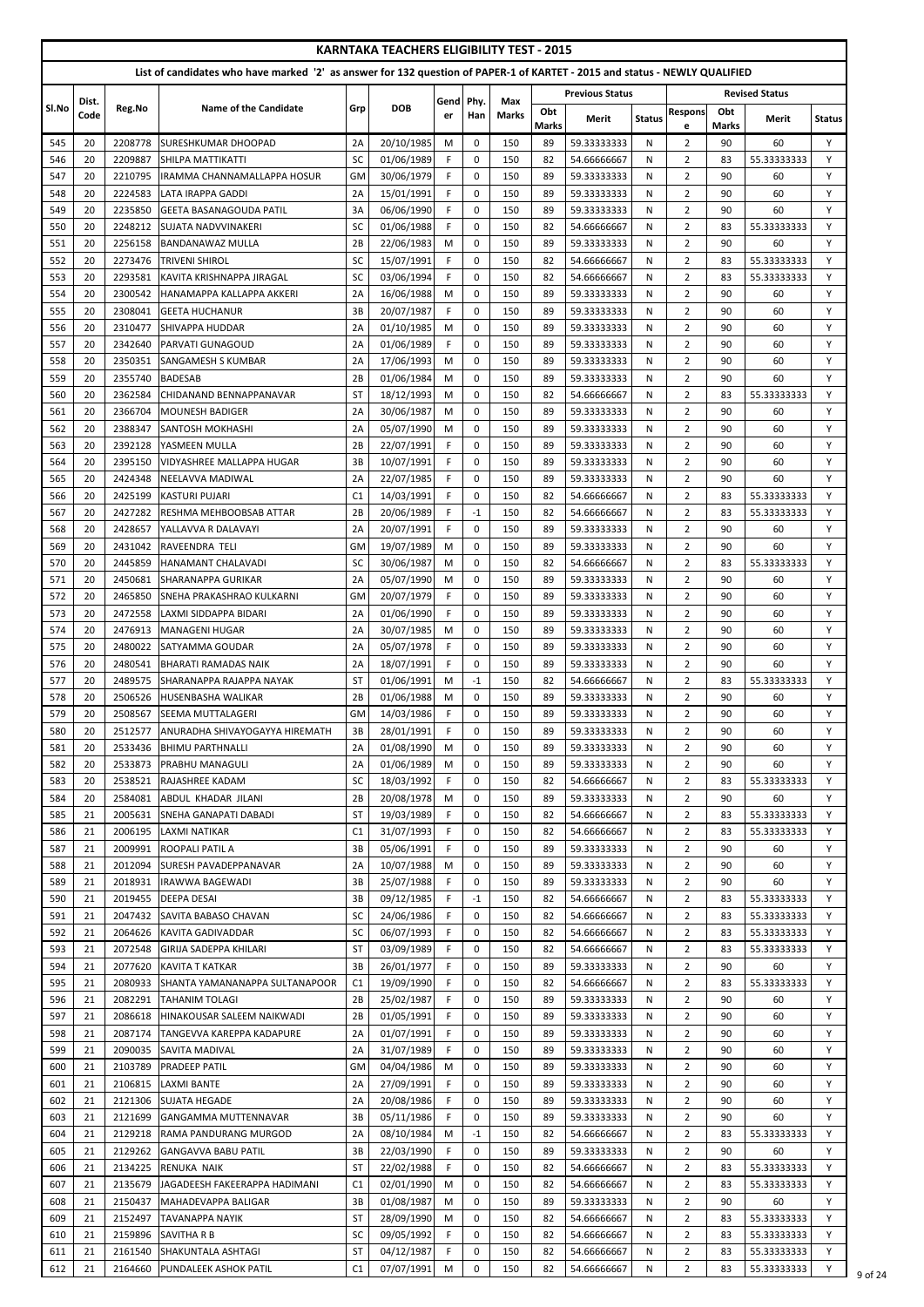|            |          |                    |                                                                                                                            |           | <b>KARNTAKA TEACHERS ELIGIBILITY TEST - 2015</b> |             |                            |              |              |                            |               |                                  |              |                            |               |
|------------|----------|--------------------|----------------------------------------------------------------------------------------------------------------------------|-----------|--------------------------------------------------|-------------|----------------------------|--------------|--------------|----------------------------|---------------|----------------------------------|--------------|----------------------------|---------------|
|            |          |                    | List of candidates who have marked '2' as answer for 132 question of PAPER-1 of KARTET - 2015 and status - NEWLY QUALIFIED |           |                                                  |             |                            |              |              |                            |               |                                  |              |                            |               |
| Sl.No      | Dist.    | Reg.No             | Name of the Candidate                                                                                                      | Grp       | <b>DOB</b>                                       | Gend        | Phy.                       | Max          | Obt          | <b>Previous Status</b>     |               | <b>Respons</b>                   | Obt          | <b>Revised Status</b>      |               |
|            | Code     |                    |                                                                                                                            |           |                                                  | er          | Han                        | <b>Marks</b> | <b>Marks</b> | <b>Merit</b>               | <b>Status</b> | e                                | <b>Marks</b> | Merit                      | <b>Status</b> |
| 613        | 21       | 2165217            | <b>MUBEEN SHAIKH</b>                                                                                                       | 2B        | 01/06/1988                                       | F.          | 0                          | 150          | 89           | 59.33333333                | N             | $\overline{2}$                   | 90           | 60                         | Y             |
| 614        | 21       | 2174121            | <b>KALPANA K DOMBAR</b>                                                                                                    | SC        | 22/08/1988                                       | F.          | $\pmb{0}$                  | 150          | 82           | 54.66666667                | N             | $\overline{2}$                   | 83           | 55.33333333                | Y             |
| 615        | 21       | 2175633            | DEMAVVA MASTMARDI                                                                                                          | <b>ST</b> | 08/05/1988                                       | F           | 0                          | 150          | 82           | 54.66666667                | N             | $\overline{2}$                   | 83           | 55.33333333                | Y             |
| 616<br>617 | 21<br>21 | 2184593<br>2186101 | <b>SUREKHA PATIL</b><br><b>ROHINI TORGAL</b>                                                                               | 3A<br>3B  | 01/06/1992<br>22/04/1988                         | F.<br>F     | $\mathbf 0$<br>$\mathbf 0$ | 150<br>150   | 89<br>89     | 59.33333333<br>59.33333333 | N<br>N        | $\overline{2}$<br>$\overline{2}$ | 90<br>90     | 60<br>60                   | Y<br>Y        |
| 618        | 21       | 2188726            | NEELAVVA HAKARI                                                                                                            | 3B        | 06/11/1987                                       | F           | $\mathbf 0$                | 150          | 89           | 59.33333333                | N             | $\overline{2}$                   | 90           | 60                         | Y             |
| 619        | 21       | 2191311            | <b>ASMA B NAIKWADI</b>                                                                                                     | 2B        | 01/07/1990                                       | F.          | $\Omega$                   | 150          | 89           | 59.33333333                | N             | $\overline{2}$                   | 90           | 60                         | Y             |
| 620        | 21       | 2191626            | ISHREEDEVI MUSHAPPA TOTAGI                                                                                                 | <b>ST</b> | 31/07/1987                                       | F.          | $\Omega$                   | 150          | 82           | 54.66666667                | N             | $\overline{2}$                   | 83           | 55.33333333                | Υ             |
| 621        | 21       | 2203805            | AAFIYA PATHAN                                                                                                              | 2B        | 07/11/1992                                       | F.          | $\mathbf 0$                | 150          | 89           | 59.33333333                | N             | $\overline{2}$                   | 90           | 60                         | Y             |
| 622        | 21       | 2211421            | ISHASHIKALA ANGADI                                                                                                         | 3B        | 20/08/1988                                       | F.          | $\mathbf 0$                | 150          | 89           | 59.33333333                | N             | $\overline{2}$                   | 90           | 60                         | Y             |
| 623        | 21       | 2218182            | <b>HUMERA MUGUTSAB BAGAWAN</b>                                                                                             | 2B        | 25/07/1993                                       | F.          | $\mathbf 0$                | 150          | 89           | 59.33333333                | N             | $\overline{2}$                   | 90           | 60                         | Y             |
| 624        | 21       | 2218916            | <b>ROOPA PATIL</b>                                                                                                         | 3B        | 08/07/1988                                       | F.          | 0                          | 150          | 89           | 59.33333333                | N             | $\overline{2}$                   | 90           | 60                         | Y             |
| 625        | 21       | 2229972            | <b>TEJU GANGAPPA BHANVI</b>                                                                                                | 3B        | 21/07/1991                                       | F.          | $\pmb{0}$                  | 150          | 89           | 59.33333333                | N             | $\overline{2}$                   | 90           | 60                         | Y             |
| 626        | 21       | 2236189            | PATIL VAIBHAV ARAVIND                                                                                                      | <b>GM</b> | 26/01/1988                                       | M           | $\mathbf 0$                | 150          | 89           | 59.33333333                | N             | $\overline{2}$                   | 90           | 60                         | Y             |
| 627        | 21       | 2256668            | <b>MUGUTASAB KHAJI</b>                                                                                                     | 2B        | 05/12/1991                                       | M           | $\mathbf 0$                | 150          | 89           | 59.33333333                | N             | $\overline{2}$                   | 90           | 60                         | Y             |
| 628<br>629 | 21<br>21 | 2257812<br>2275965 | <b>MAHADEVI TIGADI</b><br>DILSHAD AMEENASAB KHONDANNAVAR                                                                   | 3B<br>2B  | 12/09/1990<br>01/06/1990                         | F.<br>F.    | $\mathbf 0$<br>$\Omega$    | 150<br>150   | 89<br>89     | 59.33333333<br>59.33333333 | N<br>N        | $\overline{2}$<br>$\overline{2}$ | 90<br>90     | 60<br>60                   | Y<br>Y        |
| 630        | 21       | 2292846            | <b>SIDDARUDA MADAR</b>                                                                                                     | SC        | 01/12/1986                                       | M           | $\Omega$                   | 150          | 82           | 54.66666667                | N             | $\overline{2}$                   | 83           | 55.33333333                | Y             |
| 631        | 21       | 2296977            | <b>BHARTI GUDAJI</b>                                                                                                       | C1        | 05/06/1984                                       | F.          | 0                          | 150          | 82           | 54.66666667                | N             | $\overline{2}$                   | 83           | 55.33333333                | Υ             |
| 632        | 21       | 2333862            | TAHSEENBANU NADAF                                                                                                          | C1        | 30/07/1992                                       | F.          | $\mathbf 0$                | 150          | 82           | 54.66666667                | N             | $\overline{2}$                   | 83           | 55.33333333                | Y             |
| 633        | 21       | 2356386            | SHINGANAGOUD PATIL                                                                                                         | 3B        | 12/02/1991                                       | M           | $\mathbf 0$                | 150          | 89           | 59.33333333                | N             | $\overline{2}$                   | 90           | 60                         | Y             |
| 634        | 21       | 2357725            | <b>ANITA</b>                                                                                                               | SC        | 02/08/1993                                       | F.          | $\mathbf 0$                | 150          | 82           | 54.66666667                | N             | $\overline{2}$                   | 83           | 55.33333333                | Y             |
| 635        | 21       | 2358761            | <b>NUTAN NIRMAL</b>                                                                                                        | GM        | 03/05/1988                                       | F           | 0                          | 150          | 89           | 59.33333333                | N             | $\overline{2}$                   | 90           | 60                         | Y             |
| 636        | 21       | 2379530            | <b>DEEPA MATHAPATI</b>                                                                                                     | 3B        | 07/12/1988                                       | $\mathsf F$ | $\mathbf 0$                | 150          | 89           | 59.33333333                | N             | $\overline{2}$                   | 90           | 60                         |               |
| 637        | 21       | 2383024            | ISHREEDEVI SATYAPPA GOKAK                                                                                                  | 3B        | 01/06/1991                                       | F.          | $\Omega$                   | 150          | 89           | 59.33333333                | N             | $\overline{2}$                   | 90           | 60                         | Y             |
| 638        | 21       | 2383459            | IBIBIFATIMA JAMADAR                                                                                                        | 2B        | 19/05/1991                                       | F.          | $-1$                       | 150          | 82           | 54.66666667                | N             | $\overline{2}$                   | 83           | 55.33333333                | Y             |
| 639        | 21       | 2395590            | <b>ASHOK JOLAD</b>                                                                                                         | 3B        | 01/07/1990                                       | M           | $\Omega$                   | 150          | 89           | 59.33333333                | N             | $\overline{2}$                   | 90           | 60                         | Y             |
| 640<br>641 | 21<br>21 | 2399926<br>2422923 | <b>GOURI BHIMAPPA KAREGAR</b><br>BIBIAYEESHA BAGWAN                                                                        | 2A<br>2B  | 31/07/1991<br>30/07/1991                         | F.<br>F.    | $\Omega$<br>$\mathbf 0$    | 150<br>150   | 89<br>89     | 59.33333333<br>59.33333333 | N<br>N        | $\overline{2}$<br>$\overline{2}$ | 90<br>90     | 60<br>60                   | Υ<br>Y        |
| 642        | 21       | 2429813            | IBHARATI ANDAKARIMATH                                                                                                      | 3B        | 10/07/1987                                       | F.          | 0                          | 150          | 89           | 59.33333333                | N             | $\overline{2}$                   | 90           | 60                         | Υ             |
| 643        | 21       | 2433928            | ISHRIDEVI PATTAR                                                                                                           | 2A        | 21/06/1988                                       | F.          | $\mathbf 0$                | 150          | 89           | 59.33333333                | N             | $\overline{2}$                   | 90           | 60                         | Y             |
| 644        | 21       | 2434027            | NAJAHATPARAVIN PASCHAPUR                                                                                                   | 2B        | 30/06/1993                                       | F           | $\mathbf 0$                | 150          | 89           | 59.33333333                | N             | $\overline{2}$                   | 90           | 60                         | Y             |
| 645        | 21       | 2435766            | <b>LALITA PATIL</b>                                                                                                        | 3B        | 15/09/1983                                       | F.          | $\mathbf 0$                | 150          | 89           | 59.33333333                | N             | $\overline{2}$                   | 90           | 60                         | Y             |
| 646        | 21       | 2440384            | <b>SHASHIKALA TALAWAR</b>                                                                                                  | <b>ST</b> | 17/01/1985                                       | F           | $\mathbf 0$                | 150          | 82           | 54.66666667                | N             | $\overline{2}$                   | 83           | 55.33333333                | Y             |
| 647        | 21       | 2448747            | MEENAXI GASTI                                                                                                              | <b>ST</b> | 06/07/1988                                       | F.          | 0                          | 150          | 82           | 54.66666667                | N             | $\overline{2}$                   | 83           | 55.33333333                | Y             |
| 648        | 21       | 2462124            | ARPITHA R T                                                                                                                | 3A        | 05/11/1987                                       | F.          | $\mathbf 0$                | 150          | 89           | 59.33333333                | N             | $\overline{2}$                   | 90           | 60                         | Y             |
| 649        | 21       | 2479699            | ISHIVABASU GURAV                                                                                                           | 2A        | 30/06/1987                                       | M           | 0                          | 150          | 89           | 59.33333333                | N             | $\overline{2}$                   | 90           | 60                         | Υ             |
| 650        | 21       | 2483918            | IASHWINI ANNAPPA PATIL                                                                                                     | 3B        | 31/07/1988                                       | F.          | $\Omega$                   | 150          | 89           | 59.33333333                | N             | $\overline{2}$                   | 90           | 60                         | Y             |
| 651        | 21       | 2508834            | ISTEFFI PEARL LOBO                                                                                                         | 3B        | 15/07/1990                                       | F.          | 0                          | 150          | 89           | 59.33333333                | N             | $\overline{2}$                   | 90           | 60                         | Υ             |
| 652        | 21<br>21 | 2511017<br>2522333 | IRUDRAVVA RAYAPPA GANACHARI                                                                                                | 3B<br>2B  | 10/07/1991<br>06/05/1983                         | F.<br>M     | $\mathbf 0$<br>$-1$        | 150<br>150   | 89<br>82     | 59.33333333<br>54.66666667 | N             | $\overline{2}$<br>$\overline{2}$ | 90<br>83     | 60<br>55.33333333          | Y<br>Y        |
| 653<br>654 | 21       | 2542359            | ANAVARASAB MULLA<br><b>GEETA BEERANAGADDI</b>                                                                              | SC        | 03/08/1988                                       | F.          | $\mathbf 0$                | 150          | 82           | 54.66666667                | N<br>N        | $\overline{2}$                   | 83           | 55.33333333                | Y             |
| 655        | 21       | 2547879            | DHANAPAL BABU SANTIBASTAWAD                                                                                                | 3B        | 21/07/1979                                       | M           | 0                          | 150          | 89           | 59.33333333                | N             | $\overline{2}$                   | 90           | 60                         | Y             |
| 656        | 21       | 2562282            | CHANDRASHEKHAR HONNALLI                                                                                                    | GM        | 20/06/1988                                       | M           | 0                          | 150          | 89           | 59.33333333                | N             | $\overline{2}$                   | 90           | 60                         | Y             |
| 657        | 21       | 2568827            | SHRIKANT SARDAR                                                                                                            | <b>GM</b> | 26/07/1988                                       | M           | $\Omega$                   | 150          | 89           | 59.33333333                | N             | $\overline{2}$                   | 90           | 60                         | Y             |
| 658        | 21       | 2569933            | MANJULA WALI                                                                                                               | 3B        | 29/04/1987                                       | F.          | 0                          | 150          | 89           | 59.33333333                | N             | $\overline{2}$                   | 90           | 60                         | Y             |
| 659        | 21       | 2583982            | RAMESH HANAMANT KURABET                                                                                                    | 3B        | 10/03/1992                                       | M           | 0                          | 150          | 89           | 59.33333333                | N             | $\overline{2}$                   | 90           | 60                         | Y<br>Y        |
| 660<br>661 | 22<br>22 | 2008348<br>2011964 | <b>GAYATRI MASHYAL</b><br><b>MAMATAJ BILAGI</b>                                                                            | SC<br>C1  | 30/06/1991<br>08/08/1989                         | F.<br>F.    | 0<br>$\Omega$              | 150<br>150   | 82<br>82     | 54.66666667<br>54.66666667 | N<br>N        | $\overline{2}$<br>$\overline{2}$ | 83<br>83     | 55.33333333<br>55.33333333 | Υ             |
| 662        | 22       | 2013853            | YALLAVVA BHOVI                                                                                                             | SC        | 28/02/1991                                       | F           | $\mathbf 0$                | 150          | 82           | 54.66666667                | N             | $\overline{2}$                   | 83           | 55.33333333                | Y             |
| 663        | 22       | 2023024            | <b>LALITA HANJAGI</b>                                                                                                      | 2A        | 11/06/1984                                       | F.          | $\mathbf 0$                | 150          | 89           | 59.33333333                | N             | 2                                | 90           | 60                         | Y             |
| 664<br>665 | 22<br>22 | 2025608<br>2027101 | <b>GIREESH BATAKURKI</b><br><b>BHARATI HUNALLI</b>                                                                         | 3A<br>3B  | 21/07/1978<br>03/04/1993                         | M<br>F.     | 0<br>$\Omega$              | 150<br>150   | 89<br>89     | 59.33333333<br>59.33333333 | N<br>N        | $\overline{2}$<br>$\overline{2}$ | 90<br>90     | 60<br>60                   | Y<br>Y        |
| 666        | 22       | 2027687            | <b>YAMANAVVA AMBIGER</b>                                                                                                   | C1        | 01/06/1990                                       | F           | 0                          | 150          | 82           | 54.66666667                | N             | $\overline{2}$                   | 83           | 55.33333333                | Y             |
| 667        | 22       |                    | 2035265 BANDENAWAJ AGARAKHED                                                                                               | 2В        | 01/06/1989                                       | M           | 0                          | 150          | 89           | 59.33333333                | N             | $\overline{a}$                   | 90           | 60                         |               |
| 668<br>669 | 22<br>22 | 2037261<br>2047458 | <b>HEMALATA BAGALKOT</b><br><b>SALMA NADAF</b>                                                                             | 2A<br>2B  | 13/02/1989<br>20/07/1990                         | F.<br>F.    | $\Omega$<br>0              | 150<br>150   | 89<br>89     | 59.33333333<br>59.33333333 | N<br>N        | $\overline{2}$<br>$\overline{2}$ | 90<br>90     | 60<br>60                   | Υ<br>Y        |
| 670        | 22       | 2047514            | <b>BHAIRAPPA BHANDARI</b>                                                                                                  | SC        | 10/09/1985                                       | M           | 0                          | 150          | 82           | 54.66666667                | N             | $\overline{2}$                   | 83           | 55.33333333                | Y             |
| 671        | 22       | 2047848            | <b>AMARESH MADAR</b>                                                                                                       | SC        | 31/07/1990                                       | M           | $\mathbf 0$                | 150          | 82           | 54.66666667                | N             | $\overline{2}$                   | 83           | 55.33333333                | Y             |
| 672<br>673 | 22<br>22 | 2048361<br>2064678 | MALASHREE BHAVIMANI<br><b>PUSHPA PUJARI</b>                                                                                | 2A<br>C1  | 01/06/1992<br>02/07/1988                         | F.<br>F.    | $\mathbf 0$                | 150<br>150   | 89<br>82     | 59.33333333                | N             | $\overline{2}$<br>$\overline{2}$ | 90<br>83     | 60                         | Y<br>Y        |
| 674        | 22       | 2067680            | KHAIRAVAKAR HANAMANT JOTEPPA                                                                                               | C1        | 08/04/1989                                       | M           | 0<br>0                     | 150          | 82           | 54.66666667<br>54.66666667 | N<br>N        | $\overline{2}$                   | 83           | 55.33333333<br>55.33333333 | Y             |
| 675        | 22       | 2070037            | <b>ISHRUTI METAGUDD</b>                                                                                                    | 3B        | 20/03/1993                                       | F.          | 0                          | 150          | 89           | 59.33333333                | N             | $\overline{2}$                   | 90           | 60                         | Y             |
| 676        | 22       | 2076004            | SAROJANI CHANNAPPA KOLI                                                                                                    | C1        | 01/04/1991                                       | F.          | 0                          | 150          | 82           | 54.66666667                | N             | $\overline{2}$                   | 83           | 55.33333333                | Y             |
| 677<br>678 | 22<br>22 | 2077994<br>2082955 | <b>GIRIJADEVI SHIVAPPA BARAKERA</b><br><b>SAVITA C ALUR</b>                                                                | C1<br>3B  | 20/06/1992<br>23/02/1991                         | F.<br>F.    | 0<br>0                     | 150<br>150   | 82<br>89     | 54.66666667<br>59.33333333 | N<br>N        | $\overline{2}$<br>$\overline{2}$ | 83<br>90     | 55.33333333<br>60          | Y<br>Y        |
| 679        | 22       | 2090606            | <b>JYOTI PATIL</b>                                                                                                         | 2A        | 05/07/1984                                       | F.          | 0                          | 150          | 89           | 59.33333333                | N             | $\overline{2}$                   | 90           | 60                         | Y             |
| 680        | 22       | 2103844            | BHARATI M YARANAL                                                                                                          | 2A        | 25/07/1993                                       | F.          | 0                          | 150          | 89           | 59.33333333                | N             | $\overline{2}$                   | 90           | 60                         | Y             |
| 681        | 22       | 2112398            | <b>SURIYABANU DONI</b>                                                                                                     | 2B        | 27/07/1985                                       | F.          | 0                          | 150          | 89           | 59.33333333                | N             | $\overline{2}$                   | 90           | 60                         | Y             |
| 682<br>683 | 22<br>22 | 2119955<br>2129775 | <b>SANGAMESH PATIL</b><br><b>BHARATI MAHAR</b>                                                                             | 3B<br>SC  | 01/12/1991<br>21/07/1993                         | M<br>F.     | 0<br>0                     | 150<br>150   | 89<br>82     | 59.33333333<br>54.66666667 | N<br>N        | $\overline{2}$<br>$\overline{2}$ | 90<br>83     | 60<br>55.33333333          | Y<br>Y        |
| 684        | 22       | 2132585            | <b>KALLAPPA</b>                                                                                                            | 2A        | 13/06/1991                                       | M           | 0                          | 150          | 89           | 59.33333333                | N             | $\overline{2}$                   | 90           | 60                         | Y             |
| 685        | 22       | 2134324            | MAHANANDA S GULAGI                                                                                                         | 2A        | 25/08/1986                                       | F           | 0                          | 150          | 89           | 59.33333333                | N             | $\overline{2}$                   | 90           | 60                         | Y             |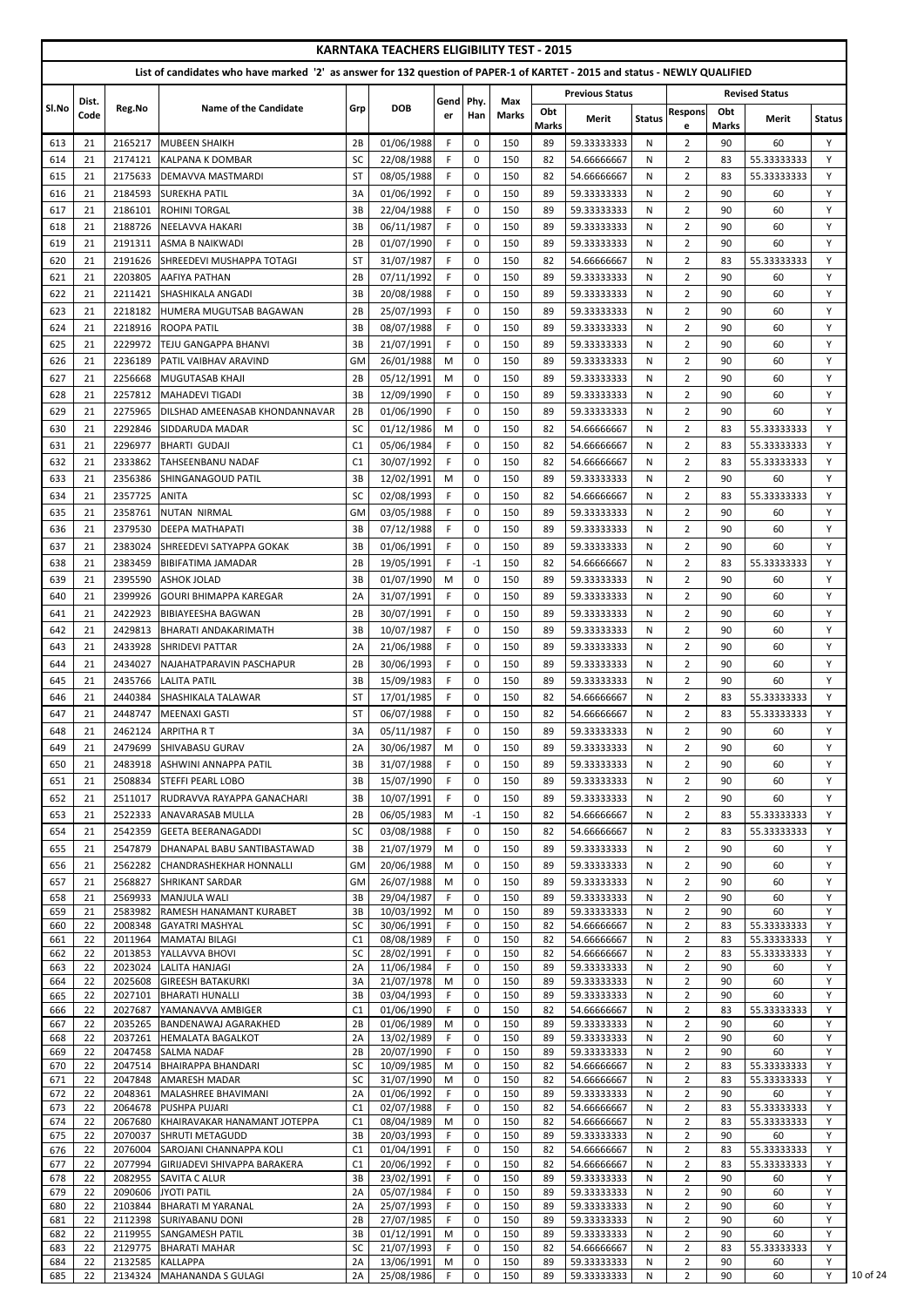|            |               |                    |                                                                                                                            |                      | <b>KARNTAKA TEACHERS ELIGIBILITY TEST - 2015</b> |            |                            |                     |                    |                            |               |                                  |                    |                            |               |
|------------|---------------|--------------------|----------------------------------------------------------------------------------------------------------------------------|----------------------|--------------------------------------------------|------------|----------------------------|---------------------|--------------------|----------------------------|---------------|----------------------------------|--------------------|----------------------------|---------------|
|            |               |                    | List of candidates who have marked '2' as answer for 132 question of PAPER-1 of KARTET - 2015 and status - NEWLY QUALIFIED |                      |                                                  |            |                            |                     |                    |                            |               |                                  |                    |                            |               |
|            |               |                    |                                                                                                                            |                      |                                                  |            |                            |                     |                    | <b>Previous Status</b>     |               |                                  |                    | <b>Revised Status</b>      |               |
| Sl.No      | Dist.<br>Code | Reg.No             | <b>Name of the Candidate</b>                                                                                               | Grp                  | <b>DOB</b>                                       | Gend<br>er | Phy.<br>Han                | Max<br><b>Marks</b> | Obt                | <b>Merit</b>               | <b>Status</b> | <b>Respons</b>                   | Obt                | Merit                      | <b>Status</b> |
| 686        | 22            | 2141653            | <b>DNYANAJYOTI CHANDKAVTHE</b>                                                                                             | 3B                   | 30/07/1987                                       | F.         | 0                          | 150                 | <b>Marks</b><br>89 | 59.33333333                | N             | e<br>2                           | <b>Marks</b><br>90 | 60                         | Y             |
| 687        | 22            | 2144827            | <b>MANJULA K</b>                                                                                                           | 2A                   | 01/05/1987                                       | F.         | $\mathbf 0$                | 150                 | 89                 | 59.33333333                | N             | $\overline{2}$                   | 90                 | 60                         | Y             |
| 688        | 22            | 2146394            | <b>KAMALAKSHI M PATIL</b>                                                                                                  | 2A                   | 31/07/1991                                       | F          | $\mathbf 0$                | 150                 | 89                 | 59.33333333                | N             | $\overline{2}$                   | 90                 | 60                         | Y             |
| 689        | 22            | 2155188            | <b>DHAREPPA KADAKOL</b>                                                                                                    | C1                   | 04/04/1989                                       | M          | 0                          | 150                 | 82                 | 54.66666667                | N             | $\overline{2}$                   | 83                 | 55.33333333                | Y             |
| 690<br>691 | 22<br>22      | 2169274<br>2170054 | THRUPTI DADAGOUDA PATIL<br>MALLIKARJUNA AGASAR                                                                             | 3B<br>2A             | 16/07/1992<br>02/08/1981                         | F<br>M     | 0<br>$\mathbf 0$           | 150<br>150          | 89<br>89           | 59.33333333<br>59.33333333 | N<br>N        | $\overline{2}$<br>$\overline{2}$ | 90<br>90           | 60<br>60                   | Y<br>Y        |
| 692        | 22            | 2172437            | <b>SUJATA CHANDRASALI</b>                                                                                                  | GM                   | 13/04/1992                                       | F.         | $\mathbf 0$                | 150                 | 89                 | 59.33333333                | N             | $\overline{2}$                   | 90                 | 60                         | Y             |
| 693        | 22            | 2172759            | SHREENIVAS TELAGAR                                                                                                         | C1                   | 08/04/1991                                       | M          | 0                          | 150                 | 82                 | 54.66666667                | N             | $\overline{2}$                   | 83                 | 55.33333333                | Y             |
| 694        | 22            | 2176278            | <b>SUJATA NAYKODI</b>                                                                                                      | <b>ST</b>            | 01/06/1988                                       | F.         | $\mathbf 0$                | 150                 | 82                 | 54.66666667                | N             | $\overline{2}$                   | 83                 | 55.33333333                | Y             |
| 695<br>696 | 22<br>22      | 2178962<br>2180596 | <b>BHARATI KULAGERI</b><br><b>SANJEEKUMAR BENUR</b>                                                                        | 3B<br>2A             | 05/06/1988<br>10/07/1990                         | F<br>M     | $\mathbf 0$<br>$\mathbf 0$ | 150<br>150          | 89<br>89           | 59.33333333<br>59.33333333 | N<br>N        | $\overline{2}$<br>$\overline{2}$ | 90<br>90           | 60<br>60                   | Y<br>Y        |
| 697        | 22            | 2183210            | RAMESH M JAMBAGI                                                                                                           | 3B                   | 01/06/1990                                       | M          | $\pmb{0}$                  | 150                 | 89                 | 59.33333333                | N             | $\overline{2}$                   | 90                 | 60                         | Y             |
| 698        | 22            | 2185126            | <b>GURUPAD G HATTALLI</b>                                                                                                  | 2A                   | 02/06/1992                                       | M          | $\mathbf 0$                | 150                 | 89                 | 59.33333333                | N             | $\overline{2}$                   | 90                 | 60                         | Y             |
| 699        | 22            | 2186675            | <b>PREMA SINHASAN</b>                                                                                                      | 2A                   | 01/08/1982                                       | F          | $\mathbf 0$                | 150                 | 89                 | 59.33333333                | N             | $\overline{2}$                   | 90                 | 60                         | Y             |
| 700<br>701 | 22<br>22      | 2192784<br>2193050 | <b>ASHWINI KAMBAR</b><br><b>NAGINA MULLA</b>                                                                               | 2A<br>2B             | 06/06/1993<br>05/06/1992                         | F.<br>F    | $\mathbf 0$<br>$\mathbf 0$ | 150<br>150          | 89<br>89           | 59.33333333<br>59.33333333 | N<br>N        | $\overline{2}$<br>$\overline{2}$ | 90<br>90           | 60<br>60                   | Y<br>Y        |
| 702        | 22            | 2194772            | <b>BHIMAPPA MARUTI DALAWAI</b>                                                                                             | C1                   | 31/07/1987                                       | M          | 0                          | 150                 | 82                 | 54.66666667                | N             | $\overline{2}$                   | 83                 | 55.33333333                | Y             |
| 703        | 22            | 2195176            | AKKAMAHADEVI JAKKARADDI                                                                                                    | 3A                   | 31/07/1989                                       | F.         | $\mathbf 0$                | 150                 | 89                 | 59.33333333                | N             | $\overline{2}$                   | 90                 | 60                         | Y             |
| 704        | 22            | 2196350            | JAYAPRABHA SAJJAN                                                                                                          | 2A                   | 25/07/1993                                       | F          | 0                          | 150                 | 89                 | 59.33333333                | N             | $\overline{2}$                   | 90                 | 60                         | Y             |
| 705        | 22            | 2197265<br>2197351 | <b>JYOTI</b>                                                                                                               | C1                   | 01/01/1981                                       | F<br>F     | 0                          | 150                 | 82<br>89           | 54.66666667                | N             | $\overline{2}$                   | 83<br>90           | 55.33333333                | Y<br>Y        |
| 706<br>707 | 22<br>22      | 2217627            | <b>BOURAMMA SIDDAPPA BANGINAVAR</b><br>JAVED HUSEIN MULLA                                                                  | 2A<br>2B             | 01/06/1989<br>25/01/1983                         | M          | $\mathbf 0$<br>$\mathbf 0$ | 150<br>150          | 89                 | 59.33333333<br>59.33333333 | N<br>N        | $\overline{2}$<br>$\overline{2}$ | 90                 | 60<br>60                   | Y             |
| 708        | 22            | 2221108            | SAKKUBAI IVANAGI                                                                                                           | SC                   | 15/07/1990                                       | F.         | 0                          | 150                 | 82                 | 54.66666667                | N             | $\overline{2}$                   | 83                 | 55.33333333                | Y             |
| 709        | 22            | 2223542            | MALLIGEBAI PATIL                                                                                                           | 2A                   | 06/07/1991                                       | F          | 0                          | 150                 | 89                 | 59.33333333                | N             | $\overline{2}$                   | 90                 | 60                         | Y             |
| 710        | 22            | 2224832            | JAYASHREE DASAR                                                                                                            | <b>SC</b>            | 01/06/1989                                       | F          | $\mathbf 0$                | 150                 | 82                 | 54.66666667                | N             | $\overline{2}$                   | 83                 | 55.33333333                | Y             |
| 711<br>712 | 22<br>22      | 2224912<br>2233178 | <b>VANI HIREMATH</b><br><b>BEERAPPA HOKRANI</b>                                                                            | 3B<br>2A             | 20/06/1989<br>02/08/1988                         | F<br>M     | $\mathbf 0$<br>0           | 150<br>150          | 89<br>89           | 59.33333333<br>59.33333333 | N<br>N        | $\overline{2}$<br>$\overline{2}$ | 90<br>90           | 60<br>60                   | Y<br>Y        |
| 713        | 22            | 2234916            | <b>BHAGYASHREE MALAGAR</b>                                                                                                 | 2A                   | 23/01/1994                                       | F.         | 0                          | 150                 | 89                 | 59.33333333                | N             | $\overline{2}$                   | 90                 | 60                         | Y             |
| 714        | 22            | 2243550            | VEENA PATIL                                                                                                                | 3B                   | 08/07/1988                                       | F.         | 0                          | 150                 | 89                 | 59.33333333                | N             | $\overline{2}$                   | 90                 | 60                         | Y             |
| 715        | 22            | 2245081            | <b>MAREPPA</b>                                                                                                             | SC                   | 01/03/1987                                       | M          | $\Omega$                   | 150                 | 82                 | 54.66666667                | N             | $\overline{2}$                   | 83                 | 55.33333333                | Y             |
| 716<br>717 | 22<br>22      | 2246368<br>2247148 | <b>PRASHANT KOHALLI</b><br><b>SAHEBALAL INDI</b>                                                                           | 3B<br>2B             | 02/06/1992<br>01/07/1990                         | M<br>M     | $\mathbf 0$<br>0           | 150<br>150          | 89<br>89           | 59.33333333<br>59.33333333 | N<br>N        | $\overline{2}$<br>$\overline{2}$ | 90<br>90           | 60<br>60                   | Y<br>Y        |
| 718        | 22            | 2252688            | USHABAI PATTAR                                                                                                             | SC                   | 14/12/1987                                       | F.         | 0                          | 150                 | 82                 | 54.66666667                | N             | $\overline{2}$                   | 83                 | 55.33333333                | Y             |
| 719        | 22            | 2255695            | <b>VEERESH KAMBI</b>                                                                                                       | 3B                   | 01/07/1993                                       | M          | $\mathbf 0$                | 150                 | 89                 | 59.33333333                | N             | $\overline{2}$                   | 90                 | 60                         | Y             |
| 720        | 22            | 2257172            | <b>REVATI TANGOLLI</b>                                                                                                     | SC                   | 31/07/1987                                       | F          | $\mathbf 0$                | 150                 | 82                 | 54.66666667                | N             | $\overline{2}$                   | 83                 | 55.33333333                | Y             |
| 721        | 22            | 2258576            | MANJULA DODAMANI                                                                                                           | SC                   | 01/06/1989                                       | F.         | 0                          | 150                 | 82                 | 54.66666667                | N             | $\overline{2}$                   | 83                 | 55.33333333                | Y             |
| 722<br>723 | 22<br>22      | 2260518<br>2260776 | <b>SHRINIVAS HIREMATH</b><br>ISHRUTI SADASHIV JALAVADI                                                                     | 3B<br>2A             | 10/06/1992<br>15/02/1992                         | M<br>F.    | 0<br>$\mathbf 0$           | 150<br>150          | 89<br>89           | 59.33333333<br>59.33333333 | N<br>N        | $\overline{2}$<br>$\overline{2}$ | 90<br>90           | 60<br>60                   | Y<br>Y        |
| 724        | 22            | 2261821            | IRANNA DEVINDRAPPA KAJAGAR                                                                                                 | 3B                   | 15/07/1990                                       | M          | 0                          | 150                 | 89                 | 59.33333333                | N             | $\overline{2}$                   | 90                 | 60                         | Y             |
| 725        | 22            | 2262317            | ISAHEBAGOUDA KALAKAPPA BIRADAR                                                                                             | 2A                   | 02/06/1990                                       | M          | 0                          | 150                 | 89                 | 59.33333333                | N             | $\overline{2}$                   | 90                 | 60                         | Y             |
| 726        | 22            | 2262652            | <b>SHABBIR MULLA</b>                                                                                                       | 2B                   | 01/05/1986                                       | M          | 0                          | 150                 | 89                 | 59.33333333                | N             | $\overline{2}$                   | 90                 | 60                         | Y             |
| 727        | 22            | 2263535            | <b>HANUMANT MURAGANNUR</b>                                                                                                 | 2A                   | 15/07/1984                                       | M          | $\mathbf 0$                | 150                 | 89                 | 59.33333333                | N             | $\overline{2}$                   | 90                 | 60                         | Y<br>Y        |
| 728<br>729 | 22<br>22      | 2265612<br>2266487 | <b>RAMESH BADIGER</b><br>MANDALI SARASWATI MAHADEVAPPA                                                                     | 2A<br>3B             | 01/03/1991<br>20/05/1989                         | M<br>F.    | 0<br>0                     | 150<br>150          | 89<br>89           | 59.33333333<br>59.33333333 | N<br>N        | $\overline{2}$<br>$\overline{2}$ | 90<br>90           | 60<br>60                   | Y             |
| 730        | 22            | 2266636            | BHAGAPPA REVAPPA KATTIMANI                                                                                                 | SC                   | 01/06/1990                                       | M          | $\mathbf 0$                | 150                 | 82                 | 54.66666667                | N             | $\overline{2}$                   | 83                 | 55.33333333                | Y             |
| 731        | 22            | 2281243            | <b>RASOOLA WADEDA</b>                                                                                                      | 2B                   | 01/07/1987                                       | M          | $\mathbf 0$                | 150                 | 89                 | 59.33333333                | N             | $\overline{2}$                   | 90                 | 60                         | Y             |
| 732        | 22            | 2282504            | SHIVALEELA TELAGI                                                                                                          | 3A                   | 01/08/1987                                       | F          | 0                          | 150                 | 89                 | 59.33333333                | N             | $\overline{2}$                   | 90                 | 60                         | Y             |
| 733<br>734 | 22<br>22      | 2290716<br>2299582 | INDRABAI MAREPPA YALAGI<br>MOHAMMEDIMRAN M GULBARGA                                                                        | SC<br>2B             | 01/04/1986<br>15/05/1994                         | F.<br>M    | 0<br>$\mathbf 0$           | 150<br>150          | 82<br>89           | 54.66666667<br>59.33333333 | N<br>N        | $\overline{2}$<br>$\overline{2}$ | 83<br>90           | 55.33333333<br>60          | Y<br>Y        |
| 735        | 22            | 2301812            | <b>BASAVARAJ MADAR</b>                                                                                                     | SC                   | 01/06/1986                                       | M          | $\mathbf 0$                | 150                 | 82                 | 54.66666667                | N             | $\overline{2}$                   | 83                 | 55.33333333                | Y             |
| 736        | 22            | 2302281            | <b>MALLANNAGOUD</b>                                                                                                        | 3B                   | 14/07/1986                                       | M          | 0                          | 150                 | 89                 | 59.33333333                | N             | $\overline{2}$                   | 90                 | 60                         | Y             |
| 737        | 22            | 2303811            | VIJAYKUMAR SAVALGIMATH                                                                                                     | <b>GM</b>            | 21/07/1983                                       | M          | 0                          | 150                 | 89                 | 59.33333333                | N             | $\overline{2}$                   | 90                 | 60                         | Y             |
| 738        | 22            | 2306286            | <b>VIDYASHREE ARAMANE</b>                                                                                                  | <b>SC</b>            | 22/07/1992                                       | F.         | $\mathbf 0$                | 150                 | 82                 | 54.66666667                | N             | $\overline{2}$                   | 83                 | 55.33333333                | Y             |
| 739<br>740 | 22<br>22      | 2311347<br>2321039 | <b>CHAYA KANNUR</b><br><b>RENUKA LALASANGI</b>                                                                             | C1<br>3B             | 30/11/1992<br>02/06/1987                         | F.<br>F    | $\mathbf 0$<br>0           | 150<br>150          | 82<br>89           | 54.66666667<br>59.33333333 | N<br>N        | $\overline{2}$<br>$\overline{2}$ | 83<br>90           | 55.33333333<br>60          | Y<br>Y        |
| 741        | 22            | 2330473            | ISHRISHAIL BAGEWADI                                                                                                        | 3B                   | 18/05/1980                                       | M          | 0                          | 150                 | 89                 | 59.33333333                | N             | $\overline{2}$                   | 90                 | 60                         | Y             |
| 742        | 22            | 2341024            | <b>BABURAO RAVUTAPPA PUJARI</b>                                                                                            | 3B                   | 22/06/1991                                       | M          | $\mathbf 0$                | 150                 | 89                 | 59.33333333                | N             | $\overline{2}$                   | 90                 | 60                         | Y             |
| 743        | 22            | 2341405            | <b>PRIYA GOUDAR</b>                                                                                                        | 3A                   | 10/06/1988                                       | F          | 0                          | 150                 | 89                 | 59.33333333                | N             | $\overline{2}$                   | 90                 | 60                         | Y             |
| 744<br>745 | 22<br>22      | 2341568<br>2343199 | <b>SURESH Y BHAIRAWADAGI</b><br><b>BASAPPA BAJENTRI</b>                                                                    | 2A<br>SC             | 01/05/1990<br>06/06/1991                         | M<br>M     | $-1$<br>$\mathbf 0$        | 150<br>150          | 82<br>82           | 54.66666667<br>54.66666667 | N<br>N        | $\overline{2}$<br>$\overline{2}$ | 83<br>83           | 55.33333333<br>55.33333333 | Y<br>Y        |
| 746        | 22            | 2345743            | <b>RAGHAVENDRA DHADEKAR</b>                                                                                                | 2A                   | 07/06/1987                                       | M          | 0                          | 150                 | 89                 | 59.33333333                | N             | $\overline{2}$                   | 90                 | 60                         | Y             |
| 747        | 22            | 2346247            | BASANAGOUDA                                                                                                                | 2A                   | 10/07/1973                                       | M          | 0                          | 150                 | 89                 | 59.33333333                | N             | $\overline{2}$                   | 90                 | 60                         | Y             |
| 748        | 22            | 2346723            | <b>REKHA MEESHI</b>                                                                                                        | C1                   | 04/06/1988                                       | F          | $\Omega$                   | 150                 | 82                 | 54.66666667                | N             | $\overline{2}$                   | 83                 | 55.33333333                | Y             |
| 749<br>750 | 22<br>22      | 2349113            | 2347393 SANTOSH WALIKAR<br><b>SOMASHEKHAR PATTAR</b>                                                                       | C <sub>1</sub><br>2A | 31/07/1989<br>01/07/1989                         | M<br>M     | 0<br>$\Omega$              | 150<br>150          | 82<br>89           | 54.66666667<br>59.33333333 | N<br>N        | 2<br>$\overline{2}$              | 83<br>90           | 55.33333333<br>60          | Y             |
| 751        | 22            | 2349551            | <b>SAVITHA M</b>                                                                                                           | ST                   | 19/02/1991                                       | F.         | 0                          | 150                 | 82                 | 54.66666667                | N             | $\overline{2}$                   | 83                 | 55.33333333                | Y             |
| 752        | 22            | 2355335            | NOORAJAN YARAGALLA                                                                                                         | 2B                   | 31/08/1984                                       | F.         | 0                          | 150                 | 89                 | 59.33333333                | N             | $\overline{2}$                   | 90                 | 60                         | Y             |
| 753        | 22            | 2371104            | JANNATULFIRDOUS ABALE                                                                                                      | 2B                   | 03/08/1995                                       | F.         | $\mathbf 0$                | 150                 | 89                 | 59.33333333                | N             | $\overline{2}$                   | 90                 | 60                         | Y             |
| 754        | 22            | 2382349            | <b>NISHAT ANJUM BAGALI</b>                                                                                                 | C1                   | 05/04/1989                                       | F.         | 0                          | 150                 | 82                 | 54.66666667                | N             | $\overline{2}$                   | 83                 | 55.33333333                | Y             |
| 755<br>756 | 22<br>22      | 2383850<br>2385268 | MANJUNATH UPPAR<br>ISAVITA PUJARI                                                                                          | C1<br>2A             | 05/06/1991<br>24/12/1992                         | M<br>F.    | 0<br>0                     | 150<br>150          | 82<br>89           | 54.66666667<br>59.33333333 | N<br>N        | $\overline{2}$<br>$\overline{2}$ | 83<br>90           | 55.33333333<br>60          | Y<br>Y        |
| 757        | 22            | 2393199            | NAZMEEN FATHEPUR                                                                                                           | 2B                   | 30/06/1991                                       | F.         | 0                          | 150                 | 89                 | 59.33333333                | N             | $\overline{2}$                   | 90                 | 60                         | Y             |
| 758        | 22            | 2397397            | <b>SUNANDA ROTTI</b>                                                                                                       | 3B                   | 14/06/1989                                       | F.         | 0                          | 150                 | 89                 | 59.33333333                | N             | $\overline{2}$                   | 90                 | 60                         | Υ             |
| 759        | 22            | 2409673            | <b>SABERA BANU DAWAD</b>                                                                                                   | 2B                   | 15/06/1991                                       | F.         | 0                          | 150                 | 89                 | 59.33333333                | N             | $\overline{2}$                   | 90                 | 60                         | Y             |
| 760        | 22<br>22      | 2419553<br>2422619 | BABANNA HADAPAD<br><b>MAHANTESH BUSTI</b>                                                                                  | 2A<br>2A             | 15/07/1989<br>12/12/1988                         | M          | 0<br>0                     | 150<br>150          | 89<br>89           | 59.33333333                | N             | $\overline{2}$<br>$\overline{2}$ | 90<br>90           | 60<br>60                   | Y<br>Y        |
| 761<br>762 | 22            | 2428255            | <b>MALLIKARJUN L PATROT</b>                                                                                                | SC                   | 18/06/1991                                       | M<br>M     | $\mathbf 0$                | 150                 | 82                 | 59.33333333<br>54.66666667 | N<br>N        | $\overline{2}$                   | 83                 | 55.33333333                | Y             |
| 763        | 22            | 2429353            | <b>MANJUNATH KOTYAL</b>                                                                                                    | 3B                   | 31/07/1992                                       | M          | 0                          | 150                 | 89                 | 59.33333333                | N             | $\overline{2}$                   | 90                 | 60                         | Y             |
| 764        | 22            | 2442097            | ISUNITA BHAJANTRI                                                                                                          | <b>SC</b>            | 01/06/1989                                       | F.         | 0                          | 150                 | 82                 | 54.66666667                | N             | $\overline{2}$                   | 83                 | 55.33333333                | Y             |
| 765        | 22            | 2456769            | <b>KENGAR CHANDAPPA BHIMASHA</b>                                                                                           | SC                   | 12/06/1987                                       | M          | 0                          | 150                 | 82                 | 54.66666667                | N             | $\overline{2}$                   | 83                 | 55.33333333                | Y             |
| 766<br>767 | 22<br>22      | 2458041<br>2464279 | <b>VIDYAVATI PATIL</b><br>VEERABHADRAPPA GANGASHETTI                                                                       | 3B<br>3B             | 18/07/1981<br>01/08/1984                         | F.<br>M    | 0<br>0                     | 150<br>150          | 89<br>89           | 59.33333333<br>59.33333333 | N<br>N        | $\overline{2}$<br>$\overline{2}$ | 90<br>90           | 60<br>60                   | Y<br>Y        |
|            |               |                    |                                                                                                                            |                      |                                                  |            |                            |                     |                    |                            |               |                                  |                    |                            |               |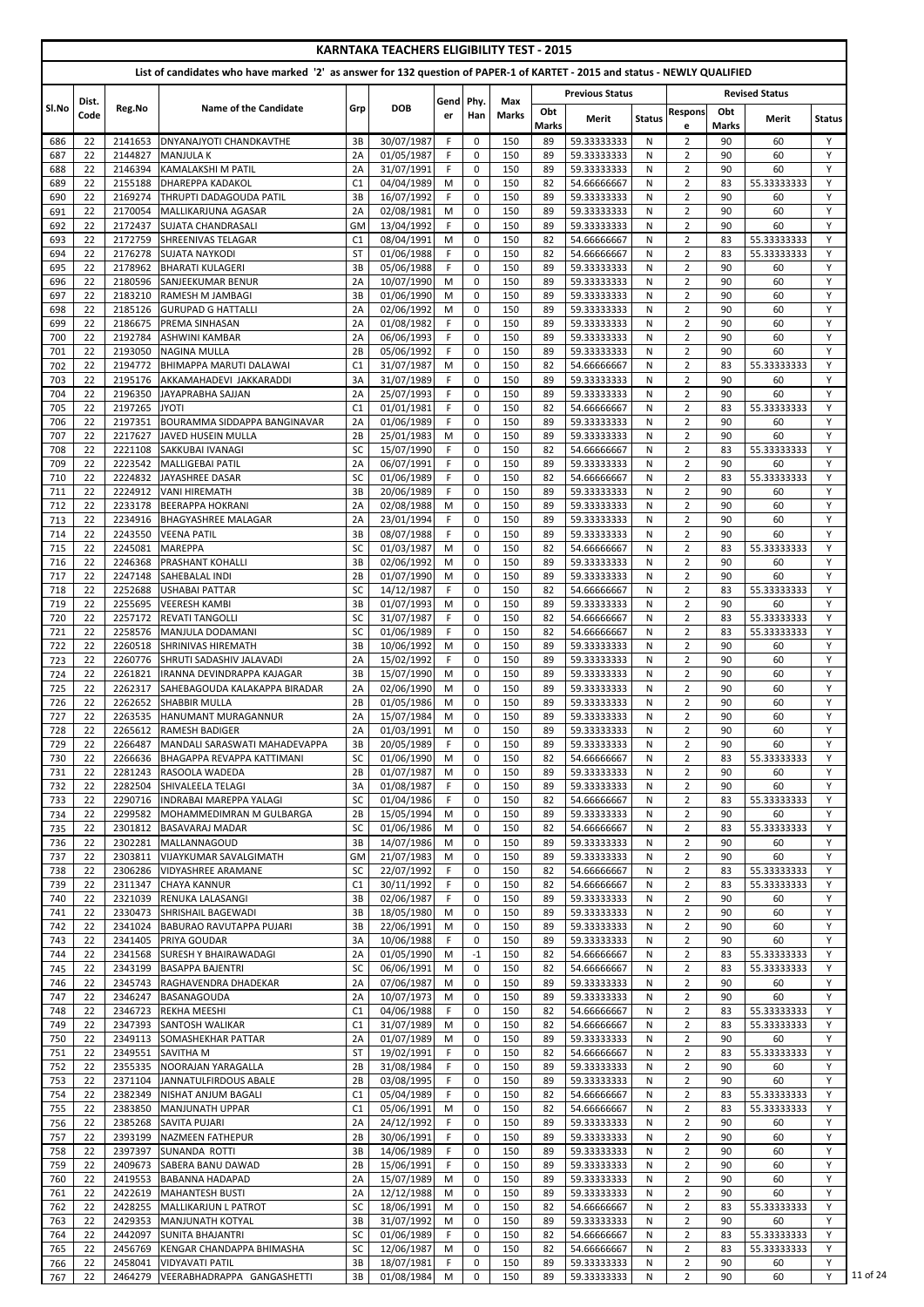|            |          |                    |                                                                                                                            |                 | <b>KARNTAKA TEACHERS ELIGIBILITY TEST - 2015</b> |           |                               |              |                     |                            |               |                                  |                     |                       |               |
|------------|----------|--------------------|----------------------------------------------------------------------------------------------------------------------------|-----------------|--------------------------------------------------|-----------|-------------------------------|--------------|---------------------|----------------------------|---------------|----------------------------------|---------------------|-----------------------|---------------|
|            |          |                    | List of candidates who have marked '2' as answer for 132 question of PAPER-1 of KARTET - 2015 and status - NEWLY QUALIFIED |                 |                                                  |           |                               |              |                     |                            |               |                                  |                     |                       |               |
|            | Dist.    |                    |                                                                                                                            |                 |                                                  | Gend Phy. |                               | Max          |                     | <b>Previous Status</b>     |               |                                  |                     | <b>Revised Status</b> |               |
| Sl.No      | Code     | Reg.No             | <b>Name of the Candidate</b>                                                                                               | Grp             | <b>DOB</b>                                       | er        | Han                           | <b>Marks</b> | Obt<br><b>Marks</b> | <b>Merit</b>               | <b>Status</b> | <b>Respons</b><br>e              | Obt<br><b>Marks</b> | Merit                 | <b>Status</b> |
| 768        | 22       | 2466874            | <b>SHWETA MARALABHAVI</b>                                                                                                  | 3B              | 23/12/1987                                       | F.        | $\mathbf 0$                   | 150          | 89                  | 59.33333333                | N             | $\overline{2}$                   | 90                  | 60                    | Y             |
| 769<br>770 | 22<br>22 | 2471848<br>2481719 | <b>SEETE PATAGAR</b><br><b>SHRISHAIL ODEYAR</b>                                                                            | C1<br>2A        | 01/06/1992<br>30/07/1991                         | F.<br>M   | $\mathbf 0$<br>$\mathbf 0$    | 150<br>150   | 82<br>89            | 54.66666667<br>59.33333333 | N<br>N        | $\overline{2}$<br>$\overline{2}$ | 83<br>90            | 55.33333333<br>60     | Y<br>Y        |
| 771        | 22       | 2487031            | <b>SHARANAPPA JOGI</b>                                                                                                     | 2A              | 01/06/1989                                       | M         | $\mathbf 0$                   | 150          | 89                  | 59.33333333                | N             | $\overline{2}$                   | 90                  | 60                    | Y             |
| 772        | 22       | 2487722            | <b>SAVITA MANNUR</b>                                                                                                       | 2A              | 01/06/1988                                       | F         | $\mathbf 0$                   | 150          | 89                  | 59.33333333                | N             | $\overline{2}$                   | 90                  | 60                    | Y             |
| 773<br>774 | 22<br>22 | 2488624<br>2494950 | <b>NILOFER MAKTEDAR</b><br><b>SURESH BENAKATTI</b>                                                                         | GM<br>3A        | 05/06/1985<br>02/06/1987                         | F<br>M    | $\mathbf 0$<br>$\mathbf 0$    | 150<br>150   | 89<br>89            | 59.33333333<br>59.33333333 | N<br>N        | $\overline{2}$<br>$\overline{2}$ | 90<br>90            | 60<br>60              | Y<br>Y        |
| 775        | 22       | 2495188            | <b>ASHARANI MUCHANDI</b>                                                                                                   | 3B              | 16/06/1987                                       | F         | 0                             | 150          | 89                  | 59.33333333                | N             | $\overline{2}$                   | 90                  | 60                    | Y             |
| 776        | 22       | 2498083            | <b>RAVIKUMAR</b>                                                                                                           | <b>SC</b>       | 08/06/1985                                       | M         | $\mathbf 0$                   | 150          | 82                  | 54.66666667                | N             | $\overline{2}$                   | 83                  | 55.33333333           | Y             |
| 777        | 22       | 2500088            | <b>SHEKHARAGOUDA</b>                                                                                                       | 3B              | 22/07/1981<br>05/06/1990                         | M<br>M    | $\mathbf 0$                   | 150          | 89<br>82            | 59.33333333                | N             | $\overline{2}$                   | 90<br>83            | 60<br>55.33333333     | Y<br>Y        |
| 778<br>779 | 22<br>22 | 2502852<br>2503401 | <b>SHIVANAND CHIKKATTI</b><br>MALLIKARJUN HARAWAL                                                                          | 3B<br>3A        | 01/08/1982                                       | M         | $-1$<br>$\mathbf 0$           | 150<br>150   | 89                  | 54.66666667<br>59.33333333 | N<br>N        | $\overline{2}$<br>$\overline{2}$ | 90                  | 60                    | Y             |
| 780        | 22       | 2505562            | <b>ANIL</b>                                                                                                                | <b>SC</b>       | 04/08/1992                                       | M         | $\mathbf 0$                   | 150          | 82                  | 54.66666667                | N             | $\overline{2}$                   | 83                  | 55.33333333           | Y             |
| 781        | 22<br>22 | 2508958<br>2526838 | SIDDARAM TEGGIHALLI<br><b>VISHALAXI SAKRI</b>                                                                              | 3B<br>2A        | 02/02/1986<br>01/07/1987                         | M<br>F.   | $\mathbf 0$<br>$\mathbf 0$    | 150<br>150   | 89<br>89            | 59.33333333                | N             | $\overline{2}$<br>$\overline{2}$ | 90<br>90            | 60<br>60              | Y<br>Y        |
| 782<br>783 | 22       | 2527008            | <b>VIJAYLAXMI PATIL</b>                                                                                                    | 2A              | 20/07/1988                                       | F         | $-1$                          | 150          | 82                  | 59.33333333<br>54.66666667 | N<br>N        | $\overline{2}$                   | 83                  | 55.33333333           | Y             |
| 784        | 22       | 2528937            | <b>GIRISH KOLAR</b>                                                                                                        | 2A              | 01/06/1988                                       | M         | 0                             | 150          | 89                  | 59.33333333                | N             | $\overline{2}$                   | 90                  | 60                    | Y             |
| 785        | 22       | 2537109            | <b>PRAKASH ROTTI</b>                                                                                                       | <b>SC</b>       | 01/06/1986                                       | M         | $\mathbf 0$                   | 150          | 82                  | 54.66666667                | N             | $\overline{2}$                   | 83                  | 55.33333333           | Y             |
| 786<br>787 | 22<br>22 | 2548129<br>2550848 | <b>HASEENA MULLA</b><br><b>PRAVEEN HOSAMANI</b>                                                                            | 2B<br>SC        | 06/08/1987<br>08/07/1992                         | F<br>M    | $\mathbf 0$<br>$\mathbf 0$    | 150<br>150   | 89<br>82            | 59.33333333<br>54.66666667 | N<br>N        | $\overline{2}$<br>$\overline{2}$ | 90<br>83            | 60<br>55.33333333     | Y<br>Y        |
| 788        | 22       | 2552074            | <b>BHIMARAO KATAWANI</b>                                                                                                   | 2A              | 25/05/1985                                       | M         | $\mathbf 0$                   | 150          | 89                  | 59.33333333                | N             | $\overline{2}$                   | 90                  | 60                    | Y             |
| 789        | 22       | 2562512            | <b>SANDYA SALI</b>                                                                                                         | 3B              | 28/06/1992                                       | F         | $\mathbf{0}$                  | 150          | 89                  | 59.33333333                | N             | $\overline{2}$                   | 90                  | 60                    | Y             |
| 790<br>791 | 22<br>22 | 2564928<br>2573492 | <b>HEMU CHAVAN</b><br>MOHAMMADSAHA HILAL                                                                                   | <b>SC</b><br>2B | 22/07/1982<br>10/07/1988                         | M<br>M    | $\mathbf 0$<br>$\mathbf 0$    | 150<br>150   | 82<br>89            | 54.66666667<br>59.33333333 | N<br>N        | $\overline{2}$<br>$\overline{2}$ | 83<br>90            | 55.33333333<br>60     | Y<br>Y        |
| 792        | 22       | 2576405            | MALLAMMA CHOUDHARI                                                                                                         | 2A              | 02/06/1988                                       | F.        | $\mathbf{0}$                  | 150          | 89                  | 59.33333333                | N             | $\overline{2}$                   | 90                  | 60                    | Y             |
| 793        | 23       | 2003097            | <b>SATEESH HUNAKUNTI</b>                                                                                                   | 3B              | 11/06/1990                                       | M         | $\mathbf 0$                   | 150          | 89                  | 59.33333333                | N             | $\overline{2}$                   | 90                  | 60                    | Y             |
| 794        | 23       | 2007730            | <b>PARWATI PATTAR</b>                                                                                                      | 2A              | 28/09/1993                                       | F.        | $\mathbf 0$                   | 150          | 89                  | 59.33333333                | N             | $\overline{2}$                   | 90                  | 60                    | Y             |
| 795<br>796 | 23<br>23 | 2008611            | YAMANAPPA BHAJANTRI<br>2016862 PREMA SOANS                                                                                 | SC<br>3В        | 08/06/1984<br>04/01/1994                         | M<br>F.   | 0<br>0                        | 150<br>150   | 82<br>89            | 54.66666667<br>59.33333333 | N<br>N        | $\overline{2}$<br>$\overline{2}$ | 83<br>90            | 55.33333333<br>60     | Y<br>Y        |
| 797        | 23       | 2018738            | <b>UMESH SURI</b>                                                                                                          | 3B              | 15/06/1989                                       | M         | $\Omega$                      | 150          | 89                  | 59.33333333                | N             | $\overline{2}$                   | 90                  | 60                    | Y             |
| 798        | 23       | 2026450            | <b>ISHANMUKA NAIK D</b>                                                                                                    | <b>SC</b>       | 23/02/1989                                       | M         | $\mathbf 0$                   | 150          | 82                  | 54.66666667                | N             | $\overline{2}$                   | 83                  | 55.33333333           | Y             |
| 799<br>800 | 23<br>23 | 2026704<br>2027931 | <b>ISUNANDA KAMBALE</b><br>ISIDDANAGOUDA PATIL                                                                             | <b>SC</b><br>3B | 25/07/1992<br>01/08/1986                         | F.<br>M   | $\mathbf 0$<br>$\mathbf{0}$   | 150<br>150   | 82<br>89            | 54.66666667<br>59.33333333 | N<br>N        | $\overline{2}$<br>$\overline{2}$ | 83<br>90            | 55.33333333<br>60     | Y<br>Y        |
| 801        | 23       | 2042533            | SAIFMOHAMMED ABDULHAMID GABBUR                                                                                             | <b>GM</b>       | 25/07/1992                                       | M         | $\mathbf 0$                   | 150          | 89                  | 59.33333333                | N             | $\overline{2}$                   | 90                  | 60                    | Y             |
| 802        | 23       | 2051958            | <b>ROHIT KALLUR</b>                                                                                                        | <b>ST</b>       | 26/04/1987                                       | M         | $\mathbf 0$                   | 150          | 82                  | 54.66666667                | N             | $\overline{2}$                   | 83                  | 55.33333333           | Y             |
| 803        | 23       | 2052450            | <b>FAKKIRESH CHAKARADA</b>                                                                                                 | 2A              | 18/01/1984                                       | M         | $\mathbf 0$                   | 150          | 89                  | 59.33333333                | N             | $\overline{2}$                   | 90                  | 60                    | Y             |
| 804<br>805 | 23<br>23 | 2054425            | IKALAVATHI SHANKARAPPA GAYAKAWAD<br>2063360 ASHWINI BASAVARAJ TADAS                                                        | 3B<br>2A        | 15/10/1989<br>11/11/1992                         | F.<br>F.  | $-1$<br>$\mathbf 0$           | 150<br>150   | 82<br>89            | 54.66666667<br>59.33333333 | N<br>N        | $\overline{2}$<br>$\overline{2}$ | 83<br>90            | 55.33333333<br>60     | Y<br>Y        |
| 806        | 23       | 2067906            | <b>SALMA FAKRUSAB BHAVANAVAR</b>                                                                                           | 2B              | 15/05/1991                                       | F.        | 0                             | 150          | 89                  | 59.33333333                | N             | $\overline{2}$                   | 90                  | 60                    | Y             |
| 807        | 23       | 2069523            | ISHIVARAJ PHIROJI                                                                                                          | 3B              | 01/06/1987                                       | M         | $\mathbf 0$                   | 150          | 89                  | 59.33333333                | N             | $\overline{2}$                   | 90                  | 60                    | Y             |
| 808        | 23<br>23 | 2074086<br>2080448 | ISHABANABEGUM HUNGUND<br><b>RAJESHWARI GHANTI</b>                                                                          | 2B<br>2A        | 23/01/1984<br>05/07/1993                         | F.<br>F.  | $\mathbf 0$<br>$\mathbf 0$    | 150<br>150   | 89<br>89            | 59.33333333                | N<br>N        | $\overline{2}$<br>$\overline{2}$ | 90<br>90            | 60<br>60              | Y<br>Y        |
| 809<br>810 | 23       | 2086833            | MANJUNATH I BHANDARI                                                                                                       | 2A              | 05/01/1991                                       | M         | $\mathbf 0$                   | 150          | 89                  | 59.33333333<br>59.33333333 | N             | $\overline{2}$                   | 90                  | 60                    | Y             |
| 811        | 23       | 2090300            | <b>IMALA LAXMAN LAMANI</b>                                                                                                 | <b>SC</b>       | 26/05/1991                                       | F.        | $\mathbf 0$                   | 150          | 82                  | 54.66666667                | N             | $\overline{2}$                   | 83                  | 55.33333333           | Y             |
| 812        | 23       | 2092959            | ININGAPPA DODAMANI                                                                                                         | C1              | 31/07/1993                                       | M         | $\overline{0}$                | 150          | 82                  | 54.66666667                | N             | $\overline{2}$                   | 83                  | 55.33333333           | Y             |
| 813<br>814 | 23<br>23 | 2096199<br>2108358 | IMARUTI MUNAVALLI<br>VIJAYALAKSHMI GULAPPA KAMMAR                                                                          | C1<br>3B        | 10/12/1987<br>25/05/1990                         | M<br>F.   | 0<br>0                        | 150<br>150   | 82<br>89            | 54.66666667<br>59.33333333 | N<br>N        | $\overline{2}$<br>$\overline{2}$ | 83<br>90            | 55.33333333<br>60     | Y<br>Y        |
| 815        | 23       | 2112325            | <b>GANGAMMA PATIL</b>                                                                                                      | 2A              | 05/07/1994                                       | F.        | $\mathbf 0$                   | 150          | 89                  | 59.33333333                | N             | $\overline{2}$                   | 90                  | 60                    | Y             |
| 816        | 23       | 2117214            | <b>VANI MALVI</b>                                                                                                          | 2A              | 01/05/1990                                       | F.        | $\mathbf 0$                   | 150          | 89                  | 59.33333333                | N             | $\overline{2}$                   | 90                  | 60                    | Y             |
| 817        | 23       | 2124763            | <b>TEJASHWINI BAGEWADI</b>                                                                                                 | 3B              | 31/07/1988                                       | F.        | 0                             | 150          | 89                  | 59.33333333                | N             | $\overline{2}$                   | 90                  | 60                    | Y             |
| 818<br>819 | 23<br>23 | 2130283<br>2138457 | MAHANTESH BASAPPA PATTED<br><b>IKASHEEMSAHEB J BURADI</b>                                                                  | 3B<br>2B        | 21/06/1992<br>01/06/1990                         | M<br>M    | $\mathbf 0$<br>$\mathbf 0$    | 150<br>150   | 89<br>89            | 59.33333333<br>59.33333333 | N<br>N        | $\overline{2}$<br>$\overline{2}$ | 90<br>90            | 60<br>60              | Y<br>Y        |
| 820        | 23       | 2157323            | <b>ROHINI PATIL</b>                                                                                                        | 2A              | 02/03/1991                                       | F.        | $\overline{0}$                | 150          | 89                  | 59.33333333                | N             | $\overline{2}$                   | 90                  | 60                    | Y             |
| 821        | 23       | 2162575            | <b>SHOUKATTALI MULLASAB MULLANAVAR</b>                                                                                     | 2B              | 17/02/1990                                       | M         | 0                             | 150          | 89                  | 59.33333333                | N             | $\overline{2}$                   | 90                  | 60                    | Y             |
| 822<br>823 | 23<br>23 | 2170113<br>2175080 | <b>IKASTURI GANGAI</b><br>ABDULHAMEED ATTAR                                                                                | 3B<br>2B        | 01/06/1983<br>04/01/1989                         | F.<br>M   | 0<br>$\mathbf 0$              | 150<br>150   | 89<br>89            | 59.33333333<br>59.33333333 | N<br>N        | $\overline{2}$<br>$\overline{2}$ | 90<br>90            | 60<br>60              | Y<br>Y        |
| 824        | 23       | 2190464            | lISHWARAGOUDA HOSAGOUDRA                                                                                                   | 3B              | 30/05/1989                                       | M         | $\mathbf 0$                   | 150          | 89                  | 59.33333333                | N             | $\overline{2}$                   | 90                  | 60                    | Y             |
| 825        | 23       | 2191022            | <b>SUVARNA KALAGUDI</b>                                                                                                    | 2A              | 01/04/1987                                       | F.        | $\mathbf 0$                   | 150          | 89                  | 59.33333333                | N             | $\overline{2}$                   | 90                  | 60                    | Y             |
| 826        | 23       | 2194211            | YALLAVVA VARADANI                                                                                                          | 3B              | 01/06/1987                                       | F         | $\mathbf 0$                   | 150          | 89                  | 59.33333333                | N             | $\overline{2}$                   | 90                  | 60                    | Y             |
| 827<br>828 | 23<br>23 | 2201260<br>2208861 | <b>ICHANDRA GADAGWALE</b><br>IRAMAPPA VADERAHALLI                                                                          | C1<br>3A        | 11/04/1983<br>01/06/1989                         | F.<br>M   | $\overline{0}$<br>$\mathbf 0$ | 150<br>150   | 82<br>89            | 54.66666667<br>59.33333333 | N<br>N        | $\overline{2}$<br>$\overline{2}$ | 83<br>90            | 55.33333333<br>60     | Y<br>Y        |
| 829        | 23       | 2209645            | <b>AYESHAPARVEEN MOHAMMED HANIF SHA</b>                                                                                    | 2B              | 30/07/1990                                       | F.        | 0                             | 150          | 89                  | 59.33333333                | N             | $\overline{2}$                   | 90                  | 60                    | Y             |
| 830        | 23       | 2213155            | KAVITHA M V                                                                                                                | C1              | 01/05/1987                                       | F         | $\Omega$                      | 150          | 82                  | 54.66666667                | N             | $\overline{2}$                   | 83                  | 55.33333333           | Y             |
| 831<br>832 | 23<br>23 | 2215123<br>2222160 | SAKKOOBAI J M<br><b>PARVEEN BANU MASINKATTI</b>                                                                            | 3B<br>2B        | 02/06/1992<br>24/05/1993                         | F.<br>F.  | 0<br>$\Omega$                 | 150<br>150   | 89<br>89            | 59.33333333<br>59.33333333 | N<br>N        | 2<br>$\overline{2}$              | 90<br>90            | 60<br>60              | Y             |
| 833        | 23       | 2229252            | <b>PREMA HUNAGUND</b>                                                                                                      | 3B              | 01/02/1987                                       | F         | $\mathbf 0$                   | 150          | 89                  | 59.33333333                | N             | $\overline{2}$                   | 90                  | 60                    | Y             |
| 834        | 23       | 2234930            | CHANABASAVVA YALLAPPA TADAKOD                                                                                              | 3B              | 25/07/1990                                       | F.        | $\mathbf 0$                   | 150          | 89                  | 59.33333333                | N             | $\overline{2}$                   | 90                  | 60                    | Y             |
| 835        | 23<br>23 | 2247702<br>2248471 | TANAJI NIKKAMMANAVAR<br><b>VISHALAXI DIDDI</b>                                                                             | 3B              | 19/04/1988<br>16/06/1989                         | M<br>F.   | $\overline{0}$<br>$\mathbf 0$ | 150<br>150   | 89<br>89            | 59.33333333<br>59.33333333 | N             | $\overline{2}$<br>$\overline{2}$ | 90<br>90            | 60<br>60              | Y<br>Y        |
| 836<br>837 | 23       | 2248576            | SHOBHA MALLAPPA GUNDLUR                                                                                                    | 2A<br>3B        | 06/03/1988                                       | F.        | 0                             | 150          | 89                  | 59.33333333                | N<br>N        | $\overline{2}$                   | 90                  | 60                    | Y             |
| 838        | 23       | 2253430            | <b>ASHWINI BILAGI</b>                                                                                                      | 2A              | 20/07/1991                                       | F.        | 0                             | 150          | 89                  | 59.33333333                | N             | $\overline{2}$                   | 90                  | 60                    | Y             |
| 839        | 23       | 2253745            | <b>SUNITARANI BENGERI</b>                                                                                                  | 3B              | 20/04/1984                                       | F.        | $\mathbf 0$                   | 150          | 89                  | 59.33333333                | N             | $\overline{2}$                   | 90                  | 60                    | Y             |
| 840<br>841 | 23<br>23 | 2256972<br>2259080 | LAXMI HUGGI<br><b>SUDHA SANSHI</b>                                                                                         | GM<br>2A        | 04/04/1989<br>18/01/1991                         | F.<br>F.  | 0<br>$\mathbf 0$              | 150<br>150   | 89<br>89            | 59.33333333<br>59.33333333 | N<br>N        | $\overline{2}$<br>$\overline{2}$ | 90<br>90            | 60<br>60              | Υ<br>Y        |
| 842        | 23       | 2259322            | ALTAFHUSAIN JAMAKHAN                                                                                                       | 2B              | 31/08/1991                                       | M         | 0                             | 150          | 89                  | 59.33333333                | N             | $\overline{2}$                   | 90                  | 60                    | Y             |
| 843        | 23       | 2260039            | <b>ISURESH DHAKHU MARATHI</b>                                                                                              | C1              | 05/06/1984                                       | M         | $\mathbf 0$                   | 150          | 82                  | 54.66666667                | N             | $\overline{2}$                   | 83                  | 55.33333333           | Y             |
| 844        | 23       | 2263547            | SANJEEVKUMAR MANAGUNDI K                                                                                                   | 3B              | 31/07/1991                                       | M         | 0                             | 150          | 89                  | 59.33333333                | N             | $\overline{2}$                   | 90                  | 60                    | Y             |
| 845<br>846 | 23<br>23 | 2268720<br>2274946 | MANGALA MAHADEVAPPA MATHAPATI<br>ISHABANA NADAF                                                                            | 3B<br>C1        | 01/07/1992<br>07/09/1990                         | F.<br>F.  | 0<br>$\mathbf 0$              | 150<br>150   | 89<br>82            | 59.33333333<br>54.66666667 | N<br>N        | $\overline{2}$<br>$\overline{2}$ | 90<br>83            | 60<br>55.33333333     | Y<br>Y        |
| 847        | 23       | 2278557            | <b>NEELAMMA TOTAD</b>                                                                                                      | 3B              | 05/10/1988                                       | F.        | $\mathbf 0$                   | 150          | 89                  | 59.33333333                | N             | $\overline{2}$                   | 90                  | 60                    | Y             |
| 848        | 23       | 2280360            | SIVANAGUTTIMATADA MAHANTHESH                                                                                               | 3B              | 01/06/1984                                       | M         | 0                             | 150          | 89                  | 59.33333333                | N             | $\overline{2}$                   | 90                  | 60                    | Y             |
| 849        | 23       | 2280771            | NETRAVATI YALIWAL                                                                                                          | 3B              | 15/09/1989                                       | F.        | 0                             | 150          | 89                  | 59.33333333                | N             | $\overline{2}$                   | 90                  | 60                    | Y             |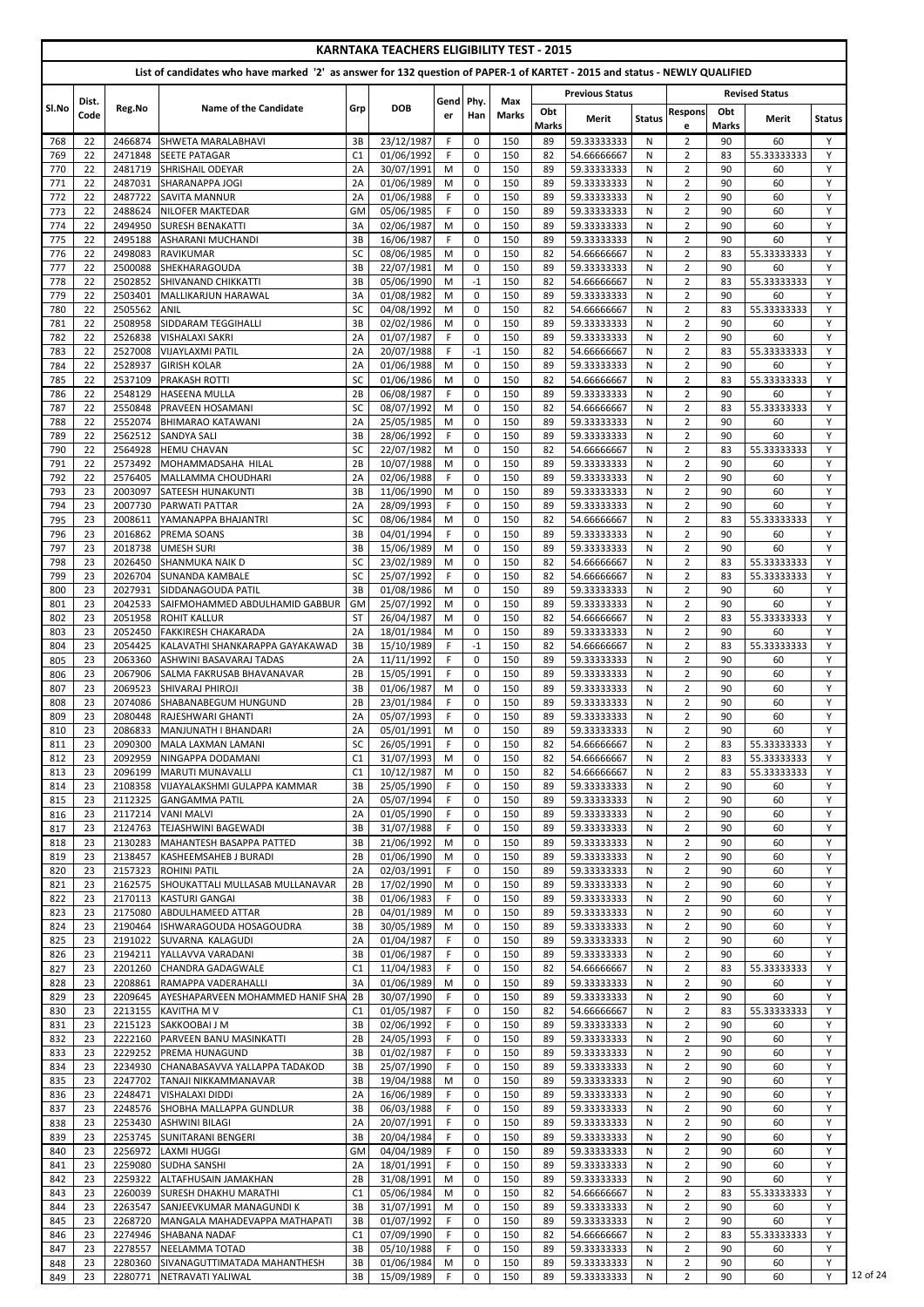|            |               |                    |                                                                                                                            |                 | <b>KARNTAKA TEACHERS ELIGIBILITY TEST - 2015</b> |                 |                            |                            |              |                            |               |                                  |              |                            |               |
|------------|---------------|--------------------|----------------------------------------------------------------------------------------------------------------------------|-----------------|--------------------------------------------------|-----------------|----------------------------|----------------------------|--------------|----------------------------|---------------|----------------------------------|--------------|----------------------------|---------------|
|            |               |                    | List of candidates who have marked '2' as answer for 132 question of PAPER-1 of KARTET - 2015 and status - NEWLY QUALIFIED |                 |                                                  |                 |                            |                            |              |                            |               |                                  |              | <b>Revised Status</b>      |               |
| SI.No      | Dist.<br>Code | Reg.No             | Name of the Candidate                                                                                                      | Grp             | <b>DOB</b>                                       | Gend Phy.<br>er | Han                        | <b>Max</b><br><b>Marks</b> | Obt          | <b>Previous Status</b>     |               | <b>Respons</b>                   | Obt          |                            |               |
|            |               |                    |                                                                                                                            |                 |                                                  |                 |                            |                            | <b>Marks</b> | Merit                      | <b>Status</b> | e                                | <b>Marks</b> | Merit                      | <b>Status</b> |
| 850<br>851 | 23<br>23      | 2295131<br>2295419 | PRAMILA GAYAKAWAD<br><b>HOMAPPA LAMANI</b>                                                                                 | <b>SC</b><br>SC | 28/08/1987<br>15/06/1991                         | F.<br>M         | $\mathbf 0$<br>$\mathbf 0$ | 150<br>150                 | 82<br>82     | 54.66666667<br>54.66666667 | N<br>N        | $\overline{2}$<br>$\overline{2}$ | 83<br>83     | 55.33333333<br>55.33333333 | Y<br>Υ        |
| 852        | 23            | 2296148            | <b>UMESH G KARENNVAR</b>                                                                                                   | <b>ST</b>       | 01/08/1990                                       | M               | $\mathbf 0$                | 150                        | 82           | 54.66666667                | N             | $\overline{2}$                   | 83           | 55.33333333                | Y             |
| 853        | 23            | 2302948            | SUBHASACHANDRAPPA METRI                                                                                                    | <b>SC</b>       | 31/07/1989                                       | M               | $\mathbf 0$                | 150                        | 82           | 54.66666667                | N             | $\overline{2}$                   | 83           | 55.33333333                | Y<br>Y        |
| 854<br>855 | 23<br>23      | 2303339<br>2308704 | <b>NAGESH TURAMANDI</b><br><b>RAMESH AKKUR</b>                                                                             | <b>ST</b><br>2A | 16/06/1993<br>16/10/1988                         | M<br>M          | $\mathbf 0$<br>$\mathbf 0$ | 150<br>150                 | 82<br>89     | 54.66666667<br>59.33333333 | N<br>N        | $\overline{2}$<br>$\overline{2}$ | 83<br>90     | 55.33333333<br>60          | Y             |
| 856        | 23            | 2315812            | <b>MAHESH PATIL</b>                                                                                                        | 3B              | 25/10/1989                                       | M               | 0                          | 150                        | 89           | 59.33333333                | N             | $\overline{2}$                   | 90           | 60                         | Y             |
| 857        | 23            | 2318999            | <b>PRATEEMA SHETTAR</b>                                                                                                    | 3B              | 01/06/1990                                       | F               | 0                          | 150                        | 89           | 59.33333333                | N             | $\overline{2}$                   | 90           | 60                         | Y             |
| 858<br>859 | 23<br>23      | 2326143<br>2335932 | <b>SHRIKANT</b><br>JYOTI KABBERALLI                                                                                        | 2A<br>3A        | 31/07/1990<br>01/06/1988                         | M<br>F.         | $\mathbf 0$<br>$\mathbf 0$ | 150<br>150                 | 89<br>89     | 59.33333333<br>59.33333333 | N<br>N        | $\overline{2}$<br>$\overline{2}$ | 90<br>90     | 60<br>60                   | Y<br>Y        |
| 860        | 23            | 2349031            | <b>MAHADEVI KALI</b>                                                                                                       | SC              | 15/10/1987                                       | F.              | 0                          | 150                        | 82           | 54.66666667                | N             | $\overline{2}$                   | 83           | 55.33333333                | Y             |
| 861<br>862 | 23<br>23      | 2353537<br>2355692 | <b>SAVITA KOTTANAD</b><br><b>BHAGYASHRI RATHOD</b>                                                                         | 3B<br>SC        | 27/01/1982<br>20/07/1989                         | F<br>F          | $\mathbf 0$<br>$\mathbf 0$ | 150<br>150                 | 89<br>82     | 59.33333333<br>54.66666667 | N<br>N        | $\overline{2}$<br>$\overline{2}$ | 90<br>83     | 60<br>55.33333333          | Y<br>Y        |
| 863        | 23            | 2393219            | NAVEENKUMAR BASAVARAJ SAUNSHI                                                                                              | 3B              | 15/06/1991                                       | M               | $\mathbf 0$                | 150                        | 89           | 59.33333333                | N             | $\overline{2}$                   | 90           | 60                         | Y             |
| 864        | 23            | 2394641            | LINGARAJ DODAMANI                                                                                                          | 3B              | 09/11/1984                                       | M               | $\mathbf 0$                | 150                        | 89           | 59.33333333                | N             | $\overline{2}$                   | 90           | 60                         | Y             |
| 865<br>866 | 23<br>23      | 2398748<br>2401075 | SHIVANAND VASTRADMATH<br>NEELAVVA TIRAKAPPA AYATTI                                                                         | 3B<br>3B        | 20/07/1993<br>21/07/1990                         | M<br>F          | $\mathbf 0$<br>$\mathbf 0$ | 150<br>150                 | 89<br>89     | 59.33333333<br>59.33333333 | N<br>N        | $\overline{2}$<br>$\overline{2}$ | 90<br>90     | 60<br>60                   | Y<br>Y        |
| 867        | 23            | 2402920            | DUNDAVVA ALADAKATTI                                                                                                        | 3B              | 01/08/1989                                       | F.              | 0                          | 150                        | 89           | 59.33333333                | N             | $\overline{2}$                   | 90           | 60                         | Y             |
| 868        | 23            | 2403190            | RENUKA RAJASHEKHARA DODELLI                                                                                                | 2A              | 01/07/1992                                       | F.              | $\mathbf 0$                | 150                        | 89           | 59.33333333                | N             | $\overline{2}$                   | 90           | 60                         | Y             |
| 869<br>870 | 23<br>23      | 2408360<br>2422224 | <b>K MALLESH</b><br>SHALINI J ASUNDI                                                                                       | <b>SC</b><br>3B | 03/09/1992<br>01/04/1987                         | M<br>F          | $\mathbf 0$<br>$\mathbf 0$ | 150<br>150                 | 82<br>89     | 54.66666667<br>59.33333333 | N<br>N        | $\overline{2}$<br>$\overline{2}$ | 83<br>90     | 55.33333333<br>60          | Y<br>Y        |
| 871        | 23            | 2432352            | <b>H SHARANAKUMAR</b>                                                                                                      | 3B              | 03/06/1989                                       | M               | $\mathbf 0$                | 150                        | 89           | 59.33333333                | N             | $\overline{2}$                   | 90           | 60                         | Y             |
| 872        | 23            | 2440315            | <b>SHAMBHULING JEERAGAL</b>                                                                                                | C <sub>1</sub>  | 26/01/1991                                       | M               | $\mathbf 0$                | 150                        | 82           | 54.66666667                | N             | $\overline{2}$                   | 83           | 55.33333333                | Y             |
| 873<br>874 | 23<br>23      | 2444772<br>2452239 | <b>KASHAVVA HEBBAL</b><br><b>PAVANKUMAR KULKARNI</b>                                                                       | 2A<br><b>GM</b> | 03/07/1986<br>09/04/1984                         | F<br>M          | $\mathbf 0$<br>$\mathbf 0$ | 150<br>150                 | 89<br>89     | 59.33333333<br>59.33333333 | N<br>N        | $\overline{2}$<br>$\overline{2}$ | 90<br>90     | 60<br>60                   | Y<br>Y        |
| 875        | 23            | 2455492            | SHANKARAVVA KUNDAGOL                                                                                                       | 3B              | 05/06/1989                                       | F               | $\mathbf 0$                | 150                        | 89           | 59.33333333                | N             | $\overline{2}$                   | 90           | 60                         | Y             |
| 876        | 23            | 2481366            | RAVIKUMAR KOLADANAVAR                                                                                                      | 2A              | 15/07/1990                                       | M               | $\mathbf 0$                | 150                        | 89           | 59.33333333                | N             | $\overline{2}$                   | 90           | 60                         | Y             |
| 877<br>878 | 23<br>23      | 2496724            | SHIVALILA WARAD<br>2502611 DADAKHALANDAR KURI                                                                              | 3B<br>2B        | 31/07/1985<br>01/07/1988                         | F.<br>M         | $\mathbf 0$<br>$-1$        | 150<br>150                 | 89<br>82     | 59.33333333<br>54.66666667 | N<br>N.       | $\overline{2}$<br>2              | 90<br>83     | 60<br>55.33333333          | Y<br>Υ        |
| 879        | 23            | 2502679            | <b>IMANJULA MULIMANI</b>                                                                                                   | <b>ST</b>       | 24/02/1992                                       | F.              | $\mathbf 0$                | 150                        | 82           | 54.66666667                | N             | $\overline{2}$                   | 83           | 55.33333333                | Y             |
| 880        | 23            | 2526350            | <b>DEVAPPA</b>                                                                                                             | 2A              | 02/06/1988                                       | M               | 0                          | 150                        | 89           | 59.33333333                | N             | $\overline{2}$                   | 90           | 60                         | Y             |
| 881<br>882 | 23<br>23      | 2527087<br>2529936 | <b>VEDA MATHAD</b><br>MABUSAB ABDULASAB NAIKAR                                                                             | <b>GM</b><br>2B | 10/04/1984<br>20/11/1989                         | F.<br>M         | 0<br>$\mathbf 0$           | 150<br>150                 | 89<br>89     | 59.33333333<br>59.33333333 | N.<br>N.      | $\overline{2}$<br>$\overline{2}$ | 90<br>90     | 60<br>60                   | Y<br>Y        |
| 883        | 23            | 2548172            | USHA M H HANUMANTAPPA                                                                                                      | <b>ST</b>       | 01/01/1991                                       | F.              | 0                          | 150                        | 82           | 54.66666667                | N             | $\overline{2}$                   | 83           | 55.33333333                | Y             |
| 884        | 23            | 2569388            | <b>SHIVAYYA HIREMATH</b>                                                                                                   | 3B              | 05/07/1985                                       | М               | 0                          | 150                        | 89           | 59.33333333                | N             | $\overline{2}$                   | 90           | 60                         | Y             |
| 885<br>886 | 23<br>24      | 2578575<br>2002214 | IMEGHA RAYAMMANAVARA<br><b>DEEPA GADAGEPPA JALADI</b>                                                                      | 3A<br>3B        | 01/07/1992<br>28/07/1987                         | F.<br>F.        | 0<br>$\mathbf 0$           | 150<br>150                 | 89<br>89     | 59.33333333<br>59.33333333 | N<br>N        | $\overline{2}$<br>$\overline{2}$ | 90<br>90     | 60<br>60                   | Y<br>Y        |
| 887        | 24            | 2012793            | MADHU KUMASI                                                                                                               | 3B              | 25/06/1993                                       | F.              | 0                          | 150                        | 89           | 59.33333333                | N             | $\overline{2}$                   | 90           | 60                         | Y             |
| 888        | 24            | 2021522            | MANJULA AKALAD                                                                                                             | 3B              | 22/07/1978                                       | F.              | 0                          | 150                        | 89           | 59.33333333                | N             | $\overline{2}$                   | 90           | 60                         | Y             |
| 889<br>890 | 24<br>24      | 2037201<br>2052047 | <b>SHEKHAPPA JALIHAL</b><br>NINGAPPA UNGRANI                                                                               | 2A<br>2A        | 01/10/1988<br>04/10/1989                         | M<br>M          | 0<br>$\mathbf 0$           | 150<br>150                 | 89<br>89     | 59.33333333<br>59.33333333 | N<br>N        | $\overline{2}$<br>$\overline{2}$ | 90<br>90     | 60<br>60                   | Y<br>Y        |
| 891        | 24            | 2054537            | <b>NAGARAJ NAYAK</b>                                                                                                       | <b>ST</b>       | 01/01/1990                                       | M               | 0                          | 150                        | 82           | 54.66666667                | N             | $\overline{2}$                   | 83           | 55.33333333                | Y             |
| 892        | 24            | 2061327            | RAZIYABEGUM BAGAWAN                                                                                                        | 2B              | 10/04/1987                                       | F.              | $\mathbf 0$                | 150                        | 89           | 59.33333333                | N             | $\overline{2}$                   | 90           | 60                         | Y             |
| 893<br>894 | 24<br>24      | 2080437<br>2087788 | <b>KEERTI KANCHAGAR</b><br>IRESHMA DEVAGIRIKAR                                                                             | <b>ST</b><br>2A | 15/06/1993<br>28/03/1990                         | F.<br>F.        | $\mathbf 0$<br>$\mathbf 0$ | 150<br>150                 | 82<br>89     | 54.66666667<br>59.33333333 | N<br>N        | $\overline{2}$<br>$\overline{2}$ | 83<br>90     | 55.33333333<br>60          | Y<br>Y        |
| 895        | 24            | 2089863            | <b>ARUNA WARAD</b>                                                                                                         | 3B              | 01/06/1987                                       | F               | $\mathbf 0$                | 150                        | 89           | 59.33333333                | N             | $\overline{2}$                   | 90           | 60                         | Y             |
| 896        | 24            | 2091699            | MUBEENTAJ MANGALORE                                                                                                        | 2B              | 16/02/1990                                       | F.              | 0                          | 150                        | 89           | 59.33333333                | N.            | $\overline{2}$                   | 90           | 60                         | Y             |
| 897<br>898 | 24<br>24      | 2092969<br>2108421 | <b>BASAVVA MATHAPATI</b><br>Y NAGARAJA                                                                                     | 3B<br>3B        | 12/06/1985<br>01/06/1988                         | F.<br>M         | 0<br>$\mathbf 0$           | 150<br>150                 | 89<br>89     | 59.33333333<br>59.33333333 | N<br>N        | $\overline{2}$<br>$\overline{2}$ | 90<br>90     | 60<br>60                   | Y<br>Y        |
| 899        | 24            | 2112131            | <b>TAVANARAJ KABBIN</b>                                                                                                    | 2A              | 18/07/1991                                       | M               | $\mathbf 0$                | 150                        | 89           | 59.33333333                | N             | $\overline{2}$                   | 90           | 60                         | Y             |
| 900        | 24            | 2135579            | VIJAYALAXMI MALLAPPA HANCHINAL                                                                                             | 2A              | 05/06/1990                                       | F.              | $\mathbf 0$                | 150                        | 89           | 59.33333333                | N             | $\overline{2}$                   | 90<br>90     | 60                         | Y<br>Y        |
| 901<br>902 | 24<br>24      | 2139928<br>2158388 | LAXMIBAI MADIWALAR<br><b>ANDAPPA DANDIN</b>                                                                                | 2A<br>3B        | 01/06/1983<br>20/08/1992                         | F.<br>M         | $\mathbf 0$<br>0           | 150<br>150                 | 89<br>89     | 59.33333333<br>59.33333333 | N<br>N        | $\overline{2}$<br>$\overline{2}$ | 90           | 60<br>60                   | Y             |
| 903        | 24            | 2165701            | <b>SREEDEVI KALAKAPPABENAKANAVARI</b>                                                                                      | 2A              | 29/07/1991                                       | F.              | $\mathbf 0$                | 150                        | 89           | 59.33333333                | N             | $\overline{2}$                   | 90           | 60                         | Y             |
| 904        | 24<br>24      | 2192704<br>2209324 | <b>SAJIDA BANU GUDUSAHEB GUDDAD</b><br>VANAJA KUDARI                                                                       | 2B<br>2A        | 01/06/1990                                       | F.<br>F.        | 0<br>0                     | 150<br>150                 | 89<br>89     | 59.33333333                | N             | $\overline{2}$<br>$\overline{2}$ | 90<br>90     | 60<br>60                   | Y<br>Y        |
| 905<br>906 | 24            | 2209658            | <b>RAJU TALAWAR</b>                                                                                                        | <b>ST</b>       | 22/07/1981<br>27/03/1990                         | M               | $-1$                       | 150                        | 82           | 59.33333333<br>54.66666667 | N<br>N        | $\overline{2}$                   | 83           | 55.33333333                | Y             |
| 907        | 24            | 2214312            | <b>GEETA HALLI</b>                                                                                                         | 2A              | 01/06/1984                                       | F.              | 0                          | 150                        | 89           | 59.33333333                | N             | $\overline{2}$                   | 90           | 60                         | Y             |
| 908<br>909 | 24<br>24      | 2215119<br>2220490 | <b>MALLAVVA</b><br><b>SHIVASHANKAR MANNUR</b>                                                                              | 3B<br>3B        | 01/06/1976<br>25/07/1987                         | F<br>M          | 0<br>$\mathbf 0$           | 150<br>150                 | 89<br>89     | 59.33333333<br>59.33333333 | N<br>N.       | $\overline{2}$<br>$\overline{2}$ | 90<br>90     | 60<br>60                   | Y<br>Y        |
| 910        | 24            | 2221113            | MANJUNATH MALLI                                                                                                            | 2A              | 31/07/1989                                       | M               | 0                          | 150                        | 89           | 59.33333333                | N             | $\overline{2}$                   | 90           | 60                         | Y             |
| 911        | 24            | 2226163            | <b>BASAVARAJ DAMBRALLI</b>                                                                                                 | 2A              | 15/06/1989                                       | M               | 0                          | 150                        | 89           | 59.33333333                | N             | $\overline{2}$                   | 90           | 60                         | Y             |
| 912<br>913 | 24<br>24      | 2237827            | <b>BASAVARAJ LALI</b><br>2261074   YASHAVANT BEVINAKATTI                                                                   | 3B<br>SC        | 15/04/1984<br>21/06/1987                         | M<br>M          | $\Omega$<br>0              | 150<br>150                 | 89<br>82     | 59.33333333<br>54.66666667 | N<br>N        | $\overline{2}$<br>2              | 90<br>83     | 60<br>55.33333333          | Y             |
| 914        | 24            | 2277686            | <b>ALLABHAKSHA NADAF</b>                                                                                                   | 2B              | 01/10/1988                                       | M               | 0                          | 150                        | 89           | 59.33333333                | N             | $\overline{2}$                   | 90           | 60                         | Y             |
| 915        | 24            | 2283976            | <b>PAVITRA HAVERI D</b>                                                                                                    | 3B              | 24/07/1993                                       | F.              | 0                          | 150                        | 89           | 59.33333333                | N             | $\overline{2}$                   | 90           | 60                         | Y             |
| 916<br>917 | 24<br>24      | 2295492<br>2310760 | <b>VIJAYA HULAGUR</b><br><b>GEETAVVA TEJIGOUDRA</b>                                                                        | 3B<br>3B        | 31/07/1987<br>01/06/1984                         | F.<br>F.        | 0<br>$\mathbf 0$           | 150<br>150                 | 89<br>89     | 59.33333333<br>59.33333333 | N<br>N        | $\overline{2}$<br>$\overline{2}$ | 90<br>90     | 60<br>60                   | Y<br>Y        |
| 918        | 24            | 2311233            | VIDYA SIDDAPPA BINNAL                                                                                                      | C1              | 16/07/1984                                       | F.              | 0                          | 150                        | 82           | 54.66666667                | N             | $\overline{2}$                   | 83           | 55.33333333                | Y             |
| 919        | 24            | 2328798            | <b>MALLAPPA</b>                                                                                                            | 3B              | 10/06/1987                                       | M               | 0                          | 150                        | 89           | 59.33333333                | N             | $\overline{2}$                   | 90           | 60                         | Y             |
| 920<br>921 | 24<br>24      | 2330330<br>2345546 | <b>SUMANGALA MARADANI</b><br><b>IMRUTUNJAYA SUNKAD</b>                                                                     | 3B<br>3B        | 01/06/1991<br>01/07/1988                         | F.<br>M         | 0<br>0                     | 150<br>150                 | 89<br>89     | 59.33333333<br>59.33333333 | N<br>N        | $\overline{2}$<br>$\overline{2}$ | 90<br>90     | 60<br>60                   | Y<br>Y        |
| 922        | 24            | 2350652            | HANUMAVVA MAJJIGUDDA                                                                                                       | SC              | 05/06/1986                                       | F.              | $\mathbf 0$                | 150                        | 82           | 54.66666667                | N             | $\overline{2}$                   | 83           | 55.33333333                | Y             |
| 923        | 24            | 2378659            | NINGAMMA WALIKAR                                                                                                           | C1              | 05/03/1990                                       | F.              | $\mathbf 0$                | 150                        | 82           | 54.66666667                | N             | $\overline{2}$                   | 83           | 55.33333333                | Y             |
| 924<br>925 | 24<br>24      | 2382861<br>2396515 | <b>SHILPA KUBASAD</b><br><b>ROHINI ARER</b>                                                                                | 2A<br>3B        | 20/11/1987<br>30/05/1992                         | F.<br>F.        | $\mathbf 0$<br>0           | 150<br>150                 | 89<br>89     | 59.33333333<br>59.33333333 | N<br>N        | $\overline{2}$<br>$\overline{2}$ | 90<br>90     | 60<br>60                   | Y<br>Y        |
| 926        | 24            | 2397705            | SHIVANANDA JALARADDI                                                                                                       | 3A              | 05/07/1992                                       | M               | 0                          | 150                        | 89           | 59.33333333                | N             | $\overline{2}$                   | 90           | 60                         | Y             |
| 927        | 24            | 2398233            | NETRAVATI IDLI                                                                                                             | 2A              | 30/08/1990                                       | F.              | 0                          | 150                        | 89           | 59.33333333                | N             | $\overline{2}$                   | 90           | 60                         | Y             |
| 928<br>929 | 24<br>24      | 2440868<br>2456104 | <b>GOURAVVA ANGADI</b><br>KOUSAR NARAGUND                                                                                  | 3B<br>2B        | 20/12/1988<br>17/02/1990                         | F.<br>F.        | 0<br>0                     | 150<br>150                 | 89<br>89     | 59.33333333<br>59.33333333 | N<br>N        | $\overline{2}$<br>$\overline{2}$ | 90<br>90     | 60<br>60                   | Y<br>Y        |
| 930        | 24            | 2465648            | VARSHA KULKARNI                                                                                                            | <b>GM</b>       | 19/04/1989                                       | F.              | $\mathbf 0$                | 150                        | 89           | 59.33333333                | N             | $\overline{2}$                   | 90           | 60                         | Y             |
| 931        | 24            | 2466278            | <b>BHARATI MAGUND</b>                                                                                                      | 3B              | 15/06/1986                                       | F.              | 0                          | 150                        | 89           | 59.33333333                | N             | $\overline{2}$                   | 90           | 60                         | Y             |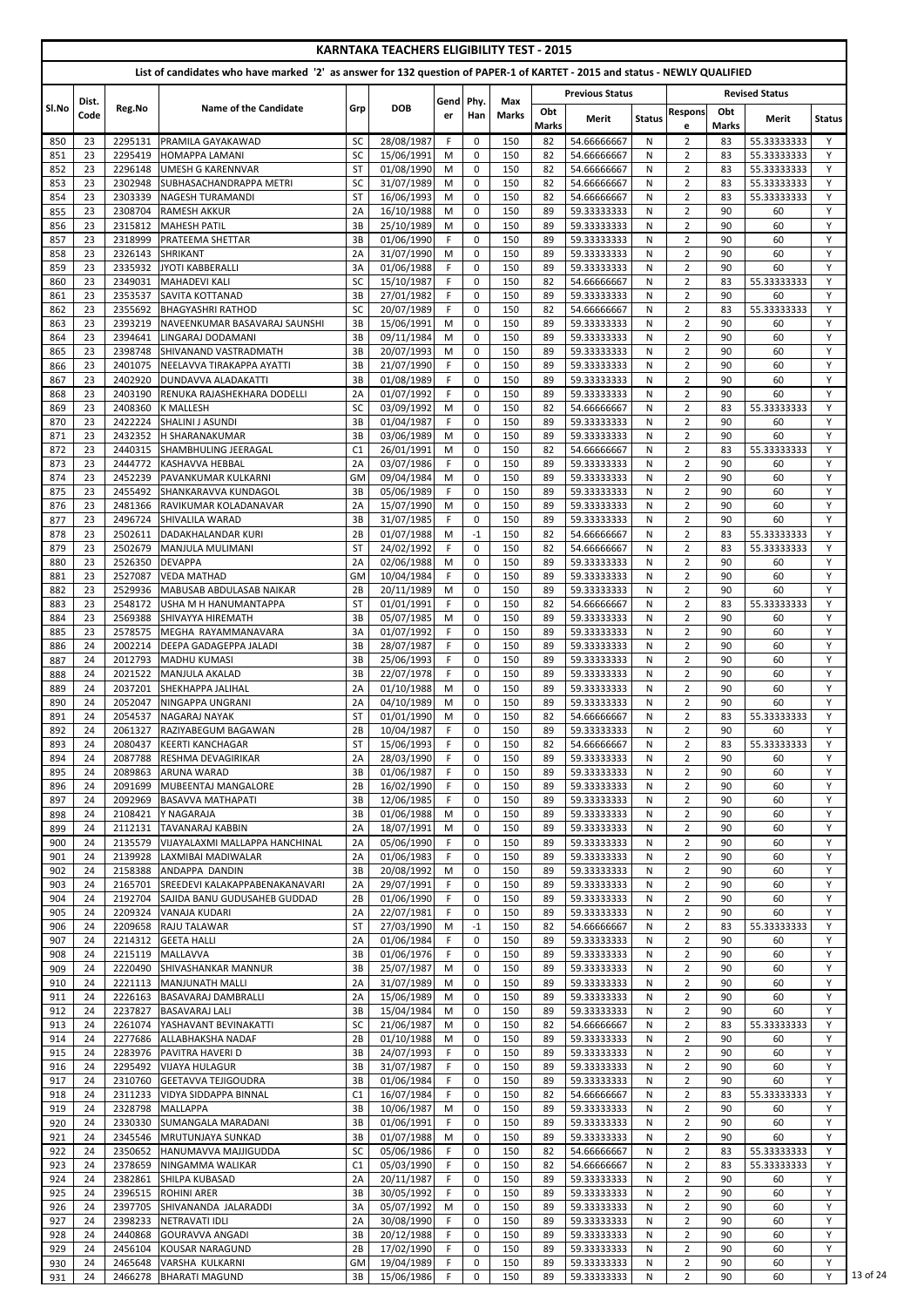| <b>KARNTAKA TEACHERS ELIGIBILITY TEST - 2015</b><br>List of candidates who have marked '2' as answer for 132 question of PAPER-1 of KARTET - 2015 and status - NEWLY QUALIFIED |               |                    |                                                                    |                 |                          |             |                            |                     |          |                            |               |                                  |          |                            |               |
|--------------------------------------------------------------------------------------------------------------------------------------------------------------------------------|---------------|--------------------|--------------------------------------------------------------------|-----------------|--------------------------|-------------|----------------------------|---------------------|----------|----------------------------|---------------|----------------------------------|----------|----------------------------|---------------|
|                                                                                                                                                                                |               |                    |                                                                    |                 |                          |             |                            |                     |          | <b>Previous Status</b>     |               |                                  |          | <b>Revised Status</b>      |               |
| Sl.No                                                                                                                                                                          | Dist.<br>Code | Reg.No             | Name of the Candidate                                              | Grp             | <b>DOB</b>               | Gendl<br>er | Phy<br>Han                 | Max<br><b>Marks</b> | Obt      | Merit                      | <b>Status</b> | <b>Respons</b>                   | Obt      | Merit                      | <b>Status</b> |
|                                                                                                                                                                                |               |                    |                                                                    |                 |                          |             |                            |                     | Marks    |                            |               | e                                | Marks    |                            |               |
| 932<br>933                                                                                                                                                                     | 24<br>24      | 2466961<br>2474086 | <b>SAMEENASULTANA TARAFDAR</b><br>PAREEDABANU HAMEEDSAHEB TAHASHEE | 2B<br>2B        | 13/04/1990<br>10/03/1988 | F.<br>F.    | $\mathbf 0$<br>$\mathbf 0$ | 150<br>150          | 89<br>89 | 59.33333333<br>59.33333333 | N<br>N        | $\overline{2}$<br>$\overline{2}$ | 90<br>90 | 60<br>60                   | Y<br>Y        |
| 934                                                                                                                                                                            | 24            | 2490101            | <b>KAVITA VENKARADDER</b>                                          | 3A              | 10/03/1988               | F           | 0                          | 150                 | 89       | 59.33333333                | N             | $\overline{2}$                   | 90       | 60                         | Y             |
| 935                                                                                                                                                                            | 24            | 2503310            | PRAKASHA KANNAMMANAVARA                                            | SC              | 23/05/1987               | M           | 0                          | 150                 | 82       | 54.66666667                | N             | $\overline{2}$                   | 83       | 55.33333333                | Y             |
| 936                                                                                                                                                                            | 24            | 2571760            | NAGARAJA J                                                         | 2A              | 01/06/1988               | M           | $\mathbf 0$                | 150                 | 89       | 59.33333333                | N             | $\overline{2}$                   | 90       | 60                         | Y<br>Y        |
| 937<br>938                                                                                                                                                                     | 25<br>25      | 2002969<br>2014837 | IMTYAZ.HUCCUSAB.BUDANNASABANAVAR<br><b>SHIVAPPA K</b>              | 2B<br>3B        | 30/07/1986<br>01/06/1986 | M<br>M      | $\mathbf 0$<br>$\mathbf 0$ | 150<br>150          | 89<br>89 | 59.33333333<br>59.33333333 | N<br>N        | $\overline{2}$<br>$\overline{2}$ | 90<br>90 | 60<br>60                   | Y             |
| 939                                                                                                                                                                            | 25            | 2016725            | AKKAMMA HALEBANKAPUR                                               | <b>ST</b>       | 16/10/1987               | F.          | $\mathbf 0$                | 150                 | 82       | 54.66666667                | N             | $\overline{2}$                   | 83       | 55.33333333                | Y             |
| 940                                                                                                                                                                            | 25            | 2025749            | <b>MAHMADSADHIK E</b>                                              | 2B              | 25/05/1990               | M           | $\mathbf 0$                | 150                 | 89       | 59.33333333                | N             | $\overline{2}$                   | 90       | 60                         | Y             |
| 941                                                                                                                                                                            | 25            | 2027235            | <b>SATEESH SIDDANAKOTI</b>                                         | 2A              | 03/06/1986               | M           | $\mathbf 0$                | 150                 | 89       | 59.33333333                | N             | $\overline{2}$                   | 90       | 60                         | Y             |
| 942<br>943                                                                                                                                                                     | 25<br>25      | 2033577<br>2036971 | <b>SHASHIKUMAR LAPOJI</b><br><b>SUMA CHALAVADI</b>                 | 2A<br><b>SC</b> | 02/09/1992<br>25/06/1991 | M<br>F      | $\pmb{0}$<br>$\mathbf 0$   | 150<br>150          | 89<br>82 | 59.33333333<br>54.66666667 | N<br>N        | $\overline{2}$<br>$\overline{2}$ | 90<br>83 | 60<br>55.33333333          | Y<br>Y        |
| 944                                                                                                                                                                            | 25            | 2076408            | <b>MANJULA K</b>                                                   | 3B              | 15/05/1988               | F           | $\mathbf 0$                | 150                 | 89       | 59.33333333                | N             | $\overline{2}$                   | 90       | 60                         | Y             |
| 945                                                                                                                                                                            | 25            | 2102117            | <b>SEEMA KOUSAR ATTAR</b>                                          | 2B              | 31/07/1987               | F.          | $\mathbf 0$                | 150                 | 89       | 59.33333333                | N             | $\overline{2}$                   | 90       | 60                         | Y             |
| 946<br>947                                                                                                                                                                     | 25<br>25      | 2108654<br>2115972 | SOMYUKTA JADAV<br><b>NAZREEN PATIL</b>                             | 3B<br>2B        | 23/02/1989<br>12/04/1993 | F.<br>F.    | 0<br>$\mathbf 0$           | 150<br>150          | 89<br>89 | 59.33333333<br>59.33333333 | N<br>N        | $\overline{2}$<br>$\overline{2}$ | 90<br>90 | 60<br>60                   | Y<br>Y        |
| 948                                                                                                                                                                            | 25            | 2132263            | <b>ROQIYA KAGINELLI</b>                                            | 2B              | 12/06/1993               | F.          | $\mathbf 0$                | 150                 | 89       | 59.33333333                | N             | $\overline{2}$                   | 90       | 60                         | Y             |
| 949                                                                                                                                                                            | 25            | 2133917            | <b>HASANFEER PINJAR</b>                                            | C1              | 09/03/1988               | M           | $\mathbf 0$                | 150                 | 82       | 54.66666667                | N             | $\overline{2}$                   | 83       | 55.33333333                | Y             |
| 950                                                                                                                                                                            | 25            | 2151729            | PRAVEENKUMARA V A                                                  | 3B              | 26/04/1994               | M           | 0                          | 150                 | 89       | 59.33333333                | N             | $\overline{2}$                   | 90       | 60                         | Y             |
| 951<br>952                                                                                                                                                                     | 25<br>25      | 2152102<br>2152650 | İGIRIYAMMA HOSANYAMATI<br><b>ANITA GANJIGATTIMATH</b>              | 3A<br>3B        | 03/06/1991<br>20/04/1986 | F.<br>F     | $\mathbf 0$<br>$\mathbf 0$ | 150<br>150          | 89<br>89 | 59.33333333<br>59.33333333 | N<br>N        | $\overline{2}$<br>$\overline{2}$ | 90<br>90 | 60<br>60                   | Y<br>Y        |
| 953                                                                                                                                                                            | 25            | 2159807            | <b>HANUMAGOUDA NESHVI</b>                                          | 3B              | 21/08/1986               | M           | 0                          | 150                 | 89       | 59.33333333                | N             | $\overline{2}$                   | 90       | 60                         | Y             |
| 954                                                                                                                                                                            | 25            | 2164344            | SHEELA GULYANAVAR                                                  | 3B              | 16/07/1987               | F.          | 0                          | 150                 | 89       | 59.33333333                | N             | $\overline{2}$                   | 90       | 60                         | Y             |
| 955                                                                                                                                                                            | 25            | 2167659            | <b>AMBIKAN</b>                                                     | 3A              | 05/03/1985               | F           | $\mathbf 0$                | 150                 | 89       | 59.33333333                | N             | $\overline{2}$                   | 90       | 60                         | Y             |
| 956<br>957                                                                                                                                                                     | 25<br>25      | 2176333<br>2182713 | <b>RABBANI HOMBALI</b><br><b>SUDHA MALI</b>                        | 2B<br>C1        | 31/07/1992<br>01/07/1987 | M<br>F      | $\mathbf 0$<br>0           | 150<br>150          | 89<br>82 | 59.33333333<br>54.66666667 | N<br>N        | $\overline{2}$<br>$\overline{2}$ | 90<br>83 | 60<br>55.33333333          | Y<br>Y        |
| 958                                                                                                                                                                            | 25            | 2182935            | <b>RAJU SAHUKAR</b>                                                | C1              | 02/07/1989               | M           | 0                          | 150                 | 82       | 54.66666667                | N             | $\overline{2}$                   | 83       | 55.33333333                | Y             |
| 959                                                                                                                                                                            | 25            | 2194556            | <b>HONNAVVA KELAGINAMANI</b>                                       | SC              | 27/07/1989               | F.          | $\pmb{0}$                  | 150                 | 82       | 54.66666667                | N             | $\overline{2}$                   | 83       | 55.33333333                | Y             |
| 960                                                                                                                                                                            | 25            | 2205005            | AKKAMMA JOTIBANAVAR                                                | 3B              | 01/06/1987               | F.          | $\mathbf 0$                | 150                 | 89       | 59.33333333                | N             | 2                                | 90       | 60                         | Y             |
| 961<br>962                                                                                                                                                                     | 25<br>25      | 2207757<br>2215032 | <b>IIRANNA ALOOR</b><br><b>SANTHOSH HIREGOWDRA</b>                 | 3B<br>3B        | 01/06/1989<br>17/06/1989 | M<br>M      | $\mathbf 0$<br>0           | 150<br>150          | 89<br>89 | 59.33333333<br>59.33333333 | N<br>N        | $\overline{2}$<br>$\overline{2}$ | 90<br>90 | 60<br>60                   | Y<br>Y        |
| 963                                                                                                                                                                            | 25            | 2216401            | RAVI BANNIMATTI                                                    | 2A              | 30/07/1990               | M           | $\mathbf 0$                | 150                 | 89       | 59.33333333                | N             | $\overline{2}$                   | 90       | 60                         | Y             |
| 964                                                                                                                                                                            | 25            | 2223651            | NAGARAJA KRISHNAPPA HALAVAGALA                                     | C1              | 28/07/1992               | M           | $\mathbf 0$                | 150                 | 82       | 54.66666667                | N             | $\overline{2}$                   | 83       | 55.33333333                | Y             |
| 965                                                                                                                                                                            | 25            | 2229725            | MANJAKKA CHANNUR                                                   | 3B              | 01/04/1992               | F.          | 0                          | 150                 | 89       | 59.33333333                | N             | $\overline{2}$                   | 90       | 60                         | Y             |
| 966<br>967                                                                                                                                                                     | 25<br>25      | 2231331<br>2234004 | <b>SHIREENBANU ANCHI</b><br>INAMITHA GOULI                         | 2B<br>3B        | 20/08/1991<br>28/07/1988 | F<br>F.     | $\mathbf 0$<br>0           | 150<br>150          | 89<br>89 | 59.33333333<br>59.33333333 | N<br>N        | $\overline{2}$<br>$\overline{2}$ | 90<br>90 | 60<br>60                   | Y<br>Y        |
| 968                                                                                                                                                                            | 25            | 2240461            | <b>ROOPA BANAJIGER</b>                                             | 3B              | 26/11/1987               | F.          | 0                          | 150                 | 89       | 59.33333333                | N             | $\overline{2}$                   | 90       | 60                         | Y             |
| 969                                                                                                                                                                            | 25            | 2242787            | <b>SUNITA B ANGADI</b>                                             | 3B              | 21/06/1984               | F.          | 0                          | 150                 | 89       | 59.33333333                | N             | $\overline{2}$                   | 90       | 60                         | Y             |
| 970                                                                                                                                                                            | 25            | 2245931            | INETRAVATI ALADAKATTI                                              | 3B              | 22/04/1987               | F.          | 0                          | 150                 | 89       | 59.33333333                | N             | $\overline{2}$                   | 90       | 60                         | Y             |
| 971<br>972                                                                                                                                                                     | 25<br>25      | 2253888<br>2256005 | SHIVANANDA HANJI<br><b>RAJESHWARI P</b>                            | 3B<br>3B        | 08/07/1989<br>01/06/1980 | M<br>F.     | 0<br>$\mathbf 0$           | 150<br>150          | 89<br>89 | 59.33333333<br>59.33333333 | N<br>N        | $\overline{2}$<br>$\overline{2}$ | 90<br>90 | 60<br>60                   | Y<br>Y        |
| 973                                                                                                                                                                            | 25            | 2265756            | <b>SAVITA AJJANAVAR</b>                                            | 3B              | 20/05/1989               | F           | 0                          | 150                 | 89       | 59.33333333                | N             | $\overline{2}$                   | 90       | 60                         | Y             |
| 974                                                                                                                                                                            | 25            | 2266861            | <b>SANTHOSH KUMAR K S</b>                                          | C1              | 25/05/1987               | M           | 0                          | 150                 | 82       | 54.66666667                | N             | $\overline{2}$                   | 83       | 55.33333333                | Y             |
| 975                                                                                                                                                                            | 25            | 2268061            | ISAVITHRA RODDANAVAR                                               | 3B              | 01/01/1982               | F.          | $\mathbf 0$                | 150                 | 89       | 59.33333333                | N             | $\overline{2}$                   | 90       | 60                         | Y             |
| 976<br>977                                                                                                                                                                     | 25<br>25      | 2269869<br>2289861 | MAHESHWARI DYAMANAGOUDRA<br><b>NAVEEDA GURANNI</b>                 | 3B<br>2B        | 29/07/1985<br>01/02/1990 | F.<br>F     | 0<br>0                     | 150<br>150          | 89<br>89 | 59.33333333<br>59.33333333 | N<br>N        | $\overline{2}$<br>$\overline{2}$ | 90<br>90 | 60<br>60                   | Y<br>Y        |
| 978                                                                                                                                                                            | 25            | 2308864            | <b>POORNIMAY</b>                                                   | 3B              | 02/04/1988               | F.          | 0                          | 150                 | 89       | 59.33333333                | N             | $\overline{2}$                   | 90       | 60                         | Y             |
| 979                                                                                                                                                                            | 25            | 2315688            | <b>GANGAMMA MAKARAVALLI</b>                                        | <b>ST</b>       | 20/05/1989               | F.          | 0                          | 150                 | 82       | 54.66666667                | N             | $\overline{2}$                   | 83       | 55.33333333                | Y             |
| 980                                                                                                                                                                            | 25<br>25      | 2321370<br>2340003 | MUTTAKKA MUNDARAGI                                                 | 3B<br>2A        | 14/03/1988<br>01/07/1988 | F.<br>F.    | 0<br>0                     | 150<br>150          | 89<br>89 | 59.33333333<br>59.33333333 | N             | $\overline{2}$<br>$\overline{2}$ | 90<br>90 | 60<br>60                   | Y<br>Y        |
| 981<br>982                                                                                                                                                                     | 25            | 2342660            | MANJAVVA KUMBAR<br><b>CHAMPA AKKIVALLI</b>                         | 3B              | 01/06/1990               | F.          | 0                          | 150                 | 89       | 59.33333333                | N<br>N        | $\overline{2}$                   | 90       | 60                         | Y             |
| 983                                                                                                                                                                            | 25            | 2342706            | <b>GIRIJAVVA YADEYUR</b>                                           | 3B              | 15/08/1986               | F.          | 0                          | 150                 | 89       | 59.33333333                | N             | $\overline{2}$                   | 90       | 60                         | Y             |
| 984                                                                                                                                                                            | 25            | 2343103            | MALDEPPA B KAMBALI                                                 | 2A              | 01/07/1987               | M           | $\mathbf 0$                | 150                 | 89       | 59.33333333                | N             | 2                                | 90       | 60                         | Y             |
| 985                                                                                                                                                                            | 25<br>25      | 2347500<br>2365002 | <b>BASAVANAGOUDA S</b>                                             | 3B<br>3B        | 06/11/1992               | M<br>F.     | 0<br>0                     | 150<br>150          | 89<br>89 | 59.33333333                | N             | $\overline{2}$                   | 90<br>90 | 60<br>60                   | Y<br>Y        |
| 986<br>987                                                                                                                                                                     | 25            | 2405166            | AKKAMAHADEVI DESUR<br><b>SUMA ARER</b>                             | 3B              | 09/05/1987<br>01/06/1990 | F.          | 0                          | 150                 | 89       | 59.33333333<br>59.33333333 | N<br>N        | $\overline{2}$<br>$\overline{2}$ | 90       | 60                         | Y             |
| 988                                                                                                                                                                            | 25            | 2415183            | <b>NAGARAJA M</b>                                                  | 2A              | 02/05/1992               | M           | 0                          | 150                 | 89       | 59.33333333                | N             | $\overline{2}$                   | 90       | 60                         | Y             |
| 989                                                                                                                                                                            | 25            | 2433110            | <b>BASAVARAJ BESTAR</b>                                            | 2A              | 01/06/1987               | M           | 0                          | 150                 | 89       | 59.33333333                | N             | 2                                | 90       | 60                         | Y             |
| 990<br>991                                                                                                                                                                     | 25<br>25      | 2439497<br>2459838 | <b>MEENAKSHI BHOVI</b><br>NAGARAJ KURIYAVAR                        | SC<br>SC        | 01/01/1989<br>12/12/1987 | F.<br>M     | $\mathbf 0$<br>$\mathbf 0$ | 150<br>150          | 82<br>82 | 54.66666667<br>54.66666667 | N<br>N        | $\overline{2}$<br>$\overline{2}$ | 83<br>83 | 55.33333333<br>55.33333333 | Y<br>Y        |
| 992                                                                                                                                                                            | 25            | 2467893            | <b>VEERAMMAP</b>                                                   | 3B              | 01/07/1989               | F           | 0                          | 150                 | 89       | 59.33333333                | N             | $\overline{2}$                   | 90       | 60                         | Y             |
| 993                                                                                                                                                                            | 25            | 2469244            | CHANDRIKA PUJAR                                                    | 2A              | 09/06/1992               | F.          | 0                          | 150                 | 89       | 59.33333333                | N             | $\overline{2}$                   | 90       | 60                         | Y             |
| 994                                                                                                                                                                            | 25            | 2489994            | IMALAKAPPA DODMANI                                                 | <b>ST</b>       | 16/05/1986               | M           | $\Omega$                   | 150                 | 82       | 54.66666667                | N             | $\overline{2}$                   | 83       | 55.33333333                | Y             |
| 995<br>996                                                                                                                                                                     | 25<br>25      | 2514429            | 2507777 ROOPADEVI<br>RAJESHWARI MALLAPPANAVAR                      | ST<br><b>SC</b> | 02/10/1986<br>19/05/1983 | F.<br>F.    | $\mathbf 0$<br>0           | 150<br>150          | 82<br>82 | 54.66666667<br>54.66666667 | N.<br>N       | $\overline{2}$<br>$\overline{2}$ | 83<br>83 | 55.33333333<br>55.33333333 | Y             |
| 997                                                                                                                                                                            | 25            |                    | 2515268 NETRAVATI GULEDA                                           | 2A              | 01/06/1993               | F.          | 0                          | 150                 | 89       | 59.33333333                | N             | $\overline{2}$                   | 90       | 60                         | Y             |
| 998                                                                                                                                                                            | 25            | 2526611            | <b>SHILPA MRUTYUNJAYA KALAGONDA</b>                                | 3B              | 07/06/1991               | F.          | $\mathbf 0$                | 150                 | 89       | 59.33333333                | N             | $\overline{2}$                   | 90       | 60                         | Y             |
| 999                                                                                                                                                                            | 25<br>25      | 2529938<br>2530711 | RAVIRAJ DAMODAR<br>KAVITHA M GUDDAPPANAVAR                         | 2A<br>SC        | 05/08/1988<br>01/06/1985 | M<br>F.     | $\mathbf 0$<br>0           | 150<br>150          | 89<br>82 | 59.33333333                | N<br>N        | $\overline{2}$<br>$\overline{2}$ | 90<br>83 | 60                         | Y<br>Y        |
| 1000<br>1001                                                                                                                                                                   | 25            | 2550882            | IROOPASHRI G L                                                     | <b>ST</b>       | 04/05/1990               | F.          | 0                          | 150                 | 82       | 54.66666667<br>54.66666667 | N             | $\overline{2}$                   | 83       | 55.33333333<br>55.33333333 | Y             |
| 1002                                                                                                                                                                           | 25            | 2588796            | KUMAR GADIGEPPA BASETTIYAVAR                                       | 3B              | 30/07/1990               | M           | 0                          | 150                 | 89       | 59.33333333                | N             | $\overline{2}$                   | 90       | 60                         | Y             |
| 1003                                                                                                                                                                           | 26            | 2064644            | <b>ACHAL NAYAK A</b>                                               | 2A              | 11/01/1986               | M           | 0                          | 150                 | 89       | 59.33333333                | N             | $\overline{2}$                   | 90       | 60                         | Y             |
| 1004                                                                                                                                                                           | 26            | 2075227            | NETRAVATI GOWDA<br><b>JYOTI NARASA GOUDA</b>                       | C1              | 15/05/1986               | F.<br>F.    | 0                          | 150                 | 82       | 54.66666667                | N             | $\overline{2}$                   | 83       | 55.33333333                | Y<br>Y        |
| 1005<br>1006                                                                                                                                                                   | 26<br>26      | 2152357<br>2159137 | <b>SUVARNA N BANDEKAR</b>                                          | C1<br>2A        | 26/04/1992<br>28/01/1985 | F.          | 0<br>0                     | 150<br>150          | 82<br>89 | 54.66666667<br>59.33333333 | N<br>N        | $\overline{2}$<br>$\overline{2}$ | 83<br>90 | 55.33333333<br>60          | Y             |
| 1007                                                                                                                                                                           | 26            | 2165796            | KALPANA TIMMAPPA GOUDA                                             | C1              | 24/06/1990               | F.          | 0                          | 150                 | 82       | 54.66666667                | N             | $\overline{2}$                   | 83       | 55.33333333                | Y             |
| 1008                                                                                                                                                                           | 26            | 2166440            | RADHIKA NAIK                                                       | GM              | 22/04/1992               | F.          | 0                          | 150                 | 89       | 59.33333333                | N             | $\overline{2}$                   | 90       | 60                         | Y             |
| 1009                                                                                                                                                                           | 26            | 2246124            | <b>TABASSUM MIRZANI</b>                                            | 2B              | 13/11/1978               | F.          | 0                          | 150                 | 89       | 59.33333333                | N             | $\overline{2}$                   | 90       | 60                         | Y             |
| 1010<br>1011                                                                                                                                                                   | 26<br>26      | 2269647<br>2320205 | <b>GOURI NAIK</b><br><b>SUREKHA MANJAPPA NAIK</b>                  | 2A<br>2A        | 23/07/1987<br>12/06/1990 | F.<br>F.    | 0<br>0                     | 150<br>150          | 89<br>89 | 59.33333333<br>59.33333333 | N<br>N        | $\overline{2}$<br>$\overline{2}$ | 90<br>90 | 60<br>60                   | Y<br>Y        |
| 1012                                                                                                                                                                           | 26            | 2332748            | SATISH MAHABALESHWAR NAIK                                          | 2A              | 25/05/1983               | M           | 0                          | 150                 | 89       | 59.33333333                | N             | $\overline{2}$                   | 90       | 60                         | Y             |
| 1013                                                                                                                                                                           | 26            | 2338458            | <b>MAHIMA NAIK</b>                                                 | 2A              | 31/07/1991               | F.          | 0                          | 150                 | 89       | 59.33333333                | N             | $\overline{2}$                   | 90       | 60                         | Y             |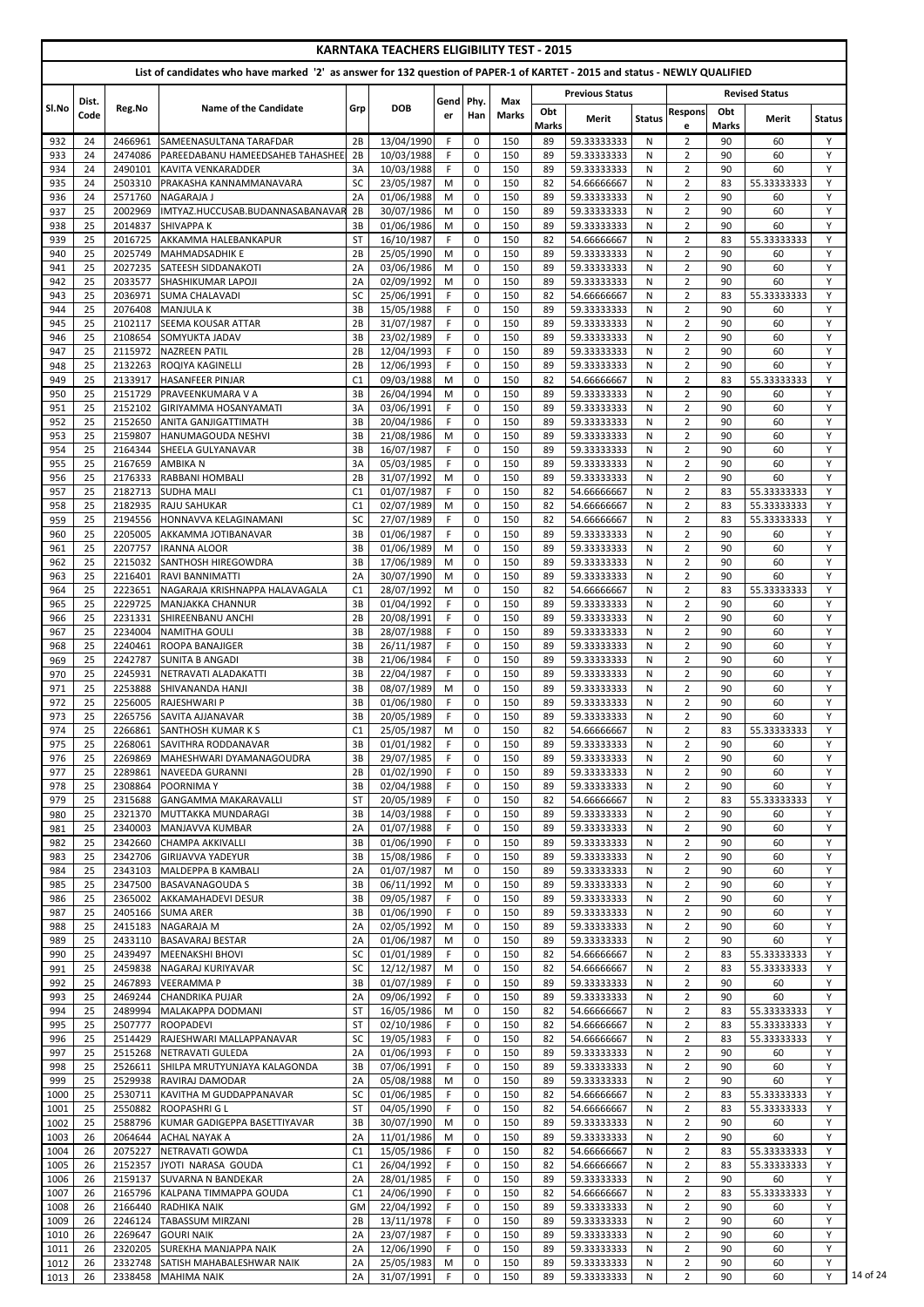|              |               |                    |                                                             |                      | <b>KARNTAKA TEACHERS ELIGIBILITY TEST - 2015</b> |                                                                                                                            |                            |              |                    |                            |               |                                  |                    |                       |               |
|--------------|---------------|--------------------|-------------------------------------------------------------|----------------------|--------------------------------------------------|----------------------------------------------------------------------------------------------------------------------------|----------------------------|--------------|--------------------|----------------------------|---------------|----------------------------------|--------------------|-----------------------|---------------|
|              |               |                    |                                                             |                      |                                                  | List of candidates who have marked '2' as answer for 132 question of PAPER-1 of KARTET - 2015 and status - NEWLY QUALIFIED |                            |              |                    |                            |               |                                  |                    |                       |               |
|              |               |                    |                                                             |                      |                                                  |                                                                                                                            |                            | Max          |                    | <b>Previous Status</b>     |               |                                  |                    | <b>Revised Status</b> |               |
| Sl.No        | Dist.<br>Code | Reg.No             | <b>Name of the Candidate</b>                                | Grp                  | <b>DOB</b>                                       | Gend Phy.<br>er                                                                                                            | Han                        | <b>Marks</b> | Obt                | Merit                      | <b>Status</b> | <b>Respons</b>                   | Obt                | Merit                 | <b>Status</b> |
| 1014         | 26            | 2349942            | <b>NAGARATNA NAIK</b>                                       | 2A                   | 25/10/1987                                       | F                                                                                                                          | $\mathbf 0$                | 150          | <b>Marks</b><br>89 | 59.33333333                | N             | e<br>$\overline{2}$              | <b>Marks</b><br>90 | 60                    | Y             |
| 1015         | 26            | 2385430            | NIRMALA VENKATRAMAN PATAGAR                                 | C <sub>1</sub>       | 24/07/1990                                       | F.                                                                                                                         | $\mathbf 0$                | 150          | 82                 | 54.66666667                | N             | $\overline{2}$                   | 83                 | 55.33333333           | Y             |
| 1016         | 26            | 2407962            | <b>SUSHMA NAIK</b>                                          | 2A                   | 20/05/1985                                       | F                                                                                                                          | $\mathbf 0$                | 150          | 89                 | 59.33333333                | N             | $\overline{2}$                   | 90                 | 60                    | Y             |
| 1017<br>1018 | 26<br>26      | 2481030<br>2500421 | NANCY JOHN DSOUZA<br>AKBAR BASHA CHABBI                     | 3B<br>2B             | 25/07/1987<br>15/05/1990                         | F.<br>M                                                                                                                    | $\mathbf 0$<br>0           | 150<br>150   | 89<br>89           | 59.33333333<br>59.33333333 | N<br>N        | $\overline{2}$<br>$\overline{2}$ | 90<br>90           | 60<br>60              | Y<br>Y        |
| 1019         | 26            | 2503335            | <b>UDAY NAYAK</b>                                           | 2A                   | 20/03/1988                                       | M                                                                                                                          | $\mathbf 0$                | 150          | 89                 | 59.33333333                | N             | $\overline{2}$                   | 90                 | 60                    | Y             |
| 1020         | 26            | 2525292            | <b>GAYATRI LOOTU HARIKANT</b>                               | C <sub>1</sub>       | 22/06/1990                                       | F                                                                                                                          | $\mathbf 0$                | 150          | 82                 | 54.66666667                | N             | $\overline{2}$                   | 83                 | 55.33333333           | Y             |
| 1021         | 26            | 2528155            | <b>DHEIVAKI GOUDA</b>                                       | C <sub>1</sub>       | 17/10/1986                                       | F.                                                                                                                         | $\mathbf 0$                | 150          | 82                 | 54.66666667                | N             | $\overline{2}$                   | 83                 | 55.33333333           | Y             |
| 1022         | 27            | 2008356            | <b>SUDHA MALLAHOLI</b>                                      | 3B                   | 30/05/1991                                       | F<br>F                                                                                                                     | 0                          | 150          | 89                 | 59.33333333                | N             | $\overline{2}$                   | 90                 | 60                    | Y<br>Y        |
| 1023<br>1024 | 27<br>27      | 2020673<br>2028713 | <b>VANISHREE KANAGALE</b><br><b>LAXMI PUJERI</b>            | <b>ST</b><br>2A      | 16/06/1989<br>16/06/1993                         | F                                                                                                                          | 0<br>$\mathbf 0$           | 150<br>150   | 82<br>89           | 54.66666667<br>59.33333333 | N<br>N.       | $\overline{2}$<br>$\overline{2}$ | 83<br>90           | 55.33333333<br>60     | Y             |
| 1025         | 27            | 2036390            | <b>MANJULA S UPPAR</b>                                      | C <sub>1</sub>       | 08/04/1992                                       | F.                                                                                                                         | 0                          | 150          | 82                 | 54.66666667                | N             | $\overline{2}$                   | 83                 | 55.33333333           | Y             |
| 1026         | 27            | 2056526            | PRIYANKA MAHADEV HARAGAPURE                                 | 3B                   | 01/05/1993                                       | F.                                                                                                                         | 0                          | 150          | 89                 | 59.33333333                | N             | $\overline{2}$                   | 90                 | 60                    | Y             |
| 1027         | 27<br>27      | 2070237<br>2108171 | <b>PARAMANAND ITNAL</b><br><b>SHOBHA KURUBAR</b>            | 3B<br>2A             | 05/04/1992<br>20/07/1990                         | M<br>F                                                                                                                     | 0<br>$\mathbf 0$           | 150<br>150   | 89<br>89           | 59.33333333<br>59.33333333 | N<br>N        | $\overline{2}$<br>$\overline{2}$ | 90<br>90           | 60<br>60              | Y<br>Y        |
| 1028<br>1029 | 27            | 2108919            | <b>ASHWINI JANAWADE</b>                                     | 3B                   | 31/07/1989                                       | F.                                                                                                                         | $\mathbf 0$                | 150          | 89                 | 59.33333333                | N             | $\overline{2}$                   | 90                 | 60                    | Y             |
| 1030         | 27            | 2118025            | <b>SHIVALING UPPAR</b>                                      | C <sub>1</sub>       | 20/08/1986                                       | M                                                                                                                          | 0                          | 150          | 82                 | 54.66666667                | N             | $\overline{2}$                   | 83                 | 55.33333333           | Y             |
| 1031         | 27            | 2129426            | <b>RANI KAMBLE</b>                                          | <b>SC</b>            | 30/06/1988                                       | F                                                                                                                          | $\mathbf 0$                | 150          | 82                 | 54.66666667                | N             | $\overline{2}$                   | 83                 | 55.33333333           | Y             |
| 1032         | 27            | 2129780            | PRAVIN BABASAHEB KAMBLE                                     | SC                   | 17/04/1988                                       | M                                                                                                                          | $\mathbf 0$                | 150          | 82                 | 54.66666667                | N             | $\overline{2}$                   | 83                 | 55.33333333           | Y             |
| 1033<br>1034 | 27<br>27      | 2137474<br>2145457 | <b>ROOPA KANDAGAVE</b><br><b>NUTAN KALE</b>                 | 2A<br>3B             | 10/04/1994<br>07/06/1988                         | F.<br>F                                                                                                                    | $\mathbf 0$<br>$\mathbf 0$ | 150<br>150   | 89<br>89           | 59.33333333<br>59.33333333 | N<br>N        | $\overline{2}$<br>$\overline{2}$ | 90<br>90           | 60<br>60              | Y<br>Y        |
| 1035         | 27            | 2147227            | <b>MAHANTESH HIREMATH</b>                                   | 3B                   | 02/06/1988                                       | M                                                                                                                          | $\mathbf 0$                | 150          | 89                 | 59.33333333                | N             | $\overline{2}$                   | 90                 | 60                    | Y             |
| 1036         | 27            | 2164570            | <b>PRABHUM</b>                                              | C <sub>1</sub>       | 01/07/1983                                       | M                                                                                                                          | $\mathbf 0$                | 150          | 82                 | 54.66666667                | N             | $\overline{2}$                   | 83                 | 55.33333333           | Y             |
| 1037         | 27            | 2164671            | <b>RAJU PATIL</b>                                           | C1                   | 01/10/1989                                       | M                                                                                                                          | $-1$                       | 150          | 82                 | 54.66666667                | N             | $\overline{2}$                   | 83                 | 55.33333333           | Y             |
| 1038<br>1039 | 27<br>27      | 2168852<br>2175498 | <b>SHRIDEVI VILAS MANE</b><br><b>SUTAR SANJIVANI BHUPAL</b> | <b>SC</b><br>2A      | 01/06/1990<br>15/11/1982                         | F<br>F                                                                                                                     | 0<br>0                     | 150<br>150   | 82<br>89           | 54.66666667<br>59.33333333 | N<br>N        | $\overline{2}$<br>$\overline{2}$ | 83<br>90           | 55.33333333<br>60     | Y<br>Y        |
| 1040         | 27            | 2186579            | <b>PRIYANKA WADDAR</b>                                      | <b>SC</b>            | 04/07/1993                                       | F.                                                                                                                         | $\mathbf 0$                | 150          | 82                 | 54.66666667                | N             | $\overline{2}$                   | 83                 | 55.33333333           | Y             |
| 1041         | 27            | 2193988            | <b>CHETAN HONNAGOL</b>                                      | SC                   | 06/07/1995                                       | M                                                                                                                          | $\mathbf 0$                | 150          | 82                 | 54.66666667                | N             | $\overline{2}$                   | 83                 | 55.33333333           | Y             |
| 1042         | 27            |                    | 2204985 SHEETAL ASODE                                       | SC.                  | 01/08/1987                                       | M                                                                                                                          | $\mathbf{0}$               | 150          | 82                 | 54.66666667                | N.            | $\overline{2}$                   | 83                 | 55.33333333           | Y             |
| 1043         | 27            | 2210375            | DHARAMARAJ BELAKUDKAR                                       | <b>SC</b>            | 06/03/1980                                       | M                                                                                                                          | $\Omega$                   | 150          | 82                 | 54.66666667                | N.            | $\overline{2}$<br>$\overline{2}$ | 83<br>90           | 55.33333333           | Y<br>Y        |
| 1044<br>1045 | 27<br>27      | 2220322<br>2223439 | LEMAN MUDHALE<br><b>KUNTAL WADER</b>                        | 3B<br>3B             | 30/05/1986<br>15/07/1987                         | M<br>M                                                                                                                     | 0<br>0                     | 150<br>150   | 89<br>89           | 59.33333333<br>59.33333333 | N<br>N        | $\overline{2}$                   | 90                 | 60<br>60              | Y             |
| 1046         | 27            | 2225078            | <b>PUSHPAVATI VASANT S</b>                                  | <b>SC</b>            | 02/08/1987                                       | F.                                                                                                                         | 0                          | 150          | 82                 | 54.66666667                | N             | $\overline{2}$                   | 83                 | 55.33333333           | Y             |
| 1047         | 27            | 2226686            | <b>REKHA SAVADI</b>                                         | 3B                   | 31/07/1986                                       | F.                                                                                                                         | $\mathbf 0$                | 150          | 89                 | 59.33333333                | N.            | $\overline{2}$                   | 90                 | 60                    | Y             |
| 1048         | 27            | 2247446            | <b>NEETA KAMBAR</b>                                         | 2A                   | 01/06/1988                                       | F.                                                                                                                         | $\mathbf 0$                | 150          | 89                 | 59.33333333                | N             | $\overline{2}$                   | 90                 | 60                    | Y             |
| 1049<br>1050 | 27<br>27      | 2248797<br>2277753 | <b>ISURESH MARUTI PUJERI</b><br><b>NAZNEEN FATIMA</b>       | 2A<br>2B             | 02/06/1992<br>24/05/1992                         | М<br>F.                                                                                                                    | $\mathbf 0$<br>$\mathbf 0$ | 150<br>150   | 89<br>89           | 59.33333333<br>59.33333333 | N<br>N        | $\overline{2}$<br>$\overline{2}$ | 90<br>90           | 60<br>60              | Y<br>Y        |
| 1051         | 27            | 2326028            | KAREPPA VITHAL NAIK                                         | 2A                   | 18/06/1988                                       | M                                                                                                                          | $\mathbf 0$                | 150          | 89                 | 59.33333333                | N.            | $\overline{2}$                   | 90                 | 60                    | Y             |
| 1052         | 27            | 2361844            | RAVINDRA PARTHANALLI                                        | <b>SC</b>            | 06/07/1983                                       | M                                                                                                                          | 0                          | 150          | 82                 | 54.66666667                | N             | $\overline{2}$                   | 83                 | 55.33333333           | Y             |
| 1053         | 27            | 2363113            | RUPALI MADHUKAR KANDALE                                     | 3B                   | 08/04/1989                                       | F.                                                                                                                         | 0                          | 150          | 89                 | 59.33333333                | N             | $\overline{2}$                   | 90                 | 60                    | Y             |
| 1054<br>1055 | 27<br>27      | 2413894<br>2417941 | <b>SONALI PIMPALE</b><br>TATESAB TUKARAM KAMBLE             | 3B<br><b>SC</b>      | 10/06/1987<br>05/03/1990                         | F.<br>M                                                                                                                    | 0<br>$\mathbf 0$           | 150<br>150   | 89<br>82           | 59.33333333<br>54.66666667 | N<br>N        | $\overline{2}$<br>$\overline{2}$ | 90<br>83           | 60<br>55.33333333     | Y<br>Y        |
| 1056         | 27            | 2445581            | <b>KALLAPPA KAMBLE</b>                                      | <b>SC</b>            | 14/12/1988                                       | M                                                                                                                          | 0                          | 150          | 82                 | 54.66666667                | N             | $\overline{2}$                   | 83                 | 55.33333333           | Y             |
| 1057         | 27            | 2453540            | NIRMALA ASODE                                               | <b>SC</b>            | 01/06/1993                                       | F.                                                                                                                         | $\mathbf 0$                | 150          | 82                 | 54.66666667                | N             | $\overline{2}$                   | 83                 | 55.33333333           | Υ             |
| 1058         | 27            | 2458437            | <b>HASINABANU MULLA</b>                                     | 2B                   | 22/05/1982                                       | F.                                                                                                                         | $\mathbf 0$                | 150          | 89                 | 59.33333333                | N             | $\overline{2}$                   | 90                 | 60                    | Y             |
| 1059         | 27<br>27      | 2475078            | <b>JANJUMARA TAMBITAGAR</b>                                 | 2B<br>GM             | 01/06/1989                                       | F.<br>F                                                                                                                    | $\mathbf 0$                | 150<br>150   | 89                 | 59.33333333                | N             | $\overline{2}$                   | 90<br>90           | 60<br>60              | Y<br>Y        |
| 1060<br>1061 | 27            | 2507086<br>2536418 | <b>SONAM KADOLE</b><br>SHILPA T CHANNAPPAGOUDAR             | 3A                   | 12/10/1987<br>31/07/1990                         | F.                                                                                                                         | 0<br>0                     | 150          | 89<br>89           | 59.33333333<br>59.33333333 | N<br>N.       | $\overline{2}$<br>$\overline{2}$ | 90                 | 60                    | Y             |
| 1062         | 27            | 2561575            | <b>ISUNEEL NANDIKOL</b>                                     | 2A                   | 01/06/1991                                       | M                                                                                                                          | 0                          | 150          | 89                 | 59.33333333                | N             | $\overline{2}$                   | 90                 | 60                    | Y             |
| 1063         | 27            | 2573704            | <b>OGEPPA WADEYAR</b>                                       | 2A                   | 01/07/1987                                       | M                                                                                                                          | $\mathbf 0$                | 150          | 89                 | 59.33333333                | N             | $\overline{2}$                   | 90                 | 60                    | Y             |
| 1064         | 27            | 2582088            | RAVINDRA RAVAN MANE                                         | <b>SC</b>            | 30/07/1986                                       | M                                                                                                                          | $\mathbf 0$                | 150          | 82                 | 54.66666667                | N             | $\overline{2}$                   | 83                 | 55.33333333           | Y             |
| 1065<br>1066 | 28<br>28      | 2016546<br>2025016 | JAYA PARASA MULDARA<br>KAVITA NAIK                          | C <sub>1</sub><br>2A | 09/02/1992<br>23/02/1990                         | F.<br>F.                                                                                                                   | $\mathbf 0$<br>$\mathbf 0$ | 150<br>150   | 82<br>89           | 54.66666667<br>59.33333333 | N<br>N        | $\overline{2}$<br>$\overline{2}$ | 83<br>90           | 55.33333333<br>60     | Y<br>Y        |
| 1067         | 28            | 2033186            | <b>ANANDA B G</b>                                           | 2A                   | 20/12/1986                                       | M                                                                                                                          | $\mathbf 0$                | 150          | 89                 | 59.33333333                | N             | $\overline{2}$                   | 90                 | 60                    | Y             |
| 1068         | 28            | 2035948            | <b>REKHA PATGAR</b>                                         | C <sub>1</sub>       | 10/06/1982                                       | M                                                                                                                          | 0                          | 150          | 82                 | 54.66666667                | N             | $\overline{2}$                   | 83                 | 55.33333333           | Y             |
| 1069         | 28            | 2121996            | <b>MAHIMA NAIK</b>                                          | 2A                   | 28/07/1986                                       | F.                                                                                                                         | 0                          | 150          | 89                 | 59.33333333                | N             | $\overline{2}$                   | 90                 | 60                    | Y             |
| 1070<br>1071 | 28<br>28      | 2156325<br>2171630 | <b>RAVI PATGAR</b><br><b>RUKHSAR BANU R MOMIN</b>           | C <sub>1</sub><br>2B | 23/10/1988<br>01/09/1991                         | M<br>F.                                                                                                                    | $\mathbf 0$<br>0           | 150<br>150   | 82<br>89           | 54.66666667<br>59.33333333 | N<br>N        | $\overline{2}$<br>$\overline{2}$ | 83<br>90           | 55.33333333<br>60     | Y<br>Y        |
| 1072         | 28            | 2176049            | <b>MAMATA NAIK</b>                                          | 2A                   | 04/09/1982                                       | F.                                                                                                                         | 0                          | 150          | 89                 | 59.33333333                | N             | $\overline{2}$                   | 90                 | 60                    | Y             |
| 1073         | 28            | 2181138            | <b>SANDHYA SUBRAYA MADIVAL</b>                              | 2A                   | 21/11/1990                                       | F.                                                                                                                         | $\mathbf 0$                | 150          | 89                 | 59.33333333                | N             | $\overline{2}$                   | 90                 | 60                    | Y             |
| 1074         | 28            | 2197283            | <b>SHILPA GOWDA</b>                                         | 3B                   | 12/10/1990                                       | F.                                                                                                                         | $\mathbf 0$                | 150          | 89                 | 59.33333333                | N             | $\overline{2}$                   | 90                 | 60                    | Y             |
| 1075         | 28            | 2213012            | <b>DEEPALI BOLVEKAR</b>                                     | 2A                   | 01/06/1988                                       | F.                                                                                                                         | 0                          | 150          | 89                 | 59.33333333                | N             | $\overline{2}$                   | 90                 | 60                    | Y             |
| 1076<br>1077 | 28<br>28      | 2270060            | MEERA ACHARI<br>2271763 NAGARATNA HANUMANT JADAR            | 2A<br>ZA             | 10/07/1987<br>19/07/1985                         | F.<br>F.                                                                                                                   | 0<br>0                     | 150<br>150   | 89<br>89           | 59.33333333<br>59.33333333 | N<br>N        | $\overline{2}$<br>$\overline{2}$ | 90<br>90           | 60<br>60              | Y<br>Υ        |
| 1078         | 28            | 2317284            | TEJASWIN ISHWAR NAIK                                        | 2A                   | 03/07/1990                                       | M                                                                                                                          | $\Omega$                   | 150          | 89                 | 59.33333333                | N.            | $\overline{2}$                   | 90                 | 60                    | Y             |
| 1079         | 28            | 2345486            | <b>REKHA NAIK</b>                                           | 2A                   | 01/06/1989                                       | F.                                                                                                                         | 0                          | 150          | 89                 | 59.33333333                | N             | $\overline{2}$                   | 90                 | 60                    | Y             |
| 1080         | 28            | 2364569            | MAMATA GANAPATI GOWDA                                       | C1                   | 21/05/1991                                       | F.                                                                                                                         | 0                          | 150          | 82                 | 54.66666667                | N             | $\overline{2}$                   | 83                 | 55.33333333           | Y             |
| 1081         | 28<br>28      | 2375244<br>2389006 | MALATI RAMAKRISHNA NAIK<br>VIJAYALAXMI ASHOK TEGGINAMANI    | 2A<br>3B             | 17/06/1991<br>26/03/1990                         | F.<br>F.                                                                                                                   | 0<br>0                     | 150<br>150   | 89<br>89           | 59.33333333<br>59.33333333 | N<br>N        | $\overline{2}$<br>$\overline{2}$ | 90<br>90           | 60<br>60              | Y<br>Y        |
| 1082<br>1083 | 28            | 2435378            | <b>NAGAVENI PATAGAR</b>                                     | C1                   | 23/09/1991                                       | F.                                                                                                                         | 0                          | 150          | 82                 | 54.66666667                | N             | $\overline{2}$                   | 83                 | 55.33333333           | Y             |
| 1084         | 28            | 2482490            | <b>STANLEY APOLIN D SOUZA</b>                               | 3B                   | 22/06/1979                                       | M                                                                                                                          | 0                          | 150          | 89                 | 59.33333333                | N             | $\overline{2}$                   | 90                 | 60                    | Y             |
| 1085         | 28            | 2493503            | SHIVARAJ DEVENDRAPPA ROTTI                                  | C <sub>1</sub>       | 01/07/1990                                       | M                                                                                                                          | 0                          | 150          | 82                 | 54.66666667                | N             | $\overline{2}$                   | 83                 | 55.33333333           | Y             |
| 1086         | 28            | 2516243            | <b>ASHA RAMACHANDRA NAIK</b>                                | 2A                   | 15/07/1990                                       | F.                                                                                                                         | 0                          | 150          | 89                 | 59.33333333                | N             | $\overline{2}$                   | 90                 | 60                    | Y             |
| 1087<br>1088 | 28<br>28      | 2521393<br>2548439 | <b>TEJASWINI SHANBHAG</b><br>LAXMI KYATNALLI                | GM<br>3B             | 12/06/1989<br>05/07/1988                         | F.<br>F.                                                                                                                   | $\mathbf 0$<br>0           | 150<br>150   | 89<br>89           | 59.33333333<br>59.33333333 | N<br>N        | $\overline{2}$<br>$\overline{2}$ | 90<br>90           | 60<br>60              | Y<br>Y        |
| 1089         | 28            | 2559838            | VANI GOWALI                                                 | <b>GM</b>            | 23/02/1990                                       | F.                                                                                                                         | $\mathbf 0$                | 150          | 89                 | 59.33333333                | N             | $\overline{2}$                   | 90                 | 60                    | Y             |
| 1090         | 30            | 2001033            | <b>APSARA BV</b>                                            | <b>SC</b>            | 01/06/1992                                       | F.                                                                                                                         | 0                          | 150          | 82                 | 54.66666667                | N             | $\overline{2}$                   | 83                 | 55.33333333           | Y             |
| 1091         | 30            | 2007747            | <b>DRAKSHAYANI S</b>                                        | <b>ST</b>            | 20/06/1990                                       | F.                                                                                                                         | 0                          | 150          | 82                 | 54.66666667                | N             | $\overline{2}$                   | 83                 | 55.33333333           | Y             |
| 1092         | 30            | 2015066            | ICHARANKUMAR G                                              | ST                   | 01/07/1993                                       | M                                                                                                                          | 0                          | 150          | 82                 | 54.66666667                | N             | $\overline{2}$                   | 83                 | 55.33333333           | Y             |
| 1093<br>1094 | 30<br>30      | 2023055<br>2023658 | <b>BHARGAVI SANNAKKI</b><br>MAHAMMED KHALEEL L A            | 2A<br>2B             | 21/07/1985<br>15/06/1993                         | F.<br>M                                                                                                                    | 0<br>0                     | 150<br>150   | 89<br>89           | 59.33333333<br>59.33333333 | N<br>N        | $\overline{2}$<br>$\overline{2}$ | 90<br>90           | 60<br>60              | Y<br>Y        |
| 1095         | 30            | 2024481            | NAGARAJA K                                                  | 3A                   | 01/06/1992                                       | M                                                                                                                          | 0                          | 150          | 89                 | 59.33333333                | N             | $\overline{2}$                   | 90                 | 60                    | Y             |
|              |               |                    |                                                             |                      |                                                  |                                                                                                                            |                            |              |                    |                            |               |                                  |                    |                       |               |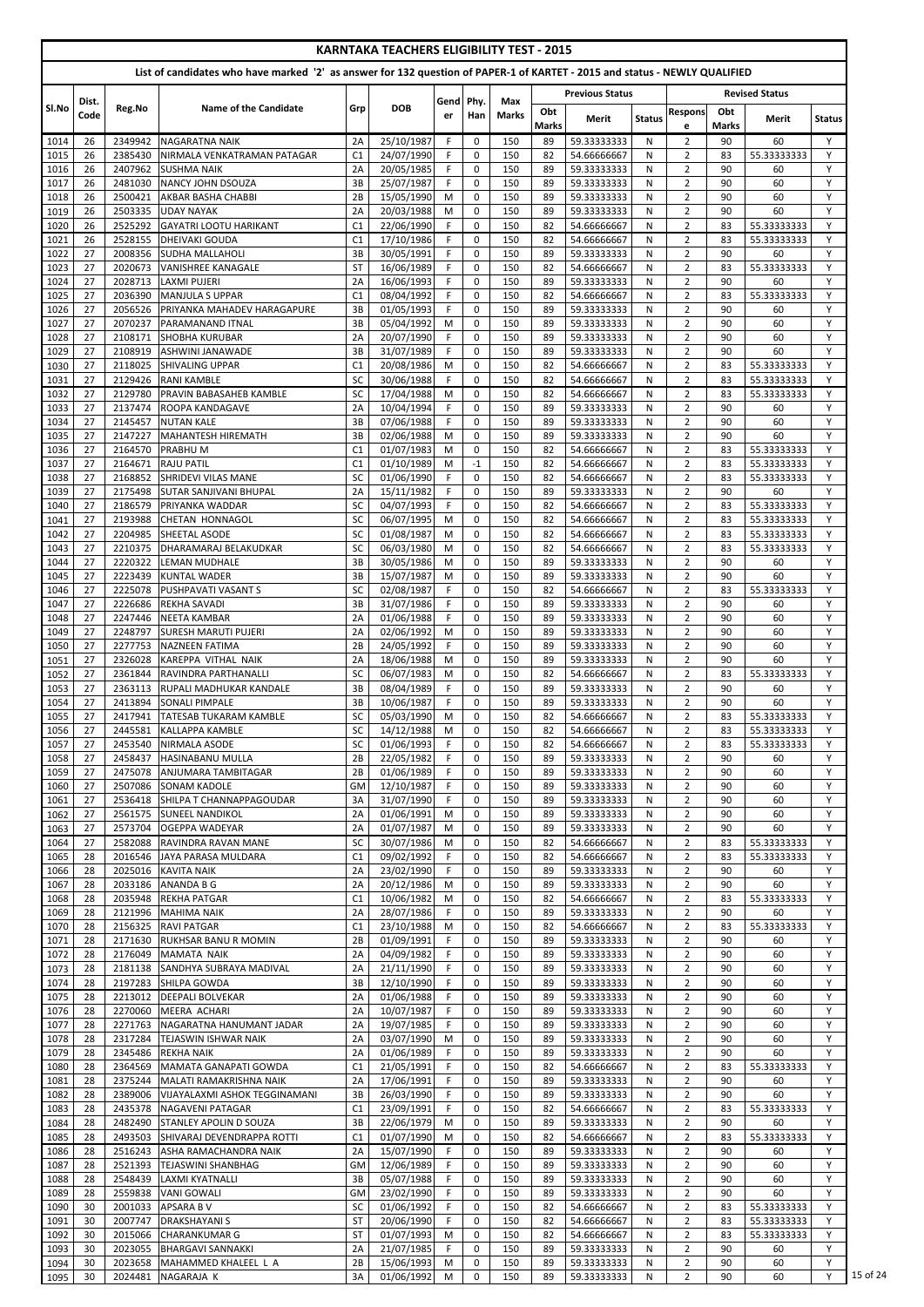|              |               |                    |                                                                                                                            |                      | <b>KARNTAKA TEACHERS ELIGIBILITY TEST - 2015</b> |                 |                            |                     |                    |                            |               |                                  |                    |                       |               |
|--------------|---------------|--------------------|----------------------------------------------------------------------------------------------------------------------------|----------------------|--------------------------------------------------|-----------------|----------------------------|---------------------|--------------------|----------------------------|---------------|----------------------------------|--------------------|-----------------------|---------------|
|              |               |                    | List of candidates who have marked '2' as answer for 132 question of PAPER-1 of KARTET - 2015 and status - NEWLY QUALIFIED |                      |                                                  |                 |                            |                     |                    |                            |               |                                  |                    |                       |               |
|              |               |                    |                                                                                                                            |                      |                                                  |                 |                            |                     |                    | <b>Previous Status</b>     |               |                                  |                    | <b>Revised Status</b> |               |
| SI.No        | Dist.<br>Code | Reg.No             | <b>Name of the Candidate</b>                                                                                               | Grp                  | <b>DOB</b>                                       | Gend Phy.<br>er | Han                        | Max<br><b>Marks</b> | Obt                | Merit                      | <b>Status</b> | <b>Respons</b>                   | Obt                | Merit                 | <b>Status</b> |
|              | 30            | 2029844            | <b>OBALESHI H</b>                                                                                                          | SC                   | 04/06/1986                                       | M               | $\mathbf 0$                | 150                 | <b>Marks</b><br>82 | 54.66666667                | N             | e<br>$\overline{2}$              | <b>Marks</b><br>83 | 55.33333333           | Y             |
| 1096<br>1097 | 30            | 2033040            | <b>SHANTHA B S</b>                                                                                                         | 2A                   | 30/04/1988                                       | F.              | $\mathbf 0$                | 150                 | 89                 | 59.33333333                | N             | $\overline{2}$                   | 90                 | 60                    | Y             |
| 1098         | 30            | 2034301            | JAMPALAIAH A O                                                                                                             | <b>ST</b>            | 05/07/1991                                       | M               | $\mathbf 0$                | 150                 | 82                 | 54.66666667                | N             | $\overline{2}$                   | 83                 | 55.33333333           | Y             |
| 1099         | 30            | 2034320<br>2035692 | <b>ERAMMAK</b><br>HONNURASWAMY A                                                                                           | 3B                   | 12/03/1987<br>20/06/1992                         | F<br>M          | $\mathbf 0$                | 150<br>150          | 89                 | 59.33333333                | N             | $\overline{2}$                   | 90<br>83           | 60<br>55.33333333     | Y<br>Y        |
| 1100<br>1101 | 30<br>30      | 2049820            | <b>VEERESHA KUMBARA</b>                                                                                                    | C <sub>1</sub><br>3B | 01/06/1986                                       | M               | 0<br>$\mathbf 0$           | 150                 | 82<br>89           | 54.66666667<br>59.33333333 | N<br>N        | $\overline{2}$<br>$\overline{2}$ | 90                 | 60                    | Y             |
| 1102         | 30            | 2054818            | <b>KAVITHA TALAKAL</b>                                                                                                     | 3B                   | 01/07/1991                                       | F               | $\mathbf 0$                | 150                 | 89                 | 59.33333333                | N             | $\overline{2}$                   | 90                 | 60                    | Y             |
| 1103         | 30            | 2062452            | <b>RENUKA GOUDA</b>                                                                                                        | C <sub>1</sub>       | 17/11/1982                                       | F.              | $\mathbf 0$                | 150                 | 82                 | 54.66666667                | N             | $\overline{2}$                   | 83                 | 55.33333333           | Y             |
| 1104<br>1105 | 30<br>30      | 2065319<br>2066115 | <b>ASHAB</b><br>RAJIYABEGUM V                                                                                              | <b>ST</b><br>2B      | 06/04/1992<br>04/08/1990                         | F<br>F          | 0<br>0                     | 150<br>150          | 82<br>89           | 54.66666667<br>59.33333333 | N<br>N        | $\overline{2}$<br>$\overline{2}$ | 83<br>90           | 55.33333333<br>60     | Y<br>Y        |
| 1106         | 30            | 2068124            | <b>LM SWETHA</b>                                                                                                           | 3B                   | 06/06/1988                                       | F.              | $\mathbf 0$                | 150                 | 89                 | 59.33333333                | N.            | $\overline{2}$                   | 90                 | 60                    | Y             |
| 1107         | 30            | 2085744            | <b>MUBBENA B</b>                                                                                                           | 2B                   | 31/05/1991                                       | F.              | 0                          | 150                 | 89                 | 59.33333333                | N             | $\overline{2}$                   | 90                 | 60                    | Y             |
| 1108<br>1109 | 30<br>30      | 2108700<br>2117886 | <b>RASHIDABEGUM P</b><br><b>SADDAMSAHEB B</b>                                                                              | C <sub>1</sub><br>2B | 05/02/1987<br>04/03/1993                         | F.<br>M         | $\mathbf 0$<br>0           | 150<br>150          | 82<br>89           | 54.66666667<br>59.33333333 | N<br>N        | $\overline{2}$<br>$\overline{2}$ | 83<br>90           | 55.33333333<br>60     | Y<br>Y        |
| 1110         | 30            | 2117955            | <b>MAMATA M</b>                                                                                                            | <b>ST</b>            | 01/04/1993                                       | F               | $\mathbf 0$                | 150                 | 82                 | 54.66666667                | N             | $\overline{2}$                   | 83                 | 55.33333333           | Y             |
| 1111         | 30            | 2124475            | RAJASHEKARA MT                                                                                                             | 3B                   | 01/06/1986                                       | M               | 0                          | 150                 | 89                 | 59.33333333                | N             | $\overline{2}$                   | 90                 | 60                    | Y             |
| 1112         | 30            | 2131993            | <b>SHAMIMD</b>                                                                                                             | 2B                   | 01/07/1993                                       | F               | 0                          | 150                 | 89                 | 59.33333333                | N             | $\overline{2}$                   | 90                 | 60                    | Y             |
| 1113<br>1114 | 30<br>30      | 2134512<br>2134726 | UMAMAHESHWARI N M<br><b>RAMESHAN</b>                                                                                       | 2A<br><b>ST</b>      | 20/03/1992<br>02/05/1992                         | F<br>M          | 0<br>$\mathbf 0$           | 150<br>150          | 89<br>82           | 59.33333333<br>54.66666667 | N<br>N        | $\overline{2}$<br>$\overline{2}$ | 90<br>83           | 60<br>55.33333333     | Y<br>Y        |
| 1115         | 30            | 2137189            | <b>VISHAL HALLI</b>                                                                                                        | 3B                   | 12/08/1985                                       | F               | $\mathbf 0$                | 150                 | 89                 | 59.33333333                | N             | $\overline{2}$                   | 90                 | 60                    | Y             |
| 1116         | 30            | 2150715            | RAMAKRISHNA KHETAVATH                                                                                                      | <b>SC</b>            | 13/05/1988                                       | M               | $\mathbf 0$                | 150                 | 82                 | 54.66666667                | N             | $\overline{2}$                   | 83                 | 55.33333333           | Y             |
| 1117<br>1118 | 30<br>30      | 2175789<br>2208919 | <b>APARNA DEVI</b><br><b>NAGARAJA I S</b>                                                                                  | 3A<br>2A             | 10/06/1993<br>04/04/1983                         | F<br>M          | $\mathbf 0$<br>$\mathbf 0$ | 150<br>150          | 89<br>89           | 59.33333333<br>59.33333333 | N<br>N        | $\overline{2}$<br>$\overline{2}$ | 90<br>90           | 60<br>60              | Y<br>Y        |
| 1119         | 30            | 2211459            | NANDINI D                                                                                                                  | 3B                   | 01/06/1987                                       | F               | $\mathbf 0$                | 150                 | 89                 | 59.33333333                | N             | $\overline{2}$                   | 90                 | 60                    | Y             |
| 1120         | 30            | 2222993            | <b>GEETAMMA</b>                                                                                                            | 2A                   | 15/07/1990                                       | F               | $\mathbf 0$                | 150                 | 89                 | 59.33333333                | N             | $\overline{2}$                   | 90                 | 60                    | Y             |
| 1121         | 30            | 2223857            | <b>UMADEVI T</b>                                                                                                           | <b>SC</b>            | 22/07/1978                                       | F               | 0                          | 150                 | 82                 | 54.66666667                | N             | $\overline{2}$                   | 83                 | 55.33333333           | Y             |
| 1122<br>1123 | 30<br>30      | 2229381<br>2231864 | <b>BASAVARAJA H M</b><br>KATTIMANI MANGALA                                                                                 | 3B<br>C1             | 23/07/1980<br>18/07/1993                         | M<br>F.         | $\mathbf 0$<br>0           | 150<br>150          | 89<br>82           | 59.33333333<br>54.66666667 | N<br>N        | $\overline{2}$<br>$\overline{2}$ | 90<br>83           | 60<br>55.33333333     | Y<br>Y        |
| 1124         | 30            |                    | 2233452 MAHANTHESH G S                                                                                                     | 2A                   | 10/06/1989                                       | M               | $\mathbf{0}$               | 150                 | 89                 | 59.33333333                | N.            | $\overline{2}$                   | 90                 | 60                    | Y             |
| 1125         | 30            | 2245612            | <b>SHANTHAMMA A</b>                                                                                                        | C <sub>1</sub>       | 02/06/1993                                       | F.              | $\Omega$                   | 150                 | 82                 | 54.66666667                | N             | $\overline{2}$                   | 83                 | 55.33333333           | Y             |
| 1126         | 30            | 2261109            | <b>SHOBHAR</b>                                                                                                             | <b>ST</b>            | 15/02/1992                                       | F.              | 0                          | 150                 | 82                 | 54.66666667                | N             | $\overline{2}$                   | 83                 | 55.33333333           | Y             |
| 1127<br>1128 | 30<br>30      | 2262653<br>2266880 | POOJA S<br><b>SHRUTHI B M</b>                                                                                              | GM<br>3B             | 14/02/1993<br>31/07/1993                         | F.<br>F.        | 0<br>0                     | 150<br>150          | 89<br>89           | 59.33333333<br>59.33333333 | N<br>N        | $\overline{2}$<br>$\overline{2}$ | 90<br>90           | 60<br>60              | Y<br>Y        |
| 1129         | 30            | 2278978            | <b>ANCHI NAGARAJA</b>                                                                                                      | 2A                   | 15/06/1991                                       | M               | $-1$                       | 150                 | 82                 | 54.66666667                | N             | $\overline{2}$                   | 83                 | 55.33333333           | Y             |
| 1130         | 30            | 2290883            | <b>B SHASHIDHARA</b>                                                                                                       | 2A                   | 01/06/1978                                       | M               | 0                          | 150                 | 89                 | 59.33333333                | N             | $\overline{2}$                   | 90                 | 60                    | Y             |
| 1131         | 30            | 2291483            | <b>MANAGALAGOURIB</b>                                                                                                      | 3B                   | 30/04/1988                                       | F.              | 0                          | 150                 | 89                 | 59.33333333                | N             | $\overline{2}$                   | 90                 | 60                    | Y             |
| 1132<br>1133 | 30<br>30      | 2295136<br>2320918 | <b>SUJATHA K M</b><br>M MAMATHA                                                                                            | 2A<br>3B             | 08/03/1992<br>01/07/1986                         | F<br>F.         | $\mathbf 0$<br>$\mathbf 0$ | 150<br>150          | 89<br>89           | 59.33333333<br>59.33333333 | N<br>N.       | $\overline{2}$<br>$\overline{2}$ | 90<br>90           | 60<br>60              | Y<br>Y        |
| 1134         | 30            | 2340735            | <b>UMME JAMEEL</b>                                                                                                         | 2B                   | 09/12/1985                                       | F.              | $\mathbf 0$                | 150                 | 89                 | 59.33333333                | N             | $\overline{2}$                   | 90                 | 60                    | Y             |
| 1135         | 30            | 2342950            | <b>SHANTHAMURTHY M</b>                                                                                                     | C <sub>1</sub>       | 13/05/1986                                       | M               | 0                          | 150                 | 82                 | 54.66666667                | N             | $\overline{2}$                   | 83                 | 55.33333333           | Y             |
| 1136         | 30            | 2343884            | <b>SHRUTHI MADIVALAR</b>                                                                                                   | 2A                   | 31/07/1988                                       | F.              | 0                          | 150                 | 89                 | 59.33333333                | N             | $\overline{2}$                   | 90                 | 60                    | Y             |
| 1137<br>1138 | 30<br>30      | 2344796<br>2353909 | JYOTHI A M<br><b>SUBRAMANYA K</b>                                                                                          | 2A<br>2A             | 14/02/1993<br>01/06/1988                         | F.<br>M         | $\mathbf 0$<br>0           | 150<br>150          | 89<br>89           | 59.33333333<br>59.33333333 | N<br>N        | $\overline{2}$<br>$\overline{2}$ | 90<br>90           | 60<br>60              | Y<br>Y        |
| 1139         | 30            | 2361330            | ASHA RANI G M                                                                                                              | 2A                   | 15/05/1982                                       | F.              | $\mathbf 0$                | 150                 | 89                 | 59.33333333                | N             | $\overline{2}$                   | 90                 | 60                    | Y             |
| 1140         | 30            | 2361921            | MAHANTHESHA H                                                                                                              | <b>SC</b>            | 10/06/1990                                       | M               | $\mathbf 0$                | 150                 | 82                 | 54.66666667                | N             | $\overline{2}$                   | 83                 | 55.33333333           | Y             |
| 1141         | 30            | 2371855            | <b>MAMAJIGUNU K</b>                                                                                                        | 2B                   | 26/07/1986                                       | F.              | $\mathbf 0$                | 150                 | 89                 | 59.33333333                | N             | $\overline{2}$                   | 90                 | 60                    | Y             |
| 1142<br>1143 | 30<br>30      | 2389905<br>2396475 | <b>SHILPAK</b><br><b>RAFIA BEGUM</b>                                                                                       | 3B<br>2B             | 12/08/1992<br>10/02/1990                         | F<br>F.         | $-1$<br>0                  | 150<br>150          | 82<br>89           | 54.66666667<br>59.33333333 | N<br>N        | $\overline{2}$<br>$\overline{2}$ | 83<br>90           | 55.33333333<br>60     | Y<br>Y        |
| 1144         | 30            | 2398289            | <b>RAMAPPA S</b>                                                                                                           | 2A                   | 01/06/1981                                       | M               | $\mathbf 0$                | 150                 | 89                 | 59.33333333                | N             | $\overline{2}$                   | 90                 | 60                    | Y             |
| 1145         | 30            | 2406452            | <b>ARUNA KUMARI S</b>                                                                                                      | <b>ST</b>            | 02/07/1989                                       | F.              | $\mathbf 0$                | 150                 | 82                 | 54.66666667                | N             | $\overline{2}$                   | 83                 | 55.33333333           | Y             |
| 1146         | 30            | 2432960            | KOTEPPA KUMBARA                                                                                                            | <b>SC</b>            | 01/07/1990                                       | M               | 0                          | 150                 | 82                 | 54.66666667                | N             | $\overline{2}$                   | 83                 | 55.33333333           | Y<br>Y        |
| 1147<br>1148 | 30<br>30      | 2442872<br>2452752 | <b>BIBI ZOHRA</b><br>SOWMYA M                                                                                              | 2B<br>C <sub>1</sub> | 16/01/1992<br>05/05/1990                         | F.<br>F.        | $\mathbf 0$<br>$\mathbf 0$ | 150<br>150          | 89<br>82           | 59.33333333<br>54.66666667 | N<br>N        | $\overline{2}$<br>$\overline{2}$ | 90<br>83           | 60<br>55.33333333     | Y             |
| 1149         | 30            | 2476267            | <b>GAYATRIH</b>                                                                                                            | 3B                   | 14/06/1988                                       | F.              | $\mathbf 0$                | 150                 | 89                 | 59.33333333                | N             | $\overline{2}$                   | 90                 | 60                    | Y             |
| 1150         | 30            | 2491835            | <b>JARUNKUMAR SHANKRAPPA KAVADIMATTI</b>                                                                                   | 2A                   | 14/10/1990                                       | M               | 0                          | 150                 | 89                 | 59.33333333                | N             | $\overline{2}$                   | 90                 | 60                    | Y             |
| 1151<br>1152 | 30<br>30      | 2566003<br>2570677 | <b>BALQHEES BEGUM</b><br><b>SHAHEENAKS</b>                                                                                 | 2B<br>2B             | 01/06/1982<br>30/11/1990                         | F.<br>F.        | 0<br>$\mathbf 0$           | 150<br>150          | 89<br>89           | 59.33333333<br>59.33333333 | N             | $\overline{2}$<br>$\overline{2}$ | 90<br>90           | 60<br>60              | Y<br>Y        |
| 1153         | 30            | 2570818            | SHILPA EDIGARA                                                                                                             | 2A                   | 04/04/1990                                       | F.              | 0                          | 150                 | 89                 | 59.33333333                | N<br>N        | $\overline{2}$                   | 90                 | 60                    | Y             |
| 1154         | 31            | 2008260            | PRIYANKA                                                                                                                   | <b>SC</b>            | 04/04/1993                                       | F.              | 0                          | 150                 | 82                 | 54.66666667                | N             | $\overline{2}$                   | 83                 | 55.33333333           | Y             |
| 1155         | 31            | 2023530            | SANKRAPPA H C                                                                                                              | 2A                   | 17/06/1975                                       | M               | $\mathbf 0$                | 150                 | 89                 | 59.33333333                | N             | $\overline{2}$                   | 90                 | 60                    | Y             |
| 1156<br>1157 | 31<br>31      | 2029869<br>2040068 | <b>JAISHRI</b><br>POOJASHREE                                                                                               | 3B<br><b>ST</b>      | 01/06/1989<br>01/06/1992                         | F.<br>F.        | $\mathbf 0$<br>0           | 150<br>150          | 89<br>82           | 59.33333333<br>54.66666667 | N<br>N        | $\overline{2}$<br>$\overline{2}$ | 90<br>83           | 60<br>55.33333333     | Y<br>Y        |
| 1158         | 31            | 2043099            | <b>CRISTAKUMARI</b>                                                                                                        | <b>SC</b>            | 01/06/1992                                       | F               | 0                          | 150                 | 82                 | 54.66666667                | N             | $\overline{2}$                   | 83                 | 55.33333333           | Y             |
| 1159         | 31            | 2046925 VEENA      |                                                                                                                            | SC.                  | 01/06/1985                                       | t.              | 0                          | 150                 | 82                 | 54.66666667                | N             | $\overline{2}$                   | 83                 | 55.33333333           | Υ             |
| 1160         | 31            | 2064845            | <b>MEENA</b>                                                                                                               | 2A                   | 01/01/1986                                       | F.              | 0                          | 150                 | 89                 | 59.33333333                | N.            | $\overline{2}$                   | 90                 | 60                    | Y             |
| 1161<br>1162 | 31<br>31      | 2076200<br>2078707 | SUVASINI<br>POOJARANI                                                                                                      | 2A<br>3B             | 15/05/1992<br>25/08/1993                         | F.<br>F.        | 0<br>0                     | 150<br>150          | 89<br>89           | 59.33333333<br>59.33333333 | N<br>N        | $\overline{2}$<br>$\overline{2}$ | 90<br>90           | 60<br>60              | Y<br>Y        |
| 1163         | 31            | 2092793            | MAHAMAD NAHED                                                                                                              | 2B                   | 13/11/1983                                       | M               | 0                          | 150                 | 89                 | 59.33333333                | N             | $\overline{2}$                   | 90                 | 60                    | Y             |
| 1164         | 31            | 2101586            | JABEEN SULTANA                                                                                                             | 2B                   | 01/06/1992                                       | F.              | $\mathbf 0$                | 150                 | 89                 | 59.33333333                | N             | $\overline{2}$                   | 90                 | 60                    | Y             |
| 1165         | 31            | 2115951            | <b>SUDHARANI</b>                                                                                                           | <b>ST</b>            | 26/03/1993                                       | F.              | 0                          | 150                 | 82                 | 54.66666667                | N             | $\overline{2}$                   | 83                 | 55.33333333           | Y             |
| 1166<br>1167 | 31<br>31      | 2153201<br>2163439 | <b>KAVERI</b><br><b>MAMATA</b>                                                                                             | C <sub>1</sub><br>2A | 15/06/1985<br>01/06/1989                         | F.<br>F.        | 0<br>0                     | 150<br>150          | 82<br>89           | 54.66666667<br>59.33333333 | N<br>N        | $\overline{2}$<br>$\overline{2}$ | 83<br>90           | 55.33333333<br>60     | Y<br>Y        |
| 1168         | 31            | 2167546            | SHIVANAND                                                                                                                  | <b>ST</b>            | 06/01/1991                                       | M               | 0                          | 150                 | 82                 | 54.66666667                | N             | $\overline{2}$                   | 83                 | 55.33333333           | Y             |
| 1169         | 31            | 2181186            | <b>LOKESH</b>                                                                                                              | 3B                   | 01/06/1990                                       | M               | $\mathbf 0$                | 150                 | 89                 | 59.33333333                | N             | $\overline{2}$                   | 90                 | 60                    | Y             |
| 1170         | 31            | 2202461            | <b>SAMEENA BEGUM</b>                                                                                                       | C1                   | 08/06/1983                                       | F.              | $\mathbf 0$                | 150                 | 82                 | 54.66666667                | N             | $\overline{2}$                   | 83                 | 55.33333333           | Y             |
| 1171<br>1172 | 31<br>31      | 2230426<br>2234849 | <b>FAREEDA JALAL</b><br><b>SAVITA</b>                                                                                      | 2B<br><b>ST</b>      | 30/11/1988<br>05/01/1988                         | F.<br>F.        | $\mathbf 0$<br>0           | 150<br>150          | 89<br>82           | 59.33333333<br>54.66666667 | N<br>N        | $\overline{2}$<br>$\overline{2}$ | 90<br>83           | 60<br>55.33333333     | Y<br>Y        |
| 1173         | 31            | 2246521            | <b>MANJULA</b>                                                                                                             | SC                   | 01/06/1988                                       | F.              | 0                          | 150                 | 82                 | 54.66666667                | N             | $\overline{2}$                   | 83                 | 55.33333333           | Y             |
| 1174         | 31            | 2247928            | <b>SHILPA</b>                                                                                                              | 2A                   | 22/07/1990                                       | F.              | 0                          | 150                 | 89                 | 59.33333333                | N             | $\overline{2}$                   | 90                 | 60                    | Y             |
| 1175         | 31<br>31      | 2251619<br>2252325 | <b>GEETA DOLLIN</b><br>RANJITA                                                                                             | <b>SC</b><br>3A      | 22/07/1990<br>01/06/1992                         | F.<br>F.        | 0<br>0                     | 150                 | 82<br>89           | 54.66666667<br>59.33333333 | N             | $\overline{2}$                   | 83<br>90           | 55.33333333           | Y<br>Y        |
| 1176<br>1177 | 31            | 2253855            | <b>SHANTH KUMAR</b>                                                                                                        | 3B                   | 21/05/1989                                       | M               | 0                          | 150<br>150          | 89                 | 59.33333333                | N<br>N        | $\overline{2}$<br>$\overline{2}$ | 90                 | 60<br>60              | Y             |
|              |               |                    |                                                                                                                            |                      |                                                  |                 |                            |                     |                    |                            |               |                                  |                    |                       |               |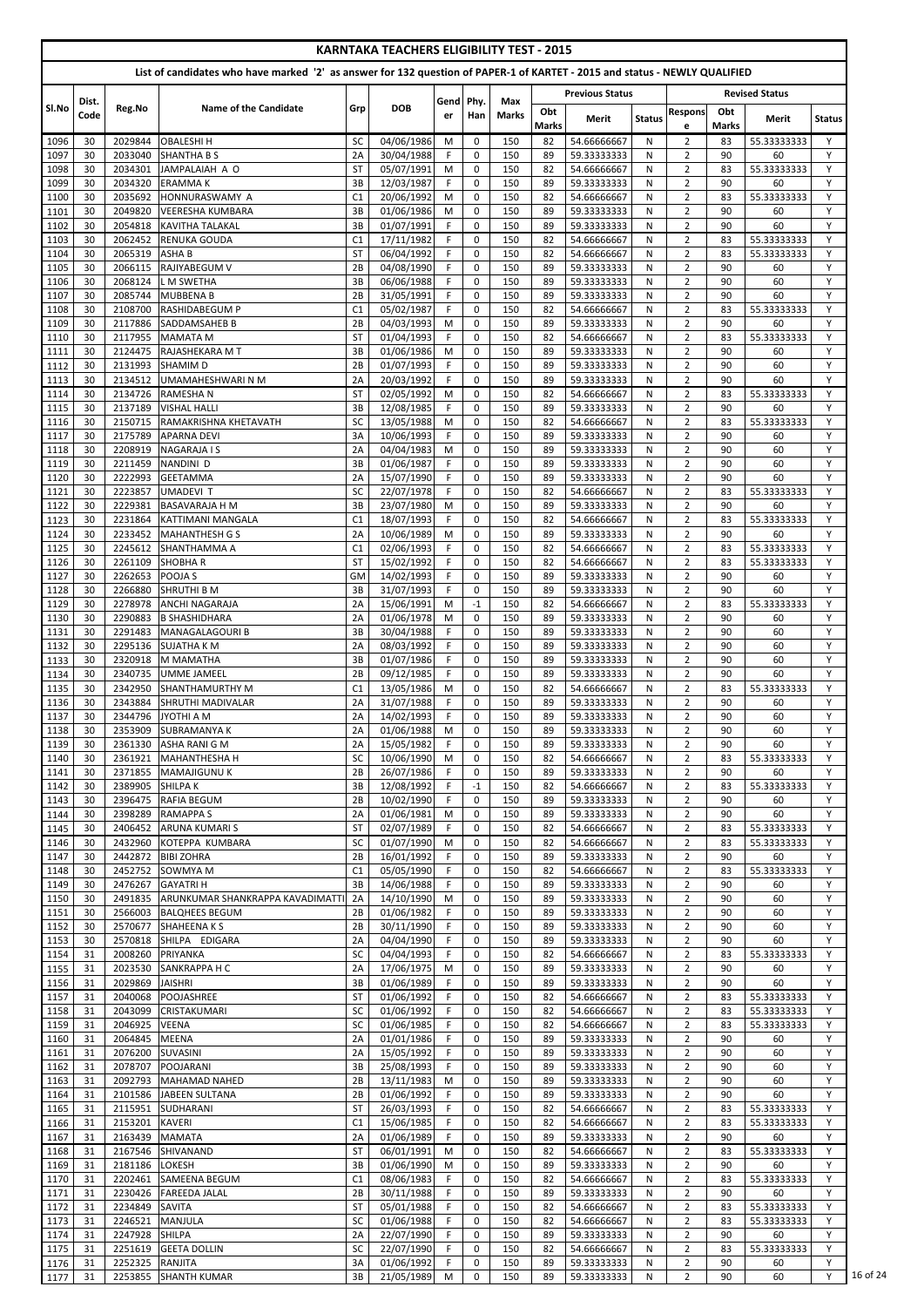|              |          |                    |                                                                                                                            |                      |                          |                | <b>KARNTAKA TEACHERS ELIGIBILITY TEST - 2015</b> |              |                     |                            |               |                                  |              |                            |               |  |
|--------------|----------|--------------------|----------------------------------------------------------------------------------------------------------------------------|----------------------|--------------------------|----------------|--------------------------------------------------|--------------|---------------------|----------------------------|---------------|----------------------------------|--------------|----------------------------|---------------|--|
|              |          |                    | List of candidates who have marked '2' as answer for 132 question of PAPER-1 of KARTET - 2015 and status - NEWLY QUALIFIED |                      |                          |                |                                                  |              |                     |                            |               |                                  |              |                            |               |  |
|              | Dist.    |                    |                                                                                                                            |                      |                          | Gend Phy.      |                                                  | Max          |                     | <b>Previous Status</b>     |               |                                  |              | <b>Revised Status</b>      |               |  |
| Sl.No        | Code     | Reg.No             | Name of the Candidate                                                                                                      | Grp                  | <b>DOB</b>               | er             | Han                                              | <b>Marks</b> | Obt<br><b>Marks</b> | <b>Merit</b>               | <b>Status</b> | <b>Respons</b><br>e              | Obt<br>Marks | Merit                      | <b>Status</b> |  |
| 1178         | 31       | 2257214            | <b>SANTOSH</b>                                                                                                             | 3B                   | 30/10/1989               | M              | $\mathbf 0$                                      | 150          | 89                  | 59.33333333                | N             | $\overline{2}$                   | 90           | 60                         | Y             |  |
| 1179         | 31       | 2267725            | <b>NAGESH</b>                                                                                                              | 3B                   | 01/06/1988               | M              | 0                                                | 150          | 89                  | 59.33333333                | N             | $\overline{2}$                   | 90           | 60                         | Y             |  |
| 1180         | 31       | 2278130            | <b>VEERSHETTY</b>                                                                                                          | 3B                   | 15/07/1990               | M              | 0                                                | 150          | 89                  | 59.33333333                | N             | $\overline{2}$                   | 90           | 60                         | Y             |  |
| 1181         | 31       | 2282641            | <b>GOURAMMA</b>                                                                                                            | SC                   | 05/06/1994               | F.             | $\mathbf 0$                                      | 150          | 82                  | 54.66666667                | N             | $\overline{2}$                   | 83           | 55.33333333                | Y             |  |
| 1182         | 31       | 2283558<br>2290907 | <b>HEMAVATI</b>                                                                                                            | <b>ST</b>            | 01/07/1994               | F.<br>F.       | $\mathbf 0$                                      | 150          | 82                  | 54.66666667                | N             | $\overline{2}$                   | 83           | 55.33333333                | Y<br>Y        |  |
| 1183<br>1184 | 31<br>31 | 2293561            | <b>RISLAT AISHA TAHERA</b><br><b>ANIL</b>                                                                                  | C <sub>1</sub><br>SC | 17/09/1982<br>01/10/1987 | M              | $\mathbf 0$<br>$\mathbf 0$                       | 150<br>150   | 82<br>82            | 54.66666667<br>54.66666667 | N<br>N        | $\overline{2}$<br>$\overline{2}$ | 83<br>83     | 55.33333333<br>55.33333333 | Y             |  |
| 1185         | 31       | 2308574            | <b>RESHMA</b>                                                                                                              | 3B                   | 01/08/1991               | F              | 0                                                | 150          | 89                  | 59.33333333                | N             | $\overline{2}$                   | 90           | 60                         | Y             |  |
| 1186         | 31       | 2309671            | <b>ASHA</b>                                                                                                                | 3B                   | 01/06/1990               | F              | $\mathbf 0$                                      | 150          | 89                  | 59.33333333                | N             | $\overline{2}$                   | 90           | 60                         | Y             |  |
| 1187         | 31       | 2310215            | PRIYANKA                                                                                                                   | 3B                   | 20/06/1992               | F              | $\mathbf 0$                                      | 150          | 89                  | 59.33333333                | N             | $\overline{2}$                   | 90           | 60                         | Y             |  |
| 1188         | 31       | 2336521            | <b>MAHANANDA</b>                                                                                                           | <b>ST</b>            | 18/07/1988               | F              | 0                                                | 150          | 82                  | 54.66666667                | N             | $\overline{2}$                   | 83           | 55.33333333                | Y             |  |
| 1189         | 31       | 2341200            | <b>VANITA</b>                                                                                                              | 3B                   | 14/06/1983               | F.             | $\mathbf 0$                                      | 150          | 89                  | 59.33333333                | N             | $\overline{2}$                   | 90           | 60                         | Y             |  |
| 1190         | 31       | 2351741            | <b>KAVERI</b>                                                                                                              | 3B                   | 01/06/1989               | F.             | $\mathbf 0$                                      | 150          | 89                  | 59.33333333                | N             | $\overline{2}$                   | 90           | 60                         | Y             |  |
| 1191<br>1192 | 31<br>31 | 2355129<br>2358954 | <b>FAUZIYA TABASSUM</b><br><b>SHWETA</b>                                                                                   | 2B<br>3B             | 05/01/1987<br>17/10/1992 | F.<br>F        | 0<br>$\mathbf 0$                                 | 150<br>150   | 89<br>89            | 59.33333333<br>59.33333333 | N<br>N        | $\overline{2}$<br>$\overline{2}$ | 90<br>90     | 60<br>60                   | Y<br>Y        |  |
| 1193         | 31       | 2410046            | <b>MARGARET</b>                                                                                                            | C <sub>1</sub>       | 10/09/1988               | F.             | 0                                                | 150          | 82                  | 54.66666667                | N             | $\overline{2}$                   | 83           | 55.33333333                | Y             |  |
| 1194         | 31       | 2423747            | <b>SUREKHA</b>                                                                                                             | <b>SC</b>            | 01/06/1992               | F              | 0                                                | 150          | 82                  | 54.66666667                | N             | $\overline{2}$                   | 83           | 55.33333333                | Y             |  |
| 1195         | 31       | 2434141            | <b>CHAITRA</b>                                                                                                             | 3B                   | 21/06/1993               | F              | 0                                                | 150          | 89                  | 59.33333333                | N             | $\overline{2}$                   | 90           | 60                         | Y             |  |
| 1196         | 31       | 2452162            | MONNABAI SURYKANT GAYAKWAD                                                                                                 | 3B                   | 01/06/1990               | F.             | $\mathbf 0$                                      | 150          | 89                  | 59.33333333                | N             | $\overline{2}$                   | 90           | 60                         | Y             |  |
| 1197         | 31       | 2469604            | <b>WANKHEDE PALLAVI</b>                                                                                                    | 3B                   | 19/05/1989               | F.             | $\mathbf 0$                                      | 150          | 89                  | 59.33333333                | N             | $\overline{2}$                   | 90           | 60                         | Y             |  |
| 1198         | 31       | 2481939            | <b>VAISHALI</b>                                                                                                            | 3B                   | 10/06/1992               | F.             | 0                                                | 150          | 89                  | 59.33333333                | N             | $\overline{2}$                   | 90           | 60                         | Y             |  |
| 1199         | 31       | 2483307            | <b>RENUKA</b>                                                                                                              | 3B                   | 16/07/1987               | F              | $-1$                                             | 150          | 82                  | 54.66666667                | N             | $\overline{2}$                   | 83           | 55.33333333                | Y             |  |
| 1200         | 31       | 2494843            | VANOJROSLINE                                                                                                               | SC                   | 01/09/1994               | F              | $\mathbf 0$                                      | 150          | 82                  | 54.66666667                | N             | $\overline{2}$                   | 83           | 55.33333333                | Y             |  |
| 1201         | 31       | 2504837            | <b>SAPNA</b>                                                                                                               | 3B                   | 21/09/1985               | F              | 0                                                | 150          | 89                  | 59.33333333                | N             | $\overline{2}$                   | 90           | 60                         | Y             |  |
| 1202         | 31       | 2515296            | <b>NAGSHETTY</b>                                                                                                           | 2A                   | 01/04/1987               | M              | 0                                                | 150          | 89                  | 59.33333333                | N             | $\overline{2}$                   | 90           | 60                         | Y             |  |
| 1203         | 31<br>31 | 2521556<br>2523203 | PADMAVATI<br>MALLIKARJUN                                                                                                   | 2A<br>2A             | 06/12/1983<br>13/01/1980 | F.<br>M        | 0<br>0                                           | 150<br>150   | 89<br>89            | 59.33333333<br>59.33333333 | N<br>N        | $\overline{2}$<br>$\overline{2}$ | 90<br>90     | 60<br>60                   | Y<br>Y        |  |
| 1204<br>1205 | 31       | 2544824            | <b>SAMPRATI</b>                                                                                                            | 3B                   | 02/03/1992               | F.             | 0                                                | 150          | 89                  | 59.33333333                | N             | $\overline{2}$                   | 90           | 60                         | Y             |  |
| 1206         | 31       |                    | 2564629 AYESHA SIDDIQUA                                                                                                    | C1                   | 26/01/1987               | F.             | $\mathbf{0}$                                     | 150          | 82                  | 54.66666667                | N.            | 2                                | 83           | 55.33333333                | Y             |  |
| 1207         | 31       | 2584642            | <b>SHILPA</b>                                                                                                              | 3B                   | 01/01/1988               | F              | $\Omega$                                         | 150          | 89                  | 59.33333333                | N             | $\overline{2}$                   | 90           | 60                         | Y             |  |
| 1208         | 32       | 2001839            | VAISHALI                                                                                                                   | C1                   | 29/12/1992               | F              | $\mathbf 0$                                      | 150          | 82                  | 54.66666667                | N             | $\overline{2}$                   | 83           | 55.33333333                | Y             |  |
| 1209         | 32       | 2003545            | <b>SHANTAPPA</b>                                                                                                           | 3B                   | 07/10/1991               | M              | $\mathbf 0$                                      | 150          | 89                  | 59.33333333                | N             | $\overline{2}$                   | 90           | 60                         | Y             |  |
| 1210         | 32       | 2005941            | SIDRAMAPPA IRANNA                                                                                                          | 3B                   | 05/07/1988               | M              | 0                                                | 150          | 89                  | 59.33333333                | N             | $\overline{2}$                   | 90           | 60                         | Y             |  |
| 1211         | 32       | 2008380            | <b>VILASKUMAR</b>                                                                                                          | 3B                   | 08/09/1993               | M              | $\mathbf 0$                                      | 150          | 89                  | 59.33333333                | N             | $\overline{2}$                   | 90           | 60                         | Y             |  |
| 1212         | 32       | 2010792            | <b>ANKITA</b>                                                                                                              | <b>SC</b>            | 21/01/1995               | F.             | $\mathbf 0$                                      | 150          | 82                  | 54.66666667                | N             | $\overline{2}$                   | 83           | 55.33333333                | Y             |  |
| 1213         | 32       | 2013053            | <b>AMBIKA</b>                                                                                                              | 3B                   | 25/07/1989               | F              | $\mathbf 0$                                      | 150          | 89                  | 59.33333333                | N             | $\overline{2}$                   | 90           | 60                         | Y             |  |
| 1214         | 32       | 2013282            | SANJEEV                                                                                                                    | C <sub>1</sub>       | 23/07/1981               | M              | $\mathbf 0$<br>$\mathbf 0$                       | 150          | 82<br>89            | 54.66666667<br>59.33333333 | N             | $\overline{2}$<br>$\overline{2}$ | 83<br>90     | 55.33333333                | Y<br>Y        |  |
| 1215<br>1216 | 32<br>32 | 2013719<br>2014360 | <b>ANAND BIRADAR</b><br>MAHALAXMI                                                                                          | 2A<br>3B             | 30/04/1991<br>04/04/1991 | M<br>F.        | $\mathbf 0$                                      | 150<br>150   | 89                  | 59.33333333                | N<br>N        | $\overline{2}$                   | 90           | 60<br>60                   | Y             |  |
| 1217         | 32       | 2024849            | <b>SAATU</b>                                                                                                               | <b>SC</b>            | 31/05/1991               | F.             | $\mathbf 0$                                      | 150          | 82                  | 54.66666667                | N             | $\overline{2}$                   | 83           | 55.33333333                | Y             |  |
| 1218         | 32       | 2037083            | <b>SANGEETA</b>                                                                                                            | 3B                   | 01/06/1989               | F              | $\mathbf 0$                                      | 150          | 89                  | 59.33333333                | N             | $\overline{2}$                   | 90           | 60                         | Y             |  |
| 1219         | 32       | 2044930            | <b>SUJATA</b>                                                                                                              | 3B                   | 14/07/1987               | F.             | $\mathbf 0$                                      | 150          | 89                  | 59.33333333                | N             | $\overline{2}$                   | 90           | 60                         | Y             |  |
| 1220         | 32       | 2045721            | <b>SANTOSH</b>                                                                                                             | 2A                   | 10/02/1980               | M              | $\mathbf 0$                                      | 150          | 89                  | 59.33333333                | N             | $\overline{2}$                   | 90           | 60                         | Y             |  |
| 1221         | 32       | 2051520            | SHARANBASAPPA                                                                                                              | 3B                   | 01/12/1990               | M              | $\mathbf 0$                                      | 150          | 89                  | 59.33333333                | N             | $\overline{2}$                   | 90           | 60                         | Y             |  |
| 1222         | 32       | 2051843            | SUGUNESWARI                                                                                                                | 2A                   | 10/02/1989               | F              | $\mathbf 0$                                      | 150          | 89                  | 59.33333333                | N             | $\overline{2}$                   | 90           | 60                         | Y             |  |
| 1223         | 32       | 2055319            | <b>SAVITRI</b>                                                                                                             | 2A                   | 01/04/1990               | F.             | $\mathbf 0$                                      | 150          | 89                  | 59.33333333                | N             | $\overline{2}$                   | 90           | 60                         | Y             |  |
| 1224         | 32       | 2062251            | <b>SRIDEVI</b>                                                                                                             | 3B                   | 16/09/1982               | F.             | $\mathbf 0$                                      | 150          | 89                  | 59.33333333                | N             | $\overline{2}$                   | 90           | 60                         | Y             |  |
| 1225         | 32       | 2065682            | SIDDU                                                                                                                      | 3B                   | 06/07/1987               | M<br>F.        | 0                                                | 150          | 89                  | 59.33333333                | N             | $\overline{2}$                   | 90           | 60                         | Y<br>Y        |  |
| 1226<br>1227 | 32<br>32 | 2066143<br>2066342 | <b>RAMA</b><br>YASMEEN BEGUM                                                                                               | <b>SC</b><br>2B      | 01/06/1993<br>25/03/1991 | F.             | $-1$<br>$\mathbf 0$                              | 150<br>150   | 82<br>89            | 54.66666667<br>59.33333333 | N<br>N        | $\overline{2}$<br>$\overline{2}$ | 83<br>90     | 55.33333333<br>60          | Y             |  |
| 1228         | 32       | 2085995            | <b>VIMALABAI</b>                                                                                                           | 3B                   | 28/12/1993               | F.             | $\mathbf 0$                                      | 150          | 89                  | 59.33333333                | N             | $\overline{2}$                   | 90           | 60                         | Y             |  |
| 1229         | 32       | 2116344            | <b>DHARMANNA HONAKATTI</b>                                                                                                 | <b>SC</b>            | 01/06/1986               | M              | $\mathbf 0$                                      | 150          | 82                  | 54.66666667                | N             | $\overline{2}$                   | 83           | 55.33333333                | Y             |  |
| 1230         | 32       | 2119459            | RAJESHREE                                                                                                                  | C <sub>1</sub>       | 09/06/1990               | F              | $\mathbf 0$                                      | 150          | 82                  | 54.66666667                | N             | $\overline{2}$                   | 83           | 55.33333333                | Y             |  |
| 1231         | 32       | 2120106            | <b>SAIYAD IRPAN</b>                                                                                                        | 2B                   | 05/06/1986               | M              | $\mathbf 0$                                      | 150          | 89                  | 59.33333333                | N             | $\overline{2}$                   | 90           | 60                         | Y             |  |
| 1232         | 32       | 2123599            | <b>PRAVEEN</b>                                                                                                             | <b>SC</b>            | 03/07/1993               | M              | $\mathbf 0$                                      | 150          | 82                  | 54.66666667                | N             | $\overline{2}$                   | 83           | 55.33333333                | Y             |  |
| 1233         | 32       | 2133638            | <b>KAVITA</b>                                                                                                              | <b>SC</b>            | 10/03/1989               | F.             | 0                                                | 150          | 82                  | 54.66666667                | N             | $\overline{2}$                   | 83           | 55.33333333                | Y             |  |
| 1234         | 32       | 2134618            | <b>JAYASHRI</b>                                                                                                            | 2A                   | 22/07/1989               | F.             | $\mathbf 0$                                      | 150          | 89                  | 59.33333333                | N             | $\overline{2}$                   | 90           | 60                         | Y             |  |
| 1235<br>1236 | 32<br>32 | 2149040<br>2153023 | <b>JAISHREE</b><br><b>DEEPIKA</b>                                                                                          | 2A<br><b>SC</b>      | 11/08/1987<br>06/07/1992 | F.<br>F        | $\mathbf 0$<br>$\mathbf 0$                       | 150<br>150   | 89<br>82            | 59.33333333<br>54.66666667 | N<br>N        | $\overline{2}$<br>$\overline{2}$ | 90<br>83     | 60<br>55.33333333          | Y<br>Y        |  |
| 1237         | 32       | 2173993            | <b>GEETA J</b>                                                                                                             | <b>SC</b>            | 16/06/1990               | F              | $\mathbf 0$                                      | 150          | 82                  | 54.66666667                | N             | $\overline{2}$                   | 83           | 55.33333333                | Y             |  |
| 1238         | 32       | 2177347            | <b>RUKKAPPA</b>                                                                                                            | <b>SC</b>            | 27/04/1989               | M              | $\mathbf 0$                                      | 150          | 82                  | 54.66666667                | N             | $\overline{2}$                   | 83           | 55.33333333                | Y             |  |
| 1239         | 32       | 2178628            | <b>LALITA BAI</b>                                                                                                          | 3B                   | 15/08/1987               | F.             | $\mathbf 0$                                      | 150          | 89                  | 59.33333333                | N             | $\overline{2}$                   | 90           | 60                         | Y             |  |
| 1240         | 32       | 2178630            | <b>RENUKA</b>                                                                                                              | 3B                   | 06/06/1988               | F              | $\mathbf 0$                                      | 150          | 89                  | 59.33333333                | N.            | $\overline{2}$                   | 90           | 60                         | Y             |  |
| 1241         | 32       |                    | 2180543 MEGHANATH                                                                                                          | $3B$                 | 01/06/1986               | $\overline{M}$ | $\pmb{0}$                                        | 150          | 89                  | 59.33333333                | $\mathsf{N}$  | $\overline{2}$                   | 90           | 60                         | Y             |  |
| 1242         | 32       | 2189850            | <b>UMESH</b>                                                                                                               | <b>SC</b>            | 10/07/1994               | M              | 0                                                | 150          | 82                  | 54.66666667                | N             | $\overline{2}$                   | 83           | 55.33333333                | Y             |  |
| 1243         | 32       | 2206353            | MALLAMMA                                                                                                                   | 2A                   | 10/02/1993               | F.             | 0                                                | 150          | 89                  | 59.33333333                | N             | $\overline{2}$                   | 90           | 60                         | Υ             |  |
| 1244         | 32       | 2207178            | <b>GIRISH V MP</b>                                                                                                         | GM                   | 30/05/1990               | M              | $\mathbf 0$                                      | 150          | 89                  | 59.33333333                | N             | $\overline{2}$                   | 90           | 60                         | Y             |  |
| 1245         | 32       | 2207787            | SYEDA SAMEENA PARVEEN                                                                                                      | 2A                   | 15/08/1987               | F.             | 0                                                | 150          | 89                  | 59.33333333                | N             | $\overline{2}$                   | 90           | 60                         | Y             |  |
| 1246<br>1247 | 32<br>32 | 2217576<br>2225351 | SHARANAMMA<br><b>MANJULA</b>                                                                                               | <b>SC</b><br>2A      | 10/06/1989<br>16/11/1982 | F.<br>F.       | $\mathbf 0$<br>0                                 | 150<br>150   | 82<br>89            | 54.66666667<br>59.33333333 | N<br>N        | $\overline{2}$<br>$\overline{2}$ | 83<br>90     | 55.33333333<br>60          | Y<br>Y        |  |
| 1248         | 32       | 2233849            | MALLAMMA                                                                                                                   | 3B                   | 10/01/1996               | F.             | 0                                                | 150          | 89                  | 59.33333333                | N             | $\overline{2}$                   | 90           | 60                         | Y             |  |
| 1249         | 32       | 2234901            | <b>SIDDAMMA</b>                                                                                                            | C <sub>1</sub>       | 20/06/1994               | F.             | 0                                                | 150          | 82                  | 54.66666667                | N             | $\overline{2}$                   | 83           | 55.33333333                | Y             |  |
| 1250         | 32       | 2235620            | RABIYABEGUM                                                                                                                | 2B                   | 01/06/1990               | F.             | 0                                                | 150          | 89                  | 59.33333333                | N             | $\overline{2}$                   | 90           | 60                         | Y             |  |
| 1251         | 32       | 2239084            | <b>SHRUTI NIMBAL</b>                                                                                                       | 2A                   | 18/06/1993               | F.             | 0                                                | 150          | 89                  | 59.33333333                | N             | $\overline{2}$                   | 90           | 60                         | Y             |  |
| 1252         | 32       | 2240514            | VIJAYALAXMI GURANNA                                                                                                        | 3B                   | 01/06/1990               | F.             | 0                                                | 150          | 89                  | 59.33333333                | N             | $\overline{2}$                   | 90           | 60                         | Y             |  |
| 1253         | 32       | 2251974            | <b>MAHESH</b>                                                                                                              | GM                   | 16/04/1982               | M              | 0                                                | 150          | 89                  | 59.33333333                | N             | $\overline{2}$                   | 90           | 60                         | Y             |  |
| 1254         | 32       | 2256368            | <b>RASUL</b>                                                                                                               | 2B                   | 01/06/1986               | M              | $\mathbf 0$                                      | 150          | 89                  | 59.33333333                | N             | $\overline{2}$                   | 90           | 60                         | Y             |  |
| 1255         | 32       | 2257960            | PRAVEEN                                                                                                                    | <b>SC</b>            | 01/06/1989               | M              | 0                                                | 150          | 82                  | 54.66666667                | N             | $\overline{2}$                   | 83           | 55.33333333                | Y             |  |
| 1256         | 32       | 2258815            | SIDDALING D W                                                                                                              | <b>SC</b>            | 15/01/1986               | M              | 0                                                | 150          | 82                  | 54.66666667                | N             | $\overline{2}$                   | 83           | 55.33333333                | Y             |  |
| 1257         | 32       | 2263789            | <b>SHILPA</b>                                                                                                              | 2A                   | 23/07/1992               | F.             | 0                                                | 150          | 89                  | 59.33333333                | N             | $\overline{2}$                   | 90           | 60                         | Y             |  |
| 1258<br>1259 | 32       | 2271625            | <b>RADHIKA</b>                                                                                                             | 3B<br>SC             | 23/11/1994               | F.<br>F.       | 0                                                | 150          | 89                  | 59.33333333                | N             | $\overline{2}$                   | 90           | 60                         | Y<br>Y        |  |
|              | 32       | 2286391            | SEVANTABAI                                                                                                                 |                      | 02/02/1984               |                | 0                                                | 150          | 82                  | 54.66666667                | N             | $\overline{2}$                   | 83           | 55.33333333                |               |  |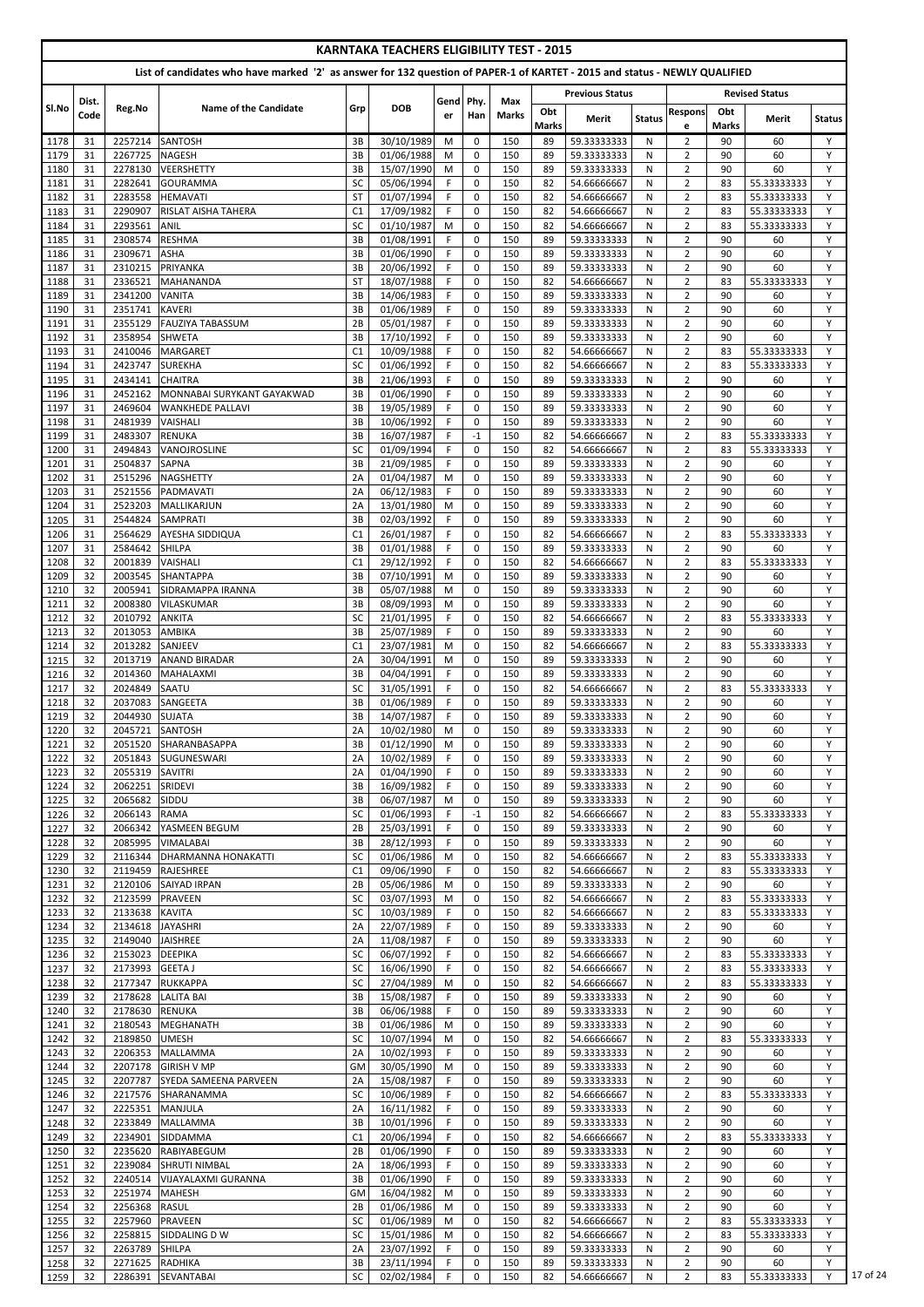|              |          |                    |                                                                                                                            |                 | <b>KARNTAKA TEACHERS ELIGIBILITY TEST - 2015</b> |                |                            |              |                    |                            |               |                                  |                    |                       |               |
|--------------|----------|--------------------|----------------------------------------------------------------------------------------------------------------------------|-----------------|--------------------------------------------------|----------------|----------------------------|--------------|--------------------|----------------------------|---------------|----------------------------------|--------------------|-----------------------|---------------|
|              |          |                    | List of candidates who have marked '2' as answer for 132 question of PAPER-1 of KARTET - 2015 and status - NEWLY QUALIFIED |                 |                                                  |                |                            |              |                    |                            |               |                                  |                    |                       |               |
|              | Dist.    |                    |                                                                                                                            |                 |                                                  | Gend Phy.      |                            | Max          |                    | <b>Previous Status</b>     |               |                                  |                    | <b>Revised Status</b> |               |
| Sl.No        | Code     | Reg.No             | Name of the Candidate                                                                                                      | Grp             | <b>DOB</b>                                       | er             | Han                        | <b>Marks</b> | Obt                | <b>Merit</b>               | <b>Status</b> | <b>Respons</b>                   | Obt                | Merit                 | <b>Status</b> |
| 1260         | 32       | 2293881            | <b>NAGARAJ</b>                                                                                                             | 3B              | 01/06/1992                                       | M              | $\mathbf 0$                | 150          | <b>Marks</b><br>89 | 59.33333333                | N             | e<br>$\overline{2}$              | <b>Marks</b><br>90 | 60                    | Y             |
| 1261         | 32       | 2302070            | BASAVARAJESHWARI                                                                                                           | 3B              | 23/09/1991                                       | F.             | $\mathbf 0$                | 150          | 89                 | 59.33333333                | N             | $\overline{2}$                   | 90                 | 60                    | Y             |
| 1262         | 32       | 2302823            | <b>VEERESH</b>                                                                                                             | 3A              | 01/06/1990                                       | M              | $\mathbf 0$                | 150          | 89                 | 59.33333333                | N             | $\overline{2}$                   | 90                 | 60                    | Y             |
| 1263<br>1264 | 32<br>32 | 2304106<br>2310200 | <b>VITTAL</b><br>PRATIBHA                                                                                                  | 3B<br>3B        | 04/05/1991<br>30/07/1992                         | M<br>F         | $\pmb{0}$<br>$\mathbf 0$   | 150<br>150   | 89<br>89           | 59.33333333<br>59.33333333 | N<br>N        | $\overline{2}$<br>$\overline{2}$ | 90<br>90           | 60<br>60              | Y<br>Y        |
| 1265         | 32       | 2319228            | MANOJKUMAR                                                                                                                 | 2A              | 18/09/1989                                       | M              | 0                          | 150          | 89                 | 59.33333333                | N             | $\overline{2}$                   | 90                 | 60                    | Y             |
| 1266         | 32       | 2337661            | <b>NIRMALA</b>                                                                                                             | 3B              | 05/08/1989                                       | F              | $\mathbf 0$                | 150          | 89                 | 59.33333333                | N             | $\overline{2}$                   | 90                 | 60                    | Y             |
| 1267<br>1268 | 32<br>32 | 2338975<br>2340486 | <b>SHIVANGOUDA</b><br>PREETI                                                                                               | 3A<br>3A        | 30/07/1991<br>01/06/1993                         | M<br>F.        | $\mathbf 0$<br>$\mathbf 0$ | 150<br>150   | 89<br>89           | 59.33333333<br>59.33333333 | N<br>N        | $\overline{2}$<br>$\overline{2}$ | 90<br>90           | 60<br>60              | Y<br>Y        |
| 1269         | 32       | 2344001            | <b>KASTURI</b>                                                                                                             | <b>SC</b>       | 20/02/1985                                       | F              | $\mathbf 0$                | 150          | 82                 | 54.66666667                | N             | $\overline{2}$                   | 83                 | 55.33333333           | Y             |
| 1270         | 32       | 2344656            | <b>AMBIKA</b>                                                                                                              | 2A              | 15/12/1988                                       | F              | $\mathbf 0$                | 150          | 89                 | 59.33333333                | N             | $\overline{2}$                   | 90                 | 60                    | Y             |
| 1271<br>1272 | 32<br>32 | 2345490<br>2348265 | KHANNUBAI HOSAMANI<br>SIRGAN RAJASHREE BASAPPA                                                                             | 3B<br>2A        | 06/07/1987<br>01/06/1977                         | F<br>F         | 0<br>$\mathbf 0$           | 150<br>150   | 89<br>89           | 59.33333333<br>59.33333333 | N<br>N        | $\overline{2}$<br>$\overline{2}$ | 90<br>90           | 60<br>60              | Y<br>Y        |
| 1273         | 32       | 2352329            | <b>SHOBHA</b>                                                                                                              | 2A              | 15/05/1991                                       | F              | 0                          | 150          | 89                 | 59.33333333                | N             | $\overline{2}$                   | 90                 | 60                    | Y             |
| 1274         | 32       | 2357868            | <b>VIDYA</b>                                                                                                               | 3B              | 01/08/1989                                       | F              | $\mathbf 0$                | 150          | 89                 | 59.33333333                | N             | $\overline{2}$                   | 90                 | 60                    | Y             |
| 1275         | 32<br>32 | 2361030<br>2375656 | <b>NANDINI</b><br><b>GAYITRI</b>                                                                                           | 3B<br>2A        | 19/04/1988                                       | F<br>F         | 0<br>0                     | 150<br>150   | 89<br>89           | 59.33333333                | N<br>N        | $\overline{2}$<br>$\overline{2}$ | 90<br>90           | 60<br>60              | Y<br>Y        |
| 1276<br>1277 | 32       | 2379545            | <b>SANJEEV ADAVI</b>                                                                                                       | 2A              | 12/09/1986<br>09/05/1987                         | M              | $\mathbf 0$                | 150          | 89                 | 59.33333333<br>59.33333333 | N             | $\overline{2}$                   | 90                 | 60                    | Y             |
| 1278         | 32       | 2391540            | KALAVATI JAMNAL                                                                                                            | 3B              | 10/01/1989                                       | F.             | $\mathbf 0$                | 150          | 89                 | 59.33333333                | N             | $\overline{2}$                   | 90                 | 60                    | Y             |
| 1279         | 32       | 2395044            | <b>JYOTI</b>                                                                                                               | 3B              | 11/04/1987                                       | F              | $\mathbf 0$                | 150          | 89                 | 59.33333333                | N             | $\overline{2}$                   | 90                 | 60                    | Y             |
| 1280<br>1281 | 32<br>32 | 2410885<br>2413140 | <b>NIRMALA</b><br><b>SHIVARAJ</b>                                                                                          | 3B<br>SC        | 28/04/1986<br>02/04/1984                         | F<br>M         | $\mathbf 0$<br>$\mathbf 0$ | 150<br>150   | 89<br>82           | 59.33333333<br>54.66666667 | N<br>N        | $\overline{2}$<br>$\overline{2}$ | 90<br>83           | 60<br>55.33333333     | Y<br>Y        |
| 1282         | 32       | 2413909            | <b>GEETAMMA</b>                                                                                                            | C1              | 06/07/1987                                       | F.             | $\mathbf 0$                | 150          | 82                 | 54.66666667                | N             | $\overline{2}$                   | 83                 | 55.33333333           | Y             |
| 1283         | 32       | 2413913            | <b>SHRIDEVI</b>                                                                                                            | 3B              | 25/12/1989                                       | F              | 0                          | 150          | 89                 | 59.33333333                | N             | $\overline{2}$                   | 90                 | 60                    | Y             |
| 1284<br>1285 | 32<br>32 | 2424587<br>2431916 | <b>CHANDRIKA</b><br><b>ROOPA</b>                                                                                           | 3B<br>2A        | 10/07/1989<br>11/06/1990                         | F<br>F.        | $\mathbf 0$<br>0           | 150<br>150   | 89<br>89           | 59.33333333<br>59.33333333 | N<br>N        | $\overline{2}$<br>$\overline{2}$ | 90<br>90           | 60<br>60              | Y<br>Y        |
| 1286         | 32       | 2440565            | <b>SHAHEEN BANU</b>                                                                                                        | 2B              | 16/01/1989                                       | F.             | $\mathbf 0$                | 150          | 89                 | 59.33333333                | N             | $\overline{2}$                   | 90                 | 60                    | Y             |
| 1287         | 32       | 2460804            | <b>MALLANNA</b>                                                                                                            | C1              | 06/08/1987                                       | M              | 0                          | 150          | 82                 | 54.66666667                | N             | $\overline{2}$                   | 83                 | 55.33333333           | Y             |
| 1288<br>1289 | 32<br>32 | 2474069            | 2467247   UDAYAKUMAR<br><b>PAVITRA</b>                                                                                     | 3B<br>3A        | 21/07/1986 M<br>01/05/1993                       | F              | 0<br>$\Omega$              | 150<br>150   | 89<br>89           | 59.33333333<br>59.33333333 | N<br>N        | $\overline{2}$<br>$\overline{2}$ | 90<br>90           | 60<br>60              | Y<br>Y        |
| 1290         | 32       | 2474386            | <b>JYOTI</b>                                                                                                               | 2A              | 02/04/1990                                       | F.             | 0                          | 150          | 89                 | 59.33333333                | N             | $\overline{2}$                   | 90                 | 60                    | Y             |
| 1291         | 32       | 2478817            | <b>LALITA</b>                                                                                                              | 3B              | 01/06/1984                                       | F.             | $\mathbf 0$                | 150          | 89                 | 59.33333333                | N             | $\overline{2}$                   | 90                 | 60                    | Y             |
| 1292         | 32       | 2479514            | MALIKASA KORABU<br><b>LALEPATEL</b>                                                                                        | 2B              | 01/06/1984                                       | M              | $\mathbf 0$<br>$\mathbf 0$ | 150          | 89                 | 59.33333333<br>59.33333333 | N             | $\overline{2}$                   | 90<br>90           | 60<br>60              | Y<br>Y        |
| 1293<br>1294 | 32<br>32 | 2482947<br>2513789 | <b>NAGAMMA</b>                                                                                                             | 2B<br><b>SC</b> | 01/02/1984<br>10/06/1989                         | M<br>F.        | 0                          | 150<br>150   | 89<br>82           | 54.66666667                | N<br>N        | $\overline{2}$<br>$\overline{2}$ | 83                 | 55.33333333           | Y             |
| 1295         | 32       | 2516308            | <b>REKHA</b>                                                                                                               | 3B              | 14/03/1989                                       | F              | $\mathbf 0$                | 150          | 89                 | 59.33333333                | N             | $\overline{2}$                   | 90                 | 60                    | Y             |
| 1296         | 32       | 2535420            | <b>SUNITA</b>                                                                                                              | 2A              | 21/05/1990                                       | F              | $\mathbf 0$                | 150          | 89                 | 59.33333333                | N             | $\overline{2}$                   | 90                 | 60                    | Y             |
| 1297<br>1298 | 32<br>32 | 2537346<br>2540448 | BASAVARAJ<br>BHAGYASHREE                                                                                                   | 2A<br>2A        | 26/07/1987<br>09/10/1987                         | M<br>F.        | $\overline{0}$<br>0        | 150<br>150   | 89<br>89           | 59.33333333<br>59.33333333 | N<br>N        | $\overline{2}$<br>$\overline{2}$ | 90<br>90           | 60<br>60              | Y<br>Y        |
| 1299         | 32       | 2551054            | <b>SHIVARAJ</b>                                                                                                            | 3B              | 15/07/1993                                       | M              | 0                          | 150          | 89                 | 59.33333333                | N             | $\overline{2}$                   | 90                 | 60                    | Y             |
| 1300         | 32       | 2570087            | MURAGAYYA                                                                                                                  | 2A              | 15/08/1987                                       | M              | $\mathbf 0$                | 150          | 89                 | 59.33333333                | N             | $\overline{2}$                   | 90                 | 60                    | Y             |
| 1301<br>1302 | 33<br>33 | 2005875<br>2007616 | <b>SUVARNA</b><br><b>LALITHA</b>                                                                                           | 3B<br><b>SC</b> | 18/12/1993<br>22/05/1981                         | F.<br>F        | $\mathbf 0$<br>$\mathbf 0$ | 150<br>150   | 89<br>82           | 59.33333333<br>54.66666667 | N<br>N        | $\overline{2}$<br>$\overline{2}$ | 90<br>83           | 60<br>55.33333333     | Y<br>Y        |
| 1303         | 33       | 2018719            | BASAMMA                                                                                                                    | 3B              | 20/04/1984                                       | F              | $\mathbf 0$                | 150          | 89                 | 59.33333333                | N             | $\overline{2}$                   | 90                 | 60                    | Y             |
| 1304         | 33       | 2019782            | <b>SHASHIKALA</b>                                                                                                          | 3B              | 03/08/1993                                       | F              | $\overline{0}$             | 150          | 89                 | 59.33333333                | N             | $\overline{2}$                   | 90                 | 60                    | Y             |
| 1305<br>1306 | 33<br>33 | 2060417<br>2067559 | <b>SUJATA</b><br><b>ASHA</b>                                                                                               | 3B<br>SC        | 05/06/1992<br>18/06/1987                         | F.<br>F        | $\overline{0}$<br>0        | 150<br>150   | 89<br>82           | 59.33333333<br>54.66666667 | N<br>N        | $\overline{2}$<br>$\overline{2}$ | 90<br>83           | 60<br>55.33333333     | Y<br>Y        |
| 1307         | 33       | 2075687            | PRATIKSHA                                                                                                                  | 2A              | 30/05/1990                                       | F.             | $\mathbf 0$                | 150          | 89                 | 59.33333333                | N             | $\overline{2}$                   | 90                 | 60                    | Y             |
| 1308         | 33       | 2080243            | <b>SHAILASHRI</b>                                                                                                          | 3B              | 22/07/1992                                       | F.             | $\mathbf 0$                | 150          | 89                 | 59.33333333                | N             | $\overline{2}$                   | 90                 | 60                    | Y             |
| 1309         | 33       | 2080914            | GAVISIDDAREDDI                                                                                                             | 3A              | 02/06/1986                                       | M              | $\mathbf 0$                | 150          | 89                 | 59.33333333                | N             | $\overline{2}$                   | 90                 | 60                    | Y             |
| 1310<br>1311 | 33<br>33 | 2085305<br>2088390 | NANDINI G TOPALAKATTI<br>BASAVARAJ                                                                                         | 2A<br>2A        | 04/05/1992<br>25/06/1991                         | F.<br>M        | $\mathbf 0$<br>$\mathbf 0$ | 150<br>150   | 89<br>89           | 59.33333333<br>59.33333333 | N<br>N        | $\overline{2}$<br>$\overline{2}$ | 90<br>90           | 60<br>60              | Y<br>Y        |
| 1312         | 33       | 2103740            | SAVITHRAMMA SETTAPPANAVARA                                                                                                 | 2A              | 22/08/1992                                       | F.             | $\mathbf 0$                | 150          | 89                 | 59.33333333                | N             | $\overline{2}$                   | 90                 | 60                    | Y             |
| 1313         | 33       | 2113726            | <b>JWALA MALINI H</b>                                                                                                      | 3B              | 10/06/1993                                       | F.             | $\overline{0}$             | 150          | 89                 | 59.33333333                | N             | $\overline{2}$                   | 90                 | 60                    | Y             |
| 1314<br>1315 | 33<br>33 | 2132304<br>2144380 | <b>BAREIMAM</b><br>KULASUMBI                                                                                               | 2B<br>2B        | 01/06/1986<br>20/07/1992                         | M<br>F.        | $-1$<br>$\mathbf 0$        | 150<br>150   | 82<br>89           | 54.66666667<br>59.33333333 | N<br>N        | $\overline{2}$<br>$\overline{2}$ | 83<br>90           | 55.33333333<br>60     | Y<br>Y        |
| 1316         | 33       | 2162982            | <b>SUMANGALA UPPAR</b>                                                                                                     | C1              | 18/02/1984                                       | F.             | $\mathbf{0}$               | 150          | 82                 | 54.66666667                | N             | $\overline{2}$                   | 83                 | 55.33333333           | Y             |
| 1317         | 33       | 2175302            | <b>HAMGI SHAKEELABANU</b>                                                                                                  | 2B              | 31/03/1993                                       | F.             | 0                          | 150          | 89                 | 59.33333333                | N             | $\overline{2}$                   | 90                 | 60                    | Y             |
| 1318<br>1319 | 33<br>33 | 2176776<br>2183851 | ANNAPOORNA<br><b>RENUKA HIREMANI</b>                                                                                       | 2A<br><b>SC</b> | 01/10/1995<br>06/06/1993                         | F.<br>F.       | $\mathbf 0$<br>0           | 150<br>150   | 89<br>82           | 59.33333333<br>54.66666667 | N<br>N        | $\overline{2}$<br>$\overline{2}$ | 90<br>83           | 60<br>55.33333333     | Y<br>Y        |
| 1320         | 33       | 2208287            | <b>SHARANAGOUDA</b>                                                                                                        | 2A              | 10/06/1993                                       | M              | $\mathbf{0}$               | 150          | 89                 | 59.33333333                | N             | $\overline{2}$                   | 90                 | 60                    | Y             |
| 1321         | 33       | 2211438            | <b>BHAGYA</b>                                                                                                              | 2A              | 05/05/1991                                       | F.             | 0                          | 150          | 89                 | 59.33333333                | N             | $\overline{2}$                   | 90                 | 60                    | Y             |
| 1322         | 33       | 2216768            | PARVINBEGUM<br>2218028 KARISHMA KHANUM                                                                                     | 2B              | 11/12/1990<br>25/05/1993                         | F.             | 0                          | 150          | 89<br>89           | 59.33333333<br>59.33333333 | N             | $\overline{2}$                   | 90                 | 60                    | Y             |
| 1323<br>1324 | 33<br>33 | 2218731            | GANGAMMA KALAKAPPA MADIVALAR                                                                                               | 2B<br>2A        | 02/06/1991                                       | <b>F</b><br>F. | 0<br>$\mathbf 0$           | 150<br>150   | 89                 | 59.33333333                | N.<br>N       | $\overline{2}$<br>$\overline{2}$ | 90<br>90           | 60<br>60              | Υ<br>Y        |
| 1325         | 33       | 2220001            | <b>SUBHASA</b>                                                                                                             | SC              | 01/06/1985                                       | M              | 0                          | 150          | 82                 | 54.66666667                | N             | $\overline{2}$                   | 83                 | 55.33333333           | Y             |
| 1326         | 33       | 2224005            | SHRUTI                                                                                                                     | 3B              | 21/06/1991                                       | F.             | 0                          | 150          | 89                 | 59.33333333                | N             | $\overline{2}$                   | 90                 | 60                    | Y             |
| 1327<br>1328 | 33<br>33 | 2232856<br>2234418 | <b>DAKSHAYINI</b><br><b>GOPINAIK V</b>                                                                                     | 2A<br><b>SC</b> | 01/06/1991<br>06/06/1987                         | F.<br>M        | 0<br>$\mathbf 0$           | 150<br>150   | 89<br>82           | 59.33333333<br>54.66666667 | N<br>N        | $\overline{2}$<br>$\overline{2}$ | 90<br>83           | 60<br>55.33333333     | Y<br>Y        |
| 1329         | 33       | 2239211            | MANJU SIDDAPPA MAGI                                                                                                        | 2A              | 20/06/1992                                       | M              | 0                          | 150          | 89                 | 59.33333333                | N             | $\overline{2}$                   | 90                 | 60                    | Y             |
| 1330         | 33       |                    | 2246196 SHREEDEVI                                                                                                          | 3B              | 01/08/1992                                       | F.             | 0                          | 150          | 89                 | 59.33333333                | N             | $\overline{2}$                   | 90                 | 60                    | Y             |
| 1331         | 33       | 2252219            | SHAKILABI                                                                                                                  | 2B              | 10/05/1989                                       | F.             | $\mathbf{0}$               | 150          | 89                 | 59.33333333                | N             | $\overline{2}$                   | 90                 | 60                    | Y             |
| 1332<br>1333 | 33<br>33 | 2290399<br>2311501 | SOUMYA<br>BHAGEERATHI                                                                                                      | <b>ST</b><br>2A | 01/06/1996<br>01/06/1990                         | F.<br>F.       | 0<br>$\mathbf 0$           | 150<br>150   | 82<br>89           | 54.66666667<br>59.33333333 | N<br>N        | $\overline{2}$<br>$\overline{2}$ | 83<br>90           | 55.33333333<br>60     | Y<br>Y        |
| 1334         | 33       | 2351430            | RENUKAMMA                                                                                                                  | 3B              | 01/06/1987                                       | F.             | $\mathbf 0$                | 150          | 89                 | 59.33333333                | N             | $\overline{2}$                   | 90                 | 60                    | Y             |
| 1335         | 33       | 2351491            | <b>GAVISIDDAPPA</b>                                                                                                        | C1              | 26/02/1988                                       | M              | $-1$                       | 150          | 82                 | 54.66666667                | N             | $\overline{2}$                   | 83                 | 55.33333333           | Y             |
| 1336<br>1337 | 33<br>33 | 2365445<br>2367721 | YASHODHA<br><b>SUCHITRAK</b>                                                                                               | 3B<br>3B        | 18/06/1992<br>28/06/1992                         | F.<br>F.       | 0<br>0                     | 150<br>150   | 89<br>89           | 59.33333333<br>59.33333333 | N<br>N        | $\overline{2}$<br>$\overline{2}$ | 90<br>90           | 60<br>60              | Y<br>Y        |
| 1338         | 33       | 2391989            | ISHABBIR AHAMMAD SAB                                                                                                       | 2B              | 01/06/1987                                       | M              | $\mathbf 0$                | 150          | 89                 | 59.33333333                | N             | $\overline{2}$                   | 90                 | 60                    | Y             |
| 1339         | 33       | 2401941            | JYOTI S BANDARAGAL                                                                                                         | 3B              | 01/07/1989                                       | F.             | $-1$                       | 150          | 82                 | 54.66666667                | N             | $\overline{2}$                   | 83                 | 55.33333333           | Y             |
| 1340         | 33       | 2418641            | SANGANAGOUDA HALAKERI                                                                                                      | 3B              | 06/04/1977                                       | M<br>F         | 0                          | 150          | 89                 | 59.33333333                | N             | $\overline{2}$                   | 90                 | 60                    | Y<br>Y        |
| 1341         | 33       | 2478569            | VISHALAXI K MURUGANNAVAR                                                                                                   | SC              | 06/01/1991                                       |                | 0                          | 150          | 82                 | 54.66666667                | N             | $\overline{2}$                   | 83                 | 55.33333333           |               |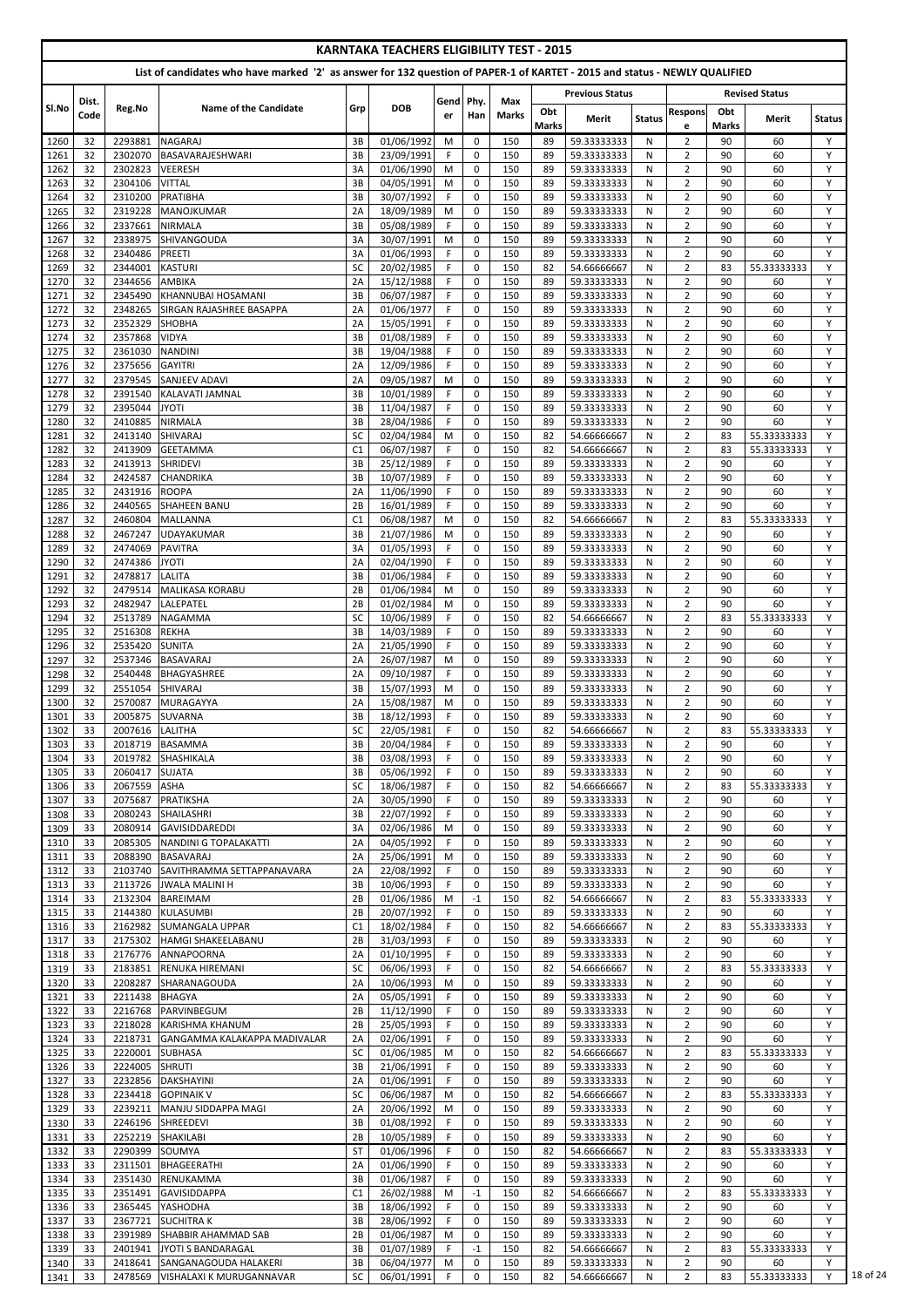|              | <b>KARNTAKA TEACHERS ELIGIBILITY TEST - 2015</b> |                            |                                                                                                                            |                 |                          |                 |                            |                     |              |                            |               |                                  |              |                            |               |
|--------------|--------------------------------------------------|----------------------------|----------------------------------------------------------------------------------------------------------------------------|-----------------|--------------------------|-----------------|----------------------------|---------------------|--------------|----------------------------|---------------|----------------------------------|--------------|----------------------------|---------------|
|              |                                                  |                            | List of candidates who have marked '2' as answer for 132 question of PAPER-1 of KARTET - 2015 and status - NEWLY QUALIFIED |                 |                          |                 |                            |                     |              |                            |               |                                  |              |                            |               |
|              |                                                  |                            |                                                                                                                            |                 |                          |                 |                            |                     |              | <b>Previous Status</b>     |               |                                  |              | <b>Revised Status</b>      |               |
| Sl.No        | Dist.<br>Code                                    | Reg.No                     | <b>Name of the Candidate</b>                                                                                               | Grp             | <b>DOB</b>               | Gend Phy.<br>er | Han                        | Max<br><b>Marks</b> | Obt          | <b>Merit</b>               | <b>Status</b> | <b>Respons</b>                   | Obt          | Merit                      | <b>Status</b> |
|              |                                                  |                            |                                                                                                                            |                 |                          |                 |                            |                     | <b>Marks</b> |                            |               | e                                | <b>Marks</b> |                            |               |
| 1342<br>1343 | 33<br>33                                         | 2482991<br>2507090         | YAMANAPPA<br><b>SUJATA HIREMATH</b>                                                                                        | C1<br>GM        | 01/06/1986<br>01/07/1983 | M<br>F.         | $\mathbf 0$<br>$\mathbf 0$ | 150<br>150          | 82<br>89     | 54.66666667<br>59.33333333 | N<br>N        | $\overline{2}$<br>$\overline{2}$ | 83<br>90     | 55.33333333<br>60          | Y<br>Y        |
| 1344         | 33                                               | 2575863                    | YAMANOORAPPA                                                                                                               | SC              | 01/06/1989               | M               | $\mathbf 0$                | 150                 | 82           | 54.66666667                | N             | $\overline{2}$                   | 83           | 55.33333333                | Υ             |
| 1345         | 34                                               | 2015729                    | <b>SHWETHA SINGANODI</b>                                                                                                   | GM              | 16/05/1990               | F               | $\pmb{0}$                  | 150                 | 89           | 59.33333333                | N             | $\overline{2}$                   | 90           | 60                         | Y             |
| 1346         | 34                                               | 2044370                    | AMARESHA                                                                                                                   | 3B              | 19/08/1986               | M               | $\mathbf 0$                | 150                 | 89           | 59.33333333                | N             | $\overline{2}$                   | 90           | 60                         | Y             |
| 1347<br>1348 | 34<br>34                                         | 2045247<br>2049099         | <b>RAFATH SULTHANA</b><br><b>RAMESHA</b>                                                                                   | 2B<br>C1        | 27/04/1979<br>18/07/1989 | F<br>M          | $\mathbf 0$<br>$-1$        | 150<br>150          | 89<br>82     | 59.33333333<br>54.66666667 | N<br>N        | $\overline{2}$<br>$\overline{2}$ | 90<br>83     | 60<br>55.33333333          | Y<br>Y        |
| 1349         | 34                                               | 2057286                    | <b>SHABANA BEGUM</b>                                                                                                       | 2B              | 01/06/1987               | F               | $\mathbf 0$                | 150                 | 89           | 59.33333333                | N             | $\overline{2}$                   | 90           | 60                         | Y             |
| 1350         | 34                                               | 2066059                    | RAGHAVENDRA                                                                                                                | <b>GM</b>       | 01/06/1987               | M               | $\mathbf 0$                | 150                 | 89           | 59.33333333                | N             | $\overline{2}$                   | 90           | 60                         | Y             |
| 1351         | 34                                               | 2069079                    | <b>INDRAMMAC</b>                                                                                                           | <b>ST</b>       | 01/06/1990               | F.              | $\mathbf 0$                | 150                 | 82           | 54.66666667                | N             | $\overline{2}$                   | 83           | 55.33333333                | Y             |
| 1352         | 34                                               | 2082051                    | <b>KARIYAPPA</b>                                                                                                           | SC              | 01/06/1990               | M               | $\mathbf 0$                | 150                 | 82           | 54.66666667                | N             | $\overline{2}$                   | 83           | 55.33333333                | Y<br>Y        |
| 1353<br>1354 | 34<br>34                                         | 2112262<br>2115135         | SHARANAMMA<br><b>CHANNABASAVARAJ</b>                                                                                       | 3A<br>2A        | 15/02/1988<br>01/06/1993 | F<br>M          | $\pmb{0}$<br>$\mathbf 0$   | 150<br>150          | 89<br>89     | 59.33333333<br>59.33333333 | N<br>N        | $\overline{2}$<br>$\overline{2}$ | 90<br>90     | 60<br>60                   | Y             |
| 1355         | 34                                               | 2115794                    | UMA VENKATRAMLU                                                                                                            | 2A              | 03/04/1986               | F               | $\mathbf 0$                | 150                 | 89           | 59.33333333                | N             | $\overline{2}$                   | 90           | 60                         | Y             |
| 1356         | 34                                               | 2124152                    | SHIVAKANTHAMMA                                                                                                             | 2A              | 01/06/1990               | F               | $\mathbf 0$                | 150                 | 89           | 59.33333333                | N             | $\overline{2}$                   | 90           | 60                         | Y             |
| 1357         | 34                                               | 2126171                    | <b>SHWETA</b>                                                                                                              | 2A              | 01/01/1993               | F               | 0                          | 150                 | 89           | 59.33333333                | N             | $\overline{2}$                   | 90           | 60                         | Y             |
| 1358<br>1359 | 34<br>34                                         | 2131769<br>2134881         | <b>NARASINGAMMA</b><br><b>GEETANJALI</b>                                                                                   | SC<br>SC        | 01/10/1987<br>07/06/1980 | F<br>F          | 0<br>$\mathbf 0$           | 150<br>150          | 82<br>82     | 54.66666667<br>54.66666667 | N<br>N        | $\overline{2}$<br>$\overline{2}$ | 83<br>83     | 55.33333333<br>55.33333333 | Y<br>Y        |
| 1360         | 34                                               | 2166217                    | <b>SHAHEEN BANU</b>                                                                                                        | 2B              | 15/04/1989               | F.              | $\mathbf 0$                | 150                 | 89           | 59.33333333                | N             | $\overline{2}$                   | 90           | 60                         | Y             |
| 1361         | 34                                               | 2171842                    | YASMIN                                                                                                                     | 2B              | 26/10/1991               | F               | $\mathbf 0$                | 150                 | 89           | 59.33333333                | N             | $\overline{2}$                   | 90           | 60                         | Y             |
| 1362         | 34                                               | 2182317                    | <b>MAHADEVAPPA</b>                                                                                                         | 2A              | 07/06/1986               | M               | $\mathbf 0$                | 150                 | 89           | 59.33333333                | N             | $\overline{2}$                   | 90           | 60                         | Y             |
| 1363         | 34                                               | 2196116                    | <b>AYYANNA</b>                                                                                                             | <b>ST</b>       | 10/06/1992               | M               | $\mathbf 0$                | 150                 | 82           | 54.66666667                | N             | $\overline{2}$                   | 83           | 55.33333333                | Y<br>Y        |
| 1364<br>1365 | 34<br>34                                         | 2206398<br>2207274         | SARASWATILOKARE<br><b>NIRMALA</b>                                                                                          | 2A<br>SC        | 06/06/1992<br>01/08/1987 | F.<br>F         | 0<br>0                     | 150<br>150          | 89<br>82     | 59.33333333<br>54.66666667 | N<br>N        | $\overline{2}$<br>$\overline{2}$ | 90<br>83     | 60<br>55.33333333          | Y             |
| 1366         | 34                                               | 2239628                    | <b>GOURAMMA</b>                                                                                                            | 3B              | 01/06/1986               | F               | $\mathbf 0$                | 150                 | 89           | 59.33333333                | N             | $\overline{2}$                   | 90           | 60                         | Y             |
| 1367         | 34                                               | 2242574                    | MALLIKARJUN                                                                                                                | 2A              | 01/06/1989               | M               | 0                          | 150                 | 89           | 59.33333333                | N             | $\overline{2}$                   | 90           | 60                         | Y             |
| 1368         | 34                                               | 2247698                    | <b>JYOTHI</b>                                                                                                              | 3A              | 05/06/1989               | F.              | $\mathbf 0$                | 150                 | 89           | 59.33333333                | N             | $\overline{2}$                   | 90           | 60                         | Y             |
| 1369         | 34                                               | 2257713                    | SARASWATI                                                                                                                  | C1              | 05/12/1987               | F               | $\pmb{0}$                  | 150                 | 82           | 54.66666667                | N             | $\overline{2}$                   | 83           | 55.33333333                | Y             |
| 1370<br>1371 | 34<br>34                                         | 2272792                    | 2262191 SHIVAKUMARA<br>YALLAMMA                                                                                            | 3В<br>2A        | 01/03/1984<br>01/06/1992 | M<br>F.         | 0<br>$\Omega$              | 150<br>150          | 89<br>89     | 59.33333333<br>59.33333333 | N.<br>N       | $\overline{2}$<br>$\overline{2}$ | 90<br>90     | 60<br>60                   | Y<br>Y        |
| 1372         | 34                                               | 2299018                    | <b>MENAKA</b>                                                                                                              | 3A              | 10/08/1990               | F.              | 0                          | 150                 | 89           | 59.33333333                | N             | $\overline{2}$                   | 90           | 60                         | Y             |
| 1373         | 34                                               | 2310383                    | <b>SANTOSH</b>                                                                                                             | 2A              | 02/06/1986               | M               | 0                          | 150                 | 89           | 59.33333333                | N             | $\overline{2}$                   | 90           | 60                         | Y             |
| 1374         | 34                                               | 2328990                    | <b>HANUMANTI</b>                                                                                                           | C1              | 12/04/1990               | F.              | $\mathbf 0$                | 150                 | 82           | 54.66666667                | N             | $\overline{2}$                   | 83           | 55.33333333                | Y             |
| 1375         | 34                                               | 2334536                    | <b>MAHANTAMMA</b>                                                                                                          | <b>SC</b>       | 01/01/1988               | F.              | $\mathbf 0$                | 150                 | 82           | 54.66666667                | N             | $\overline{2}$                   | 83           | 55.33333333                | Y             |
| 1376<br>1377 | 34<br>34                                         | 2341142<br>2347051         | NAGANAGOWDA<br><b>SHIVAMMA</b>                                                                                             | 3A<br><b>SC</b> | 01/06/1991<br>01/06/1989 | M<br>F          | $\mathbf 0$<br>$\mathbf 0$ | 150<br>150          | 89<br>82     | 59.33333333<br>54.66666667 | N<br>N        | $\overline{2}$<br>$\overline{2}$ | 90<br>83     | 60<br>55.33333333          | Y<br>Y        |
| 1378         | 34                                               | 2376410                    | <b>SHANTHA KUMARI</b>                                                                                                      | SC              | 01/05/1988               | F               | 0                          | 150                 | 82           | 54.66666667                | N             | $\overline{2}$                   | 83           | 55.33333333                | Y             |
| 1379         | 34                                               | 2391367                    | SHARANAVVA                                                                                                                 | <b>ST</b>       | 25/12/1992               | F.              | $\mathbf 0$                | 150                 | 82           | 54.66666667                | N             | $\overline{2}$                   | 83           | 55.33333333                | Y             |
| 1380         | 34                                               | 2392300                    | BASAMMA YALLAPPA KONNUR                                                                                                    | 3B              | 01/06/1991               | F.              | 0                          | 150                 | 89           | 59.33333333                | N             | $\overline{2}$                   | 90           | 60                         | Y             |
| 1381         | 34                                               | 2393595                    | <b>FAIMUDHAS</b>                                                                                                           | 2B              | 01/06/1995               | F.              | 0                          | 150                 | 89           | 59.33333333                | N             | $\overline{2}$                   | 90           | 60                         | Y             |
| 1382         | 34                                               | 2397027                    | <b>SHILPA</b>                                                                                                              | 3B              | 22/07/1991               | F.              | $\mathbf 0$                | 150                 | 89           | 59.33333333                | N             | $\overline{2}$                   | 90           | 60                         | Y             |
| 1383<br>1384 | 34<br>34                                         | 2403800<br>2469373         | <b>RAMESH</b><br><b>JYOTI</b>                                                                                              | 3B<br>SC        | 01/06/1989<br>27/01/1982 | M<br>F.         | $\mathbf 0$<br>$\mathbf 0$ | 150<br>150          | 89<br>82     | 59.33333333<br>54.66666667 | N<br>N        | $\overline{2}$<br>$\overline{2}$ | 90<br>83     | 60<br>55.33333333          | Y<br>Y        |
| 1385         | 34                                               | 2471381                    | SHEELA BALAPPA KADANNAVAR                                                                                                  | 3B              | 07/12/1990               | F               | 0                          | 150                 | 89           | 59.33333333                | N             | $\overline{2}$                   | 90           | 60                         | Y             |
| 1386         | 34                                               | 2488295                    | <b>SHIVALILA</b>                                                                                                           | 3A              | 01/06/1980               | F               | $\overline{0}$             | 150                 | 89           | 59.33333333                | N             | $\overline{2}$                   | 90           | 60                         | Y             |
| 1387         | 34                                               | 2489629                    | <b>KANTANNA</b>                                                                                                            | 3B              | 01/06/1984               | M               | $\overline{0}$             | 150                 | 89           | 59.33333333                | N             | $\overline{2}$                   | 90           | 60                         | Y             |
| 1388         | 34                                               | 2514079                    | <b>AMBIKA ANNIGERI</b>                                                                                                     | GM              | 19/09/1988               | F               | 0                          | 150                 | 89           | 59.33333333                | N             | $\overline{2}$                   | 90           | 60                         | Y             |
| 1389<br>1390 | 34<br>34                                         | 2525543<br>2532980         | <b>SHILPA</b><br><b>ALIMA</b>                                                                                              | <b>SC</b><br>C1 | 15/09/1993<br>01/06/1993 | F.<br>F.        | $\mathbf 0$<br>$\mathbf 0$ | 150<br>150          | 82<br>82     | 54.66666667<br>54.66666667 | N<br>N        | $\overline{2}$<br>$\overline{2}$ | 83<br>83     | 55.33333333<br>55.33333333 | Y<br>Y        |
| 1391         | 34                                               | 2540984                    | SHARANA BASAVA REDDY                                                                                                       | 3A              | 01/06/1986               | M               | $\mathbf 0$                | 150                 | 89           | 59.33333333                | N             | $\overline{2}$                   | 90           | 60                         | Y             |
| 1392         | 34                                               | 2552285                    | BASAVARAJESHWARI                                                                                                           | 3B              | 01/01/1991               | F.              | 0                          | 150                 | 89           | 59.33333333                | N             | $\overline{2}$                   | 90           | 60                         | Y             |
| 1393         | 34                                               | 2554528                    | <b>DEEPIKA</b>                                                                                                             | 3B              | 01/06/1990               | F               | $\mathbf 0$                | 150                 | 89           | 59.33333333                | N             | $\overline{2}$                   | 90           | 60                         | Y             |
| 1394         | 34<br>34                                         | 2557814                    | SOWBHAGYA K H                                                                                                              | 2A              | 03/06/1986               | F               | 0                          | 150                 | 89<br>89     | 59.33333333                | N             | $\overline{2}$<br>$\overline{2}$ | 90<br>90     | 60<br>60                   | Y<br>Y        |
| 1395<br>1396 | 35                                               | 2000567                    | 2561146 NAGARATNA<br>SHANKRAMMA                                                                                            | 3B<br>C1        | 02/06/1989<br>10/07/1990 | F.<br>F         | $\overline{0}$<br>0        | 150<br>150          | 82           | 59.33333333<br>54.66666667 | N<br>N        | $\overline{2}$                   | 83           | 55.33333333                | Y             |
| 1397         | 35                                               | 2017329                    | <b>SHRUTI SHIRSHYAD</b>                                                                                                    | 3B              | 07/09/1992               | F.              | $\mathbf 0$                | 150                 | 89           | 59.33333333                | N             | $\overline{2}$                   | 90           | 60                         | Y             |
| 1398         | 35                                               | 2061137                    | <b>SHAHEEN</b>                                                                                                             | 2B              | 14/12/1988               | F.              | $\mathbf 0$                | 150                 | 89           | 59.33333333                | N             | $\overline{2}$                   | 90           | 60                         | Y             |
| 1399         | 35                                               | 2085276                    | <b>AKSHATA</b>                                                                                                             | <b>ST</b>       | 05/06/1992               | F.              | $\mathbf 0$                | 150                 | 82           | 54.66666667                | N             | $\overline{2}$                   | 83           | 55.33333333                | Y             |
| 1400<br>1401 | 35<br>35                                         | 2090022<br>2090600         | <b>ADAM SHAFI</b><br>ASMA DAVALASAB                                                                                        | 2B<br>2B        | 01/06/1989<br>20/06/1989 | M<br>F.         | $\mathbf 0$<br>0           | 150<br>150          | 89<br>89     | 59.33333333<br>59.33333333 | N<br>N        | $\overline{2}$<br>$\overline{2}$ | 90<br>90     | 60<br>60                   | Y<br>Y        |
| 1402         | 35                                               | 2092465                    | NIKHAT PARVEEN                                                                                                             | 2B              | 28/11/1989               | F               | $\overline{0}$             | 150                 | 89           | 59.33333333                | N             | $\overline{2}$                   | 90           | 60                         | Y             |
| 1403         | 35                                               | 2109479                    | <b>AREEFA BEGUM INAMADAR</b>                                                                                               | 2B              | 01/07/1988               | F.              | 0                          | 150                 | 89           | 59.33333333                | N             | $\overline{2}$                   | 90           | 60                         | Y             |
| 1404         | 35                                               | 2116239                    | <b>GOPALAREDDY</b>                                                                                                         | 3A              | 04/01/1988               | M               | 0                          | 150                 | 89           | 59.33333333                | N             | $\overline{2}$                   | 90           | 60                         | Y             |
| 1405         | 35                                               |                            | 2116826 VIJAYALAXMI M S                                                                                                    | C1              | 06/02/1989               | <b>F</b>        | 0                          | 150                 | 82           | 54.66666667                | N             | $\overline{2}$                   | 83           | 55.33333333                | Υ             |
| 1406<br>1407 | 35<br>35                                         | 2120646 BHARATI<br>2130290 | ALIYASULTANA                                                                                                               | 3A<br>2B        | 01/06/1992<br>25/08/1988 | F.<br>F.        | $\Omega$<br>0              | 150<br>150          | 89<br>89     | 59.33333333<br>59.33333333 | N<br>N        | $\overline{2}$<br>$\overline{2}$ | 90<br>90     | 60<br>60                   | Y<br>Y        |
| 1408         | 35                                               | 2147680                    | PREMILA                                                                                                                    | C1              | 01/06/1988               | F.              | 0                          | 150                 | 82           | 54.66666667                | N             | $\overline{2}$                   | 83           | 55.33333333                | Y             |
| 1409         | 35                                               | 2176242                    | SRIDEVI                                                                                                                    | 3B              | 05/06/1993               | F.              | 0                          | 150                 | 89           | 59.33333333                | N             | $\overline{2}$                   | 90           | 60                         | Y             |
| 1410         | 35                                               | 2180440                    | BALABHEEMA                                                                                                                 | 2A              | 01/05/1987               | M               | $\mathbf 0$                | 150                 | 89           | 59.33333333                | N             | $\overline{2}$                   | 90           | 60                         | Y             |
| 1411         | 35                                               | 2185921                    | <b>BALAPPA</b>                                                                                                             | 2A              | 06/05/1986               | M               | $\mathbf 0$                | 150                 | 89           | 59.33333333                | N             | $\overline{2}$                   | 90           | 60                         | Y             |
| 1412<br>1413 | 35<br>35                                         | 2199530                    | 2197955 HEMALATA<br>SHARADA                                                                                                | 3B<br>2A        | 04/08/1989<br>01/06/1986 | F.<br>F.        | 0<br>$\mathbf{0}$          | 150<br>150          | 89<br>89     | 59.33333333<br>59.33333333 | N<br>N        | $\overline{2}$<br>$\overline{2}$ | 90<br>90     | 60<br>60                   | Y<br>Y        |
| 1414         | 35                                               | 2222468                    | SATEESH                                                                                                                    | GM              | 10/10/1987               | M               | 0                          | 150                 | 89           | 59.33333333                | N             | $\overline{2}$                   | 90           | 60                         | Y             |
| 1415         | 35                                               | 2225498                    | <b>JYOTI</b>                                                                                                               | C1              | 13/06/1993               | F.              | $\mathbf 0$                | 150                 | 82           | 54.66666667                | N             | $\overline{2}$                   | 83           | 55.33333333                | Y             |
| 1416         | 35                                               | 2255685                    | YALLAPPA MADAR                                                                                                             | <b>SC</b>       | 01/06/1985               | M               | $\mathbf 0$                | 150                 | 82           | 54.66666667                | N             | $\overline{2}$                   | 83           | 55.33333333                | Y             |
| 1417         | 35                                               | 2256121                    | SAIJADABEGAUM                                                                                                              | 2B              | 16/01/1993               | F.              | $\overline{0}$             | 150                 | 89           | 59.33333333                | N             | $\overline{2}$                   | 90           | 60                         | Y             |
| 1418         | 35                                               | 2260109                    | RAGHUNATHAREDDY                                                                                                            | 3A              | 01/06/1984               | M               | $\mathbf 0$                | 150                 | 89           | 59.33333333                | N             | $\overline{2}$                   | 90<br>83     | 60                         | Y<br>Y        |
| 1419<br>1420 | 35<br>35                                         | 2268672<br>2269399         | <b>VISHWANATH</b><br><b>SHASHIKAL</b>                                                                                      | SC<br>C1        | 31/07/1984<br>01/08/1985 | M<br>F.         | $\mathbf 0$<br>$\mathbf 0$ | 150<br>150          | 82<br>82     | 54.66666667<br>54.66666667 | N<br>N        | $\overline{2}$<br>$\overline{2}$ | 83           | 55.33333333<br>55.33333333 | Y             |
| 1421         | 35                                               | 2300449                    | <b>MALLIKARJUN GUGGARI</b>                                                                                                 | 3A              | 31/07/1990               | M               | $\mathbf{0}$               | 150                 | 89           | 59.33333333                | N             | $\overline{2}$                   | 90           | 60                         | Y             |
| 1422         | 35                                               | 2305083                    | YALLAMMA                                                                                                                   | 2A              | 07/09/1990               | F.              | 0                          | 150                 | 89           | 59.33333333                | N             | $\overline{2}$                   | 90           | 60                         | Y             |
| 1423         | 35                                               | 2341515                    | JAYASHREE                                                                                                                  | C1              | 15/05/1982               | F.              | 0                          | 150                 | 82           | 54.66666667                | N             | $\overline{2}$                   | 83           | 55.33333333                | Y             |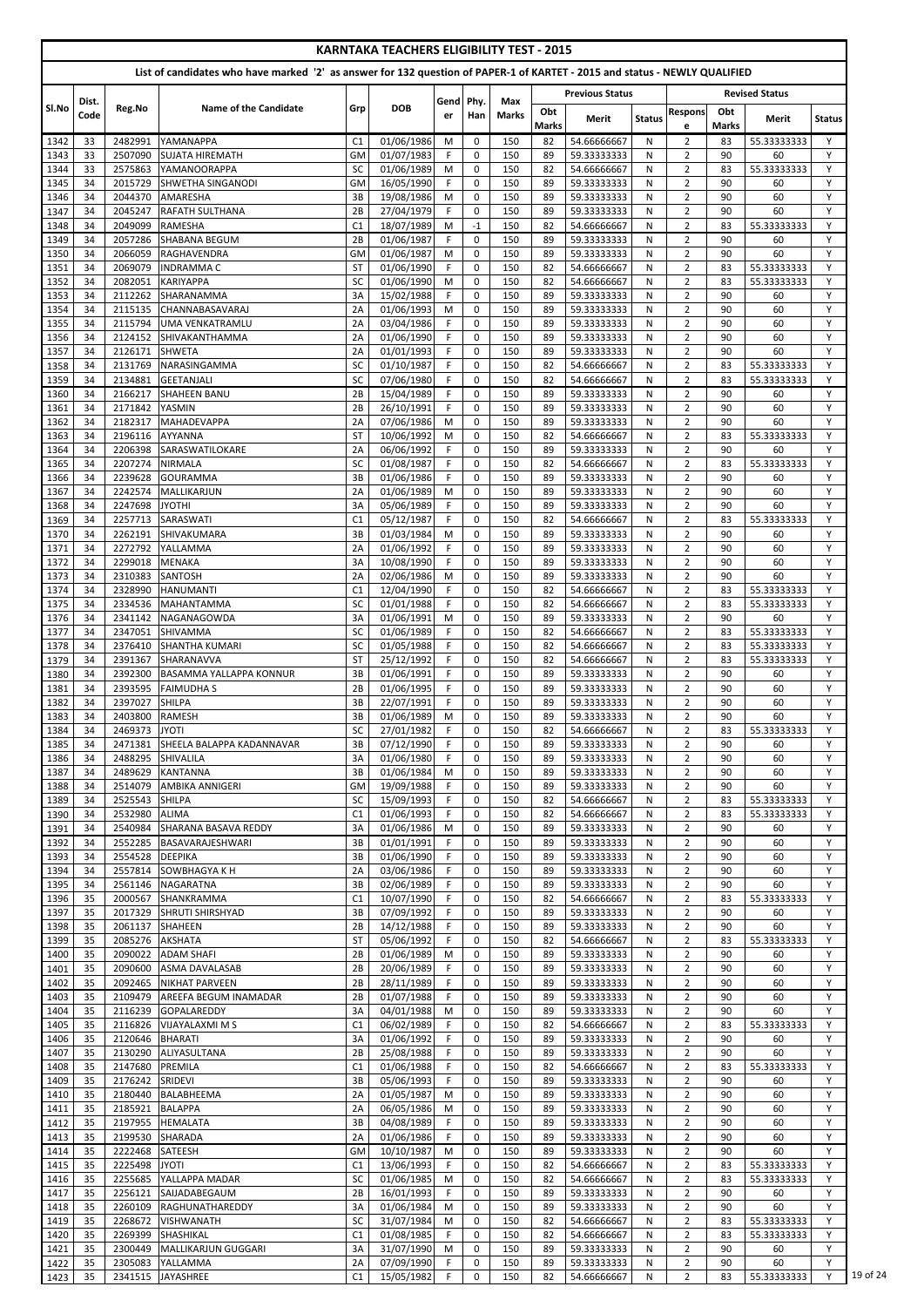|              |          |                    |                                                |                        |                          |                                                                                                                            | <b>KARNTAKA TEACHERS ELIGIBILITY TEST - 2015</b> |              |                     |                            |               |                                  |              |                            |               |
|--------------|----------|--------------------|------------------------------------------------|------------------------|--------------------------|----------------------------------------------------------------------------------------------------------------------------|--------------------------------------------------|--------------|---------------------|----------------------------|---------------|----------------------------------|--------------|----------------------------|---------------|
|              |          |                    |                                                |                        |                          | List of candidates who have marked '2' as answer for 132 question of PAPER-1 of KARTET - 2015 and status - NEWLY QUALIFIED |                                                  |              |                     |                            |               |                                  |              |                            |               |
|              | Dist.    |                    |                                                |                        |                          | Gend Phy.                                                                                                                  |                                                  | Max          |                     | <b>Previous Status</b>     |               |                                  |              | <b>Revised Status</b>      |               |
| Sl.No        | Code     | Reg.No             | Name of the Candidate                          | Grp                    | <b>DOB</b>               | er                                                                                                                         | Han                                              | <b>Marks</b> | Obt<br><b>Marks</b> | <b>Merit</b>               | <b>Status</b> | <b>Respons</b><br>e              | Obt<br>Marks | <b>Merit</b>               | <b>Status</b> |
| 1424         | 35       | 2349439            | <b>MALLAPPA</b>                                | <b>SC</b>              | 09/07/1983               | M                                                                                                                          | $\mathbf 0$                                      | 150          | 82                  | 54.66666667                | N             | $\overline{2}$                   | 83           | 55.33333333                | Y             |
| 1425         | 35       | 2353628            | <b>MANJULA</b>                                 | <b>SC</b>              | 15/06/1991               | F.                                                                                                                         | 0                                                | 150          | 82                  | 54.66666667                | N             | $\overline{2}$                   | 83           | 55.33333333                | Y             |
| 1426         | 35       | 2378030            | <b>KAVITA</b>                                  | C1                     | 15/07/1993               | F                                                                                                                          | $\mathbf 0$                                      | 150          | 82                  | 54.66666667                | N             | $\overline{2}$                   | 83           | 55.33333333                | Y             |
| 1427         | 35       | 2396366            | <b>SHRIDEVI</b>                                | SC                     | 13/02/1989               | F                                                                                                                          | $\mathbf 0$                                      | 150          | 82                  | 54.66666667                | N             | $\overline{2}$                   | 83           | 55.33333333                | Y             |
| 1428         | 35       | 2407639            | <b>BASAVARAJ</b>                               | SC                     | $\overline{01/06/1988}$  | M                                                                                                                          | $\mathbf 0$                                      | 150          | 82                  | 54.66666667                | N             | $\overline{2}$                   | 83           | 55.33333333                | Y             |
| 1429<br>1430 | 35<br>35 | 2411164<br>2412539 | <b>SEETABAI</b><br><b>NASREEN FATIMA</b>       | <b>SC</b><br>2B        | 26/07/1990<br>11/05/1988 | F<br>F                                                                                                                     | $\mathbf 0$<br>$\mathbf 0$                       | 150<br>150   | 82<br>89            | 54.66666667<br>59.33333333 | N<br>N        | $\overline{2}$<br>$\overline{2}$ | 83<br>90     | 55.33333333<br>60          | Y<br>Y        |
| 1431         | 35       | 2439269            | SHREEKANTH                                     | C1                     | 10/06/1987               | M                                                                                                                          | $-1$                                             | 150          | 82                  | 54.66666667                | N             | $\overline{2}$                   | 83           | 55.33333333                | Y             |
| 1432         | 35       | 2447382            | CHANDRAKALA                                    | C1                     | 19/01/1990               | F                                                                                                                          | $\mathbf 0$                                      | 150          | 82                  | 54.66666667                | N             | $\overline{2}$                   | 83           | 55.33333333                | Y             |
| 1433         | 35       | 2457389            | SHAMEENA                                       | 2B                     | 26/01/1991               | F                                                                                                                          | $-1$                                             | 150          | 82                  | 54.66666667                | N             | $\overline{2}$                   | 83           | 55.33333333                | Y             |
| 1434         | 35       | 2459242            | <b>MAHADEVAPPA</b>                             | <b>SC</b>              | 02/04/1987               | M                                                                                                                          | 0                                                | 150          | 82                  | 54.66666667                | N             | $\overline{2}$                   | 83           | 55.33333333                | Y             |
| 1435         | 35       | 2468820            | <b>MEECAL</b>                                  | C1                     | 10/09/1983               | F.                                                                                                                         | $\mathbf 0$                                      | 150          | 82                  | 54.66666667                | N             | $\overline{2}$                   | 83           | 55.33333333                | Y             |
| 1436         | 35       | 2482101            | VIJAYAMMA                                      | 2A                     | $\overline{01/06/1990}$  | F                                                                                                                          | $\mathbf 0$                                      | 150          | 89                  | 59.33333333                | ${\sf N}$     | $\overline{2}$                   | 90           | 60                         | Y             |
| 1437         | 35       | 2485509            | <b>SABANNA</b>                                 | C1                     | 18/07/1988               | M                                                                                                                          | 0                                                | 150          | 82                  | 54.66666667                | N             | $\overline{2}$                   | 83           | 55.33333333                | Y             |
| 1438         | 35<br>35 | 2497353<br>2505550 | <b>KHASIM</b><br><b>VITHOBA</b>                | 2B<br>C1               | 20/02/1988<br>01/06/1991 | M<br>M                                                                                                                     | 0<br>0                                           | 150<br>150   | 89<br>82            | 59.33333333<br>54.66666667 | N<br>N        | $\overline{2}$<br>$\overline{2}$ | 90<br>83     | 60<br>55.33333333          | Y<br>Y        |
| 1439<br>1440 | 35       | 2510526            | <b>SUMATI KUPANOOR</b>                         | C1                     | 20/12/1990               | F                                                                                                                          | $\mathbf 0$                                      | 150          | 82                  | 54.66666667                | N             | $\overline{2}$                   | 83           | 55.33333333                | Y             |
| 1441         | 35       | 2521951            | <b>FIRDOSEJAHAM S</b>                          | 2B                     | 03/07/1990               | F                                                                                                                          | $\mathbf 0$                                      | 150          | 89                  | 59.33333333                | N             | $\overline{2}$                   | 90           | 60                         | Y             |
| 1442         | 35       | 2533782            | BHIMARADDY                                     | 2A                     | 21/10/1986               | M                                                                                                                          | $\mathbf 0$                                      | 150          | 89                  | 59.33333333                | N             | $\overline{2}$                   | 90           | 60                         | Y             |
| 1443         | 35       | 2549437            | RAJESHWARI                                     | <b>ST</b>              | 15/01/1984               | F                                                                                                                          | $\pmb{0}$                                        | 150          | 82                  | 54.66666667                | N             | $\overline{2}$                   | 83           | 55.33333333                | Y             |
| 1444         | 35       | 2558185            | <b>MAREPPA</b>                                 | 2A                     | 28/07/1987               | M                                                                                                                          | $\mathbf 0$                                      | 150          | 89                  | 59.33333333                | N             | $\overline{2}$                   | 90           | 60                         | Y             |
| 1445         | 40       | 2003264            | <b>CHAITHRAD C</b>                             | <b>ST</b>              | 26/09/1993               | F                                                                                                                          | $\mathbf 0$                                      | 150          | 82                  | 54.66666667                | N             | $\overline{2}$                   | 83           | 55.33333333                | Y             |
| 1446         | 40       | 2010070            | <b>SHWETHA</b>                                 | 3B                     | 19/07/1989               | F                                                                                                                          | $\overline{0}$                                   | 150          | 89                  | 59.33333333                | N             | $\overline{2}$                   | 90           | 60                         | Y             |
| 1447         | 40       | 2010839            | <b>VIJAYAKUMAR M</b>                           | 3B                     | 20/07/1980               | M                                                                                                                          | $\mathbf 0$                                      | 150          | 89                  | 59.33333333                | N             | $\overline{2}$                   | 90           | 60                         | Y             |
| 1448         | 40       | 2014174            | SHIVAKUMARA M                                  | C1                     | 06/04/1988               | M                                                                                                                          | $\mathbf 0$                                      | 150          | 82                  | 54.66666667                | N             | $\overline{2}$                   | 83           | 55.33333333                | Y<br>Y        |
| 1449<br>1450 | 40<br>40 | 2022127<br>2030643 | LALITHA C B<br><b>KALAVATHIM</b>               | <b>ST</b><br>2A        | 16/06/1977<br>20/04/1991 | F.<br>F.                                                                                                                   | $\mathbf 0$<br>$\mathbf 0$                       | 150<br>150   | 82<br>89            | 54.66666667<br>59.33333333 | N<br>N        | $\overline{2}$<br>$\overline{2}$ | 83<br>90     | 55.33333333<br>60          | Y             |
| 1451         | 40       | 2043541            | <b>LALITHA</b>                                 | 3B                     | 12/04/1991               | F                                                                                                                          | 0                                                | 150          | 89                  | 59.33333333                | N             | $\overline{2}$                   | 90           | 60                         | Y             |
| 1452         | 40       |                    | 2049879 MAHADEVASWAMY S                        | SC.                    | 08/04/1982               | M                                                                                                                          | 0                                                | 150          | 82                  | 54.66666667                | N.            | 2                                | 83           | 55.33333333                | Y             |
| 1453         | 40       | 2065222            | <b>GEETHA V</b>                                | 2A                     | 03/04/1990               | F                                                                                                                          | $\Omega$                                         | 150          | 89                  | 59.33333333                | N             | $\overline{2}$                   | 90           | 60                         | Y             |
| 1454         | 40       |                    | 2069296 POORNIMA                               | <b>ST</b>              | 18/09/1990               | F.                                                                                                                         | $\mathbf 0$                                      | 150          | 82                  | 54.66666667                | N             | $\overline{2}$                   | 83           | 55.33333333                | Y             |
| 1455         | 40       | 2069416            | <b>SHALINI C</b>                               | 3B                     | 21/05/1989               | F.                                                                                                                         | $\mathbf 0$                                      | 150          | 89                  | 59.33333333                | N             | $\overline{2}$                   | 90           | 60                         | Y             |
| 1456         | 40       | 2098270            | <b>PRAKASHA B</b>                              | <b>ST</b>              | 10/05/1985               | M                                                                                                                          | $\mathbf 0$                                      | 150          | 82                  | 54.66666667                | N             | $\overline{2}$                   | 83           | 55.33333333                | Y             |
| 1457         | 40       | 2099619            | <b>SARASWATHI R</b>                            | <b>SC</b>              | 05/04/1992               | F.                                                                                                                         | $\mathbf 0$                                      | 150          | 82                  | 54.66666667                | N             | $\overline{2}$                   | 83           | 55.33333333                | Y             |
| 1458         | 40       | 2151406            | MALASHREE R                                    | 3A                     | 08/02/1988               | F.                                                                                                                         | $\mathbf 0$                                      | 150          | 89                  | 59.33333333                | N             | $\overline{2}$                   | 90           | 60                         | Y             |
| 1459         | 40       | 2160223            | RASHMI K<br><b>KAVITHA S</b>                   | <b>SC</b>              | 22/03/1992               | F<br>F                                                                                                                     | $\mathbf 0$<br>$\mathbf 0$                       | 150          | 82                  | 54.66666667                | N             | $\overline{2}$<br>$\overline{2}$ | 83           | 55.33333333                | Y<br>Y        |
| 1460<br>1461 | 40<br>40 | 2163177<br>2194360 | BANGARANAIKA                                   | <b>SC</b><br><b>ST</b> | 29/05/1992<br>06/04/1991 | M                                                                                                                          | $\overline{0}$                                   | 150<br>150   | 82<br>82            | 54.66666667<br>54.66666667 | N<br>N        | $\overline{2}$                   | 83<br>83     | 55.33333333<br>55.33333333 | Y             |
| 1462         | 40       | 2198971            | JAGADEESHA N                                   | <b>SC</b>              | 05/10/1988               | M                                                                                                                          | $\overline{0}$                                   | 150          | 82                  | 54.66666667                | N             | $\overline{2}$                   | 83           | 55.33333333                | Y             |
| 1463         | 40       | 2199902            | <b>SAVITHA P</b>                               | 3B                     | 10/08/1987               | F.                                                                                                                         | $\mathbf 0$                                      | 150          | 89                  | 59.33333333                | N             | $\overline{2}$                   | 90           | 60                         | Y             |
| 1464         | 40       | 2211374            | <b>PRATHAP R</b>                               | 2A                     | 26/07/1990               | M                                                                                                                          | $\mathbf 0$                                      | 150          | 89                  | 59.33333333                | N             | $\overline{2}$                   | 90           | 60                         | Y             |
| 1465         | 40       | 2223574            | <b>BASAVANNA B</b>                             | <b>ST</b>              | 01/04/1988               | M                                                                                                                          | $\mathbf 0$                                      | 150          | 82                  | 54.66666667                | N             | $\overline{2}$                   | 83           | 55.33333333                | Y             |
| 1466         | 40       | 2224285            | <b>SHILPA V</b>                                | 3B                     | 16/04/1992               | F.                                                                                                                         | $\mathbf 0$                                      | 150          | 89                  | 59.33333333                | N             | $\overline{2}$                   | 90           | 60                         | Y             |
| 1467         | 40       | 2232189            | <b>BASAVANNA G S</b>                           | 3B                     | 01/10/1992               | M                                                                                                                          | $\mathbf 0$                                      | 150          | 89                  | 59.33333333                | N             | $\overline{2}$                   | 90           | 60                         | Y             |
| 1468         | 40       | 2234240            | <b>SHANKARPRATHAP K M</b>                      | 3B                     | 21/05/1991               | M                                                                                                                          | $\mathbf 0$                                      | 150          | 89                  | 59.33333333                | N             | $\overline{2}$                   | 90           | 60                         | Y             |
| 1469         | 40       | 2244731            | <b>MANJUNATHA S</b>                            | <b>ST</b>              | 08/06/1988               | M                                                                                                                          | $\mathbf 0$                                      | 150          | 82                  | 54.66666667                | N             | $\overline{2}$                   | 83           | 55.33333333                | Y             |
| 1470<br>1471 | 40<br>40 | 2252636<br>2283112 | NELSON VINAY KUMAR S<br><b>THANDU MURTHY T</b> | GM<br>C1               | 30/04/1981<br>15/06/1981 | M<br>M                                                                                                                     | 0<br>0                                           | 150<br>150   | 89<br>82            | 59.33333333<br>54.66666667 | N<br>N        | $\overline{2}$<br>$\overline{2}$ | 90<br>83     | 60<br>55.33333333          | Y<br>Y        |
| 1472         | 40       | 2283650            | MUDDAMMA                                       | <b>SC</b>              | 24/10/1988               | F.                                                                                                                         | $\mathbf 0$                                      | 150          | 82                  | 54.66666667                | N             | $\overline{2}$                   | 83           | 55.33333333                | Y             |
| 1473         | 40       | 2300078            | SIDDANAIKA                                     | <b>ST</b>              | 10/07/1990               | M                                                                                                                          | $\mathbf 0$                                      | 150          | 82                  | 54.66666667                | N             | $\overline{2}$                   | 83           | 55.33333333                | Y             |
| 1474         | 40       | 2310038            | <b>SHILPA C</b>                                | SC                     | 06/06/1988               | F.                                                                                                                         | $\mathbf 0$                                      | 150          | 82                  | 54.66666667                | N             | $\overline{2}$                   | 83           | 55.33333333                | Y             |
| 1475         | 40       | 2317077            | <b>BASAVANNA G</b>                             | 3B                     | 20/07/1988               | M                                                                                                                          | $\mathbf 0$                                      | 150          | 89                  | 59.33333333                | N             | $\overline{2}$                   | 90           | 60                         | Y             |
| 1476         | 40       | 2356601            | MAHADEVASWAMY H C                              | 3B                     | 15/07/1989               | M                                                                                                                          | $\mathbf 0$                                      | 150          | 89                  | 59.33333333                | N             | $\overline{2}$                   | 90           | 60                         | Y             |
| 1477         | 40       | 2392682            | <b>SABASTEEN D</b>                             | 3B                     | 01/05/1988               | M                                                                                                                          | $\mathbf 0$                                      | 150          | 89                  | 59.33333333                | N             | $\overline{2}$                   | 90           | 60                         | Y             |
| 1478         | 40       | 2403267 SUMA S     |                                                | <b>SC</b>              | 26/02/1989               | F.                                                                                                                         | 0                                                | 150          | 82                  | 54.66666667                | N             | $\overline{2}$                   | 83           | 55.33333333                | Y             |
| 1479         | 40       | 2408154            | <b>CHANDRAKALA S</b>                           | <b>SC</b>              | 08/01/1990               | F.<br>F.                                                                                                                   | $\mathbf 0$                                      | 150          | 82                  | 54.66666667                | N             | $\overline{2}$                   | 83           | 55.33333333                | Y             |
| 1480<br>1481 | 40<br>40 | 2420652<br>2452471 | <b>BHAGYAM</b><br><b>KAVYA</b>                 | <b>SC</b><br><b>SC</b> | 01/09/1984<br>14/03/1992 | F.                                                                                                                         | $\mathbf 0$<br>$\mathbf 0$                       | 150<br>150   | 82<br>82            | 54.66666667<br>54.66666667 | N<br>N        | $\overline{2}$<br>$\overline{2}$ | 83<br>83     | 55.33333333<br>55.33333333 | Y<br>Y        |
| 1482         | 40       | 2452988            | MALATHI C                                      | <b>ST</b>              | 03/03/1991               | F                                                                                                                          | 0                                                | 150          | 82                  | 54.66666667                | N             | $\overline{2}$                   | 83           | 55.33333333                | Y             |
| 1483         | 40       | 2466948            | RAJESHWARI B                                   | SC                     | 07/07/1989               | F                                                                                                                          | $\mathbf 0$                                      | 150          | 82                  | 54.66666667                | N             | $\overline{2}$                   | 83           | 55.33333333                | Y             |
| 1484         | 40       | 2477725            | RAJAMMA P                                      | <b>SC</b>              | 01/06/1990               | F                                                                                                                          | $\overline{0}$                                   | 150          | 82                  | 54.66666667                | N             | $\overline{2}$                   | 83           | 55.33333333                | Y             |
| 1485         | 40       | 2518202            | NAYADABSA R                                    | 2B                     | 09/04/1988               | F.                                                                                                                         | $\mathbf 0$                                      | 150          | 89                  | 59.33333333                | N             | $\overline{2}$                   | 90           | 60                         | Y             |
| 1486         | 40       |                    | 2527525 NAGARAJU B                             | SC                     | 01/06/1980               | M                                                                                                                          | $\mathbf 0$                                      | 150          | 82                  | 54.66666667                | N             | $\overline{2}$                   | 83           | 55.33333333                | Y             |
| 1487         | 40       |                    | 2529330 JAYASHREE B                            | $\sim$ $-$<br>Ы        | 15/12/1993               | F.                                                                                                                         | $\mathbf 0$                                      | 150          | 82                  | 54.66666667                | ${\sf N}$     | $\overline{2}$                   | 83           | 55.333333333               | Y             |
| 1488         | 40       |                    | 2532196   LAKSHMI P                            | <b>SC</b>              | 16/05/1989               | F.                                                                                                                         | $\mathbf{0}$                                     | 150          | 82                  | 54.66666667                | N             | $\overline{2}$                   | 83           | 55.33333333                | Y             |
| 1489         | 40       |                    | 2548369 SURESHAK                               | 2A                     | 21/06/1989               | M                                                                                                                          | 0                                                | 150          | 89                  | 59.33333333                | N             | $\overline{2}$                   | 90           | 60                         | Y             |
| 1490<br>1491 | 40<br>40 | 2553327<br>2566358 | <b>MANJULA M</b><br>SHIVAKUMARA                | 3B<br>ST               | 04/08/1989<br>20/10/1987 | F.<br>M                                                                                                                    | $\mathbf 0$<br>0                                 | 150<br>150   | 89<br>82            | 59.33333333<br>54.66666667 | N<br>N        | $\overline{2}$<br>$\overline{2}$ | 90<br>83     | 60<br>55.33333333          | Y<br>Y        |
| 1492         | 40       | 2582353            | INDUDHARAMURTHY R                              | 3B                     | 25/05/1984               | M                                                                                                                          | $\mathbf 0$                                      | 150          | 89                  | 59.33333333                | N             | $\overline{2}$                   | 90           | 60                         | Y             |
| 1493         | 41       | 2015769            | <b>ITAGI PRASHANTH KUMAR R</b>                 | SC                     | 22/05/1989               | M                                                                                                                          | 0                                                | 150          | 82                  | 54.66666667                | N             | $\overline{2}$                   | 83           | 55.33333333                | Y             |
| 1494         | 41       | 2016634            | <b>PUSHPA HADIMANI</b>                         | C1                     | 01/06/1990               | F.                                                                                                                         | $\mathbf 0$                                      | 150          | 82                  | 54.66666667                | N             | $\overline{2}$                   | 83           | 55.33333333                | Y             |
| 1495         | 41       | 2033484            | ISHIVARUDRAPPA A R                             | 2A                     | 17/12/1992               | M                                                                                                                          | $\mathbf 0$                                      | 150          | 89                  | 59.33333333                | N             | $\overline{2}$                   | 90           | 60                         | Y             |
| 1496         | 41       | 2046861            | ANJALI T M                                     | <b>SC</b>              | 26/02/1991               | F.                                                                                                                         | $\mathbf 0$                                      | 150          | 82                  | 54.66666667                | N             | $\overline{2}$                   | 83           | 55.33333333                | Y             |
| 1497         | 41       | 2048230            | RANJITH                                        | 3B                     | 22/05/1992               | M                                                                                                                          | 0                                                | 150          | 89                  | 59.33333333                | N             | $\overline{2}$                   | 90           | 60                         | Y             |
| 1498         | 41       | 2072183            | <b>ASHWINI M</b>                               | 2A                     | 19/02/1994               | F.                                                                                                                         | 0                                                | 150          | 89                  | 59.33333333                | N             | $\overline{2}$                   | 90           | 60                         | Y             |
| 1499         | 41       | 2080108            | <b>HEMA C</b>                                  | C1                     | 30/07/1990               | F.                                                                                                                         | 0                                                | 150          | 82                  | 54.66666667                | N             | $\overline{2}$                   | 83           | 55.33333333                | Y             |
| 1500         | 41       | 2111469            | KOWSALYA C K                                   | 3B                     | 08/01/1993               | F.                                                                                                                         | $\mathbf 0$                                      | 150          | 89                  | 59.33333333                | N             | $\overline{2}$                   | 90           | 60                         | Y             |
| 1501         | 41       | 2117801            | <b>GEETHA B</b>                                | 2A                     | 05/04/1989               | F.                                                                                                                         | 0                                                | 150          | 89                  | 59.33333333                | N             | $\overline{2}$                   | 90           | 60                         | Y             |
| 1502<br>1503 | 41<br>41 | 2128563<br>2133279 | <b>ANANTHA C M</b><br>INETHRAVATHI K N         | 2A<br><b>SC</b>        | 14/05/1990<br>18/03/1990 | M<br>F.                                                                                                                    | 0<br>$\mathbf 0$                                 | 150<br>150   | 89<br>82            | 59.33333333<br>54.66666667 | N<br>N        | $\overline{2}$<br>$\overline{2}$ | 90<br>83     | 60<br>55.33333333          | Y<br>Y        |
| 1504         | 41       | 2152050            | RAGHU H M                                      | 2A                     | 01/06/1991               | M                                                                                                                          | $\mathbf{0}$                                     | 150          | 89                  | 59.33333333                | N             | $\overline{2}$                   | 90           | 60                         | Υ             |
| 1505         | 41       | 2172565            | <b>PAVANA</b>                                  | 2A                     | 11/01/1991               | F.                                                                                                                         | 0                                                | 150          | 89                  | 59.33333333                | N             | $\overline{2}$                   | 90           | 60                         | Y             |
|              |          |                    |                                                |                        |                          |                                                                                                                            |                                                  |              |                     |                            |               |                                  |              |                            |               |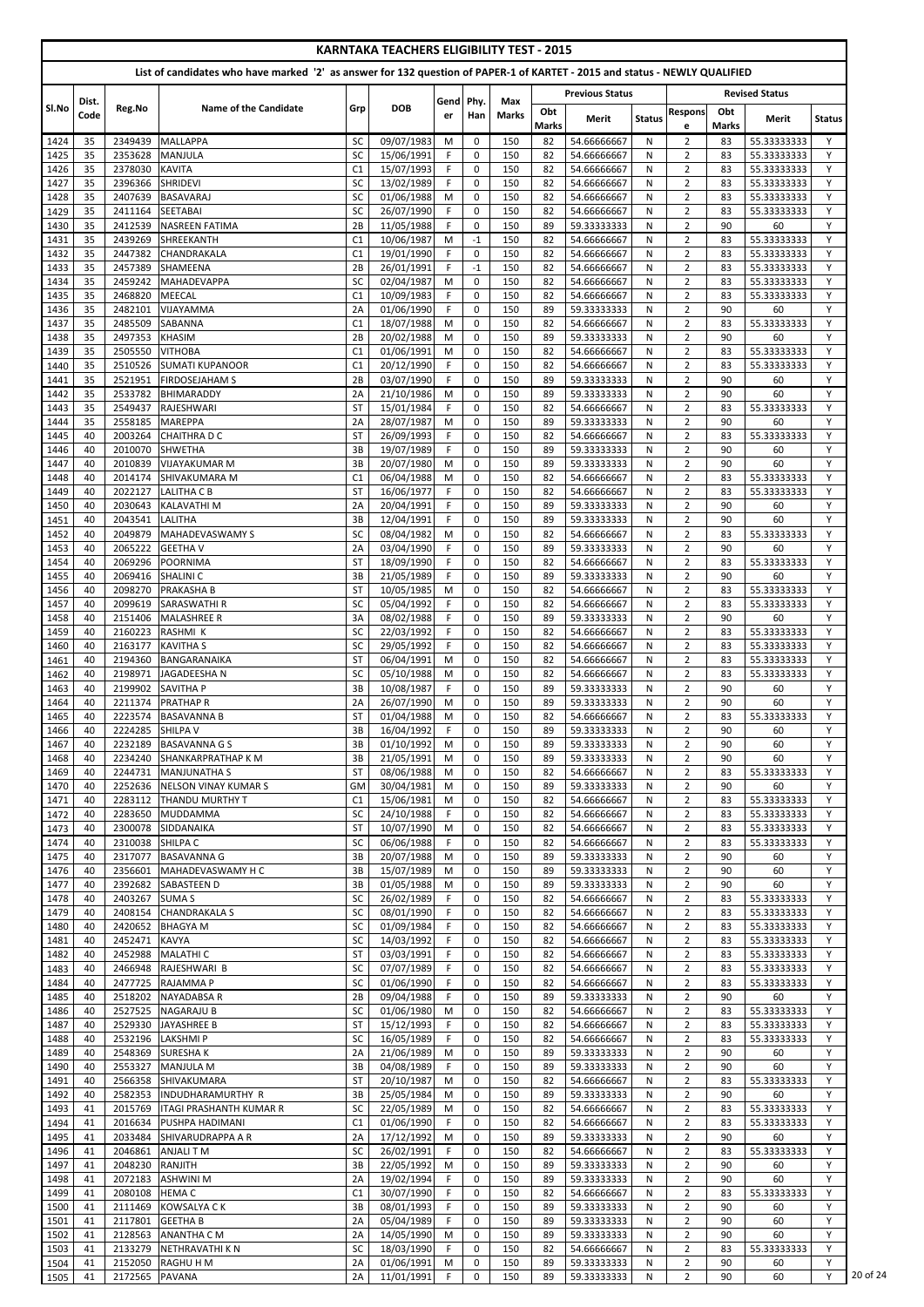|                                                                                                                            |          |                    |                                         |                 | <b>KARNTAKA TEACHERS ELIGIBILITY TEST - 2015</b> |           |                            |              |                     |                            |               |                                  |                     |                            |               |
|----------------------------------------------------------------------------------------------------------------------------|----------|--------------------|-----------------------------------------|-----------------|--------------------------------------------------|-----------|----------------------------|--------------|---------------------|----------------------------|---------------|----------------------------------|---------------------|----------------------------|---------------|
| List of candidates who have marked '2' as answer for 132 question of PAPER-1 of KARTET - 2015 and status - NEWLY QUALIFIED |          |                    |                                         |                 |                                                  |           |                            |              |                     |                            |               |                                  |                     |                            |               |
|                                                                                                                            | Dist.    |                    |                                         |                 |                                                  | Gend Phy. |                            | <b>Max</b>   |                     | <b>Previous Status</b>     |               |                                  |                     | <b>Revised Status</b>      |               |
| SI.No                                                                                                                      | Code     | Reg.No             | <b>Name of the Candidate</b>            | Grp             | <b>DOB</b>                                       | er        | Han                        | <b>Marks</b> | Obt<br><b>Marks</b> | Merit                      | <b>Status</b> | <b>Respons</b><br>e              | Obt<br><b>Marks</b> | Merit                      | <b>Status</b> |
| 1506                                                                                                                       | 41       | 2180247            | <b>RAGHUKG</b>                          | <b>SC</b>       | 20/05/1992                                       | M         | 0                          | 150          | 82                  | 54.66666667                | N             | 2                                | 83                  | 55.33333333                | Y             |
| 1507<br>1508                                                                                                               | 41<br>41 | 2233885<br>2234070 | <b>SHYLA BAI</b><br><b>SUPRIYAKS</b>    | <b>SC</b><br>3A | 03/02/1991<br>28/12/1988                         | F.<br>F.  | $\mathbf 0$<br>$\mathbf 0$ | 150<br>150   | 82<br>89            | 54.66666667<br>59.33333333 | N<br>N        | $\overline{2}$<br>$\overline{2}$ | 83<br>90            | 55.33333333<br>60          | Y<br>Y        |
| 1509                                                                                                                       | 41       | 2258946            | <b>ASHARANIT</b>                        | GM              | 20/08/1987                                       | F.        | $\mathbf 0$                | 150          | 89                  | 59.33333333                | N             | $\overline{2}$                   | 90                  | 60                         | Y             |
| 1510                                                                                                                       | 41       | 2271749            | <b>ASHWINISD</b>                        | 3B              | 19/10/1992                                       | F.        | $\mathbf 0$                | 150          | 89                  | 59.33333333                | N             | $\overline{2}$                   | 90                  | 60                         | Y             |
| 1511                                                                                                                       | 41       | 2285108            | <b>RATHNAT</b>                          | 2A              | 12/02/1993                                       | F         | $\mathbf 0$                | 150          | 89                  | 59.33333333                | N             | $\overline{2}$                   | 90                  | 60                         | Y             |
| 1512<br>1513                                                                                                               | 41<br>41 | 2298329<br>2306220 | <b>ANANDA KM</b><br>LATHAMANI B C       | <b>SC</b><br>3B | 22/06/1987<br>15/05/1988                         | M<br>F    | $\mathbf 0$<br>0           | 150<br>150   | 82<br>89            | 54.66666667<br>59.33333333 | N<br>N        | $\overline{2}$<br>$\overline{2}$ | 83<br>90            | 55.33333333<br>60          | Y<br>Y        |
| 1514                                                                                                                       | 41       | 2334308            | <b>JHANSI A K</b>                       | 3B              | 20/02/1988                                       | F         | $\mathbf 0$                | 150          | 89                  | 59.33333333                | N             | $\overline{2}$                   | 90                  | 60                         | Y             |
| 1515                                                                                                                       | 41       | 2340582            | LATHA P J                               | SC              | 26/07/1989                                       | F         | 0                          | 150          | 82                  | 54.66666667                | N             | $\overline{2}$                   | 83                  | 55.33333333                | Y             |
| 1516<br>1517                                                                                                               | 41<br>41 | 2359444<br>2375798 | LOLAKSHI M G<br>RADHA A R               | SC<br>SC        | 15/06/1991<br>03/06/1989                         | F.<br>F.  | $\mathbf 0$<br>$\mathbf 0$ | 150<br>150   | 82<br>82            | 54.66666667<br>54.66666667 | N<br>N        | $\overline{2}$<br>$\overline{2}$ | 83<br>83            | 55.33333333<br>55.33333333 | Y<br>Y        |
| 1518                                                                                                                       | 41       | 2382754            | <b>SRIDHARA B K</b>                     | <b>SC</b>       | 05/02/1988                                       | M         | $\mathbf 0$                | 150          | 82                  | 54.66666667                | N             | $\overline{2}$                   | 83                  | 55.33333333                | Y             |
| 1519                                                                                                                       | 41       | 2454297            | <b>MADHURA S M</b>                      | SC              | 05/03/1991                                       | F         | $\mathbf 0$                | 150          | 82                  | 54.66666667                | N             | $\overline{2}$                   | 83                  | 55.33333333                | Y             |
| 1520                                                                                                                       | 41       | 2462473            | YUVARAJA HT                             | C <sub>1</sub>  | 18/06/1989                                       | M         | $\mathbf 0$                | 150          | 82                  | 54.66666667                | N             | $\overline{2}$                   | 83                  | 55.33333333                | Y             |
| 1521<br>1522                                                                                                               | 41<br>41 | 2470673<br>2474150 | <b>GAYATHRI</b><br><b>VIDYATS</b>       | 3A<br>2A        | 25/07/1984<br>28/07/1991                         | F<br>F.   | 0<br>0                     | 150<br>150   | 89<br>89            | 59.33333333<br>59.33333333 | N<br>N        | $\overline{2}$<br>$\overline{2}$ | 90<br>90            | 60<br>60                   | Y<br>Y        |
| 1523                                                                                                                       | 41       | 2481322            | <b>CHAITRASHREE CV</b>                  | 3B              | 07/03/1992                                       | F.        | $\mathbf 0$                | 150          | 89                  | 59.33333333                | N             | $\overline{2}$                   | 90                  | 60                         | Y             |
| 1524                                                                                                                       | 41       | 2484476            | <b>DEEPA KUMARI H K</b>                 | 2A              | 06/08/1987                                       | F.        | 0                          | 150          | 89                  | 59.33333333                | N             | $\overline{2}$                   | 90                  | 60                         | Y             |
| 1525<br>1526                                                                                                               | 41<br>41 | 2509453<br>2530062 | SANTHOSHKUMARA B V<br><b>RESHMACT</b>   | 2A<br>3B        | 25/09/1990<br>01/04/1990                         | M<br>F    | 0<br>$\mathbf 0$           | 150<br>150   | 89<br>89            | 59.33333333<br>59.33333333 | N<br>N        | $\overline{2}$<br>$\overline{2}$ | 90<br>90            | 60<br>60                   | Y<br>Y        |
| 1527                                                                                                                       | 42       | 2028299            | <b>AKSHATHA P</b>                       | 3A              | 21/08/1991                                       | F.        | $\mathbf 0$                | 150          | 89                  | 59.33333333                | N             | $\overline{2}$                   | 90                  | 60                         | Y             |
| 1528                                                                                                                       | 42       | 2030049            | PRAJWALA RAI                            | 3B              | 22/04/1994                                       | F.        | 0                          | 150          | 89                  | 59.33333333                | N             | $\overline{2}$                   | 90                  | 60                         | Y             |
| 1529                                                                                                                       | 42       | 2035120            | <b>DAKSHAYINI P</b>                     | <b>ST</b>       | 30/08/1988                                       | F         | 0                          | 150          | 82                  | 54.66666667                | N             | $\overline{2}$                   | 83                  | 55.33333333                | Y             |
| 1530<br>1531                                                                                                               | 42<br>42 | 2036966<br>2078696 | <b>KAVITHA B</b><br>MEENAKSHI           | 3A<br>3A        | 26/05/1990<br>01/11/1987                         | F<br>F.   | 0<br>0                     | 150<br>150   | 89<br>89            | 59.33333333<br>59.33333333 | N<br>N        | $\overline{2}$<br>$\overline{2}$ | 90<br>90            | 60<br>60                   | Y<br>Y        |
| 1532                                                                                                                       | 42       | 2132275            | PUSHPALATHA                             | 3A              | 30/03/1991                                       | F.        | 0                          | 150          | 89                  | 59.33333333                | N             | $\overline{2}$                   | 90                  | 60                         | Y             |
| 1533                                                                                                                       | 42       | 2185759            | <b>LAVANYA S</b>                        | SC              | 12/03/1989                                       | F.        | $\mathbf 0$                | 150          | 82                  | 54.66666667                | N             | $\overline{2}$                   | 83                  | 55.33333333                | Y             |
| 1534                                                                                                                       | 42       |                    | 2229481 KIRAN KUMARI K                  | 3A              | 01/06/1979                                       | F.<br>F   | $\mathbf{0}$               | 150          | 89                  | 59.33333333                | N             | $\overline{2}$                   | 90                  | 60                         | Y<br>Y        |
| 1535<br>1536                                                                                                               | 42<br>42 | 2242037<br>2262971 | <b>SOUMYA NAIK</b><br><b>BHARATHIK</b>  | <b>ST</b><br>3A | 31/05/1992<br>20/08/1988                         | F         | $\Omega$<br>$\mathbf 0$    | 150<br>150   | 82<br>89            | 54.66666667<br>59.33333333 | N<br>N.       | $\overline{2}$<br>$\overline{2}$ | 83<br>90            | 55.33333333<br>60          | Y             |
| 1537                                                                                                                       | 42       | 2266133            | YATHEESHA A                             | 3A              | 14/01/1991                                       | M         | 0                          | 150          | 89                  | 59.33333333                | N             | $\overline{2}$                   | 90                  | 60                         | Y             |
| 1538                                                                                                                       | 42       | 2287621            | <b>SUPREETHA B</b>                      | 2A              | 06/12/1988                                       | F.        | $\mathbf 0$                | 150          | 89                  | 59.33333333                | N             | $\overline{2}$                   | 90                  | 60                         | Y             |
| 1539<br>1540                                                                                                               | 42<br>42 | 2293757<br>2296997 | <b>ASHWINI</b><br><b>SAVITHA</b>        | 3B<br><b>SC</b> | 29/05/1992<br>27/07/1990                         | F.<br>F   | $\mathbf 0$<br>$\mathbf 0$ | 150<br>150   | 89<br>82            | 59.33333333<br>54.66666667 | N<br>N        | $\overline{2}$<br>$\overline{2}$ | 90<br>83            | 60<br>55.33333333          | Y<br>Y        |
| 1541                                                                                                                       | 42       | 2311387            | <b>JAYANTHI</b>                         | <b>SC</b>       | 23/06/1988                                       | F.        | $\mathbf 0$                | 150          | 82                  | 54.66666667                | N             | $\overline{2}$                   | 83                  | 55.33333333                | Y             |
| 1542                                                                                                                       | 42       | 2316073            | <b>ASHWINI KK</b>                       | 2A              | 17/03/1989                                       | F         | $\mathbf 0$                | 150          | 89                  | 59.33333333                | N             | $\overline{2}$                   | 90                  | 60                         | Y             |
| 1543                                                                                                                       | 42       | 2353551            | LAKSHMI                                 | C <sub>1</sub>  | 21/07/1984                                       | F.        | $\mathbf 0$                | 150          | 82                  | 54.66666667                | N             | $\overline{2}$                   | 83                  | 55.33333333                | Y<br>Y        |
| 1544<br>1545                                                                                                               | 42<br>42 | 2354791<br>2377207 | <b>PAVITHRAK</b><br><b>DHANASHREE D</b> | 3A<br>2A        | 23/05/1991<br>17/07/1989                         | F<br>F.   | $\mathbf 0$<br>0           | 150<br>150   | 89<br>89            | 59.33333333<br>59.33333333 | N<br>N        | $\overline{2}$<br>$\overline{2}$ | 90<br>90            | 60<br>60                   | Y             |
| 1546                                                                                                                       | 42       | 2397949            | <b>AKSHATHA B</b>                       | 2A              | 25/08/1989                                       | F.        | 0                          | 150          | 89                  | 59.33333333                | N             | $\overline{2}$                   | 90                  | 60                         | Y             |
| 1547                                                                                                                       | 42       | 2427283            | <b>TINCY PA</b>                         | 3B              | 17/04/1990                                       | F.        | $\mathbf 0$                | 150          | 89                  | 59.33333333                | N             | $\overline{2}$                   | 90                  | 60                         | Y             |
| 1548                                                                                                                       | 42<br>42 | 2430889<br>2495906 | <b>NAMITHA</b><br><b>GANESHA M</b>      | 2A<br>2A        | 28/07/1990<br>05/04/1986                         | F<br>M    | $\mathbf 0$<br>0           | 150<br>150   | 89<br>89            | 59.33333333<br>59.33333333 | N             | $\overline{2}$<br>$\overline{2}$ | 90<br>90            | 60<br>60                   | Y<br>Y        |
| 1549<br>1550                                                                                                               | 42       | 2525324            | KUSUMAVATHI                             | 3A              | 15/02/1989                                       | F.        | $\mathbf 0$                | 150          | 89                  | 59.33333333                | N<br>N        | $\overline{2}$                   | 90                  | 60                         | Y             |
| 1551                                                                                                                       | 42       | 2544239            | KIRANKUMARA U                           | <b>ST</b>       | 05/06/1992                                       | M         | $\mathbf 0$                | 150          | 82                  | 54.66666667                | N             | $\overline{2}$                   | 83                  | 55.33333333                | Y             |
| 1552                                                                                                                       | 42       | 2561544            | JONITA LOBO                             | 3B              | 29/12/1991                                       | F.        | 0                          | 150          | 89                  | 59.33333333                | N             | $\overline{2}$                   | 90                  | 60                         | Y             |
| 1553<br>1554                                                                                                               | 43<br>43 | 2002718<br>2005380 | <b>PARAMESHAKR</b><br>MANJUNATHA S P    | 2A<br>3B        | 15/05/1989<br>20/05/1985                         | M<br>M    | 0<br>$\mathbf 0$           | 150<br>150   | 89<br>89            | 59.33333333<br>59.33333333 | N<br>N        | $\overline{2}$<br>$\overline{2}$ | 90<br>90            | 60<br>60                   | Y<br>Y        |
| 1555                                                                                                                       | 43       | 2011556            | SHASHIKUMARI                            | <b>SC</b>       | 20/02/1992                                       | F.        | 0                          | 150          | 82                  | 54.66666667                | N             | $\overline{2}$                   | 83                  | 55.33333333                | Y             |
| 1556                                                                                                                       | 43       | 2026337            | <b>CHANDRUVS</b>                        | C1              | 01/11/1989                                       | M         | $\mathbf 0$                | 150          | 82                  | 54.66666667                | N             | $\overline{2}$                   | 83                  | 55.33333333                | Y             |
| 1557<br>1558                                                                                                               | 43<br>43 | 2028281<br>2032478 | <b>PAVITHRA HT</b><br><b>SWETHANB</b>   | 2A<br>3B        | 01/07/1989<br>11/12/1988                         | F.<br>F.  | 0<br>$\mathbf 0$           | 150<br>150   | 89<br>89            | 59.33333333<br>59.33333333 | N<br>N        | $\overline{2}$<br>$\overline{2}$ | 90<br>90            | 60<br>60                   | Y<br>Y        |
| 1559                                                                                                                       | 43       | 2052557            | <b>SMITHANR</b>                         | 3A              | 28/04/1992                                       | F.        | 0                          | 150          | 89                  | 59.33333333                | N             | $\overline{2}$                   | 90                  | 60                         | Y             |
| 1560                                                                                                                       | 43       | 2059203            | <b>SUMALATHAN</b>                       | <b>SC</b>       | 19/07/1992                                       | F.        | 0                          | 150          | 82                  | 54.66666667                | N             | $\overline{2}$                   | 83                  | 55.33333333                | Y             |
| 1561                                                                                                                       | 43       | 2065761            | <b>SHIVA</b>                            | <b>SC</b>       | 12/10/1987<br>02/09/1987                         | M<br>F.   | 0<br>$\mathbf 0$           | 150          | 82                  | 54.66666667                | N             | $\overline{2}$                   | 83<br>90            | 55.33333333                | Y<br>Y        |
| 1562<br>1563                                                                                                               | 43<br>43 | 2073704<br>2091680 | <b>RAMYATS</b><br>MANJANAIK B D         | 2A<br><b>SC</b> | 03/05/1992                                       | M         | $\mathbf 0$                | 150<br>150   | 89<br>82            | 59.33333333<br>54.66666667 | N<br>N        | $\overline{2}$<br>$\overline{2}$ | 83                  | 60<br>55.33333333          | Y             |
| 1564                                                                                                                       | 43       | 2105862            | JANEEPA H C                             | 3A              | 22/04/1987                                       | M         | $\mathbf 0$                | 150          | 89                  | 59.33333333                | N             | $\overline{2}$                   | 90                  | 60                         | Y             |
| 1565                                                                                                                       | 43       | 2112874            | <b>ASHARANIKS</b>                       | <b>SC</b>       | 13/01/1986                                       | F.        | $\mathbf 0$                | 150          | 82                  | 54.66666667                | N             | $\overline{2}$                   | 83                  | 55.33333333                | Y             |
| 1566<br>1567                                                                                                               | 43<br>43 | 2115886<br>2116226 | <b>UMESHAKR</b><br><b>REKHA S</b>       | 2A<br><b>SC</b> | 02/07/1989<br>06/02/1987                         | M<br>F    | 0<br>0                     | 150<br>150   | 89<br>82            | 59.33333333<br>54.66666667 | N<br>N        | $\overline{2}$<br>$\overline{2}$ | 90<br>83            | 60<br>55.33333333          | Y<br>Y        |
| 1568                                                                                                                       | 43       | 2136849            | <b>GEETHA A C</b>                       | 2A              | 10/06/1993                                       | F.        | $\Omega$                   | 150          | 89                  | 59.33333333                | N             | $\overline{2}$                   | 90                  | 60                         | Y             |
| 1569                                                                                                                       | 43       |                    | 2169671 SHAMBHAVISS                     | 3A              | 05/04/1994                                       | F.        | 0                          | 150          | 89                  | 59.33333333                | N             | $\overline{2}$                   | 90                  | 60                         |               |
| 1570<br>1571                                                                                                               | 43<br>43 | 2177875            | 2171016 SUMITHRASG<br><b>PRADEEPAKS</b> | 2A<br>SC        | 09/03/1987<br>29/01/1990                         | F.<br>M   | $\Omega$<br>0              | 150<br>150   | 89<br>82            | 59.33333333<br>54.66666667 | N<br>N        | $\overline{2}$<br>$\overline{2}$ | 90<br>83            | 60<br>55.33333333          | Y<br>Y        |
| 1572                                                                                                                       | 43       |                    | 2181596 SAHANA M S                      | 3A              | 30/06/1990                                       | F.        | $\mathbf 0$                | 150          | 89                  | 59.33333333                | N             | $\overline{2}$                   | 90                  | 60                         | Y             |
| 1573                                                                                                                       | 43       | 2188533            | SHRUTHI D C                             | <b>SC</b>       | 01/06/1988                                       | F.        | $\mathbf 0$                | 150          | 82                  | 54.66666667                | N             | $\overline{2}$                   | 83                  | 55.33333333                | Y             |
| 1574                                                                                                                       | 43       | 2213954            | SUNEETHA B S                            | 3B              | 10/07/1982                                       | F.        | 0                          | 150          | 89                  | 59.33333333                | N             | $\overline{2}$                   | 90                  | 60                         | Y             |
| 1575<br>1576                                                                                                               | 43<br>43 | 2216230<br>2217731 | <b>SUNEETHABAI V M</b><br>IKOWSHIKA C D | SC<br>SC        | 20/05/1992<br>25/07/1990                         | F.<br>M   | 0<br>0                     | 150<br>150   | 82<br>82            | 54.66666667<br>54.66666667 | N<br>N        | $\overline{2}$<br>$\overline{2}$ | 83<br>83            | 55.33333333<br>55.33333333 | Y<br>Y        |
| 1577                                                                                                                       | 43       | 2218340            | <b>CHETHAN KUMAR N</b>                  | 2A              | 22/07/1991                                       | M         | $\mathbf{0}$               | 150          | 89                  | 59.33333333                | N             | $\overline{2}$                   | 90                  | 60                         | Y             |
| 1578                                                                                                                       | 43       | 2234478            | <b>BASILICA MARY</b>                    | 3B              | 08/07/1984                                       | F.        | 0                          | 150          | 89                  | 59.33333333                | N             | $\overline{2}$                   | 90                  | 60                         | Y             |
| 1579                                                                                                                       | 43       | 2239403            | SHWETHAVS                               | 3A              | 17/06/1990                                       | F.        | 0                          | 150          | 89                  | 59.33333333                | N             | $\overline{2}$                   | 90                  | 60                         | Y             |
| 1580<br>1581                                                                                                               | 43<br>43 | 2241121<br>2249355 | KAVYA K S<br><b>MAMATHA G</b>           | 2A<br>3B        | 15/11/1992<br>10/08/1989                         | F.<br>F.  | 0<br>0                     | 150<br>150   | 89<br>89            | 59.33333333<br>59.33333333 | N<br>N        | $\overline{2}$<br>$\overline{2}$ | 90<br>90            | 60<br>60                   | Y<br>Y        |
| 1582                                                                                                                       | 43       | 2262820            | NANDINI T N                             | 3B              | 12/10/1992                                       | F.        | 0                          | 150          | 89                  | 59.33333333                | N             | $\overline{2}$                   | 90                  | 60                         | Y             |
| 1583                                                                                                                       | 43       | 2282229            | <b>RAJEEV CP</b>                        | 3A              | 26/06/1987                                       | M         | 0                          | 150          | 89                  | 59.33333333                | N             | $\overline{2}$                   | 90                  | 60                         | Y             |
| 1584<br>1585                                                                                                               | 43<br>43 | 2307773<br>2308954 | JAYAPRAKASHA P P<br><b>MAHADEVI B M</b> | <b>SC</b><br>3B | 16/06/1985<br>10/08/1993                         | M<br>F.   | 0<br>0                     | 150<br>150   | 82<br>89            | 54.66666667<br>59.33333333 | N<br>N        | $\overline{2}$<br>$\overline{2}$ | 83<br>90            | 55.33333333<br>60          | Y<br>Y        |
| 1586                                                                                                                       | 43       | 2357628            | <b>CHETHANA TK</b>                      | <b>SC</b>       | 02/05/1986                                       | M         | 0                          | 150          | 82                  | 54.66666667                | N             | $\overline{2}$                   | 83                  | 55.33333333                | Y             |
| 1587                                                                                                                       | 43       | 2358988            | <b>BHANU SHREE K S</b>                  | 2A              | 06/07/1989                                       | F.        | 0                          | 150          | 89                  | 59.33333333                | N             | $\overline{2}$                   | 90                  | 60                         | Y             |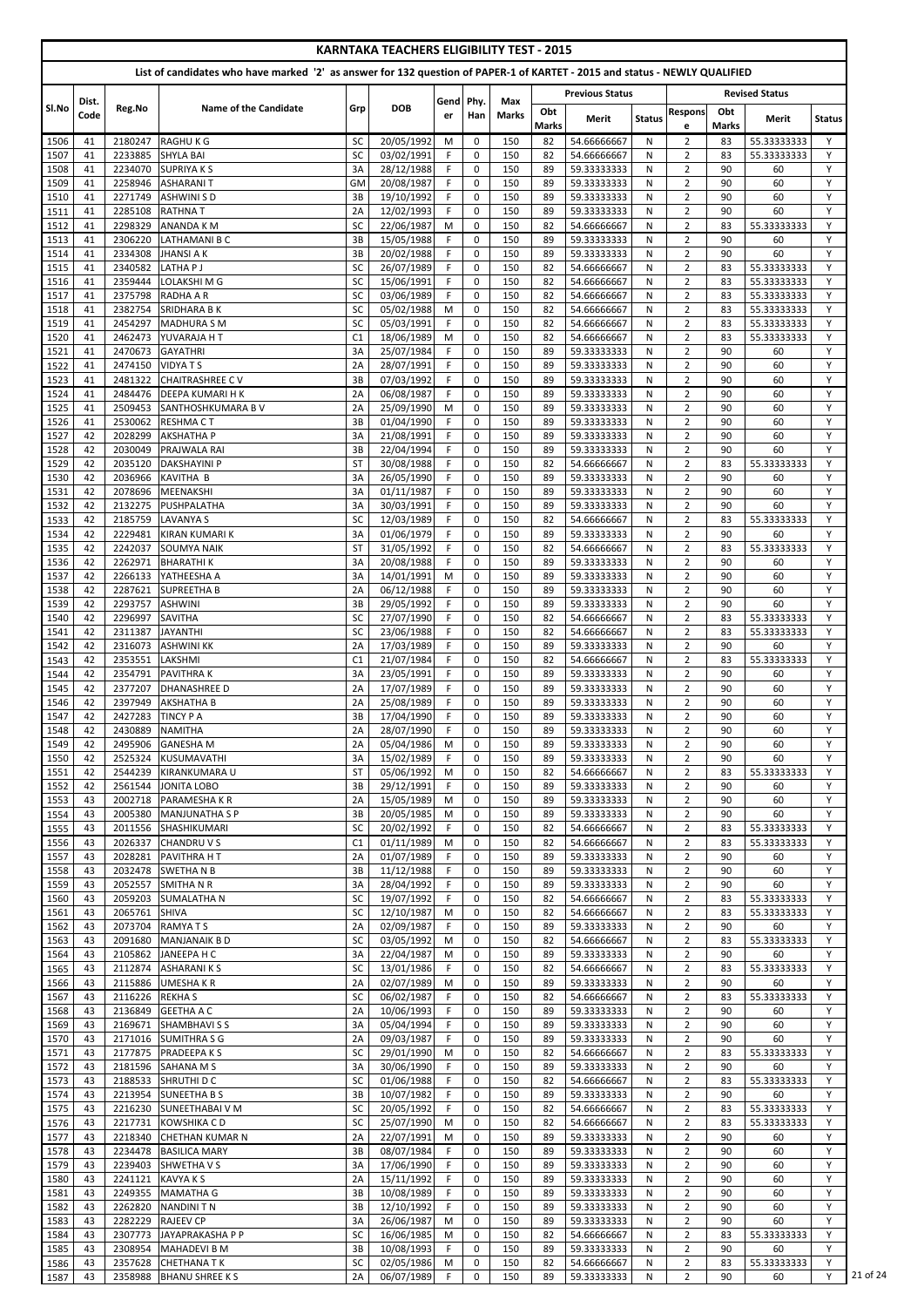|              |          |                           |                                                                                                                            |                        |                          |                | <b>KARNTAKA TEACHERS ELIGIBILITY TEST - 2015</b> |              |                     |                            |               |                                  |                     |                            |               |
|--------------|----------|---------------------------|----------------------------------------------------------------------------------------------------------------------------|------------------------|--------------------------|----------------|--------------------------------------------------|--------------|---------------------|----------------------------|---------------|----------------------------------|---------------------|----------------------------|---------------|
|              |          |                           | List of candidates who have marked '2' as answer for 132 question of PAPER-1 of KARTET - 2015 and status - NEWLY QUALIFIED |                        |                          |                |                                                  |              |                     |                            |               |                                  |                     |                            |               |
|              | Dist.    |                           |                                                                                                                            |                        |                          | Gend Phy.      |                                                  | Max          |                     | <b>Previous Status</b>     |               |                                  |                     | <b>Revised Status</b>      |               |
| Sl.No        | Code     | Reg.No                    | <b>Name of the Candidate</b>                                                                                               | Grp                    | <b>DOB</b>               | er             | Han                                              | <b>Marks</b> | Obt<br><b>Marks</b> | Merit                      | <b>Status</b> | <b>Respons</b><br>e              | Obt<br><b>Marks</b> | Merit                      | <b>Status</b> |
| 1588         | 43       | 2367740                   | <b>VINUTHAM</b>                                                                                                            | 3A                     | 30/07/1989               | F              | $\mathbf 0$                                      | 150          | 89                  | 59.33333333                | N             | $\overline{2}$                   | 90                  | 60                         | Y             |
| 1589<br>1590 | 43<br>43 | 2383312<br>2387374        | <b>PRUTHVI</b><br>SARASWATHI D K                                                                                           | 2A<br><b>ST</b>        | 02/06/1989<br>19/10/1992 | F.<br>F.       | $\mathbf 0$<br>$\mathbf 0$                       | 150<br>150   | 89<br>82            | 59.33333333<br>54.66666667 | N<br>N        | $\overline{2}$<br>$\overline{2}$ | 90<br>83            | 60<br>55.33333333          | Y<br>Y        |
| 1591         | 43       | 2404074                   | <b>RAMYA H M</b>                                                                                                           | SC                     | 08/06/1990               | F              | 0                                                | 150          | 82                  | 54.66666667                | N             | $\overline{2}$                   | 83                  | 55.33333333                | Y             |
| 1592         | 43       | 2405506                   | SARASWATHI H B                                                                                                             | C1                     | 12/03/1986               | F              | $\mathbf 0$                                      | 150          | 82                  | 54.66666667                | N             | $\overline{2}$                   | 83                  | 55.33333333                | Y             |
| 1593         | 43       | 2408442                   | <b>DEEPIKA</b>                                                                                                             | 3A                     | 04/01/1991               | F              | $\mathbf 0$                                      | 150          | 89                  | 59.33333333                | N             | $\overline{2}$                   | 90                  | 60                         | Y             |
| 1594         | 43       | 2432438                   | <b>MANJULA N M</b>                                                                                                         | SC                     | 26/01/1985               | F              | $\mathbf 0$                                      | 150          | 82                  | 54.66666667                | N             | $\overline{2}$                   | 83                  | 55.33333333                | Y             |
| 1595<br>1596 | 43<br>43 | 2487677<br>2502850        | <b>KAVYASHREE B N</b><br>JYOTHI K N                                                                                        | 3B<br>3A               | 29/10/1988<br>20/07/1988 | F<br>F.        | $\mathbf 0$<br>$\mathbf 0$                       | 150<br>150   | 89<br>89            | 59.33333333<br>59.33333333 | N<br>N        | $\overline{2}$<br>$\overline{2}$ | 90<br>90            | 60<br>60                   | Y<br>Y        |
| 1597         | 43       | 2511714                   | <b>DILEEP KS</b>                                                                                                           | 3A                     | 14/03/1992               | M              | $\mathbf 0$                                      | 150          | 89                  | 59.33333333                | N             | $\overline{2}$                   | 90                  | 60                         | Y             |
| 1598         | 43       | 2512348                   | <b>REKHAKP</b>                                                                                                             | SC                     | 05/11/1985               | F.             | $\mathbf 0$                                      | 150          | 82                  | 54.66666667                | N             | $\overline{2}$                   | 83                  | 55.33333333                | Y             |
| 1599         | 43       | 2524668                   | <b>SATHISHALS</b>                                                                                                          | 3A                     | 10/06/1988               | M              | 0                                                | 150          | 89                  | 59.33333333                | N             | $\overline{2}$                   | 90                  | 60                         | Y             |
| 1600<br>1601 | 43<br>43 | 2573159<br>2584543        | <b>SALMA BANU A</b><br>LOKESHA C S                                                                                         | 2B<br>3B               | 29/06/1988<br>15/09/1980 | F<br>M         | $\mathbf 0$<br>0                                 | 150<br>150   | 89<br>89            | 59.33333333<br>59.33333333 | N<br>N        | $\overline{2}$<br>$\overline{2}$ | 90<br>90            | 60<br>60                   | Y<br>Y        |
| 1602         | 44       | 2060486                   | <b>REKHA A N</b>                                                                                                           | 2A                     | 21/01/1980               | F              | $\mathbf 0$                                      | 150          | 89                  | 59.33333333                | N             | $\overline{2}$                   | 90                  | 60                         | Y             |
| 1603         | 44       | 2125428                   | <b>ONKARAMURTHY M C</b>                                                                                                    | 2A                     | 24/01/1982               | M              | 0                                                | 150          | 89                  | 59.33333333                | N             | $\overline{2}$                   | 90                  | 60                         | Y             |
| 1604         | 44       | 2135331                   | <b>GAYATHRISA</b>                                                                                                          | 3A                     | 20/12/1988               | F.             | $\mathbf 0$                                      | 150          | 89                  | 59.33333333                | N             | $\overline{2}$                   | 90                  | 60                         | Y             |
| 1605         | 44       | 2194141                   | AVINASH M G                                                                                                                | 3A                     | 07/02/1989               | M              | $\mathbf 0$                                      | 150          | 89                  | 59.33333333                | N             | $\overline{2}$                   | 90                  | 60                         | Y<br>Y        |
| 1606<br>1607 | 44<br>44 | 2264357<br>2354583        | <b>BHAVITHAKP</b><br>PRAJWAL B S                                                                                           | 3A<br>3A               | 07/05/1983<br>13/07/1986 | F.<br>M        | $\mathbf 0$<br>$\mathbf 0$                       | 150<br>150   | 89<br>89            | 59.33333333<br>59.33333333 | N<br>N        | $\overline{2}$<br>$\overline{2}$ | 90<br>90            | 60<br>60                   | Y             |
| 1608         | 45       | 2020422                   | SHILPA H B                                                                                                                 | 3A                     | 15/03/1989               | F              | $\mathbf 0$                                      | 150          | 89                  | 59.33333333                | N             | $\overline{2}$                   | 90                  | 60                         | Y             |
| 1609         | 45       | 2037672                   | <b>HARISH K</b>                                                                                                            | 3A                     | 15/06/1990               | M              | $\mathbf 0$                                      | 150          | 89                  | 59.33333333                | N             | $\overline{2}$                   | 90                  | 60                         | Y             |
| 1610         | 45       | 2073690                   | <b>MANU A B</b>                                                                                                            | 3A                     | 02/06/1984               | F.             | $\mathbf 0$                                      | 150          | 89                  | 59.33333333                | N             | $\overline{2}$                   | 90                  | 60                         | Y             |
| 1611<br>1612 | 45<br>45 | 2078154<br>2126853        | NETHRAVATHI B S                                                                                                            | 2A<br>3B               | 05/08/1985<br>05/08/1988 | F<br>F         | 0<br>$\mathbf 0$                                 | 150<br>150   | 89<br>89            | 59.33333333<br>59.33333333 | N<br>N        | $\overline{2}$<br>$\overline{2}$ | 90<br>90            | 60<br>60                   | Y<br>Y        |
| 1613         | 45       | 2139645                   | JAYASHILAPA.S.M<br><b>VIJAYASHREE H R</b>                                                                                  | 3A                     | 20/08/1984               | F              | 0                                                | 150          | 89                  | 59.33333333                | N             | $\overline{2}$                   | 90                  | 60                         | Y             |
| 1614         | 45       | 2153298                   | <b>MUKUNDA M</b>                                                                                                           | <b>SC</b>              | 20/07/1986               | M              | $\mathbf 0$                                      | 150          | 82                  | 54.66666667                | N             | $\overline{2}$                   | 83                  | 55.33333333                | Y             |
| 1615         | 45       | 2175502                   | SHASHIKALA                                                                                                                 | 2A                     | 02/08/1987               | F              | $\pmb{0}$                                        | 150          | 89                  | 59.33333333                | N             | $\overline{2}$                   | 90                  | 60                         | Y             |
| 1616         | 45       |                           | 2204851 USHA H R                                                                                                           | 3В                     | 01/01/1989               | F.             | 0                                                | 150          | 89                  | 59.33333333                | N.            | 2                                | 90                  | 60                         | Y             |
| 1617<br>1618 | 45<br>45 | 2219865                   | <b>INDRAHS</b><br>2239654 NETHRAVATHI C G                                                                                  | 3B<br>3A               | 20/05/1993<br>01/05/1991 | F<br>F.        | $\Omega$<br>0                                    | 150<br>150   | 89<br>89            | 59.33333333<br>59.33333333 | N<br>N        | $\overline{2}$<br>$\overline{2}$ | 90<br>90            | 60<br>60                   | Y<br>Y        |
| 1619         | 45       | 2248061                   | JAGADEESHA R D                                                                                                             | 3A                     | 16/05/1986               | M              | 0                                                | 150          | 89                  | 59.33333333                | N             | $\overline{2}$                   | 90                  | 60                         | Y             |
| 1620         | 45       | 2293052                   | SHALINI G C                                                                                                                | GM                     | 27/03/1984               | F.             | $\mathbf 0$                                      | 150          | 89                  | 59.33333333                | N             | $\overline{2}$                   | 90                  | 60                         | Y             |
| 1621         | 45       | 2316700                   | <b>DAKSHAYINI N</b>                                                                                                        | 2A                     | 03/07/1988               | F.             | $\mathbf 0$                                      | 150          | 89                  | 59.33333333                | N             | $\overline{2}$                   | 90                  | 60                         | Y             |
| 1622         | 45       | 2332833                   | <b>ARSHIYA SULTHANA</b>                                                                                                    | 2B                     | 07/08/1990               | F.             | 0                                                | 150          | 89                  | 59.33333333                | N             | $\overline{2}$                   | 90                  | 60                         | Y             |
| 1623<br>1624 | 45<br>45 | 2336671                   | <b>SHIVAPRAKASH K</b><br>2374519 SHASHIKUMAR H G                                                                           | 3A<br>SC               | 02/06/1985<br>30/07/1989 | M<br>M         | $\mathbf 0$<br>0                                 | 150<br>150   | 89<br>82            | 59.33333333<br>54.66666667 | N<br>N        | $\overline{2}$<br>$\overline{2}$ | 90<br>83            | 60<br>55.33333333          | Y<br>Y        |
| 1625         | 45       |                           | 2384913 LEELAVATHI                                                                                                         | 3A                     | 20/04/1987               | F.             | $\mathbf 0$                                      | 150          | 89                  | 59.33333333                | N             | $\overline{2}$                   | 90                  | 60                         | Y             |
| 1626         | 45       | 2392173                   | <b>VIDYARANI H L</b>                                                                                                       | <b>SC</b>              | 13/12/1992               | F.             | 0                                                | 150          | 82                  | 54.66666667                | N             | $\overline{2}$                   | 83                  | 55.33333333                | Y             |
| 1627         | 45       | 2412406                   | ASHA M                                                                                                                     | 3A                     | 11/06/1986               | F.             | 0                                                | 150          | 89                  | 59.33333333                | N             | $\overline{2}$                   | 90                  | 60                         | Y             |
| 1628         | 45       | 2425358                   | SRIDHARA C B                                                                                                               | <b>SC</b>              | 01/06/1986               | M              | $-1$                                             | 150          | 82                  | 54.66666667                | N             | $\overline{2}$                   | 83                  | 55.33333333                | Y             |
| 1629<br>1630 | 45<br>45 | 2440366<br>2451921        | <b>SUNITHA</b><br>THANUJA H S                                                                                              | 3A<br>3A               | 01/06/1989<br>08/05/1986 | F.<br>F        | $\mathbf 0$<br>$-1$                              | 150<br>150   | 89<br>82            | 59.33333333<br>54.66666667 | N<br>N        | $\overline{2}$<br>$\overline{2}$ | 90<br>83            | 60<br>55.33333333          | Y<br>Y        |
| 1631         | 45       | 2492627                   | <b>SARASWATHI</b>                                                                                                          | 2A                     | 10/12/1990               | F              | 0                                                | 150          | 89                  | 59.33333333                | N             | $\overline{2}$                   | 90                  | 60                         | Y             |
| 1632         | 45       |                           | 2498096 VARA LAKSHMISS                                                                                                     | 3A                     | 26/06/1989               | F              | $\overline{0}$                                   | 150          | 89                  | 59.33333333                | N             | $\overline{2}$                   | 90                  | 60                         | Y             |
| 1633         | 45       | 2512852                   | <b>VASANTHA</b>                                                                                                            | 3B                     | 04/07/1980               | F.             | $\overline{0}$                                   | 150          | 89                  | 59.33333333                | N             | $\overline{2}$                   | 90                  | 60                         | Y             |
| 1634         | 45<br>45 | 2531929<br>2539286        | YAMUNA N<br><b>RAMYA B</b>                                                                                                 | 3A                     | 20/06/1990               | F<br>F.        | 0<br>$\mathbf 0$                                 | 150<br>150   | 89<br>89            | 59.33333333                | N             | $\overline{2}$<br>$\overline{2}$ | 90<br>90            | 60<br>60                   | Y<br>Y        |
| 1635<br>1636 | 45       | 2542397                   | <b>HEMAVATHY D H</b>                                                                                                       | 2A<br><b>SC</b>        | 18/01/1988<br>08/07/1976 | F.             | $\mathbf 0$                                      | 150          | 82                  | 59.33333333<br>54.66666667 | N<br>N        | $\overline{2}$                   | 83                  | 55.33333333                | Y             |
| 1637         | 45       | 2551481                   | <b>HEMALATHA</b>                                                                                                           | 3B                     | 10/06/1994               | F.             | $-1$                                             | 150          | 82                  | 54.66666667                | N             | $\overline{2}$                   | 83                  | 55.33333333                | Y             |
| 1638         | 45       | 2553612                   | <b>CHANDRAPPA S</b>                                                                                                        | 3B                     | 15/05/1991               | M              | $-1$                                             | 150          | 82                  | 54.66666667                | N             | $\overline{2}$                   | 83                  | 55.33333333                | Y             |
| 1639         | 45       | 2559541                   | <b>ABHILASHA H K</b>                                                                                                       | <b>SC</b>              | 30/06/1992               | F              | 0                                                | 150          | 82                  | 54.66666667                | N             | $\overline{2}$                   | 83                  | 55.33333333                | Y             |
| 1640<br>1641 | 46<br>46 | 2005505<br>2005654        | <b>MAHADEVA S</b><br>NAGAMMA P                                                                                             | <b>ST</b><br>2A        | 03/07/1984<br>15/08/1981 | M<br>F.        | 0<br>$\overline{0}$                              | 150<br>150   | 82<br>89            | 54.66666667<br>59.33333333 | N<br>N        | $\overline{2}$<br>$\overline{2}$ | 83<br>90            | 55.33333333<br>60          | Y<br>Y        |
| 1642         | 46       | 2012350                   | NAGARATHNA R                                                                                                               | 2A                     | 28/04/1990               | F.             | 0                                                | 150          | 89                  | 59.33333333                | N             | $\overline{2}$                   | 90                  | 60                         | Y             |
| 1643         | 46       | 2028379                   | PAVITHRA                                                                                                                   | 2A                     | 11/02/1985               | F.             | $\mathbf 0$                                      | 150          | 89                  | 59.33333333                | N             | $\overline{2}$                   | 90                  | 60                         | Y             |
| 1644         | 46       | 2039327                   | RAVIKUMARANAYAKA S                                                                                                         | <b>ST</b>              | 21/03/1993               | M              | $\mathbf 0$                                      | 150          | 82                  | 54.66666667                | N             | $\overline{2}$                   | 83                  | 55.33333333                | Y             |
| 1645<br>1646 | 46<br>46 | 2041430<br>2045195        | <b>ANJINAPPA P</b><br><b>TULASI</b>                                                                                        | <b>ST</b><br><b>ST</b> | 06/06/1989<br>20/07/1980 | M<br>F.        | $\mathbf 0$<br>$\mathbf 0$                       | 150<br>150   | 82<br>82            | 54.66666667<br>54.66666667 | N<br>N        | $\overline{2}$<br>$\overline{2}$ | 83<br>83            | 55.33333333<br>55.33333333 | Y<br>Y        |
| 1647         | 46       | 2045961                   | <b>VINUTHA B H</b>                                                                                                         | 2A                     | 05/06/1987               | F.             | 0                                                | 150          | 89                  | 59.33333333                | N             | $\overline{2}$                   | 90                  | 60                         | Y             |
| 1648         | 46       | 2060783                   | JYOTHI <sub>C</sub>                                                                                                        | <b>SC</b>              | 05/02/1992               | F.             | $\mathbf 0$                                      | 150          | 82                  | 54.66666667                | N             | $\overline{2}$                   | 83                  | 55.33333333                | Y             |
| 1649         | 46       | 2080668                   | VINODA PRASAD H M                                                                                                          | <b>SC</b>              | 25/06/1988               | M              | 0                                                | 150          | 82                  | 54.66666667                | N             | $\overline{2}$                   | 83                  | 55.33333333                | Y             |
| 1650         | 46       | 2092614                   | RAGHU M G                                                                                                                  | <b>ST</b>              | 06/04/1990               | M              | 0                                                | 150          | 82                  | 54.66666667                | N             | $\overline{2}$                   | 83                  | 55.33333333                | Y             |
| 1651<br>1652 | 46<br>46 | 2099572                   | 2096784 RASHMI K M<br><b>JAYAMMA</b>                                                                                       | 5C<br><b>SC</b>        | 22/01/1989<br>29/07/1988 | <b>F</b><br>F. | 0<br>$\Omega$                                    | 150<br>150   | 82<br>82            | 54.66666667<br>54.66666667 | N.<br>N       | 2<br>$\overline{2}$              | 83<br>83            | 55.33333333<br>55.33333333 | Y             |
| 1653         | 46       |                           | 2106544 BHAGYA H S                                                                                                         | SC                     | 20/03/1993               | F.             | 0                                                | 150          | 82                  | 54.66666667                | N             | $\overline{2}$                   | 83                  | 55.33333333                | Y             |
| 1654         | 46       | 2107217                   | <b>USHARANI M</b>                                                                                                          | SC                     | 04/12/1987               | F.             | 0                                                | 150          | 82                  | 54.66666667                | N             | $\overline{2}$                   | 83                  | 55.33333333                | Y             |
| 1655         | 46       |                           | 2110765 JAGADEESHA H N                                                                                                     | 3B                     | 30/06/1984               | M              | 0                                                | 150          | 89                  | 59.33333333                | N             | $\overline{2}$                   | 90                  | 60                         | Y             |
| 1656         | 46       |                           | 2115118 SHASHI KUMARI                                                                                                      | 2A                     | 31/08/1990               | F.             | $\mathbf 0$                                      | 150          | 89                  | 59.33333333                | N             | $\overline{2}$                   | 90                  | 60                         | Y             |
| 1657<br>1658 | 46<br>46 | 2115789<br>2134235 PUSHPA | VASANTHA KUMARA C                                                                                                          | 3A<br>2A               | 21/07/1989<br>01/06/1988 | M<br>F.        | $\mathbf 0$<br>0                                 | 150<br>150   | 89<br>89            | 59.33333333<br>59.33333333 | N<br>N        | $\overline{2}$<br>$\overline{2}$ | 90<br>90            | 60<br>60                   | Y<br>Y        |
| 1659         | 46       | 2151033                   | <b>DAKSHAYINI B S</b>                                                                                                      | 2A                     | 20/02/1993               | F.             | $\mathbf{0}$                                     | 150          | 89                  | 59.33333333                | N             | $\overline{2}$                   | 90                  | 60                         | Y             |
| 1660         | 46       | 2153600                   | <b>ASHWINI B R</b>                                                                                                         | 2A                     | 02/06/1993               | F.             | 0                                                | 150          | 89                  | 59.33333333                | N             | $\overline{2}$                   | 90                  | 60                         | Υ             |
| 1661         | 46       | 2155431                   | MANIKANTAPRASAD                                                                                                            | 3B                     | 20/06/1989               | M              | $\mathbf 0$                                      | 150          | 89                  | 59.33333333                | N             | $\overline{2}$                   | 90                  | 60                         | Y             |
| 1662         | 46       | 2168621                   | CHALUVARAYA SWAMY M                                                                                                        | <b>ST</b>              | 10/07/1987               | M              | $\mathbf 0$                                      | 150          | 82                  | 54.66666667                | N             | $\overline{2}$                   | 83                  | 55.33333333                | Y             |
| 1663<br>1664 | 46<br>46 | 2169832                   | 2169313 BHAVYA K M<br><b>PURUSHOTHAMA M</b>                                                                                | <b>SC</b><br>2A        | 13/04/1993<br>15/03/1989 | F.<br>M        | $\mathbf 0$<br>$\mathbf 0$                       | 150<br>150   | 82<br>89            | 54.66666667<br>59.33333333 | N<br>N        | $\overline{2}$<br>$\overline{2}$ | 83<br>90            | 55.33333333<br>60          | Y<br>Y        |
| 1665         | 46       | 2170604                   | <b>MAHADEVASWAMY K</b>                                                                                                     | SC                     | 15/03/1991               | M              | $\mathbf 0$                                      | 150          | 82                  | 54.66666667                | N             | $\overline{2}$                   | 83                  | 55.33333333                | Y             |
| 1666         | 46       | 2176664                   | MADHUNS                                                                                                                    | 2A                     | 09/01/1988               | M              | $\mathbf 0$                                      | 150          | 89                  | 59.33333333                | N             | $\overline{2}$                   | 90                  | 60                         | Y             |
| 1667         | 46       | 2208907                   | <b>MAHESH S</b>                                                                                                            | 3A                     | 18/06/1988               | M              | $\mathbf{0}$                                     | 150          | 89                  | 59.33333333                | N             | $\overline{2}$                   | 90                  | 60                         | Y             |
| 1668         | 46<br>46 | 2217443<br>2219295        | MANJESHAGOWDA B                                                                                                            | GM<br><b>ST</b>        | 20/06/1985               | M<br>M         | 0                                                | 150<br>150   | 89<br>82            | 59.33333333<br>54.66666667 | N<br>N        | $\overline{2}$<br>$\overline{2}$ | 90<br>83            | 60<br>55.33333333          | Y<br>Y        |
| 1669         |          |                           | KIRANKUMARA R B                                                                                                            |                        | 06/03/1989               |                | 0                                                |              |                     |                            |               |                                  |                     |                            |               |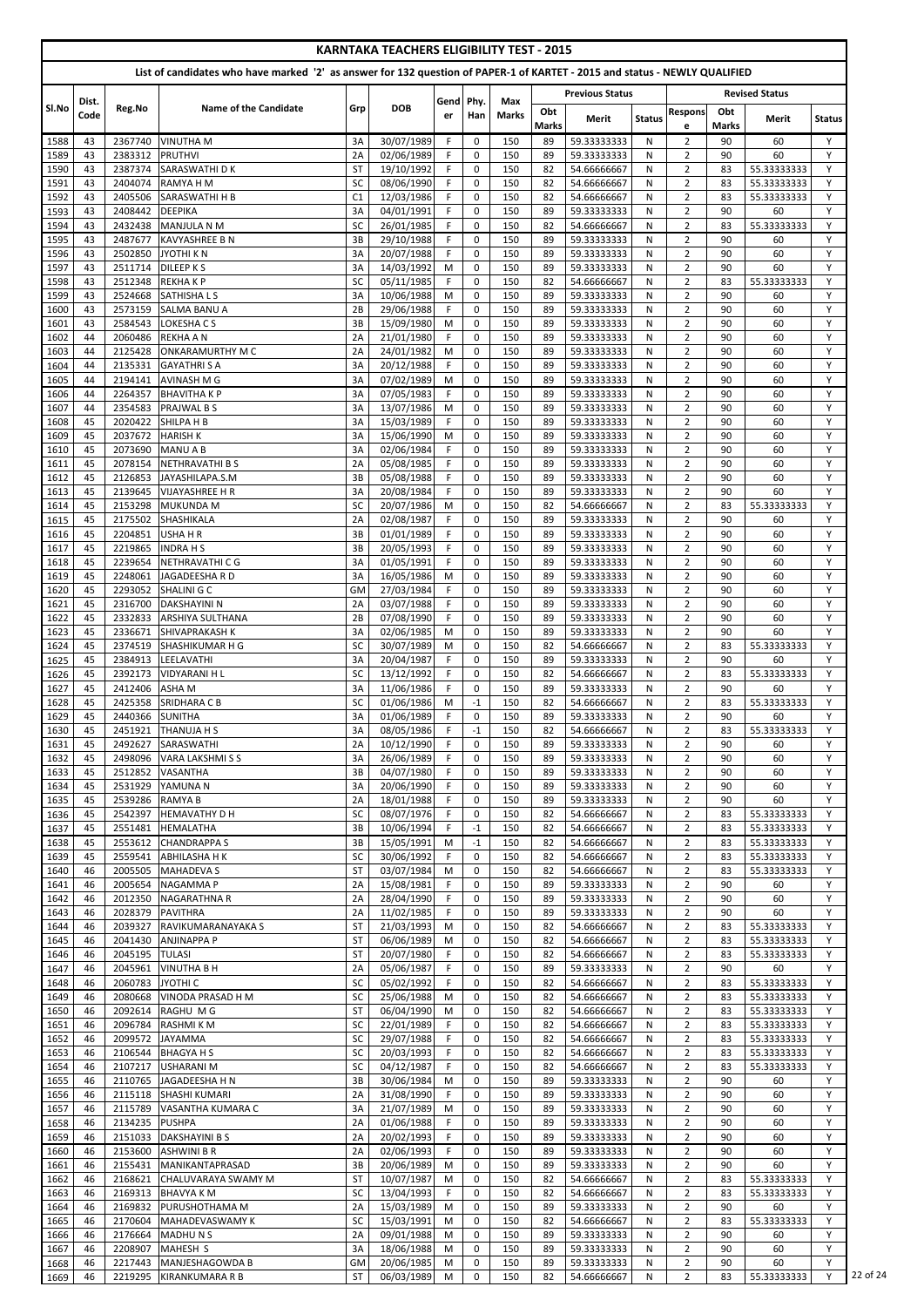| List of candidates who have marked '2' as answer for 132 question of PAPER-1 of KARTET - 2015 and status - NEWLY QUALIFIED<br><b>Previous Status</b><br><b>Revised Status</b><br>Gend Phy.<br>Max<br>Dist.<br>SI.No<br>Reg.No<br>Name of the Candidate<br>Grp<br><b>DOB</b><br>Obt<br>Obt<br><b>Respons</b><br><b>Marks</b><br>Code<br>Han<br>er<br><b>Merit</b><br><b>Status</b><br>Merit<br><b>Marks</b><br>Marks<br>e<br>2220994<br>16/03/1991<br>59.33333333<br>$\overline{2}$<br>60<br>PUTTAMADA V H<br>M<br>$\mathbf 0$<br>150<br>N<br>90<br>1670<br>46<br>2A<br>89<br>1671<br>46<br>2222786<br><b>PAVITHRA N S</b><br>16/07/1993<br>F.<br>0<br>150<br>82<br>$\overline{2}$<br>55.33333333<br><b>ST</b><br>54.66666667<br>N<br>83<br>F<br>$\overline{2}$<br>1672<br>C <sub>1</sub><br>24/05/1991<br>0<br>150<br>46<br>2229785<br><b>PRIYANKA DODDAMANI</b><br>82<br>54.66666667<br>N<br>83<br>55.33333333<br>1673<br>01/07/1992<br>F.<br>150<br>59.33333333<br>$\overline{2}$<br>90<br>46<br>2231890<br><b>SOWMYA M</b><br>3B<br>$\mathbf 0$<br>89<br>N<br>60<br>$\overline{01/07/1993}$<br>150<br>$\overline{2}$<br>90<br>1674<br>46<br>2247194<br><b>ABHISHEK T N</b><br>2A<br>M<br>$\mathbf 0$<br>89<br>59.33333333<br>N<br>60<br>2249673<br>18/06/1987<br>F<br>$\mathbf 0$<br>59.33333333<br>$\overline{2}$<br>1675<br>46<br><b>SAVITRI</b><br>3B<br>150<br>89<br>N<br>90<br>60<br>F<br>$\overline{2}$<br>15/05/1991<br>$\mathbf 0$<br>90<br>60<br>2263185<br><b>GEETHA S</b><br>3A<br>150<br>89<br>59.33333333<br>N<br>1676<br>46<br>2266648<br><b>VINOD M</b><br>12/12/1989<br>M<br>150<br>82<br>$\overline{2}$<br>1677<br>46<br><b>SC</b><br>0<br>54.66666667<br>83<br>55.33333333<br>N<br>F<br>150<br>$\overline{2}$<br>1678<br>2281472<br>SC<br>12/07/1985<br>$\mathbf 0$<br>82<br>N<br>83<br>46<br><b>SUMITHRA G</b><br>54.66666667<br>55.33333333<br>F<br>150<br>$\overline{2}$<br>90<br>1679<br>46<br>2282588<br><b>SUSHMAR</b><br>3B<br>18/07/1986<br>0<br>59.33333333<br>N<br>89<br>60<br>$\overline{2}$<br>15/10/1985<br>F<br>150<br>90<br>1680<br>2292044<br><b>MANJULA D S</b><br>2A<br>0<br>59.33333333<br>N<br>60<br>46<br>89<br>2310653<br>30/11/1982<br>F<br>150<br>$\overline{2}$<br>90<br>1681<br>46<br><b>PREMAL</b><br>2A<br>$\mathbf 0$<br>89<br>59.33333333<br>60<br>N<br>F.<br>150<br>$\overline{2}$<br>2311255<br><b>REKHAR</b><br><b>ST</b><br>01/05/1993<br>$\mathbf 0$<br>82<br>54.66666667<br>N<br>83<br>55.33333333<br>1682<br>46<br>2313024<br>MAHADEVAMMA R<br>01/06/1989<br>F<br>$\mathbf 0$<br>$\overline{2}$<br>46<br><b>SC</b><br>150<br>82<br>54.66666667<br>N<br>83<br>55.33333333<br>1683<br>$\overline{2}$<br>07/02/1989<br>$\mathbf 0$<br>90<br>2321308<br>SIDDARAJU K<br>2A<br>M<br>150<br>89<br>59.33333333<br>N<br>60<br>1684<br>46<br>2322948<br><b>AVINASH L C</b><br>SC<br>18/04/1991<br>150<br>82<br>$\overline{2}$<br>1685<br>46<br>M<br>0<br>54.66666667<br>83<br>55.33333333<br>N<br>150<br>$\overline{2}$<br>1686<br>20/02/1991<br>F<br>90<br>46<br>2323032<br>JYOTHI <sub>M</sub><br>2A<br>0<br>89<br>59.33333333<br>N.<br>60<br>F<br>$\overline{2}$<br>1687<br>46<br><b>LATHAN</b><br>19/06/1989<br>0<br>150<br>55.33333333<br>2327136<br><b>ST</b><br>82<br>54.66666667<br>N<br>83<br>$\overline{2}$<br>1688<br>27/01/1988<br>150<br>90<br>46<br>2341068<br><b>SUBHAS KUMAR R S</b><br>GM<br>M<br>0<br>89<br>59.33333333<br>60<br>N<br>16/07/1978<br>1689<br>2342822<br>POORNIMALR<br>SC<br>F<br>$\mathbf 0$<br>150<br>82<br>54.66666667<br>$\overline{2}$<br>55.33333333<br>46<br>83<br>N<br>2353346<br>20/02/1988<br>F<br>150<br>59.33333333<br>$\overline{2}$<br>1690<br>46<br><b>MANJULA</b><br>3B<br>0<br>89<br>N<br>90<br>60<br>01/06/1987<br>M<br>$\mathbf 0$<br>$\overline{2}$<br>1691<br>46<br>2355847<br>RAJAKUMARA G<br>3B<br>150<br>89<br>59.33333333<br>90<br>60<br>N<br>$\overline{2}$<br>2358181<br>15/11/1991<br>F<br>$\mathbf 0$<br>150<br>90<br>60<br>1692<br>46<br>NAGALAMBIKA N<br>3B<br>89<br>59.33333333<br>N<br>2362036<br>SC<br>21/08/1987<br>F<br>150<br>$\overline{2}$<br>1693<br>46<br><b>HARINI M</b><br>0<br>82<br>54.66666667<br>N<br>83<br>55.33333333<br>$\overline{2}$<br>1694<br>2362574<br><b>ROHITH SV</b><br><b>SC</b><br>01/01/1988<br>M<br>0<br>150<br>54.66666667<br>46<br>82<br>N<br>83<br>55.33333333<br>$\overline{2}$<br>11/03/1981<br>0<br>1695<br>46<br>2374162<br>SHANKARANAIKA<br><b>ST</b><br>M<br>150<br>82<br>54.66666667<br>N<br>83<br>55.33333333<br>$\overline{2}$<br>$\mathbf 0$<br>2387103<br>3B<br>15/05/1990<br>F.<br>150<br>89<br>59.33333333<br>90<br>60<br>1696<br>46<br><b>MANASA H S</b><br>N<br>SC<br>25/03/1989<br>M<br>150<br>82<br>$\overline{2}$<br>46<br>2387675<br><b>MAHESH R</b><br>0<br>54.66666667<br>N<br>83<br>55.33333333<br>1697<br>05/05/1985<br>55.33333333<br>1698<br>2392079 DEVAMMA<br>$\mathbf{0}$<br>54.66666667<br>SC.<br>F.<br>150<br>2<br>83<br>46<br>82<br>N<br>F<br>$\overline{2}$<br>1699<br>2402349<br>GM<br>22/05/1991<br>$\Omega$<br>150<br>59.33333333<br>90<br>46<br><b>ISUHASINI P</b><br>89<br>N<br>60<br>1700<br>46<br>2405497<br><b>SHASHIKUMAR H R</b><br>2A<br>09/02/1990<br>M<br>$\mathbf 0$<br>150<br>89<br>59.33333333<br>$\overline{2}$<br>90<br>60<br>N<br>$\overline{2}$<br>90<br>1701<br>2416632<br>3B<br>05/08/1989<br>$\mathbf 0$<br>150<br>59.33333333<br>60<br>46<br>MANIKANTAPRASAD S<br>M<br>89<br>N<br>1702<br><b>SC</b><br>24/11/1991<br>150<br>$\overline{2}$<br>55.33333333<br>46<br>2418751<br>M<br>0<br>82<br>54.66666667<br>N<br>83<br>KIRAN KUMAR C M<br>1703<br>15/03/1991<br>F.<br>$\mathbf 0$<br>150<br>$\overline{2}$<br>90<br>46<br>2421669<br><b>SHRUTHIS</b><br>3A<br>89<br>59.33333333<br>N<br>60<br>1704<br>2425861<br>RAMESHA K B<br>2A<br>15/07/1981<br>M<br>$\mathbf 0$<br>150<br>59.33333333<br>$\overline{2}$<br>90<br>60<br>46<br>89<br>N<br>01/06/1980<br>$\mathbf 0$<br>$\overline{2}$<br>1705<br>2446478<br><b>SC</b><br>M<br>150<br>82<br>54.66666667<br>N<br>83<br>55.33333333<br>46<br><b>HAREESHAKJ</b><br>F<br>$\overline{2}$<br>1706<br>2455704<br><b>ST</b><br>20/07/1990<br>$\mathbf 0$<br>150<br>83<br>55.33333333<br>46<br><b>CHAITRAVATHI</b><br>82<br>54.66666667<br>N<br>F<br>$\overline{2}$<br>1707<br>2455879<br>19/07/1976<br>$\mathbf 0$<br>150<br>59.33333333<br>90<br>46<br><b>HAJIRA BEGUM</b><br>3B<br>89<br>N<br>60<br>2455909<br>29/03/1989<br>F.<br>$\mathbf 0$<br>150<br>$\overline{2}$<br>90<br>60<br>46<br>YASHASWINI T D<br>3A<br>89<br>59.33333333<br>N<br>1708<br>$\overline{2}$<br><b>ST</b><br>30/04/1990<br>$\mathbf 0$<br>150<br>1709<br>46<br>2478042<br><b>MAHESHA S</b><br>M<br>82<br>54.66666667<br>N<br>83<br>55.33333333<br><b>SC</b><br>05/10/1987<br>150<br>$\overline{2}$<br>46<br>2487602<br><b>RAVICHANDRAK</b><br>M<br>$-1$<br>82<br>54.66666667<br>83<br>55.33333333<br>1710<br>N<br>13/09/1989<br>150<br>$\overline{2}$<br>90<br>46<br>2488174<br><b>RAJESH S</b><br>3B<br>M<br>0<br>89<br>59.33333333<br>N<br>60<br>1711<br>SC<br>02/06/1990<br>$\overline{2}$<br>1712<br>2488598<br><b>APOORVA</b><br>F.<br>$\mathbf 0$<br>150<br>82<br>54.66666667<br>83<br>55.33333333<br>46<br>N<br>22/06/1991<br>F<br>$\overline{2}$<br>90<br>1713<br>46<br>2508898<br><b>SHWETHA H S</b><br>2A<br>$\mathbf 0$<br>150<br>89<br>59.33333333<br>N<br>60<br>F<br>$\overline{2}$<br>2523564<br>08/04/1988<br>$\mathbf 0$<br>59.33333333<br>90<br>1714<br>46<br><b>BHAVYA G P</b><br>2A<br>150<br>89<br>N<br>60<br>$\overline{2}$<br>1715<br>2529596<br>3B<br>19/04/1985<br>F.<br>$\mathbf 0$<br>150<br>89<br>59.33333333<br>90<br>60<br>46<br><b>SHOBHARANI J</b><br>N<br>1716<br>46<br>2535768<br>04/05/1984<br>F.<br>0<br>150<br>59.33333333<br>$\overline{2}$<br>90<br>60<br><b>SAMILA BEGUM</b><br>2A<br>89<br>N<br>$\overline{2}$<br>1717<br>2536048<br>3B<br>14/11/1984<br>F.<br>150<br>90<br>60<br>46<br><b>MARIA VICTORIA</b><br>0<br>89<br>59.33333333<br>N<br>1718<br>3A<br>09/06/1988<br>F.<br>$\overline{2}$<br>90<br>46<br>2540083<br>0<br>150<br>89<br>59.33333333<br>N<br>60<br><b>VIJAYAKUMARI</b><br>1719<br>2A<br>24/05/1981<br>F.<br>$\mathbf 0$<br>150<br>59.33333333<br>$\overline{2}$<br>90<br>60<br>46<br>2541140<br>NAGARATHNAMMA G C<br>89<br>N<br>03/05/1990<br>1720<br>2557051<br><b>SC</b><br>M<br>$\mathbf 0$<br>150<br>82<br>54.66666667<br>$\overline{2}$<br>55.33333333<br>46<br><b>SHIVAKUMARA K</b><br>83<br>N<br>$\overline{2}$<br>1721<br>2561474<br><b>SC</b><br>18/06/1983<br>F.<br>$\mathbf 0$<br>150<br>82<br>54.66666667<br>55.33333333<br>46<br><b>IVIJI</b><br>N<br>83<br>$\overline{2}$<br>2566657<br><b>SURESHAM</b><br>27/05/1990<br>M<br>$\mathbf 0$<br>55.33333333<br>1722<br>46<br><b>ST</b><br>150<br>82<br>54.66666667<br>N<br>83<br>$\overline{2}$<br>2568797<br><b>SC</b><br>01/07/1988<br>$\mathbf 0$<br>150<br>82<br>83<br>55.33333333<br>1723<br>46<br><b>SHANKARA</b><br>M<br>54.66666667<br>N.<br>46<br>2568884<br><b>RAMYAPK</b><br>15/05/1987<br>F.<br>$\mathbf 0$<br>150<br>59.33333333<br>$\overline{2}$<br>90<br>1724<br>3A<br>89<br>60<br>N<br>$\overline{2}$<br>2585795<br><b>SC</b><br>01/08/1979<br>150<br>1725<br>46<br>SHANKARAIAH<br>M<br>0<br>82<br>54.66666667<br>N<br>83<br>55.33333333<br>1726<br>22/01/1990<br>$-1$<br>$\overline{2}$<br>47<br>2011318<br><b>SUNDER S</b><br>2A<br>M<br>150<br>82<br>54.66666667<br>83<br>55.33333333<br>N<br>1727<br>2022450<br>2A<br>04/01/1990<br>F.<br>$\mathbf 0$<br>150<br>89<br>59.33333333<br>$\overline{2}$<br>90<br>60<br>47<br><b>SUJAYA</b><br>N<br>05/11/1983<br>F<br>$\overline{2}$<br>1728<br>47<br>2052565<br>MOOKAMBIKA UPPARTHI<br><b>SC</b><br>$\mathbf 0$<br>150<br>82<br>54.66666667<br>N<br>83<br>55.33333333<br>1729<br>47<br>2054953<br><b>MANASA</b><br>2A<br>09/12/1990<br>F.<br>$\mathbf 0$<br>150<br>89<br>59.33333333<br>$\overline{2}$<br>90<br>N<br>60<br>$\overline{2}$<br>2068478<br>2A<br>07/03/1988<br>F.<br>$\mathbf 0$<br>59.33333333<br>90<br>60<br>1730<br>47<br><b>SMITHAK</b><br>150<br>89<br>N<br>1731<br>47<br>2099959<br><b>SWATHID</b><br>31/07/1988<br>F.<br>$\mathbf 0$<br>150<br>89<br>59.33333333<br>$\overline{2}$<br>90<br>60<br>2A<br>N<br>1732<br>F<br>$\overline{2}$<br>47<br>2107387<br><b>SUMA</b><br>C <sub>1</sub><br>26/05/1985<br>$\mathbf 0$<br>150<br>82<br>N.<br>83<br>55.33333333<br>54.66666667<br>1733<br>2113383 SADANANDA NAIK<br>09/06/1990<br>82<br>54.66666667<br>$\overline{2}$<br>83<br>55.333333333<br>47<br>ST<br>${\sf M}$<br>$\pmb{0}$<br>150<br>${\sf N}$<br>2A<br>16/05/1990<br>$\overline{2}$<br>1734<br>47<br>2125475<br>ANITHA<br>F.<br>0<br>150<br>89<br>59.33333333<br>N<br>90<br>60<br>2146598 SHASHIKALA<br>C1<br>05/02/1985<br>F.<br>150<br>54.66666667<br>$\overline{2}$<br>55.33333333<br>1735<br>47<br>0<br>82<br>83<br>N<br>F<br>$\overline{2}$<br>47<br>2154177<br>PRATHIMA<br>SC<br>15/08/1990<br>$\mathbf 0$<br>150<br>82<br>54.66666667<br>N<br>55.33333333<br>1736<br>83<br>2158973<br>04/06/1993<br>F.<br>0<br>54.66666667<br>$\overline{2}$<br>55.33333333<br>1737<br>47<br><b>GEETHA</b><br><b>ST</b><br>150<br>82<br>N<br>83<br>$\overline{2}$<br>06/09/1989<br>F.<br>$\mathbf 0$<br>90<br>1738<br>47<br>2163964<br><b>PRATHIMA</b><br>2A<br>150<br>89<br>59.33333333<br>N<br>60<br>$\overline{2}$<br>47<br>2164167<br><b>SHRUTHI</b><br>13/02/1992<br>F.<br>59.33333333<br>90<br>1739<br>2A<br>0<br>150<br>89<br>60<br>N<br>$\overline{2}$<br>1740<br>2167814<br><b>VIDYAT</b><br>2A<br>01/04/1985<br>F.<br>150<br>59.33333333<br>90<br>60<br>47<br>0<br>89<br>N<br>23/09/1988<br>F.<br>$\overline{2}$<br>90<br>1741<br>47<br>2170769<br>SUNEETHA G N<br>2A<br>0<br>150<br>59.33333333<br>60<br>89<br>N<br>2202101<br><b>SC</b><br>10/05/1989<br>F.<br>150<br>$\overline{2}$<br>55.33333333<br>1742<br>47<br><b>ASHA</b><br>0<br>82<br>54.66666667<br>83<br>N<br>59.33333333<br>1743<br>47<br>2225708<br>11/02/1987<br>F.<br>0<br>$\overline{2}$<br>90<br><b>AKHILA</b><br>GM<br>150<br>89<br>N<br>60<br>2228268<br><b>DEEPASHRI</b><br>20/12/1990<br>F.<br>0<br>150<br>89<br>59.33333333<br>$\overline{2}$<br>90<br>1744<br>47<br>2A<br>N<br>60<br>14/03/1987<br>59.33333333<br>$\overline{2}$<br>90<br>1745<br>47<br>2245639<br>VEERENDRA<br>2A<br>M<br>0<br>150<br>89<br>60<br>N |  |  |  | <b>KARNTAKA TEACHERS ELIGIBILITY TEST - 2015</b> |  |  |  |  |  |  |  |  |               |
|-----------------------------------------------------------------------------------------------------------------------------------------------------------------------------------------------------------------------------------------------------------------------------------------------------------------------------------------------------------------------------------------------------------------------------------------------------------------------------------------------------------------------------------------------------------------------------------------------------------------------------------------------------------------------------------------------------------------------------------------------------------------------------------------------------------------------------------------------------------------------------------------------------------------------------------------------------------------------------------------------------------------------------------------------------------------------------------------------------------------------------------------------------------------------------------------------------------------------------------------------------------------------------------------------------------------------------------------------------------------------------------------------------------------------------------------------------------------------------------------------------------------------------------------------------------------------------------------------------------------------------------------------------------------------------------------------------------------------------------------------------------------------------------------------------------------------------------------------------------------------------------------------------------------------------------------------------------------------------------------------------------------------------------------------------------------------------------------------------------------------------------------------------------------------------------------------------------------------------------------------------------------------------------------------------------------------------------------------------------------------------------------------------------------------------------------------------------------------------------------------------------------------------------------------------------------------------------------------------------------------------------------------------------------------------------------------------------------------------------------------------------------------------------------------------------------------------------------------------------------------------------------------------------------------------------------------------------------------------------------------------------------------------------------------------------------------------------------------------------------------------------------------------------------------------------------------------------------------------------------------------------------------------------------------------------------------------------------------------------------------------------------------------------------------------------------------------------------------------------------------------------------------------------------------------------------------------------------------------------------------------------------------------------------------------------------------------------------------------------------------------------------------------------------------------------------------------------------------------------------------------------------------------------------------------------------------------------------------------------------------------------------------------------------------------------------------------------------------------------------------------------------------------------------------------------------------------------------------------------------------------------------------------------------------------------------------------------------------------------------------------------------------------------------------------------------------------------------------------------------------------------------------------------------------------------------------------------------------------------------------------------------------------------------------------------------------------------------------------------------------------------------------------------------------------------------------------------------------------------------------------------------------------------------------------------------------------------------------------------------------------------------------------------------------------------------------------------------------------------------------------------------------------------------------------------------------------------------------------------------------------------------------------------------------------------------------------------------------------------------------------------------------------------------------------------------------------------------------------------------------------------------------------------------------------------------------------------------------------------------------------------------------------------------------------------------------------------------------------------------------------------------------------------------------------------------------------------------------------------------------------------------------------------------------------------------------------------------------------------------------------------------------------------------------------------------------------------------------------------------------------------------------------------------------------------------------------------------------------------------------------------------------------------------------------------------------------------------------------------------------------------------------------------------------------------------------------------------------------------------------------------------------------------------------------------------------------------------------------------------------------------------------------------------------------------------------------------------------------------------------------------------------------------------------------------------------------------------------------------------------------------------------------------------------------------------------------------------------------------------------------------------------------------------------------------------------------------------------------------------------------------------------------------------------------------------------------------------------------------------------------------------------------------------------------------------------------------------------------------------------------------------------------------------------------------------------------------------------------------------------------------------------------------------------------------------------------------------------------------------------------------------------------------------------------------------------------------------------------------------------------------------------------------------------------------------------------------------------------------------------------------------------------------------------------------------------------------------------------------------------------------------------------------------------------------------------------------------------------------------------------------------------------------------------------------------------------------------------------------------------------------------------------------------------------------------------------------------------------------------------------------------------------------------------------------------------------------------------------------------------------------------------------------------------------------------------------------------------------------------------------------------------------------------------------------------------------------------------------------------------------------------------------------------------------------------------------------------------------------------------------------------------------------------------------------------------------------------------------------------------------------------------------------------------------------------------------------------------------------------------------------------------------------------------------------------------------------------------------------------------------------------------------------------------------------------------------------------------------------------------------------------------------------------------------------------------------------------------------------------------------------------------------------------------------------------------------------------------------------------------------------------------------------------------------------------------------------------------------------------------------------------------------------------------------------------------------------------------------------------------------------------------------------------------------------------------------------------------------------------------------------------------------------------------------------------------------------------------------------------------------------------------------------------------------------------------------------------------------------------------------------------------------------------------------------------------------------------------------------------------------------------------------------------------------------------------------------------------------------------------------------------------------------------------------------------------------------------------------------------------------------------------------------------------------------------------------------------------------------------------------------------------------------------------------------------------------------------------------------------------------------------------------------------------------------------------------------------------------------------------------------------------------------------------------------------------------------------------------------------------------------------------------------------------------------------------------------------------------------------------------------------------------------------------------------------------------------------------------------------------------------------------------------------------------------------------------------------------------------------------------------------------------------------------------------------------------------------------------------------------------------------------------------------------------------------------------------------------------------------------------------------------------------------------------------------------------------------------------------------------------------------------------------------------------------------------------------------------------------------------------------------------------------------------------------------------------------------------------------------------------------------------------------------------------------------------------------------------------------------------------|--|--|--|--------------------------------------------------|--|--|--|--|--|--|--|--|---------------|
|                                                                                                                                                                                                                                                                                                                                                                                                                                                                                                                                                                                                                                                                                                                                                                                                                                                                                                                                                                                                                                                                                                                                                                                                                                                                                                                                                                                                                                                                                                                                                                                                                                                                                                                                                                                                                                                                                                                                                                                                                                                                                                                                                                                                                                                                                                                                                                                                                                                                                                                                                                                                                                                                                                                                                                                                                                                                                                                                                                                                                                                                                                                                                                                                                                                                                                                                                                                                                                                                                                                                                                                                                                                                                                                                                                                                                                                                                                                                                                                                                                                                                                                                                                                                                                                                                                                                                                                                                                                                                                                                                                                                                                                                                                                                                                                                                                                                                                                                                                                                                                                                                                                                                                                                                                                                                                                                                                                                                                                                                                                                                                                                                                                                                                                                                                                                                                                                                                                                                                                                                                                                                                                                                                                                                                                                                                                                                                                                                                                                                                                                                                                                                                                                                                                                                                                                                                                                                                                                                                                                                                                                                                                                                                                                                                                                                                                                                                                                                                                                                                                                                                                                                                                                                                                                                                                                                                                                                                                                                                                                                                                                                                                                                                                                                                                                                                                                                                                                                                                                                                                                                                                                                                                                                                                                                                                                                                                                                                                                                                                                                                                                                                                                                                                                                                                                                                                                                                                                                                                                                                                                                                                                                                                                                                                                                                                                                                                                                                                                                                                                                                                                                                                                                                                                                                                                                                                                                                                                                                                                                                                                                                                                                                                                                                                                                                                                                                                                                                                                                                                                                                                                                                                                                                                                                                                                                                                                                                                                                                                                                                                                                                                                                                                                                                                                                                                                                                                                                                                                                                                                                                                                                                                                                                                                                                                     |  |  |  |                                                  |  |  |  |  |  |  |  |  |               |
|                                                                                                                                                                                                                                                                                                                                                                                                                                                                                                                                                                                                                                                                                                                                                                                                                                                                                                                                                                                                                                                                                                                                                                                                                                                                                                                                                                                                                                                                                                                                                                                                                                                                                                                                                                                                                                                                                                                                                                                                                                                                                                                                                                                                                                                                                                                                                                                                                                                                                                                                                                                                                                                                                                                                                                                                                                                                                                                                                                                                                                                                                                                                                                                                                                                                                                                                                                                                                                                                                                                                                                                                                                                                                                                                                                                                                                                                                                                                                                                                                                                                                                                                                                                                                                                                                                                                                                                                                                                                                                                                                                                                                                                                                                                                                                                                                                                                                                                                                                                                                                                                                                                                                                                                                                                                                                                                                                                                                                                                                                                                                                                                                                                                                                                                                                                                                                                                                                                                                                                                                                                                                                                                                                                                                                                                                                                                                                                                                                                                                                                                                                                                                                                                                                                                                                                                                                                                                                                                                                                                                                                                                                                                                                                                                                                                                                                                                                                                                                                                                                                                                                                                                                                                                                                                                                                                                                                                                                                                                                                                                                                                                                                                                                                                                                                                                                                                                                                                                                                                                                                                                                                                                                                                                                                                                                                                                                                                                                                                                                                                                                                                                                                                                                                                                                                                                                                                                                                                                                                                                                                                                                                                                                                                                                                                                                                                                                                                                                                                                                                                                                                                                                                                                                                                                                                                                                                                                                                                                                                                                                                                                                                                                                                                                                                                                                                                                                                                                                                                                                                                                                                                                                                                                                                                                                                                                                                                                                                                                                                                                                                                                                                                                                                                                                                                                                                                                                                                                                                                                                                                                                                                                                                                                                                                                                                     |  |  |  |                                                  |  |  |  |  |  |  |  |  |               |
|                                                                                                                                                                                                                                                                                                                                                                                                                                                                                                                                                                                                                                                                                                                                                                                                                                                                                                                                                                                                                                                                                                                                                                                                                                                                                                                                                                                                                                                                                                                                                                                                                                                                                                                                                                                                                                                                                                                                                                                                                                                                                                                                                                                                                                                                                                                                                                                                                                                                                                                                                                                                                                                                                                                                                                                                                                                                                                                                                                                                                                                                                                                                                                                                                                                                                                                                                                                                                                                                                                                                                                                                                                                                                                                                                                                                                                                                                                                                                                                                                                                                                                                                                                                                                                                                                                                                                                                                                                                                                                                                                                                                                                                                                                                                                                                                                                                                                                                                                                                                                                                                                                                                                                                                                                                                                                                                                                                                                                                                                                                                                                                                                                                                                                                                                                                                                                                                                                                                                                                                                                                                                                                                                                                                                                                                                                                                                                                                                                                                                                                                                                                                                                                                                                                                                                                                                                                                                                                                                                                                                                                                                                                                                                                                                                                                                                                                                                                                                                                                                                                                                                                                                                                                                                                                                                                                                                                                                                                                                                                                                                                                                                                                                                                                                                                                                                                                                                                                                                                                                                                                                                                                                                                                                                                                                                                                                                                                                                                                                                                                                                                                                                                                                                                                                                                                                                                                                                                                                                                                                                                                                                                                                                                                                                                                                                                                                                                                                                                                                                                                                                                                                                                                                                                                                                                                                                                                                                                                                                                                                                                                                                                                                                                                                                                                                                                                                                                                                                                                                                                                                                                                                                                                                                                                                                                                                                                                                                                                                                                                                                                                                                                                                                                                                                                                                                                                                                                                                                                                                                                                                                                                                                                                                                                                                                                     |  |  |  |                                                  |  |  |  |  |  |  |  |  | <b>Status</b> |
|                                                                                                                                                                                                                                                                                                                                                                                                                                                                                                                                                                                                                                                                                                                                                                                                                                                                                                                                                                                                                                                                                                                                                                                                                                                                                                                                                                                                                                                                                                                                                                                                                                                                                                                                                                                                                                                                                                                                                                                                                                                                                                                                                                                                                                                                                                                                                                                                                                                                                                                                                                                                                                                                                                                                                                                                                                                                                                                                                                                                                                                                                                                                                                                                                                                                                                                                                                                                                                                                                                                                                                                                                                                                                                                                                                                                                                                                                                                                                                                                                                                                                                                                                                                                                                                                                                                                                                                                                                                                                                                                                                                                                                                                                                                                                                                                                                                                                                                                                                                                                                                                                                                                                                                                                                                                                                                                                                                                                                                                                                                                                                                                                                                                                                                                                                                                                                                                                                                                                                                                                                                                                                                                                                                                                                                                                                                                                                                                                                                                                                                                                                                                                                                                                                                                                                                                                                                                                                                                                                                                                                                                                                                                                                                                                                                                                                                                                                                                                                                                                                                                                                                                                                                                                                                                                                                                                                                                                                                                                                                                                                                                                                                                                                                                                                                                                                                                                                                                                                                                                                                                                                                                                                                                                                                                                                                                                                                                                                                                                                                                                                                                                                                                                                                                                                                                                                                                                                                                                                                                                                                                                                                                                                                                                                                                                                                                                                                                                                                                                                                                                                                                                                                                                                                                                                                                                                                                                                                                                                                                                                                                                                                                                                                                                                                                                                                                                                                                                                                                                                                                                                                                                                                                                                                                                                                                                                                                                                                                                                                                                                                                                                                                                                                                                                                                                                                                                                                                                                                                                                                                                                                                                                                                                                                                                                                     |  |  |  |                                                  |  |  |  |  |  |  |  |  | Y             |
|                                                                                                                                                                                                                                                                                                                                                                                                                                                                                                                                                                                                                                                                                                                                                                                                                                                                                                                                                                                                                                                                                                                                                                                                                                                                                                                                                                                                                                                                                                                                                                                                                                                                                                                                                                                                                                                                                                                                                                                                                                                                                                                                                                                                                                                                                                                                                                                                                                                                                                                                                                                                                                                                                                                                                                                                                                                                                                                                                                                                                                                                                                                                                                                                                                                                                                                                                                                                                                                                                                                                                                                                                                                                                                                                                                                                                                                                                                                                                                                                                                                                                                                                                                                                                                                                                                                                                                                                                                                                                                                                                                                                                                                                                                                                                                                                                                                                                                                                                                                                                                                                                                                                                                                                                                                                                                                                                                                                                                                                                                                                                                                                                                                                                                                                                                                                                                                                                                                                                                                                                                                                                                                                                                                                                                                                                                                                                                                                                                                                                                                                                                                                                                                                                                                                                                                                                                                                                                                                                                                                                                                                                                                                                                                                                                                                                                                                                                                                                                                                                                                                                                                                                                                                                                                                                                                                                                                                                                                                                                                                                                                                                                                                                                                                                                                                                                                                                                                                                                                                                                                                                                                                                                                                                                                                                                                                                                                                                                                                                                                                                                                                                                                                                                                                                                                                                                                                                                                                                                                                                                                                                                                                                                                                                                                                                                                                                                                                                                                                                                                                                                                                                                                                                                                                                                                                                                                                                                                                                                                                                                                                                                                                                                                                                                                                                                                                                                                                                                                                                                                                                                                                                                                                                                                                                                                                                                                                                                                                                                                                                                                                                                                                                                                                                                                                                                                                                                                                                                                                                                                                                                                                                                                                                                                                                                                     |  |  |  |                                                  |  |  |  |  |  |  |  |  | Y             |
|                                                                                                                                                                                                                                                                                                                                                                                                                                                                                                                                                                                                                                                                                                                                                                                                                                                                                                                                                                                                                                                                                                                                                                                                                                                                                                                                                                                                                                                                                                                                                                                                                                                                                                                                                                                                                                                                                                                                                                                                                                                                                                                                                                                                                                                                                                                                                                                                                                                                                                                                                                                                                                                                                                                                                                                                                                                                                                                                                                                                                                                                                                                                                                                                                                                                                                                                                                                                                                                                                                                                                                                                                                                                                                                                                                                                                                                                                                                                                                                                                                                                                                                                                                                                                                                                                                                                                                                                                                                                                                                                                                                                                                                                                                                                                                                                                                                                                                                                                                                                                                                                                                                                                                                                                                                                                                                                                                                                                                                                                                                                                                                                                                                                                                                                                                                                                                                                                                                                                                                                                                                                                                                                                                                                                                                                                                                                                                                                                                                                                                                                                                                                                                                                                                                                                                                                                                                                                                                                                                                                                                                                                                                                                                                                                                                                                                                                                                                                                                                                                                                                                                                                                                                                                                                                                                                                                                                                                                                                                                                                                                                                                                                                                                                                                                                                                                                                                                                                                                                                                                                                                                                                                                                                                                                                                                                                                                                                                                                                                                                                                                                                                                                                                                                                                                                                                                                                                                                                                                                                                                                                                                                                                                                                                                                                                                                                                                                                                                                                                                                                                                                                                                                                                                                                                                                                                                                                                                                                                                                                                                                                                                                                                                                                                                                                                                                                                                                                                                                                                                                                                                                                                                                                                                                                                                                                                                                                                                                                                                                                                                                                                                                                                                                                                                                                                                                                                                                                                                                                                                                                                                                                                                                                                                                                                                                     |  |  |  |                                                  |  |  |  |  |  |  |  |  | Y             |
|                                                                                                                                                                                                                                                                                                                                                                                                                                                                                                                                                                                                                                                                                                                                                                                                                                                                                                                                                                                                                                                                                                                                                                                                                                                                                                                                                                                                                                                                                                                                                                                                                                                                                                                                                                                                                                                                                                                                                                                                                                                                                                                                                                                                                                                                                                                                                                                                                                                                                                                                                                                                                                                                                                                                                                                                                                                                                                                                                                                                                                                                                                                                                                                                                                                                                                                                                                                                                                                                                                                                                                                                                                                                                                                                                                                                                                                                                                                                                                                                                                                                                                                                                                                                                                                                                                                                                                                                                                                                                                                                                                                                                                                                                                                                                                                                                                                                                                                                                                                                                                                                                                                                                                                                                                                                                                                                                                                                                                                                                                                                                                                                                                                                                                                                                                                                                                                                                                                                                                                                                                                                                                                                                                                                                                                                                                                                                                                                                                                                                                                                                                                                                                                                                                                                                                                                                                                                                                                                                                                                                                                                                                                                                                                                                                                                                                                                                                                                                                                                                                                                                                                                                                                                                                                                                                                                                                                                                                                                                                                                                                                                                                                                                                                                                                                                                                                                                                                                                                                                                                                                                                                                                                                                                                                                                                                                                                                                                                                                                                                                                                                                                                                                                                                                                                                                                                                                                                                                                                                                                                                                                                                                                                                                                                                                                                                                                                                                                                                                                                                                                                                                                                                                                                                                                                                                                                                                                                                                                                                                                                                                                                                                                                                                                                                                                                                                                                                                                                                                                                                                                                                                                                                                                                                                                                                                                                                                                                                                                                                                                                                                                                                                                                                                                                                                                                                                                                                                                                                                                                                                                                                                                                                                                                                                                                                     |  |  |  |                                                  |  |  |  |  |  |  |  |  | Y             |
|                                                                                                                                                                                                                                                                                                                                                                                                                                                                                                                                                                                                                                                                                                                                                                                                                                                                                                                                                                                                                                                                                                                                                                                                                                                                                                                                                                                                                                                                                                                                                                                                                                                                                                                                                                                                                                                                                                                                                                                                                                                                                                                                                                                                                                                                                                                                                                                                                                                                                                                                                                                                                                                                                                                                                                                                                                                                                                                                                                                                                                                                                                                                                                                                                                                                                                                                                                                                                                                                                                                                                                                                                                                                                                                                                                                                                                                                                                                                                                                                                                                                                                                                                                                                                                                                                                                                                                                                                                                                                                                                                                                                                                                                                                                                                                                                                                                                                                                                                                                                                                                                                                                                                                                                                                                                                                                                                                                                                                                                                                                                                                                                                                                                                                                                                                                                                                                                                                                                                                                                                                                                                                                                                                                                                                                                                                                                                                                                                                                                                                                                                                                                                                                                                                                                                                                                                                                                                                                                                                                                                                                                                                                                                                                                                                                                                                                                                                                                                                                                                                                                                                                                                                                                                                                                                                                                                                                                                                                                                                                                                                                                                                                                                                                                                                                                                                                                                                                                                                                                                                                                                                                                                                                                                                                                                                                                                                                                                                                                                                                                                                                                                                                                                                                                                                                                                                                                                                                                                                                                                                                                                                                                                                                                                                                                                                                                                                                                                                                                                                                                                                                                                                                                                                                                                                                                                                                                                                                                                                                                                                                                                                                                                                                                                                                                                                                                                                                                                                                                                                                                                                                                                                                                                                                                                                                                                                                                                                                                                                                                                                                                                                                                                                                                                                                                                                                                                                                                                                                                                                                                                                                                                                                                                                                                                                                     |  |  |  |                                                  |  |  |  |  |  |  |  |  | Y<br>Y        |
|                                                                                                                                                                                                                                                                                                                                                                                                                                                                                                                                                                                                                                                                                                                                                                                                                                                                                                                                                                                                                                                                                                                                                                                                                                                                                                                                                                                                                                                                                                                                                                                                                                                                                                                                                                                                                                                                                                                                                                                                                                                                                                                                                                                                                                                                                                                                                                                                                                                                                                                                                                                                                                                                                                                                                                                                                                                                                                                                                                                                                                                                                                                                                                                                                                                                                                                                                                                                                                                                                                                                                                                                                                                                                                                                                                                                                                                                                                                                                                                                                                                                                                                                                                                                                                                                                                                                                                                                                                                                                                                                                                                                                                                                                                                                                                                                                                                                                                                                                                                                                                                                                                                                                                                                                                                                                                                                                                                                                                                                                                                                                                                                                                                                                                                                                                                                                                                                                                                                                                                                                                                                                                                                                                                                                                                                                                                                                                                                                                                                                                                                                                                                                                                                                                                                                                                                                                                                                                                                                                                                                                                                                                                                                                                                                                                                                                                                                                                                                                                                                                                                                                                                                                                                                                                                                                                                                                                                                                                                                                                                                                                                                                                                                                                                                                                                                                                                                                                                                                                                                                                                                                                                                                                                                                                                                                                                                                                                                                                                                                                                                                                                                                                                                                                                                                                                                                                                                                                                                                                                                                                                                                                                                                                                                                                                                                                                                                                                                                                                                                                                                                                                                                                                                                                                                                                                                                                                                                                                                                                                                                                                                                                                                                                                                                                                                                                                                                                                                                                                                                                                                                                                                                                                                                                                                                                                                                                                                                                                                                                                                                                                                                                                                                                                                                                                                                                                                                                                                                                                                                                                                                                                                                                                                                                                                                                     |  |  |  |                                                  |  |  |  |  |  |  |  |  | Y             |
|                                                                                                                                                                                                                                                                                                                                                                                                                                                                                                                                                                                                                                                                                                                                                                                                                                                                                                                                                                                                                                                                                                                                                                                                                                                                                                                                                                                                                                                                                                                                                                                                                                                                                                                                                                                                                                                                                                                                                                                                                                                                                                                                                                                                                                                                                                                                                                                                                                                                                                                                                                                                                                                                                                                                                                                                                                                                                                                                                                                                                                                                                                                                                                                                                                                                                                                                                                                                                                                                                                                                                                                                                                                                                                                                                                                                                                                                                                                                                                                                                                                                                                                                                                                                                                                                                                                                                                                                                                                                                                                                                                                                                                                                                                                                                                                                                                                                                                                                                                                                                                                                                                                                                                                                                                                                                                                                                                                                                                                                                                                                                                                                                                                                                                                                                                                                                                                                                                                                                                                                                                                                                                                                                                                                                                                                                                                                                                                                                                                                                                                                                                                                                                                                                                                                                                                                                                                                                                                                                                                                                                                                                                                                                                                                                                                                                                                                                                                                                                                                                                                                                                                                                                                                                                                                                                                                                                                                                                                                                                                                                                                                                                                                                                                                                                                                                                                                                                                                                                                                                                                                                                                                                                                                                                                                                                                                                                                                                                                                                                                                                                                                                                                                                                                                                                                                                                                                                                                                                                                                                                                                                                                                                                                                                                                                                                                                                                                                                                                                                                                                                                                                                                                                                                                                                                                                                                                                                                                                                                                                                                                                                                                                                                                                                                                                                                                                                                                                                                                                                                                                                                                                                                                                                                                                                                                                                                                                                                                                                                                                                                                                                                                                                                                                                                                                                                                                                                                                                                                                                                                                                                                                                                                                                                                                                                                     |  |  |  |                                                  |  |  |  |  |  |  |  |  | Y             |
|                                                                                                                                                                                                                                                                                                                                                                                                                                                                                                                                                                                                                                                                                                                                                                                                                                                                                                                                                                                                                                                                                                                                                                                                                                                                                                                                                                                                                                                                                                                                                                                                                                                                                                                                                                                                                                                                                                                                                                                                                                                                                                                                                                                                                                                                                                                                                                                                                                                                                                                                                                                                                                                                                                                                                                                                                                                                                                                                                                                                                                                                                                                                                                                                                                                                                                                                                                                                                                                                                                                                                                                                                                                                                                                                                                                                                                                                                                                                                                                                                                                                                                                                                                                                                                                                                                                                                                                                                                                                                                                                                                                                                                                                                                                                                                                                                                                                                                                                                                                                                                                                                                                                                                                                                                                                                                                                                                                                                                                                                                                                                                                                                                                                                                                                                                                                                                                                                                                                                                                                                                                                                                                                                                                                                                                                                                                                                                                                                                                                                                                                                                                                                                                                                                                                                                                                                                                                                                                                                                                                                                                                                                                                                                                                                                                                                                                                                                                                                                                                                                                                                                                                                                                                                                                                                                                                                                                                                                                                                                                                                                                                                                                                                                                                                                                                                                                                                                                                                                                                                                                                                                                                                                                                                                                                                                                                                                                                                                                                                                                                                                                                                                                                                                                                                                                                                                                                                                                                                                                                                                                                                                                                                                                                                                                                                                                                                                                                                                                                                                                                                                                                                                                                                                                                                                                                                                                                                                                                                                                                                                                                                                                                                                                                                                                                                                                                                                                                                                                                                                                                                                                                                                                                                                                                                                                                                                                                                                                                                                                                                                                                                                                                                                                                                                                                                                                                                                                                                                                                                                                                                                                                                                                                                                                                                                                     |  |  |  |                                                  |  |  |  |  |  |  |  |  | Y             |
|                                                                                                                                                                                                                                                                                                                                                                                                                                                                                                                                                                                                                                                                                                                                                                                                                                                                                                                                                                                                                                                                                                                                                                                                                                                                                                                                                                                                                                                                                                                                                                                                                                                                                                                                                                                                                                                                                                                                                                                                                                                                                                                                                                                                                                                                                                                                                                                                                                                                                                                                                                                                                                                                                                                                                                                                                                                                                                                                                                                                                                                                                                                                                                                                                                                                                                                                                                                                                                                                                                                                                                                                                                                                                                                                                                                                                                                                                                                                                                                                                                                                                                                                                                                                                                                                                                                                                                                                                                                                                                                                                                                                                                                                                                                                                                                                                                                                                                                                                                                                                                                                                                                                                                                                                                                                                                                                                                                                                                                                                                                                                                                                                                                                                                                                                                                                                                                                                                                                                                                                                                                                                                                                                                                                                                                                                                                                                                                                                                                                                                                                                                                                                                                                                                                                                                                                                                                                                                                                                                                                                                                                                                                                                                                                                                                                                                                                                                                                                                                                                                                                                                                                                                                                                                                                                                                                                                                                                                                                                                                                                                                                                                                                                                                                                                                                                                                                                                                                                                                                                                                                                                                                                                                                                                                                                                                                                                                                                                                                                                                                                                                                                                                                                                                                                                                                                                                                                                                                                                                                                                                                                                                                                                                                                                                                                                                                                                                                                                                                                                                                                                                                                                                                                                                                                                                                                                                                                                                                                                                                                                                                                                                                                                                                                                                                                                                                                                                                                                                                                                                                                                                                                                                                                                                                                                                                                                                                                                                                                                                                                                                                                                                                                                                                                                                                                                                                                                                                                                                                                                                                                                                                                                                                                                                                                                                     |  |  |  |                                                  |  |  |  |  |  |  |  |  | Y<br>Y        |
|                                                                                                                                                                                                                                                                                                                                                                                                                                                                                                                                                                                                                                                                                                                                                                                                                                                                                                                                                                                                                                                                                                                                                                                                                                                                                                                                                                                                                                                                                                                                                                                                                                                                                                                                                                                                                                                                                                                                                                                                                                                                                                                                                                                                                                                                                                                                                                                                                                                                                                                                                                                                                                                                                                                                                                                                                                                                                                                                                                                                                                                                                                                                                                                                                                                                                                                                                                                                                                                                                                                                                                                                                                                                                                                                                                                                                                                                                                                                                                                                                                                                                                                                                                                                                                                                                                                                                                                                                                                                                                                                                                                                                                                                                                                                                                                                                                                                                                                                                                                                                                                                                                                                                                                                                                                                                                                                                                                                                                                                                                                                                                                                                                                                                                                                                                                                                                                                                                                                                                                                                                                                                                                                                                                                                                                                                                                                                                                                                                                                                                                                                                                                                                                                                                                                                                                                                                                                                                                                                                                                                                                                                                                                                                                                                                                                                                                                                                                                                                                                                                                                                                                                                                                                                                                                                                                                                                                                                                                                                                                                                                                                                                                                                                                                                                                                                                                                                                                                                                                                                                                                                                                                                                                                                                                                                                                                                                                                                                                                                                                                                                                                                                                                                                                                                                                                                                                                                                                                                                                                                                                                                                                                                                                                                                                                                                                                                                                                                                                                                                                                                                                                                                                                                                                                                                                                                                                                                                                                                                                                                                                                                                                                                                                                                                                                                                                                                                                                                                                                                                                                                                                                                                                                                                                                                                                                                                                                                                                                                                                                                                                                                                                                                                                                                                                                                                                                                                                                                                                                                                                                                                                                                                                                                                                                                                                     |  |  |  |                                                  |  |  |  |  |  |  |  |  | Y             |
|                                                                                                                                                                                                                                                                                                                                                                                                                                                                                                                                                                                                                                                                                                                                                                                                                                                                                                                                                                                                                                                                                                                                                                                                                                                                                                                                                                                                                                                                                                                                                                                                                                                                                                                                                                                                                                                                                                                                                                                                                                                                                                                                                                                                                                                                                                                                                                                                                                                                                                                                                                                                                                                                                                                                                                                                                                                                                                                                                                                                                                                                                                                                                                                                                                                                                                                                                                                                                                                                                                                                                                                                                                                                                                                                                                                                                                                                                                                                                                                                                                                                                                                                                                                                                                                                                                                                                                                                                                                                                                                                                                                                                                                                                                                                                                                                                                                                                                                                                                                                                                                                                                                                                                                                                                                                                                                                                                                                                                                                                                                                                                                                                                                                                                                                                                                                                                                                                                                                                                                                                                                                                                                                                                                                                                                                                                                                                                                                                                                                                                                                                                                                                                                                                                                                                                                                                                                                                                                                                                                                                                                                                                                                                                                                                                                                                                                                                                                                                                                                                                                                                                                                                                                                                                                                                                                                                                                                                                                                                                                                                                                                                                                                                                                                                                                                                                                                                                                                                                                                                                                                                                                                                                                                                                                                                                                                                                                                                                                                                                                                                                                                                                                                                                                                                                                                                                                                                                                                                                                                                                                                                                                                                                                                                                                                                                                                                                                                                                                                                                                                                                                                                                                                                                                                                                                                                                                                                                                                                                                                                                                                                                                                                                                                                                                                                                                                                                                                                                                                                                                                                                                                                                                                                                                                                                                                                                                                                                                                                                                                                                                                                                                                                                                                                                                                                                                                                                                                                                                                                                                                                                                                                                                                                                                                                                                     |  |  |  |                                                  |  |  |  |  |  |  |  |  | Y             |
|                                                                                                                                                                                                                                                                                                                                                                                                                                                                                                                                                                                                                                                                                                                                                                                                                                                                                                                                                                                                                                                                                                                                                                                                                                                                                                                                                                                                                                                                                                                                                                                                                                                                                                                                                                                                                                                                                                                                                                                                                                                                                                                                                                                                                                                                                                                                                                                                                                                                                                                                                                                                                                                                                                                                                                                                                                                                                                                                                                                                                                                                                                                                                                                                                                                                                                                                                                                                                                                                                                                                                                                                                                                                                                                                                                                                                                                                                                                                                                                                                                                                                                                                                                                                                                                                                                                                                                                                                                                                                                                                                                                                                                                                                                                                                                                                                                                                                                                                                                                                                                                                                                                                                                                                                                                                                                                                                                                                                                                                                                                                                                                                                                                                                                                                                                                                                                                                                                                                                                                                                                                                                                                                                                                                                                                                                                                                                                                                                                                                                                                                                                                                                                                                                                                                                                                                                                                                                                                                                                                                                                                                                                                                                                                                                                                                                                                                                                                                                                                                                                                                                                                                                                                                                                                                                                                                                                                                                                                                                                                                                                                                                                                                                                                                                                                                                                                                                                                                                                                                                                                                                                                                                                                                                                                                                                                                                                                                                                                                                                                                                                                                                                                                                                                                                                                                                                                                                                                                                                                                                                                                                                                                                                                                                                                                                                                                                                                                                                                                                                                                                                                                                                                                                                                                                                                                                                                                                                                                                                                                                                                                                                                                                                                                                                                                                                                                                                                                                                                                                                                                                                                                                                                                                                                                                                                                                                                                                                                                                                                                                                                                                                                                                                                                                                                                                                                                                                                                                                                                                                                                                                                                                                                                                                                                                                                     |  |  |  |                                                  |  |  |  |  |  |  |  |  | Y             |
|                                                                                                                                                                                                                                                                                                                                                                                                                                                                                                                                                                                                                                                                                                                                                                                                                                                                                                                                                                                                                                                                                                                                                                                                                                                                                                                                                                                                                                                                                                                                                                                                                                                                                                                                                                                                                                                                                                                                                                                                                                                                                                                                                                                                                                                                                                                                                                                                                                                                                                                                                                                                                                                                                                                                                                                                                                                                                                                                                                                                                                                                                                                                                                                                                                                                                                                                                                                                                                                                                                                                                                                                                                                                                                                                                                                                                                                                                                                                                                                                                                                                                                                                                                                                                                                                                                                                                                                                                                                                                                                                                                                                                                                                                                                                                                                                                                                                                                                                                                                                                                                                                                                                                                                                                                                                                                                                                                                                                                                                                                                                                                                                                                                                                                                                                                                                                                                                                                                                                                                                                                                                                                                                                                                                                                                                                                                                                                                                                                                                                                                                                                                                                                                                                                                                                                                                                                                                                                                                                                                                                                                                                                                                                                                                                                                                                                                                                                                                                                                                                                                                                                                                                                                                                                                                                                                                                                                                                                                                                                                                                                                                                                                                                                                                                                                                                                                                                                                                                                                                                                                                                                                                                                                                                                                                                                                                                                                                                                                                                                                                                                                                                                                                                                                                                                                                                                                                                                                                                                                                                                                                                                                                                                                                                                                                                                                                                                                                                                                                                                                                                                                                                                                                                                                                                                                                                                                                                                                                                                                                                                                                                                                                                                                                                                                                                                                                                                                                                                                                                                                                                                                                                                                                                                                                                                                                                                                                                                                                                                                                                                                                                                                                                                                                                                                                                                                                                                                                                                                                                                                                                                                                                                                                                                                                                                                     |  |  |  |                                                  |  |  |  |  |  |  |  |  | Y             |
|                                                                                                                                                                                                                                                                                                                                                                                                                                                                                                                                                                                                                                                                                                                                                                                                                                                                                                                                                                                                                                                                                                                                                                                                                                                                                                                                                                                                                                                                                                                                                                                                                                                                                                                                                                                                                                                                                                                                                                                                                                                                                                                                                                                                                                                                                                                                                                                                                                                                                                                                                                                                                                                                                                                                                                                                                                                                                                                                                                                                                                                                                                                                                                                                                                                                                                                                                                                                                                                                                                                                                                                                                                                                                                                                                                                                                                                                                                                                                                                                                                                                                                                                                                                                                                                                                                                                                                                                                                                                                                                                                                                                                                                                                                                                                                                                                                                                                                                                                                                                                                                                                                                                                                                                                                                                                                                                                                                                                                                                                                                                                                                                                                                                                                                                                                                                                                                                                                                                                                                                                                                                                                                                                                                                                                                                                                                                                                                                                                                                                                                                                                                                                                                                                                                                                                                                                                                                                                                                                                                                                                                                                                                                                                                                                                                                                                                                                                                                                                                                                                                                                                                                                                                                                                                                                                                                                                                                                                                                                                                                                                                                                                                                                                                                                                                                                                                                                                                                                                                                                                                                                                                                                                                                                                                                                                                                                                                                                                                                                                                                                                                                                                                                                                                                                                                                                                                                                                                                                                                                                                                                                                                                                                                                                                                                                                                                                                                                                                                                                                                                                                                                                                                                                                                                                                                                                                                                                                                                                                                                                                                                                                                                                                                                                                                                                                                                                                                                                                                                                                                                                                                                                                                                                                                                                                                                                                                                                                                                                                                                                                                                                                                                                                                                                                                                                                                                                                                                                                                                                                                                                                                                                                                                                                                                                                                     |  |  |  |                                                  |  |  |  |  |  |  |  |  | Y<br>Y        |
|                                                                                                                                                                                                                                                                                                                                                                                                                                                                                                                                                                                                                                                                                                                                                                                                                                                                                                                                                                                                                                                                                                                                                                                                                                                                                                                                                                                                                                                                                                                                                                                                                                                                                                                                                                                                                                                                                                                                                                                                                                                                                                                                                                                                                                                                                                                                                                                                                                                                                                                                                                                                                                                                                                                                                                                                                                                                                                                                                                                                                                                                                                                                                                                                                                                                                                                                                                                                                                                                                                                                                                                                                                                                                                                                                                                                                                                                                                                                                                                                                                                                                                                                                                                                                                                                                                                                                                                                                                                                                                                                                                                                                                                                                                                                                                                                                                                                                                                                                                                                                                                                                                                                                                                                                                                                                                                                                                                                                                                                                                                                                                                                                                                                                                                                                                                                                                                                                                                                                                                                                                                                                                                                                                                                                                                                                                                                                                                                                                                                                                                                                                                                                                                                                                                                                                                                                                                                                                                                                                                                                                                                                                                                                                                                                                                                                                                                                                                                                                                                                                                                                                                                                                                                                                                                                                                                                                                                                                                                                                                                                                                                                                                                                                                                                                                                                                                                                                                                                                                                                                                                                                                                                                                                                                                                                                                                                                                                                                                                                                                                                                                                                                                                                                                                                                                                                                                                                                                                                                                                                                                                                                                                                                                                                                                                                                                                                                                                                                                                                                                                                                                                                                                                                                                                                                                                                                                                                                                                                                                                                                                                                                                                                                                                                                                                                                                                                                                                                                                                                                                                                                                                                                                                                                                                                                                                                                                                                                                                                                                                                                                                                                                                                                                                                                                                                                                                                                                                                                                                                                                                                                                                                                                                                                                                                                                     |  |  |  |                                                  |  |  |  |  |  |  |  |  | Y             |
|                                                                                                                                                                                                                                                                                                                                                                                                                                                                                                                                                                                                                                                                                                                                                                                                                                                                                                                                                                                                                                                                                                                                                                                                                                                                                                                                                                                                                                                                                                                                                                                                                                                                                                                                                                                                                                                                                                                                                                                                                                                                                                                                                                                                                                                                                                                                                                                                                                                                                                                                                                                                                                                                                                                                                                                                                                                                                                                                                                                                                                                                                                                                                                                                                                                                                                                                                                                                                                                                                                                                                                                                                                                                                                                                                                                                                                                                                                                                                                                                                                                                                                                                                                                                                                                                                                                                                                                                                                                                                                                                                                                                                                                                                                                                                                                                                                                                                                                                                                                                                                                                                                                                                                                                                                                                                                                                                                                                                                                                                                                                                                                                                                                                                                                                                                                                                                                                                                                                                                                                                                                                                                                                                                                                                                                                                                                                                                                                                                                                                                                                                                                                                                                                                                                                                                                                                                                                                                                                                                                                                                                                                                                                                                                                                                                                                                                                                                                                                                                                                                                                                                                                                                                                                                                                                                                                                                                                                                                                                                                                                                                                                                                                                                                                                                                                                                                                                                                                                                                                                                                                                                                                                                                                                                                                                                                                                                                                                                                                                                                                                                                                                                                                                                                                                                                                                                                                                                                                                                                                                                                                                                                                                                                                                                                                                                                                                                                                                                                                                                                                                                                                                                                                                                                                                                                                                                                                                                                                                                                                                                                                                                                                                                                                                                                                                                                                                                                                                                                                                                                                                                                                                                                                                                                                                                                                                                                                                                                                                                                                                                                                                                                                                                                                                                                                                                                                                                                                                                                                                                                                                                                                                                                                                                                                                                                     |  |  |  |                                                  |  |  |  |  |  |  |  |  | Y             |
|                                                                                                                                                                                                                                                                                                                                                                                                                                                                                                                                                                                                                                                                                                                                                                                                                                                                                                                                                                                                                                                                                                                                                                                                                                                                                                                                                                                                                                                                                                                                                                                                                                                                                                                                                                                                                                                                                                                                                                                                                                                                                                                                                                                                                                                                                                                                                                                                                                                                                                                                                                                                                                                                                                                                                                                                                                                                                                                                                                                                                                                                                                                                                                                                                                                                                                                                                                                                                                                                                                                                                                                                                                                                                                                                                                                                                                                                                                                                                                                                                                                                                                                                                                                                                                                                                                                                                                                                                                                                                                                                                                                                                                                                                                                                                                                                                                                                                                                                                                                                                                                                                                                                                                                                                                                                                                                                                                                                                                                                                                                                                                                                                                                                                                                                                                                                                                                                                                                                                                                                                                                                                                                                                                                                                                                                                                                                                                                                                                                                                                                                                                                                                                                                                                                                                                                                                                                                                                                                                                                                                                                                                                                                                                                                                                                                                                                                                                                                                                                                                                                                                                                                                                                                                                                                                                                                                                                                                                                                                                                                                                                                                                                                                                                                                                                                                                                                                                                                                                                                                                                                                                                                                                                                                                                                                                                                                                                                                                                                                                                                                                                                                                                                                                                                                                                                                                                                                                                                                                                                                                                                                                                                                                                                                                                                                                                                                                                                                                                                                                                                                                                                                                                                                                                                                                                                                                                                                                                                                                                                                                                                                                                                                                                                                                                                                                                                                                                                                                                                                                                                                                                                                                                                                                                                                                                                                                                                                                                                                                                                                                                                                                                                                                                                                                                                                                                                                                                                                                                                                                                                                                                                                                                                                                                                                                                     |  |  |  |                                                  |  |  |  |  |  |  |  |  | Y             |
|                                                                                                                                                                                                                                                                                                                                                                                                                                                                                                                                                                                                                                                                                                                                                                                                                                                                                                                                                                                                                                                                                                                                                                                                                                                                                                                                                                                                                                                                                                                                                                                                                                                                                                                                                                                                                                                                                                                                                                                                                                                                                                                                                                                                                                                                                                                                                                                                                                                                                                                                                                                                                                                                                                                                                                                                                                                                                                                                                                                                                                                                                                                                                                                                                                                                                                                                                                                                                                                                                                                                                                                                                                                                                                                                                                                                                                                                                                                                                                                                                                                                                                                                                                                                                                                                                                                                                                                                                                                                                                                                                                                                                                                                                                                                                                                                                                                                                                                                                                                                                                                                                                                                                                                                                                                                                                                                                                                                                                                                                                                                                                                                                                                                                                                                                                                                                                                                                                                                                                                                                                                                                                                                                                                                                                                                                                                                                                                                                                                                                                                                                                                                                                                                                                                                                                                                                                                                                                                                                                                                                                                                                                                                                                                                                                                                                                                                                                                                                                                                                                                                                                                                                                                                                                                                                                                                                                                                                                                                                                                                                                                                                                                                                                                                                                                                                                                                                                                                                                                                                                                                                                                                                                                                                                                                                                                                                                                                                                                                                                                                                                                                                                                                                                                                                                                                                                                                                                                                                                                                                                                                                                                                                                                                                                                                                                                                                                                                                                                                                                                                                                                                                                                                                                                                                                                                                                                                                                                                                                                                                                                                                                                                                                                                                                                                                                                                                                                                                                                                                                                                                                                                                                                                                                                                                                                                                                                                                                                                                                                                                                                                                                                                                                                                                                                                                                                                                                                                                                                                                                                                                                                                                                                                                                                                                                                     |  |  |  |                                                  |  |  |  |  |  |  |  |  | Y             |
|                                                                                                                                                                                                                                                                                                                                                                                                                                                                                                                                                                                                                                                                                                                                                                                                                                                                                                                                                                                                                                                                                                                                                                                                                                                                                                                                                                                                                                                                                                                                                                                                                                                                                                                                                                                                                                                                                                                                                                                                                                                                                                                                                                                                                                                                                                                                                                                                                                                                                                                                                                                                                                                                                                                                                                                                                                                                                                                                                                                                                                                                                                                                                                                                                                                                                                                                                                                                                                                                                                                                                                                                                                                                                                                                                                                                                                                                                                                                                                                                                                                                                                                                                                                                                                                                                                                                                                                                                                                                                                                                                                                                                                                                                                                                                                                                                                                                                                                                                                                                                                                                                                                                                                                                                                                                                                                                                                                                                                                                                                                                                                                                                                                                                                                                                                                                                                                                                                                                                                                                                                                                                                                                                                                                                                                                                                                                                                                                                                                                                                                                                                                                                                                                                                                                                                                                                                                                                                                                                                                                                                                                                                                                                                                                                                                                                                                                                                                                                                                                                                                                                                                                                                                                                                                                                                                                                                                                                                                                                                                                                                                                                                                                                                                                                                                                                                                                                                                                                                                                                                                                                                                                                                                                                                                                                                                                                                                                                                                                                                                                                                                                                                                                                                                                                                                                                                                                                                                                                                                                                                                                                                                                                                                                                                                                                                                                                                                                                                                                                                                                                                                                                                                                                                                                                                                                                                                                                                                                                                                                                                                                                                                                                                                                                                                                                                                                                                                                                                                                                                                                                                                                                                                                                                                                                                                                                                                                                                                                                                                                                                                                                                                                                                                                                                                                                                                                                                                                                                                                                                                                                                                                                                                                                                                                                                                     |  |  |  |                                                  |  |  |  |  |  |  |  |  | Y<br>Y        |
|                                                                                                                                                                                                                                                                                                                                                                                                                                                                                                                                                                                                                                                                                                                                                                                                                                                                                                                                                                                                                                                                                                                                                                                                                                                                                                                                                                                                                                                                                                                                                                                                                                                                                                                                                                                                                                                                                                                                                                                                                                                                                                                                                                                                                                                                                                                                                                                                                                                                                                                                                                                                                                                                                                                                                                                                                                                                                                                                                                                                                                                                                                                                                                                                                                                                                                                                                                                                                                                                                                                                                                                                                                                                                                                                                                                                                                                                                                                                                                                                                                                                                                                                                                                                                                                                                                                                                                                                                                                                                                                                                                                                                                                                                                                                                                                                                                                                                                                                                                                                                                                                                                                                                                                                                                                                                                                                                                                                                                                                                                                                                                                                                                                                                                                                                                                                                                                                                                                                                                                                                                                                                                                                                                                                                                                                                                                                                                                                                                                                                                                                                                                                                                                                                                                                                                                                                                                                                                                                                                                                                                                                                                                                                                                                                                                                                                                                                                                                                                                                                                                                                                                                                                                                                                                                                                                                                                                                                                                                                                                                                                                                                                                                                                                                                                                                                                                                                                                                                                                                                                                                                                                                                                                                                                                                                                                                                                                                                                                                                                                                                                                                                                                                                                                                                                                                                                                                                                                                                                                                                                                                                                                                                                                                                                                                                                                                                                                                                                                                                                                                                                                                                                                                                                                                                                                                                                                                                                                                                                                                                                                                                                                                                                                                                                                                                                                                                                                                                                                                                                                                                                                                                                                                                                                                                                                                                                                                                                                                                                                                                                                                                                                                                                                                                                                                                                                                                                                                                                                                                                                                                                                                                                                                                                                                                                                     |  |  |  |                                                  |  |  |  |  |  |  |  |  | Y             |
|                                                                                                                                                                                                                                                                                                                                                                                                                                                                                                                                                                                                                                                                                                                                                                                                                                                                                                                                                                                                                                                                                                                                                                                                                                                                                                                                                                                                                                                                                                                                                                                                                                                                                                                                                                                                                                                                                                                                                                                                                                                                                                                                                                                                                                                                                                                                                                                                                                                                                                                                                                                                                                                                                                                                                                                                                                                                                                                                                                                                                                                                                                                                                                                                                                                                                                                                                                                                                                                                                                                                                                                                                                                                                                                                                                                                                                                                                                                                                                                                                                                                                                                                                                                                                                                                                                                                                                                                                                                                                                                                                                                                                                                                                                                                                                                                                                                                                                                                                                                                                                                                                                                                                                                                                                                                                                                                                                                                                                                                                                                                                                                                                                                                                                                                                                                                                                                                                                                                                                                                                                                                                                                                                                                                                                                                                                                                                                                                                                                                                                                                                                                                                                                                                                                                                                                                                                                                                                                                                                                                                                                                                                                                                                                                                                                                                                                                                                                                                                                                                                                                                                                                                                                                                                                                                                                                                                                                                                                                                                                                                                                                                                                                                                                                                                                                                                                                                                                                                                                                                                                                                                                                                                                                                                                                                                                                                                                                                                                                                                                                                                                                                                                                                                                                                                                                                                                                                                                                                                                                                                                                                                                                                                                                                                                                                                                                                                                                                                                                                                                                                                                                                                                                                                                                                                                                                                                                                                                                                                                                                                                                                                                                                                                                                                                                                                                                                                                                                                                                                                                                                                                                                                                                                                                                                                                                                                                                                                                                                                                                                                                                                                                                                                                                                                                                                                                                                                                                                                                                                                                                                                                                                                                                                                                                                                                     |  |  |  |                                                  |  |  |  |  |  |  |  |  | Y             |
|                                                                                                                                                                                                                                                                                                                                                                                                                                                                                                                                                                                                                                                                                                                                                                                                                                                                                                                                                                                                                                                                                                                                                                                                                                                                                                                                                                                                                                                                                                                                                                                                                                                                                                                                                                                                                                                                                                                                                                                                                                                                                                                                                                                                                                                                                                                                                                                                                                                                                                                                                                                                                                                                                                                                                                                                                                                                                                                                                                                                                                                                                                                                                                                                                                                                                                                                                                                                                                                                                                                                                                                                                                                                                                                                                                                                                                                                                                                                                                                                                                                                                                                                                                                                                                                                                                                                                                                                                                                                                                                                                                                                                                                                                                                                                                                                                                                                                                                                                                                                                                                                                                                                                                                                                                                                                                                                                                                                                                                                                                                                                                                                                                                                                                                                                                                                                                                                                                                                                                                                                                                                                                                                                                                                                                                                                                                                                                                                                                                                                                                                                                                                                                                                                                                                                                                                                                                                                                                                                                                                                                                                                                                                                                                                                                                                                                                                                                                                                                                                                                                                                                                                                                                                                                                                                                                                                                                                                                                                                                                                                                                                                                                                                                                                                                                                                                                                                                                                                                                                                                                                                                                                                                                                                                                                                                                                                                                                                                                                                                                                                                                                                                                                                                                                                                                                                                                                                                                                                                                                                                                                                                                                                                                                                                                                                                                                                                                                                                                                                                                                                                                                                                                                                                                                                                                                                                                                                                                                                                                                                                                                                                                                                                                                                                                                                                                                                                                                                                                                                                                                                                                                                                                                                                                                                                                                                                                                                                                                                                                                                                                                                                                                                                                                                                                                                                                                                                                                                                                                                                                                                                                                                                                                                                                                                                                     |  |  |  |                                                  |  |  |  |  |  |  |  |  | Y             |
|                                                                                                                                                                                                                                                                                                                                                                                                                                                                                                                                                                                                                                                                                                                                                                                                                                                                                                                                                                                                                                                                                                                                                                                                                                                                                                                                                                                                                                                                                                                                                                                                                                                                                                                                                                                                                                                                                                                                                                                                                                                                                                                                                                                                                                                                                                                                                                                                                                                                                                                                                                                                                                                                                                                                                                                                                                                                                                                                                                                                                                                                                                                                                                                                                                                                                                                                                                                                                                                                                                                                                                                                                                                                                                                                                                                                                                                                                                                                                                                                                                                                                                                                                                                                                                                                                                                                                                                                                                                                                                                                                                                                                                                                                                                                                                                                                                                                                                                                                                                                                                                                                                                                                                                                                                                                                                                                                                                                                                                                                                                                                                                                                                                                                                                                                                                                                                                                                                                                                                                                                                                                                                                                                                                                                                                                                                                                                                                                                                                                                                                                                                                                                                                                                                                                                                                                                                                                                                                                                                                                                                                                                                                                                                                                                                                                                                                                                                                                                                                                                                                                                                                                                                                                                                                                                                                                                                                                                                                                                                                                                                                                                                                                                                                                                                                                                                                                                                                                                                                                                                                                                                                                                                                                                                                                                                                                                                                                                                                                                                                                                                                                                                                                                                                                                                                                                                                                                                                                                                                                                                                                                                                                                                                                                                                                                                                                                                                                                                                                                                                                                                                                                                                                                                                                                                                                                                                                                                                                                                                                                                                                                                                                                                                                                                                                                                                                                                                                                                                                                                                                                                                                                                                                                                                                                                                                                                                                                                                                                                                                                                                                                                                                                                                                                                                                                                                                                                                                                                                                                                                                                                                                                                                                                                                                                                                     |  |  |  |                                                  |  |  |  |  |  |  |  |  | Y             |
|                                                                                                                                                                                                                                                                                                                                                                                                                                                                                                                                                                                                                                                                                                                                                                                                                                                                                                                                                                                                                                                                                                                                                                                                                                                                                                                                                                                                                                                                                                                                                                                                                                                                                                                                                                                                                                                                                                                                                                                                                                                                                                                                                                                                                                                                                                                                                                                                                                                                                                                                                                                                                                                                                                                                                                                                                                                                                                                                                                                                                                                                                                                                                                                                                                                                                                                                                                                                                                                                                                                                                                                                                                                                                                                                                                                                                                                                                                                                                                                                                                                                                                                                                                                                                                                                                                                                                                                                                                                                                                                                                                                                                                                                                                                                                                                                                                                                                                                                                                                                                                                                                                                                                                                                                                                                                                                                                                                                                                                                                                                                                                                                                                                                                                                                                                                                                                                                                                                                                                                                                                                                                                                                                                                                                                                                                                                                                                                                                                                                                                                                                                                                                                                                                                                                                                                                                                                                                                                                                                                                                                                                                                                                                                                                                                                                                                                                                                                                                                                                                                                                                                                                                                                                                                                                                                                                                                                                                                                                                                                                                                                                                                                                                                                                                                                                                                                                                                                                                                                                                                                                                                                                                                                                                                                                                                                                                                                                                                                                                                                                                                                                                                                                                                                                                                                                                                                                                                                                                                                                                                                                                                                                                                                                                                                                                                                                                                                                                                                                                                                                                                                                                                                                                                                                                                                                                                                                                                                                                                                                                                                                                                                                                                                                                                                                                                                                                                                                                                                                                                                                                                                                                                                                                                                                                                                                                                                                                                                                                                                                                                                                                                                                                                                                                                                                                                                                                                                                                                                                                                                                                                                                                                                                                                                                                                                     |  |  |  |                                                  |  |  |  |  |  |  |  |  | Y             |
|                                                                                                                                                                                                                                                                                                                                                                                                                                                                                                                                                                                                                                                                                                                                                                                                                                                                                                                                                                                                                                                                                                                                                                                                                                                                                                                                                                                                                                                                                                                                                                                                                                                                                                                                                                                                                                                                                                                                                                                                                                                                                                                                                                                                                                                                                                                                                                                                                                                                                                                                                                                                                                                                                                                                                                                                                                                                                                                                                                                                                                                                                                                                                                                                                                                                                                                                                                                                                                                                                                                                                                                                                                                                                                                                                                                                                                                                                                                                                                                                                                                                                                                                                                                                                                                                                                                                                                                                                                                                                                                                                                                                                                                                                                                                                                                                                                                                                                                                                                                                                                                                                                                                                                                                                                                                                                                                                                                                                                                                                                                                                                                                                                                                                                                                                                                                                                                                                                                                                                                                                                                                                                                                                                                                                                                                                                                                                                                                                                                                                                                                                                                                                                                                                                                                                                                                                                                                                                                                                                                                                                                                                                                                                                                                                                                                                                                                                                                                                                                                                                                                                                                                                                                                                                                                                                                                                                                                                                                                                                                                                                                                                                                                                                                                                                                                                                                                                                                                                                                                                                                                                                                                                                                                                                                                                                                                                                                                                                                                                                                                                                                                                                                                                                                                                                                                                                                                                                                                                                                                                                                                                                                                                                                                                                                                                                                                                                                                                                                                                                                                                                                                                                                                                                                                                                                                                                                                                                                                                                                                                                                                                                                                                                                                                                                                                                                                                                                                                                                                                                                                                                                                                                                                                                                                                                                                                                                                                                                                                                                                                                                                                                                                                                                                                                                                                                                                                                                                                                                                                                                                                                                                                                                                                                                                                                                     |  |  |  |                                                  |  |  |  |  |  |  |  |  | Y<br>Y        |
|                                                                                                                                                                                                                                                                                                                                                                                                                                                                                                                                                                                                                                                                                                                                                                                                                                                                                                                                                                                                                                                                                                                                                                                                                                                                                                                                                                                                                                                                                                                                                                                                                                                                                                                                                                                                                                                                                                                                                                                                                                                                                                                                                                                                                                                                                                                                                                                                                                                                                                                                                                                                                                                                                                                                                                                                                                                                                                                                                                                                                                                                                                                                                                                                                                                                                                                                                                                                                                                                                                                                                                                                                                                                                                                                                                                                                                                                                                                                                                                                                                                                                                                                                                                                                                                                                                                                                                                                                                                                                                                                                                                                                                                                                                                                                                                                                                                                                                                                                                                                                                                                                                                                                                                                                                                                                                                                                                                                                                                                                                                                                                                                                                                                                                                                                                                                                                                                                                                                                                                                                                                                                                                                                                                                                                                                                                                                                                                                                                                                                                                                                                                                                                                                                                                                                                                                                                                                                                                                                                                                                                                                                                                                                                                                                                                                                                                                                                                                                                                                                                                                                                                                                                                                                                                                                                                                                                                                                                                                                                                                                                                                                                                                                                                                                                                                                                                                                                                                                                                                                                                                                                                                                                                                                                                                                                                                                                                                                                                                                                                                                                                                                                                                                                                                                                                                                                                                                                                                                                                                                                                                                                                                                                                                                                                                                                                                                                                                                                                                                                                                                                                                                                                                                                                                                                                                                                                                                                                                                                                                                                                                                                                                                                                                                                                                                                                                                                                                                                                                                                                                                                                                                                                                                                                                                                                                                                                                                                                                                                                                                                                                                                                                                                                                                                                                                                                                                                                                                                                                                                                                                                                                                                                                                                                                                                                     |  |  |  |                                                  |  |  |  |  |  |  |  |  | Y             |
|                                                                                                                                                                                                                                                                                                                                                                                                                                                                                                                                                                                                                                                                                                                                                                                                                                                                                                                                                                                                                                                                                                                                                                                                                                                                                                                                                                                                                                                                                                                                                                                                                                                                                                                                                                                                                                                                                                                                                                                                                                                                                                                                                                                                                                                                                                                                                                                                                                                                                                                                                                                                                                                                                                                                                                                                                                                                                                                                                                                                                                                                                                                                                                                                                                                                                                                                                                                                                                                                                                                                                                                                                                                                                                                                                                                                                                                                                                                                                                                                                                                                                                                                                                                                                                                                                                                                                                                                                                                                                                                                                                                                                                                                                                                                                                                                                                                                                                                                                                                                                                                                                                                                                                                                                                                                                                                                                                                                                                                                                                                                                                                                                                                                                                                                                                                                                                                                                                                                                                                                                                                                                                                                                                                                                                                                                                                                                                                                                                                                                                                                                                                                                                                                                                                                                                                                                                                                                                                                                                                                                                                                                                                                                                                                                                                                                                                                                                                                                                                                                                                                                                                                                                                                                                                                                                                                                                                                                                                                                                                                                                                                                                                                                                                                                                                                                                                                                                                                                                                                                                                                                                                                                                                                                                                                                                                                                                                                                                                                                                                                                                                                                                                                                                                                                                                                                                                                                                                                                                                                                                                                                                                                                                                                                                                                                                                                                                                                                                                                                                                                                                                                                                                                                                                                                                                                                                                                                                                                                                                                                                                                                                                                                                                                                                                                                                                                                                                                                                                                                                                                                                                                                                                                                                                                                                                                                                                                                                                                                                                                                                                                                                                                                                                                                                                                                                                                                                                                                                                                                                                                                                                                                                                                                                                                                                                     |  |  |  |                                                  |  |  |  |  |  |  |  |  | Y             |
|                                                                                                                                                                                                                                                                                                                                                                                                                                                                                                                                                                                                                                                                                                                                                                                                                                                                                                                                                                                                                                                                                                                                                                                                                                                                                                                                                                                                                                                                                                                                                                                                                                                                                                                                                                                                                                                                                                                                                                                                                                                                                                                                                                                                                                                                                                                                                                                                                                                                                                                                                                                                                                                                                                                                                                                                                                                                                                                                                                                                                                                                                                                                                                                                                                                                                                                                                                                                                                                                                                                                                                                                                                                                                                                                                                                                                                                                                                                                                                                                                                                                                                                                                                                                                                                                                                                                                                                                                                                                                                                                                                                                                                                                                                                                                                                                                                                                                                                                                                                                                                                                                                                                                                                                                                                                                                                                                                                                                                                                                                                                                                                                                                                                                                                                                                                                                                                                                                                                                                                                                                                                                                                                                                                                                                                                                                                                                                                                                                                                                                                                                                                                                                                                                                                                                                                                                                                                                                                                                                                                                                                                                                                                                                                                                                                                                                                                                                                                                                                                                                                                                                                                                                                                                                                                                                                                                                                                                                                                                                                                                                                                                                                                                                                                                                                                                                                                                                                                                                                                                                                                                                                                                                                                                                                                                                                                                                                                                                                                                                                                                                                                                                                                                                                                                                                                                                                                                                                                                                                                                                                                                                                                                                                                                                                                                                                                                                                                                                                                                                                                                                                                                                                                                                                                                                                                                                                                                                                                                                                                                                                                                                                                                                                                                                                                                                                                                                                                                                                                                                                                                                                                                                                                                                                                                                                                                                                                                                                                                                                                                                                                                                                                                                                                                                                                                                                                                                                                                                                                                                                                                                                                                                                                                                                                                                                     |  |  |  |                                                  |  |  |  |  |  |  |  |  | Y             |
|                                                                                                                                                                                                                                                                                                                                                                                                                                                                                                                                                                                                                                                                                                                                                                                                                                                                                                                                                                                                                                                                                                                                                                                                                                                                                                                                                                                                                                                                                                                                                                                                                                                                                                                                                                                                                                                                                                                                                                                                                                                                                                                                                                                                                                                                                                                                                                                                                                                                                                                                                                                                                                                                                                                                                                                                                                                                                                                                                                                                                                                                                                                                                                                                                                                                                                                                                                                                                                                                                                                                                                                                                                                                                                                                                                                                                                                                                                                                                                                                                                                                                                                                                                                                                                                                                                                                                                                                                                                                                                                                                                                                                                                                                                                                                                                                                                                                                                                                                                                                                                                                                                                                                                                                                                                                                                                                                                                                                                                                                                                                                                                                                                                                                                                                                                                                                                                                                                                                                                                                                                                                                                                                                                                                                                                                                                                                                                                                                                                                                                                                                                                                                                                                                                                                                                                                                                                                                                                                                                                                                                                                                                                                                                                                                                                                                                                                                                                                                                                                                                                                                                                                                                                                                                                                                                                                                                                                                                                                                                                                                                                                                                                                                                                                                                                                                                                                                                                                                                                                                                                                                                                                                                                                                                                                                                                                                                                                                                                                                                                                                                                                                                                                                                                                                                                                                                                                                                                                                                                                                                                                                                                                                                                                                                                                                                                                                                                                                                                                                                                                                                                                                                                                                                                                                                                                                                                                                                                                                                                                                                                                                                                                                                                                                                                                                                                                                                                                                                                                                                                                                                                                                                                                                                                                                                                                                                                                                                                                                                                                                                                                                                                                                                                                                                                                                                                                                                                                                                                                                                                                                                                                                                                                                                                                                                                     |  |  |  |                                                  |  |  |  |  |  |  |  |  | Y             |
|                                                                                                                                                                                                                                                                                                                                                                                                                                                                                                                                                                                                                                                                                                                                                                                                                                                                                                                                                                                                                                                                                                                                                                                                                                                                                                                                                                                                                                                                                                                                                                                                                                                                                                                                                                                                                                                                                                                                                                                                                                                                                                                                                                                                                                                                                                                                                                                                                                                                                                                                                                                                                                                                                                                                                                                                                                                                                                                                                                                                                                                                                                                                                                                                                                                                                                                                                                                                                                                                                                                                                                                                                                                                                                                                                                                                                                                                                                                                                                                                                                                                                                                                                                                                                                                                                                                                                                                                                                                                                                                                                                                                                                                                                                                                                                                                                                                                                                                                                                                                                                                                                                                                                                                                                                                                                                                                                                                                                                                                                                                                                                                                                                                                                                                                                                                                                                                                                                                                                                                                                                                                                                                                                                                                                                                                                                                                                                                                                                                                                                                                                                                                                                                                                                                                                                                                                                                                                                                                                                                                                                                                                                                                                                                                                                                                                                                                                                                                                                                                                                                                                                                                                                                                                                                                                                                                                                                                                                                                                                                                                                                                                                                                                                                                                                                                                                                                                                                                                                                                                                                                                                                                                                                                                                                                                                                                                                                                                                                                                                                                                                                                                                                                                                                                                                                                                                                                                                                                                                                                                                                                                                                                                                                                                                                                                                                                                                                                                                                                                                                                                                                                                                                                                                                                                                                                                                                                                                                                                                                                                                                                                                                                                                                                                                                                                                                                                                                                                                                                                                                                                                                                                                                                                                                                                                                                                                                                                                                                                                                                                                                                                                                                                                                                                                                                                                                                                                                                                                                                                                                                                                                                                                                                                                                                                                                     |  |  |  |                                                  |  |  |  |  |  |  |  |  | Y             |
|                                                                                                                                                                                                                                                                                                                                                                                                                                                                                                                                                                                                                                                                                                                                                                                                                                                                                                                                                                                                                                                                                                                                                                                                                                                                                                                                                                                                                                                                                                                                                                                                                                                                                                                                                                                                                                                                                                                                                                                                                                                                                                                                                                                                                                                                                                                                                                                                                                                                                                                                                                                                                                                                                                                                                                                                                                                                                                                                                                                                                                                                                                                                                                                                                                                                                                                                                                                                                                                                                                                                                                                                                                                                                                                                                                                                                                                                                                                                                                                                                                                                                                                                                                                                                                                                                                                                                                                                                                                                                                                                                                                                                                                                                                                                                                                                                                                                                                                                                                                                                                                                                                                                                                                                                                                                                                                                                                                                                                                                                                                                                                                                                                                                                                                                                                                                                                                                                                                                                                                                                                                                                                                                                                                                                                                                                                                                                                                                                                                                                                                                                                                                                                                                                                                                                                                                                                                                                                                                                                                                                                                                                                                                                                                                                                                                                                                                                                                                                                                                                                                                                                                                                                                                                                                                                                                                                                                                                                                                                                                                                                                                                                                                                                                                                                                                                                                                                                                                                                                                                                                                                                                                                                                                                                                                                                                                                                                                                                                                                                                                                                                                                                                                                                                                                                                                                                                                                                                                                                                                                                                                                                                                                                                                                                                                                                                                                                                                                                                                                                                                                                                                                                                                                                                                                                                                                                                                                                                                                                                                                                                                                                                                                                                                                                                                                                                                                                                                                                                                                                                                                                                                                                                                                                                                                                                                                                                                                                                                                                                                                                                                                                                                                                                                                                                                                                                                                                                                                                                                                                                                                                                                                                                                                                                                                                                     |  |  |  |                                                  |  |  |  |  |  |  |  |  | Y<br>Y        |
|                                                                                                                                                                                                                                                                                                                                                                                                                                                                                                                                                                                                                                                                                                                                                                                                                                                                                                                                                                                                                                                                                                                                                                                                                                                                                                                                                                                                                                                                                                                                                                                                                                                                                                                                                                                                                                                                                                                                                                                                                                                                                                                                                                                                                                                                                                                                                                                                                                                                                                                                                                                                                                                                                                                                                                                                                                                                                                                                                                                                                                                                                                                                                                                                                                                                                                                                                                                                                                                                                                                                                                                                                                                                                                                                                                                                                                                                                                                                                                                                                                                                                                                                                                                                                                                                                                                                                                                                                                                                                                                                                                                                                                                                                                                                                                                                                                                                                                                                                                                                                                                                                                                                                                                                                                                                                                                                                                                                                                                                                                                                                                                                                                                                                                                                                                                                                                                                                                                                                                                                                                                                                                                                                                                                                                                                                                                                                                                                                                                                                                                                                                                                                                                                                                                                                                                                                                                                                                                                                                                                                                                                                                                                                                                                                                                                                                                                                                                                                                                                                                                                                                                                                                                                                                                                                                                                                                                                                                                                                                                                                                                                                                                                                                                                                                                                                                                                                                                                                                                                                                                                                                                                                                                                                                                                                                                                                                                                                                                                                                                                                                                                                                                                                                                                                                                                                                                                                                                                                                                                                                                                                                                                                                                                                                                                                                                                                                                                                                                                                                                                                                                                                                                                                                                                                                                                                                                                                                                                                                                                                                                                                                                                                                                                                                                                                                                                                                                                                                                                                                                                                                                                                                                                                                                                                                                                                                                                                                                                                                                                                                                                                                                                                                                                                                                                                                                                                                                                                                                                                                                                                                                                                                                                                                                                                                                     |  |  |  |                                                  |  |  |  |  |  |  |  |  | Y             |
|                                                                                                                                                                                                                                                                                                                                                                                                                                                                                                                                                                                                                                                                                                                                                                                                                                                                                                                                                                                                                                                                                                                                                                                                                                                                                                                                                                                                                                                                                                                                                                                                                                                                                                                                                                                                                                                                                                                                                                                                                                                                                                                                                                                                                                                                                                                                                                                                                                                                                                                                                                                                                                                                                                                                                                                                                                                                                                                                                                                                                                                                                                                                                                                                                                                                                                                                                                                                                                                                                                                                                                                                                                                                                                                                                                                                                                                                                                                                                                                                                                                                                                                                                                                                                                                                                                                                                                                                                                                                                                                                                                                                                                                                                                                                                                                                                                                                                                                                                                                                                                                                                                                                                                                                                                                                                                                                                                                                                                                                                                                                                                                                                                                                                                                                                                                                                                                                                                                                                                                                                                                                                                                                                                                                                                                                                                                                                                                                                                                                                                                                                                                                                                                                                                                                                                                                                                                                                                                                                                                                                                                                                                                                                                                                                                                                                                                                                                                                                                                                                                                                                                                                                                                                                                                                                                                                                                                                                                                                                                                                                                                                                                                                                                                                                                                                                                                                                                                                                                                                                                                                                                                                                                                                                                                                                                                                                                                                                                                                                                                                                                                                                                                                                                                                                                                                                                                                                                                                                                                                                                                                                                                                                                                                                                                                                                                                                                                                                                                                                                                                                                                                                                                                                                                                                                                                                                                                                                                                                                                                                                                                                                                                                                                                                                                                                                                                                                                                                                                                                                                                                                                                                                                                                                                                                                                                                                                                                                                                                                                                                                                                                                                                                                                                                                                                                                                                                                                                                                                                                                                                                                                                                                                                                                                                                                                     |  |  |  |                                                  |  |  |  |  |  |  |  |  | Y             |
|                                                                                                                                                                                                                                                                                                                                                                                                                                                                                                                                                                                                                                                                                                                                                                                                                                                                                                                                                                                                                                                                                                                                                                                                                                                                                                                                                                                                                                                                                                                                                                                                                                                                                                                                                                                                                                                                                                                                                                                                                                                                                                                                                                                                                                                                                                                                                                                                                                                                                                                                                                                                                                                                                                                                                                                                                                                                                                                                                                                                                                                                                                                                                                                                                                                                                                                                                                                                                                                                                                                                                                                                                                                                                                                                                                                                                                                                                                                                                                                                                                                                                                                                                                                                                                                                                                                                                                                                                                                                                                                                                                                                                                                                                                                                                                                                                                                                                                                                                                                                                                                                                                                                                                                                                                                                                                                                                                                                                                                                                                                                                                                                                                                                                                                                                                                                                                                                                                                                                                                                                                                                                                                                                                                                                                                                                                                                                                                                                                                                                                                                                                                                                                                                                                                                                                                                                                                                                                                                                                                                                                                                                                                                                                                                                                                                                                                                                                                                                                                                                                                                                                                                                                                                                                                                                                                                                                                                                                                                                                                                                                                                                                                                                                                                                                                                                                                                                                                                                                                                                                                                                                                                                                                                                                                                                                                                                                                                                                                                                                                                                                                                                                                                                                                                                                                                                                                                                                                                                                                                                                                                                                                                                                                                                                                                                                                                                                                                                                                                                                                                                                                                                                                                                                                                                                                                                                                                                                                                                                                                                                                                                                                                                                                                                                                                                                                                                                                                                                                                                                                                                                                                                                                                                                                                                                                                                                                                                                                                                                                                                                                                                                                                                                                                                                                                                                                                                                                                                                                                                                                                                                                                                                                                                                                                                                                     |  |  |  |                                                  |  |  |  |  |  |  |  |  | Y             |
|                                                                                                                                                                                                                                                                                                                                                                                                                                                                                                                                                                                                                                                                                                                                                                                                                                                                                                                                                                                                                                                                                                                                                                                                                                                                                                                                                                                                                                                                                                                                                                                                                                                                                                                                                                                                                                                                                                                                                                                                                                                                                                                                                                                                                                                                                                                                                                                                                                                                                                                                                                                                                                                                                                                                                                                                                                                                                                                                                                                                                                                                                                                                                                                                                                                                                                                                                                                                                                                                                                                                                                                                                                                                                                                                                                                                                                                                                                                                                                                                                                                                                                                                                                                                                                                                                                                                                                                                                                                                                                                                                                                                                                                                                                                                                                                                                                                                                                                                                                                                                                                                                                                                                                                                                                                                                                                                                                                                                                                                                                                                                                                                                                                                                                                                                                                                                                                                                                                                                                                                                                                                                                                                                                                                                                                                                                                                                                                                                                                                                                                                                                                                                                                                                                                                                                                                                                                                                                                                                                                                                                                                                                                                                                                                                                                                                                                                                                                                                                                                                                                                                                                                                                                                                                                                                                                                                                                                                                                                                                                                                                                                                                                                                                                                                                                                                                                                                                                                                                                                                                                                                                                                                                                                                                                                                                                                                                                                                                                                                                                                                                                                                                                                                                                                                                                                                                                                                                                                                                                                                                                                                                                                                                                                                                                                                                                                                                                                                                                                                                                                                                                                                                                                                                                                                                                                                                                                                                                                                                                                                                                                                                                                                                                                                                                                                                                                                                                                                                                                                                                                                                                                                                                                                                                                                                                                                                                                                                                                                                                                                                                                                                                                                                                                                                                                                                                                                                                                                                                                                                                                                                                                                                                                                                                                                                                     |  |  |  |                                                  |  |  |  |  |  |  |  |  | Y             |
|                                                                                                                                                                                                                                                                                                                                                                                                                                                                                                                                                                                                                                                                                                                                                                                                                                                                                                                                                                                                                                                                                                                                                                                                                                                                                                                                                                                                                                                                                                                                                                                                                                                                                                                                                                                                                                                                                                                                                                                                                                                                                                                                                                                                                                                                                                                                                                                                                                                                                                                                                                                                                                                                                                                                                                                                                                                                                                                                                                                                                                                                                                                                                                                                                                                                                                                                                                                                                                                                                                                                                                                                                                                                                                                                                                                                                                                                                                                                                                                                                                                                                                                                                                                                                                                                                                                                                                                                                                                                                                                                                                                                                                                                                                                                                                                                                                                                                                                                                                                                                                                                                                                                                                                                                                                                                                                                                                                                                                                                                                                                                                                                                                                                                                                                                                                                                                                                                                                                                                                                                                                                                                                                                                                                                                                                                                                                                                                                                                                                                                                                                                                                                                                                                                                                                                                                                                                                                                                                                                                                                                                                                                                                                                                                                                                                                                                                                                                                                                                                                                                                                                                                                                                                                                                                                                                                                                                                                                                                                                                                                                                                                                                                                                                                                                                                                                                                                                                                                                                                                                                                                                                                                                                                                                                                                                                                                                                                                                                                                                                                                                                                                                                                                                                                                                                                                                                                                                                                                                                                                                                                                                                                                                                                                                                                                                                                                                                                                                                                                                                                                                                                                                                                                                                                                                                                                                                                                                                                                                                                                                                                                                                                                                                                                                                                                                                                                                                                                                                                                                                                                                                                                                                                                                                                                                                                                                                                                                                                                                                                                                                                                                                                                                                                                                                                                                                                                                                                                                                                                                                                                                                                                                                                                                                                                                                     |  |  |  |                                                  |  |  |  |  |  |  |  |  | Y             |
|                                                                                                                                                                                                                                                                                                                                                                                                                                                                                                                                                                                                                                                                                                                                                                                                                                                                                                                                                                                                                                                                                                                                                                                                                                                                                                                                                                                                                                                                                                                                                                                                                                                                                                                                                                                                                                                                                                                                                                                                                                                                                                                                                                                                                                                                                                                                                                                                                                                                                                                                                                                                                                                                                                                                                                                                                                                                                                                                                                                                                                                                                                                                                                                                                                                                                                                                                                                                                                                                                                                                                                                                                                                                                                                                                                                                                                                                                                                                                                                                                                                                                                                                                                                                                                                                                                                                                                                                                                                                                                                                                                                                                                                                                                                                                                                                                                                                                                                                                                                                                                                                                                                                                                                                                                                                                                                                                                                                                                                                                                                                                                                                                                                                                                                                                                                                                                                                                                                                                                                                                                                                                                                                                                                                                                                                                                                                                                                                                                                                                                                                                                                                                                                                                                                                                                                                                                                                                                                                                                                                                                                                                                                                                                                                                                                                                                                                                                                                                                                                                                                                                                                                                                                                                                                                                                                                                                                                                                                                                                                                                                                                                                                                                                                                                                                                                                                                                                                                                                                                                                                                                                                                                                                                                                                                                                                                                                                                                                                                                                                                                                                                                                                                                                                                                                                                                                                                                                                                                                                                                                                                                                                                                                                                                                                                                                                                                                                                                                                                                                                                                                                                                                                                                                                                                                                                                                                                                                                                                                                                                                                                                                                                                                                                                                                                                                                                                                                                                                                                                                                                                                                                                                                                                                                                                                                                                                                                                                                                                                                                                                                                                                                                                                                                                                                                                                                                                                                                                                                                                                                                                                                                                                                                                                                                                                                     |  |  |  |                                                  |  |  |  |  |  |  |  |  | Υ<br>Y        |
|                                                                                                                                                                                                                                                                                                                                                                                                                                                                                                                                                                                                                                                                                                                                                                                                                                                                                                                                                                                                                                                                                                                                                                                                                                                                                                                                                                                                                                                                                                                                                                                                                                                                                                                                                                                                                                                                                                                                                                                                                                                                                                                                                                                                                                                                                                                                                                                                                                                                                                                                                                                                                                                                                                                                                                                                                                                                                                                                                                                                                                                                                                                                                                                                                                                                                                                                                                                                                                                                                                                                                                                                                                                                                                                                                                                                                                                                                                                                                                                                                                                                                                                                                                                                                                                                                                                                                                                                                                                                                                                                                                                                                                                                                                                                                                                                                                                                                                                                                                                                                                                                                                                                                                                                                                                                                                                                                                                                                                                                                                                                                                                                                                                                                                                                                                                                                                                                                                                                                                                                                                                                                                                                                                                                                                                                                                                                                                                                                                                                                                                                                                                                                                                                                                                                                                                                                                                                                                                                                                                                                                                                                                                                                                                                                                                                                                                                                                                                                                                                                                                                                                                                                                                                                                                                                                                                                                                                                                                                                                                                                                                                                                                                                                                                                                                                                                                                                                                                                                                                                                                                                                                                                                                                                                                                                                                                                                                                                                                                                                                                                                                                                                                                                                                                                                                                                                                                                                                                                                                                                                                                                                                                                                                                                                                                                                                                                                                                                                                                                                                                                                                                                                                                                                                                                                                                                                                                                                                                                                                                                                                                                                                                                                                                                                                                                                                                                                                                                                                                                                                                                                                                                                                                                                                                                                                                                                                                                                                                                                                                                                                                                                                                                                                                                                                                                                                                                                                                                                                                                                                                                                                                                                                                                                                                                                                     |  |  |  |                                                  |  |  |  |  |  |  |  |  | Y             |
|                                                                                                                                                                                                                                                                                                                                                                                                                                                                                                                                                                                                                                                                                                                                                                                                                                                                                                                                                                                                                                                                                                                                                                                                                                                                                                                                                                                                                                                                                                                                                                                                                                                                                                                                                                                                                                                                                                                                                                                                                                                                                                                                                                                                                                                                                                                                                                                                                                                                                                                                                                                                                                                                                                                                                                                                                                                                                                                                                                                                                                                                                                                                                                                                                                                                                                                                                                                                                                                                                                                                                                                                                                                                                                                                                                                                                                                                                                                                                                                                                                                                                                                                                                                                                                                                                                                                                                                                                                                                                                                                                                                                                                                                                                                                                                                                                                                                                                                                                                                                                                                                                                                                                                                                                                                                                                                                                                                                                                                                                                                                                                                                                                                                                                                                                                                                                                                                                                                                                                                                                                                                                                                                                                                                                                                                                                                                                                                                                                                                                                                                                                                                                                                                                                                                                                                                                                                                                                                                                                                                                                                                                                                                                                                                                                                                                                                                                                                                                                                                                                                                                                                                                                                                                                                                                                                                                                                                                                                                                                                                                                                                                                                                                                                                                                                                                                                                                                                                                                                                                                                                                                                                                                                                                                                                                                                                                                                                                                                                                                                                                                                                                                                                                                                                                                                                                                                                                                                                                                                                                                                                                                                                                                                                                                                                                                                                                                                                                                                                                                                                                                                                                                                                                                                                                                                                                                                                                                                                                                                                                                                                                                                                                                                                                                                                                                                                                                                                                                                                                                                                                                                                                                                                                                                                                                                                                                                                                                                                                                                                                                                                                                                                                                                                                                                                                                                                                                                                                                                                                                                                                                                                                                                                                                                                                                                     |  |  |  |                                                  |  |  |  |  |  |  |  |  | Y             |
|                                                                                                                                                                                                                                                                                                                                                                                                                                                                                                                                                                                                                                                                                                                                                                                                                                                                                                                                                                                                                                                                                                                                                                                                                                                                                                                                                                                                                                                                                                                                                                                                                                                                                                                                                                                                                                                                                                                                                                                                                                                                                                                                                                                                                                                                                                                                                                                                                                                                                                                                                                                                                                                                                                                                                                                                                                                                                                                                                                                                                                                                                                                                                                                                                                                                                                                                                                                                                                                                                                                                                                                                                                                                                                                                                                                                                                                                                                                                                                                                                                                                                                                                                                                                                                                                                                                                                                                                                                                                                                                                                                                                                                                                                                                                                                                                                                                                                                                                                                                                                                                                                                                                                                                                                                                                                                                                                                                                                                                                                                                                                                                                                                                                                                                                                                                                                                                                                                                                                                                                                                                                                                                                                                                                                                                                                                                                                                                                                                                                                                                                                                                                                                                                                                                                                                                                                                                                                                                                                                                                                                                                                                                                                                                                                                                                                                                                                                                                                                                                                                                                                                                                                                                                                                                                                                                                                                                                                                                                                                                                                                                                                                                                                                                                                                                                                                                                                                                                                                                                                                                                                                                                                                                                                                                                                                                                                                                                                                                                                                                                                                                                                                                                                                                                                                                                                                                                                                                                                                                                                                                                                                                                                                                                                                                                                                                                                                                                                                                                                                                                                                                                                                                                                                                                                                                                                                                                                                                                                                                                                                                                                                                                                                                                                                                                                                                                                                                                                                                                                                                                                                                                                                                                                                                                                                                                                                                                                                                                                                                                                                                                                                                                                                                                                                                                                                                                                                                                                                                                                                                                                                                                                                                                                                                                                                                     |  |  |  |                                                  |  |  |  |  |  |  |  |  | Y             |
|                                                                                                                                                                                                                                                                                                                                                                                                                                                                                                                                                                                                                                                                                                                                                                                                                                                                                                                                                                                                                                                                                                                                                                                                                                                                                                                                                                                                                                                                                                                                                                                                                                                                                                                                                                                                                                                                                                                                                                                                                                                                                                                                                                                                                                                                                                                                                                                                                                                                                                                                                                                                                                                                                                                                                                                                                                                                                                                                                                                                                                                                                                                                                                                                                                                                                                                                                                                                                                                                                                                                                                                                                                                                                                                                                                                                                                                                                                                                                                                                                                                                                                                                                                                                                                                                                                                                                                                                                                                                                                                                                                                                                                                                                                                                                                                                                                                                                                                                                                                                                                                                                                                                                                                                                                                                                                                                                                                                                                                                                                                                                                                                                                                                                                                                                                                                                                                                                                                                                                                                                                                                                                                                                                                                                                                                                                                                                                                                                                                                                                                                                                                                                                                                                                                                                                                                                                                                                                                                                                                                                                                                                                                                                                                                                                                                                                                                                                                                                                                                                                                                                                                                                                                                                                                                                                                                                                                                                                                                                                                                                                                                                                                                                                                                                                                                                                                                                                                                                                                                                                                                                                                                                                                                                                                                                                                                                                                                                                                                                                                                                                                                                                                                                                                                                                                                                                                                                                                                                                                                                                                                                                                                                                                                                                                                                                                                                                                                                                                                                                                                                                                                                                                                                                                                                                                                                                                                                                                                                                                                                                                                                                                                                                                                                                                                                                                                                                                                                                                                                                                                                                                                                                                                                                                                                                                                                                                                                                                                                                                                                                                                                                                                                                                                                                                                                                                                                                                                                                                                                                                                                                                                                                                                                                                                                                                     |  |  |  |                                                  |  |  |  |  |  |  |  |  | Y<br>Y        |
|                                                                                                                                                                                                                                                                                                                                                                                                                                                                                                                                                                                                                                                                                                                                                                                                                                                                                                                                                                                                                                                                                                                                                                                                                                                                                                                                                                                                                                                                                                                                                                                                                                                                                                                                                                                                                                                                                                                                                                                                                                                                                                                                                                                                                                                                                                                                                                                                                                                                                                                                                                                                                                                                                                                                                                                                                                                                                                                                                                                                                                                                                                                                                                                                                                                                                                                                                                                                                                                                                                                                                                                                                                                                                                                                                                                                                                                                                                                                                                                                                                                                                                                                                                                                                                                                                                                                                                                                                                                                                                                                                                                                                                                                                                                                                                                                                                                                                                                                                                                                                                                                                                                                                                                                                                                                                                                                                                                                                                                                                                                                                                                                                                                                                                                                                                                                                                                                                                                                                                                                                                                                                                                                                                                                                                                                                                                                                                                                                                                                                                                                                                                                                                                                                                                                                                                                                                                                                                                                                                                                                                                                                                                                                                                                                                                                                                                                                                                                                                                                                                                                                                                                                                                                                                                                                                                                                                                                                                                                                                                                                                                                                                                                                                                                                                                                                                                                                                                                                                                                                                                                                                                                                                                                                                                                                                                                                                                                                                                                                                                                                                                                                                                                                                                                                                                                                                                                                                                                                                                                                                                                                                                                                                                                                                                                                                                                                                                                                                                                                                                                                                                                                                                                                                                                                                                                                                                                                                                                                                                                                                                                                                                                                                                                                                                                                                                                                                                                                                                                                                                                                                                                                                                                                                                                                                                                                                                                                                                                                                                                                                                                                                                                                                                                                                                                                                                                                                                                                                                                                                                                                                                                                                                                                                                                                                                     |  |  |  |                                                  |  |  |  |  |  |  |  |  | Y             |
|                                                                                                                                                                                                                                                                                                                                                                                                                                                                                                                                                                                                                                                                                                                                                                                                                                                                                                                                                                                                                                                                                                                                                                                                                                                                                                                                                                                                                                                                                                                                                                                                                                                                                                                                                                                                                                                                                                                                                                                                                                                                                                                                                                                                                                                                                                                                                                                                                                                                                                                                                                                                                                                                                                                                                                                                                                                                                                                                                                                                                                                                                                                                                                                                                                                                                                                                                                                                                                                                                                                                                                                                                                                                                                                                                                                                                                                                                                                                                                                                                                                                                                                                                                                                                                                                                                                                                                                                                                                                                                                                                                                                                                                                                                                                                                                                                                                                                                                                                                                                                                                                                                                                                                                                                                                                                                                                                                                                                                                                                                                                                                                                                                                                                                                                                                                                                                                                                                                                                                                                                                                                                                                                                                                                                                                                                                                                                                                                                                                                                                                                                                                                                                                                                                                                                                                                                                                                                                                                                                                                                                                                                                                                                                                                                                                                                                                                                                                                                                                                                                                                                                                                                                                                                                                                                                                                                                                                                                                                                                                                                                                                                                                                                                                                                                                                                                                                                                                                                                                                                                                                                                                                                                                                                                                                                                                                                                                                                                                                                                                                                                                                                                                                                                                                                                                                                                                                                                                                                                                                                                                                                                                                                                                                                                                                                                                                                                                                                                                                                                                                                                                                                                                                                                                                                                                                                                                                                                                                                                                                                                                                                                                                                                                                                                                                                                                                                                                                                                                                                                                                                                                                                                                                                                                                                                                                                                                                                                                                                                                                                                                                                                                                                                                                                                                                                                                                                                                                                                                                                                                                                                                                                                                                                                                                                                                     |  |  |  |                                                  |  |  |  |  |  |  |  |  | Y             |
|                                                                                                                                                                                                                                                                                                                                                                                                                                                                                                                                                                                                                                                                                                                                                                                                                                                                                                                                                                                                                                                                                                                                                                                                                                                                                                                                                                                                                                                                                                                                                                                                                                                                                                                                                                                                                                                                                                                                                                                                                                                                                                                                                                                                                                                                                                                                                                                                                                                                                                                                                                                                                                                                                                                                                                                                                                                                                                                                                                                                                                                                                                                                                                                                                                                                                                                                                                                                                                                                                                                                                                                                                                                                                                                                                                                                                                                                                                                                                                                                                                                                                                                                                                                                                                                                                                                                                                                                                                                                                                                                                                                                                                                                                                                                                                                                                                                                                                                                                                                                                                                                                                                                                                                                                                                                                                                                                                                                                                                                                                                                                                                                                                                                                                                                                                                                                                                                                                                                                                                                                                                                                                                                                                                                                                                                                                                                                                                                                                                                                                                                                                                                                                                                                                                                                                                                                                                                                                                                                                                                                                                                                                                                                                                                                                                                                                                                                                                                                                                                                                                                                                                                                                                                                                                                                                                                                                                                                                                                                                                                                                                                                                                                                                                                                                                                                                                                                                                                                                                                                                                                                                                                                                                                                                                                                                                                                                                                                                                                                                                                                                                                                                                                                                                                                                                                                                                                                                                                                                                                                                                                                                                                                                                                                                                                                                                                                                                                                                                                                                                                                                                                                                                                                                                                                                                                                                                                                                                                                                                                                                                                                                                                                                                                                                                                                                                                                                                                                                                                                                                                                                                                                                                                                                                                                                                                                                                                                                                                                                                                                                                                                                                                                                                                                                                                                                                                                                                                                                                                                                                                                                                                                                                                                                                                                                                     |  |  |  |                                                  |  |  |  |  |  |  |  |  | Y             |
|                                                                                                                                                                                                                                                                                                                                                                                                                                                                                                                                                                                                                                                                                                                                                                                                                                                                                                                                                                                                                                                                                                                                                                                                                                                                                                                                                                                                                                                                                                                                                                                                                                                                                                                                                                                                                                                                                                                                                                                                                                                                                                                                                                                                                                                                                                                                                                                                                                                                                                                                                                                                                                                                                                                                                                                                                                                                                                                                                                                                                                                                                                                                                                                                                                                                                                                                                                                                                                                                                                                                                                                                                                                                                                                                                                                                                                                                                                                                                                                                                                                                                                                                                                                                                                                                                                                                                                                                                                                                                                                                                                                                                                                                                                                                                                                                                                                                                                                                                                                                                                                                                                                                                                                                                                                                                                                                                                                                                                                                                                                                                                                                                                                                                                                                                                                                                                                                                                                                                                                                                                                                                                                                                                                                                                                                                                                                                                                                                                                                                                                                                                                                                                                                                                                                                                                                                                                                                                                                                                                                                                                                                                                                                                                                                                                                                                                                                                                                                                                                                                                                                                                                                                                                                                                                                                                                                                                                                                                                                                                                                                                                                                                                                                                                                                                                                                                                                                                                                                                                                                                                                                                                                                                                                                                                                                                                                                                                                                                                                                                                                                                                                                                                                                                                                                                                                                                                                                                                                                                                                                                                                                                                                                                                                                                                                                                                                                                                                                                                                                                                                                                                                                                                                                                                                                                                                                                                                                                                                                                                                                                                                                                                                                                                                                                                                                                                                                                                                                                                                                                                                                                                                                                                                                                                                                                                                                                                                                                                                                                                                                                                                                                                                                                                                                                                                                                                                                                                                                                                                                                                                                                                                                                                                                                                                                                     |  |  |  |                                                  |  |  |  |  |  |  |  |  | Y             |
|                                                                                                                                                                                                                                                                                                                                                                                                                                                                                                                                                                                                                                                                                                                                                                                                                                                                                                                                                                                                                                                                                                                                                                                                                                                                                                                                                                                                                                                                                                                                                                                                                                                                                                                                                                                                                                                                                                                                                                                                                                                                                                                                                                                                                                                                                                                                                                                                                                                                                                                                                                                                                                                                                                                                                                                                                                                                                                                                                                                                                                                                                                                                                                                                                                                                                                                                                                                                                                                                                                                                                                                                                                                                                                                                                                                                                                                                                                                                                                                                                                                                                                                                                                                                                                                                                                                                                                                                                                                                                                                                                                                                                                                                                                                                                                                                                                                                                                                                                                                                                                                                                                                                                                                                                                                                                                                                                                                                                                                                                                                                                                                                                                                                                                                                                                                                                                                                                                                                                                                                                                                                                                                                                                                                                                                                                                                                                                                                                                                                                                                                                                                                                                                                                                                                                                                                                                                                                                                                                                                                                                                                                                                                                                                                                                                                                                                                                                                                                                                                                                                                                                                                                                                                                                                                                                                                                                                                                                                                                                                                                                                                                                                                                                                                                                                                                                                                                                                                                                                                                                                                                                                                                                                                                                                                                                                                                                                                                                                                                                                                                                                                                                                                                                                                                                                                                                                                                                                                                                                                                                                                                                                                                                                                                                                                                                                                                                                                                                                                                                                                                                                                                                                                                                                                                                                                                                                                                                                                                                                                                                                                                                                                                                                                                                                                                                                                                                                                                                                                                                                                                                                                                                                                                                                                                                                                                                                                                                                                                                                                                                                                                                                                                                                                                                                                                                                                                                                                                                                                                                                                                                                                                                                                                                                                                                                     |  |  |  |                                                  |  |  |  |  |  |  |  |  | Y             |
|                                                                                                                                                                                                                                                                                                                                                                                                                                                                                                                                                                                                                                                                                                                                                                                                                                                                                                                                                                                                                                                                                                                                                                                                                                                                                                                                                                                                                                                                                                                                                                                                                                                                                                                                                                                                                                                                                                                                                                                                                                                                                                                                                                                                                                                                                                                                                                                                                                                                                                                                                                                                                                                                                                                                                                                                                                                                                                                                                                                                                                                                                                                                                                                                                                                                                                                                                                                                                                                                                                                                                                                                                                                                                                                                                                                                                                                                                                                                                                                                                                                                                                                                                                                                                                                                                                                                                                                                                                                                                                                                                                                                                                                                                                                                                                                                                                                                                                                                                                                                                                                                                                                                                                                                                                                                                                                                                                                                                                                                                                                                                                                                                                                                                                                                                                                                                                                                                                                                                                                                                                                                                                                                                                                                                                                                                                                                                                                                                                                                                                                                                                                                                                                                                                                                                                                                                                                                                                                                                                                                                                                                                                                                                                                                                                                                                                                                                                                                                                                                                                                                                                                                                                                                                                                                                                                                                                                                                                                                                                                                                                                                                                                                                                                                                                                                                                                                                                                                                                                                                                                                                                                                                                                                                                                                                                                                                                                                                                                                                                                                                                                                                                                                                                                                                                                                                                                                                                                                                                                                                                                                                                                                                                                                                                                                                                                                                                                                                                                                                                                                                                                                                                                                                                                                                                                                                                                                                                                                                                                                                                                                                                                                                                                                                                                                                                                                                                                                                                                                                                                                                                                                                                                                                                                                                                                                                                                                                                                                                                                                                                                                                                                                                                                                                                                                                                                                                                                                                                                                                                                                                                                                                                                                                                                                                                                     |  |  |  |                                                  |  |  |  |  |  |  |  |  | Y<br>Y        |
|                                                                                                                                                                                                                                                                                                                                                                                                                                                                                                                                                                                                                                                                                                                                                                                                                                                                                                                                                                                                                                                                                                                                                                                                                                                                                                                                                                                                                                                                                                                                                                                                                                                                                                                                                                                                                                                                                                                                                                                                                                                                                                                                                                                                                                                                                                                                                                                                                                                                                                                                                                                                                                                                                                                                                                                                                                                                                                                                                                                                                                                                                                                                                                                                                                                                                                                                                                                                                                                                                                                                                                                                                                                                                                                                                                                                                                                                                                                                                                                                                                                                                                                                                                                                                                                                                                                                                                                                                                                                                                                                                                                                                                                                                                                                                                                                                                                                                                                                                                                                                                                                                                                                                                                                                                                                                                                                                                                                                                                                                                                                                                                                                                                                                                                                                                                                                                                                                                                                                                                                                                                                                                                                                                                                                                                                                                                                                                                                                                                                                                                                                                                                                                                                                                                                                                                                                                                                                                                                                                                                                                                                                                                                                                                                                                                                                                                                                                                                                                                                                                                                                                                                                                                                                                                                                                                                                                                                                                                                                                                                                                                                                                                                                                                                                                                                                                                                                                                                                                                                                                                                                                                                                                                                                                                                                                                                                                                                                                                                                                                                                                                                                                                                                                                                                                                                                                                                                                                                                                                                                                                                                                                                                                                                                                                                                                                                                                                                                                                                                                                                                                                                                                                                                                                                                                                                                                                                                                                                                                                                                                                                                                                                                                                                                                                                                                                                                                                                                                                                                                                                                                                                                                                                                                                                                                                                                                                                                                                                                                                                                                                                                                                                                                                                                                                                                                                                                                                                                                                                                                                                                                                                                                                                                                                                                                                     |  |  |  |                                                  |  |  |  |  |  |  |  |  | Υ             |
|                                                                                                                                                                                                                                                                                                                                                                                                                                                                                                                                                                                                                                                                                                                                                                                                                                                                                                                                                                                                                                                                                                                                                                                                                                                                                                                                                                                                                                                                                                                                                                                                                                                                                                                                                                                                                                                                                                                                                                                                                                                                                                                                                                                                                                                                                                                                                                                                                                                                                                                                                                                                                                                                                                                                                                                                                                                                                                                                                                                                                                                                                                                                                                                                                                                                                                                                                                                                                                                                                                                                                                                                                                                                                                                                                                                                                                                                                                                                                                                                                                                                                                                                                                                                                                                                                                                                                                                                                                                                                                                                                                                                                                                                                                                                                                                                                                                                                                                                                                                                                                                                                                                                                                                                                                                                                                                                                                                                                                                                                                                                                                                                                                                                                                                                                                                                                                                                                                                                                                                                                                                                                                                                                                                                                                                                                                                                                                                                                                                                                                                                                                                                                                                                                                                                                                                                                                                                                                                                                                                                                                                                                                                                                                                                                                                                                                                                                                                                                                                                                                                                                                                                                                                                                                                                                                                                                                                                                                                                                                                                                                                                                                                                                                                                                                                                                                                                                                                                                                                                                                                                                                                                                                                                                                                                                                                                                                                                                                                                                                                                                                                                                                                                                                                                                                                                                                                                                                                                                                                                                                                                                                                                                                                                                                                                                                                                                                                                                                                                                                                                                                                                                                                                                                                                                                                                                                                                                                                                                                                                                                                                                                                                                                                                                                                                                                                                                                                                                                                                                                                                                                                                                                                                                                                                                                                                                                                                                                                                                                                                                                                                                                                                                                                                                                                                                                                                                                                                                                                                                                                                                                                                                                                                                                                                                                                     |  |  |  |                                                  |  |  |  |  |  |  |  |  | Y             |
|                                                                                                                                                                                                                                                                                                                                                                                                                                                                                                                                                                                                                                                                                                                                                                                                                                                                                                                                                                                                                                                                                                                                                                                                                                                                                                                                                                                                                                                                                                                                                                                                                                                                                                                                                                                                                                                                                                                                                                                                                                                                                                                                                                                                                                                                                                                                                                                                                                                                                                                                                                                                                                                                                                                                                                                                                                                                                                                                                                                                                                                                                                                                                                                                                                                                                                                                                                                                                                                                                                                                                                                                                                                                                                                                                                                                                                                                                                                                                                                                                                                                                                                                                                                                                                                                                                                                                                                                                                                                                                                                                                                                                                                                                                                                                                                                                                                                                                                                                                                                                                                                                                                                                                                                                                                                                                                                                                                                                                                                                                                                                                                                                                                                                                                                                                                                                                                                                                                                                                                                                                                                                                                                                                                                                                                                                                                                                                                                                                                                                                                                                                                                                                                                                                                                                                                                                                                                                                                                                                                                                                                                                                                                                                                                                                                                                                                                                                                                                                                                                                                                                                                                                                                                                                                                                                                                                                                                                                                                                                                                                                                                                                                                                                                                                                                                                                                                                                                                                                                                                                                                                                                                                                                                                                                                                                                                                                                                                                                                                                                                                                                                                                                                                                                                                                                                                                                                                                                                                                                                                                                                                                                                                                                                                                                                                                                                                                                                                                                                                                                                                                                                                                                                                                                                                                                                                                                                                                                                                                                                                                                                                                                                                                                                                                                                                                                                                                                                                                                                                                                                                                                                                                                                                                                                                                                                                                                                                                                                                                                                                                                                                                                                                                                                                                                                                                                                                                                                                                                                                                                                                                                                                                                                                                                                                                                     |  |  |  |                                                  |  |  |  |  |  |  |  |  | Y             |
|                                                                                                                                                                                                                                                                                                                                                                                                                                                                                                                                                                                                                                                                                                                                                                                                                                                                                                                                                                                                                                                                                                                                                                                                                                                                                                                                                                                                                                                                                                                                                                                                                                                                                                                                                                                                                                                                                                                                                                                                                                                                                                                                                                                                                                                                                                                                                                                                                                                                                                                                                                                                                                                                                                                                                                                                                                                                                                                                                                                                                                                                                                                                                                                                                                                                                                                                                                                                                                                                                                                                                                                                                                                                                                                                                                                                                                                                                                                                                                                                                                                                                                                                                                                                                                                                                                                                                                                                                                                                                                                                                                                                                                                                                                                                                                                                                                                                                                                                                                                                                                                                                                                                                                                                                                                                                                                                                                                                                                                                                                                                                                                                                                                                                                                                                                                                                                                                                                                                                                                                                                                                                                                                                                                                                                                                                                                                                                                                                                                                                                                                                                                                                                                                                                                                                                                                                                                                                                                                                                                                                                                                                                                                                                                                                                                                                                                                                                                                                                                                                                                                                                                                                                                                                                                                                                                                                                                                                                                                                                                                                                                                                                                                                                                                                                                                                                                                                                                                                                                                                                                                                                                                                                                                                                                                                                                                                                                                                                                                                                                                                                                                                                                                                                                                                                                                                                                                                                                                                                                                                                                                                                                                                                                                                                                                                                                                                                                                                                                                                                                                                                                                                                                                                                                                                                                                                                                                                                                                                                                                                                                                                                                                                                                                                                                                                                                                                                                                                                                                                                                                                                                                                                                                                                                                                                                                                                                                                                                                                                                                                                                                                                                                                                                                                                                                                                                                                                                                                                                                                                                                                                                                                                                                                                                                                                                     |  |  |  |                                                  |  |  |  |  |  |  |  |  | Y             |
|                                                                                                                                                                                                                                                                                                                                                                                                                                                                                                                                                                                                                                                                                                                                                                                                                                                                                                                                                                                                                                                                                                                                                                                                                                                                                                                                                                                                                                                                                                                                                                                                                                                                                                                                                                                                                                                                                                                                                                                                                                                                                                                                                                                                                                                                                                                                                                                                                                                                                                                                                                                                                                                                                                                                                                                                                                                                                                                                                                                                                                                                                                                                                                                                                                                                                                                                                                                                                                                                                                                                                                                                                                                                                                                                                                                                                                                                                                                                                                                                                                                                                                                                                                                                                                                                                                                                                                                                                                                                                                                                                                                                                                                                                                                                                                                                                                                                                                                                                                                                                                                                                                                                                                                                                                                                                                                                                                                                                                                                                                                                                                                                                                                                                                                                                                                                                                                                                                                                                                                                                                                                                                                                                                                                                                                                                                                                                                                                                                                                                                                                                                                                                                                                                                                                                                                                                                                                                                                                                                                                                                                                                                                                                                                                                                                                                                                                                                                                                                                                                                                                                                                                                                                                                                                                                                                                                                                                                                                                                                                                                                                                                                                                                                                                                                                                                                                                                                                                                                                                                                                                                                                                                                                                                                                                                                                                                                                                                                                                                                                                                                                                                                                                                                                                                                                                                                                                                                                                                                                                                                                                                                                                                                                                                                                                                                                                                                                                                                                                                                                                                                                                                                                                                                                                                                                                                                                                                                                                                                                                                                                                                                                                                                                                                                                                                                                                                                                                                                                                                                                                                                                                                                                                                                                                                                                                                                                                                                                                                                                                                                                                                                                                                                                                                                                                                                                                                                                                                                                                                                                                                                                                                                                                                                                                                                                     |  |  |  |                                                  |  |  |  |  |  |  |  |  | Y<br>Y        |
|                                                                                                                                                                                                                                                                                                                                                                                                                                                                                                                                                                                                                                                                                                                                                                                                                                                                                                                                                                                                                                                                                                                                                                                                                                                                                                                                                                                                                                                                                                                                                                                                                                                                                                                                                                                                                                                                                                                                                                                                                                                                                                                                                                                                                                                                                                                                                                                                                                                                                                                                                                                                                                                                                                                                                                                                                                                                                                                                                                                                                                                                                                                                                                                                                                                                                                                                                                                                                                                                                                                                                                                                                                                                                                                                                                                                                                                                                                                                                                                                                                                                                                                                                                                                                                                                                                                                                                                                                                                                                                                                                                                                                                                                                                                                                                                                                                                                                                                                                                                                                                                                                                                                                                                                                                                                                                                                                                                                                                                                                                                                                                                                                                                                                                                                                                                                                                                                                                                                                                                                                                                                                                                                                                                                                                                                                                                                                                                                                                                                                                                                                                                                                                                                                                                                                                                                                                                                                                                                                                                                                                                                                                                                                                                                                                                                                                                                                                                                                                                                                                                                                                                                                                                                                                                                                                                                                                                                                                                                                                                                                                                                                                                                                                                                                                                                                                                                                                                                                                                                                                                                                                                                                                                                                                                                                                                                                                                                                                                                                                                                                                                                                                                                                                                                                                                                                                                                                                                                                                                                                                                                                                                                                                                                                                                                                                                                                                                                                                                                                                                                                                                                                                                                                                                                                                                                                                                                                                                                                                                                                                                                                                                                                                                                                                                                                                                                                                                                                                                                                                                                                                                                                                                                                                                                                                                                                                                                                                                                                                                                                                                                                                                                                                                                                                                                                                                                                                                                                                                                                                                                                                                                                                                                                                                                                                                     |  |  |  |                                                  |  |  |  |  |  |  |  |  | Y             |
|                                                                                                                                                                                                                                                                                                                                                                                                                                                                                                                                                                                                                                                                                                                                                                                                                                                                                                                                                                                                                                                                                                                                                                                                                                                                                                                                                                                                                                                                                                                                                                                                                                                                                                                                                                                                                                                                                                                                                                                                                                                                                                                                                                                                                                                                                                                                                                                                                                                                                                                                                                                                                                                                                                                                                                                                                                                                                                                                                                                                                                                                                                                                                                                                                                                                                                                                                                                                                                                                                                                                                                                                                                                                                                                                                                                                                                                                                                                                                                                                                                                                                                                                                                                                                                                                                                                                                                                                                                                                                                                                                                                                                                                                                                                                                                                                                                                                                                                                                                                                                                                                                                                                                                                                                                                                                                                                                                                                                                                                                                                                                                                                                                                                                                                                                                                                                                                                                                                                                                                                                                                                                                                                                                                                                                                                                                                                                                                                                                                                                                                                                                                                                                                                                                                                                                                                                                                                                                                                                                                                                                                                                                                                                                                                                                                                                                                                                                                                                                                                                                                                                                                                                                                                                                                                                                                                                                                                                                                                                                                                                                                                                                                                                                                                                                                                                                                                                                                                                                                                                                                                                                                                                                                                                                                                                                                                                                                                                                                                                                                                                                                                                                                                                                                                                                                                                                                                                                                                                                                                                                                                                                                                                                                                                                                                                                                                                                                                                                                                                                                                                                                                                                                                                                                                                                                                                                                                                                                                                                                                                                                                                                                                                                                                                                                                                                                                                                                                                                                                                                                                                                                                                                                                                                                                                                                                                                                                                                                                                                                                                                                                                                                                                                                                                                                                                                                                                                                                                                                                                                                                                                                                                                                                                                                                                                                     |  |  |  |                                                  |  |  |  |  |  |  |  |  |               |
|                                                                                                                                                                                                                                                                                                                                                                                                                                                                                                                                                                                                                                                                                                                                                                                                                                                                                                                                                                                                                                                                                                                                                                                                                                                                                                                                                                                                                                                                                                                                                                                                                                                                                                                                                                                                                                                                                                                                                                                                                                                                                                                                                                                                                                                                                                                                                                                                                                                                                                                                                                                                                                                                                                                                                                                                                                                                                                                                                                                                                                                                                                                                                                                                                                                                                                                                                                                                                                                                                                                                                                                                                                                                                                                                                                                                                                                                                                                                                                                                                                                                                                                                                                                                                                                                                                                                                                                                                                                                                                                                                                                                                                                                                                                                                                                                                                                                                                                                                                                                                                                                                                                                                                                                                                                                                                                                                                                                                                                                                                                                                                                                                                                                                                                                                                                                                                                                                                                                                                                                                                                                                                                                                                                                                                                                                                                                                                                                                                                                                                                                                                                                                                                                                                                                                                                                                                                                                                                                                                                                                                                                                                                                                                                                                                                                                                                                                                                                                                                                                                                                                                                                                                                                                                                                                                                                                                                                                                                                                                                                                                                                                                                                                                                                                                                                                                                                                                                                                                                                                                                                                                                                                                                                                                                                                                                                                                                                                                                                                                                                                                                                                                                                                                                                                                                                                                                                                                                                                                                                                                                                                                                                                                                                                                                                                                                                                                                                                                                                                                                                                                                                                                                                                                                                                                                                                                                                                                                                                                                                                                                                                                                                                                                                                                                                                                                                                                                                                                                                                                                                                                                                                                                                                                                                                                                                                                                                                                                                                                                                                                                                                                                                                                                                                                                                                                                                                                                                                                                                                                                                                                                                                                                                                                                                                                                     |  |  |  |                                                  |  |  |  |  |  |  |  |  | Y             |
|                                                                                                                                                                                                                                                                                                                                                                                                                                                                                                                                                                                                                                                                                                                                                                                                                                                                                                                                                                                                                                                                                                                                                                                                                                                                                                                                                                                                                                                                                                                                                                                                                                                                                                                                                                                                                                                                                                                                                                                                                                                                                                                                                                                                                                                                                                                                                                                                                                                                                                                                                                                                                                                                                                                                                                                                                                                                                                                                                                                                                                                                                                                                                                                                                                                                                                                                                                                                                                                                                                                                                                                                                                                                                                                                                                                                                                                                                                                                                                                                                                                                                                                                                                                                                                                                                                                                                                                                                                                                                                                                                                                                                                                                                                                                                                                                                                                                                                                                                                                                                                                                                                                                                                                                                                                                                                                                                                                                                                                                                                                                                                                                                                                                                                                                                                                                                                                                                                                                                                                                                                                                                                                                                                                                                                                                                                                                                                                                                                                                                                                                                                                                                                                                                                                                                                                                                                                                                                                                                                                                                                                                                                                                                                                                                                                                                                                                                                                                                                                                                                                                                                                                                                                                                                                                                                                                                                                                                                                                                                                                                                                                                                                                                                                                                                                                                                                                                                                                                                                                                                                                                                                                                                                                                                                                                                                                                                                                                                                                                                                                                                                                                                                                                                                                                                                                                                                                                                                                                                                                                                                                                                                                                                                                                                                                                                                                                                                                                                                                                                                                                                                                                                                                                                                                                                                                                                                                                                                                                                                                                                                                                                                                                                                                                                                                                                                                                                                                                                                                                                                                                                                                                                                                                                                                                                                                                                                                                                                                                                                                                                                                                                                                                                                                                                                                                                                                                                                                                                                                                                                                                                                                                                                                                                                                                                                     |  |  |  |                                                  |  |  |  |  |  |  |  |  | Y             |
|                                                                                                                                                                                                                                                                                                                                                                                                                                                                                                                                                                                                                                                                                                                                                                                                                                                                                                                                                                                                                                                                                                                                                                                                                                                                                                                                                                                                                                                                                                                                                                                                                                                                                                                                                                                                                                                                                                                                                                                                                                                                                                                                                                                                                                                                                                                                                                                                                                                                                                                                                                                                                                                                                                                                                                                                                                                                                                                                                                                                                                                                                                                                                                                                                                                                                                                                                                                                                                                                                                                                                                                                                                                                                                                                                                                                                                                                                                                                                                                                                                                                                                                                                                                                                                                                                                                                                                                                                                                                                                                                                                                                                                                                                                                                                                                                                                                                                                                                                                                                                                                                                                                                                                                                                                                                                                                                                                                                                                                                                                                                                                                                                                                                                                                                                                                                                                                                                                                                                                                                                                                                                                                                                                                                                                                                                                                                                                                                                                                                                                                                                                                                                                                                                                                                                                                                                                                                                                                                                                                                                                                                                                                                                                                                                                                                                                                                                                                                                                                                                                                                                                                                                                                                                                                                                                                                                                                                                                                                                                                                                                                                                                                                                                                                                                                                                                                                                                                                                                                                                                                                                                                                                                                                                                                                                                                                                                                                                                                                                                                                                                                                                                                                                                                                                                                                                                                                                                                                                                                                                                                                                                                                                                                                                                                                                                                                                                                                                                                                                                                                                                                                                                                                                                                                                                                                                                                                                                                                                                                                                                                                                                                                                                                                                                                                                                                                                                                                                                                                                                                                                                                                                                                                                                                                                                                                                                                                                                                                                                                                                                                                                                                                                                                                                                                                                                                                                                                                                                                                                                                                                                                                                                                                                                                                                                                     |  |  |  |                                                  |  |  |  |  |  |  |  |  | Y<br>Y        |
|                                                                                                                                                                                                                                                                                                                                                                                                                                                                                                                                                                                                                                                                                                                                                                                                                                                                                                                                                                                                                                                                                                                                                                                                                                                                                                                                                                                                                                                                                                                                                                                                                                                                                                                                                                                                                                                                                                                                                                                                                                                                                                                                                                                                                                                                                                                                                                                                                                                                                                                                                                                                                                                                                                                                                                                                                                                                                                                                                                                                                                                                                                                                                                                                                                                                                                                                                                                                                                                                                                                                                                                                                                                                                                                                                                                                                                                                                                                                                                                                                                                                                                                                                                                                                                                                                                                                                                                                                                                                                                                                                                                                                                                                                                                                                                                                                                                                                                                                                                                                                                                                                                                                                                                                                                                                                                                                                                                                                                                                                                                                                                                                                                                                                                                                                                                                                                                                                                                                                                                                                                                                                                                                                                                                                                                                                                                                                                                                                                                                                                                                                                                                                                                                                                                                                                                                                                                                                                                                                                                                                                                                                                                                                                                                                                                                                                                                                                                                                                                                                                                                                                                                                                                                                                                                                                                                                                                                                                                                                                                                                                                                                                                                                                                                                                                                                                                                                                                                                                                                                                                                                                                                                                                                                                                                                                                                                                                                                                                                                                                                                                                                                                                                                                                                                                                                                                                                                                                                                                                                                                                                                                                                                                                                                                                                                                                                                                                                                                                                                                                                                                                                                                                                                                                                                                                                                                                                                                                                                                                                                                                                                                                                                                                                                                                                                                                                                                                                                                                                                                                                                                                                                                                                                                                                                                                                                                                                                                                                                                                                                                                                                                                                                                                                                                                                                                                                                                                                                                                                                                                                                                                                                                                                                                                                                                                     |  |  |  |                                                  |  |  |  |  |  |  |  |  | Y             |
|                                                                                                                                                                                                                                                                                                                                                                                                                                                                                                                                                                                                                                                                                                                                                                                                                                                                                                                                                                                                                                                                                                                                                                                                                                                                                                                                                                                                                                                                                                                                                                                                                                                                                                                                                                                                                                                                                                                                                                                                                                                                                                                                                                                                                                                                                                                                                                                                                                                                                                                                                                                                                                                                                                                                                                                                                                                                                                                                                                                                                                                                                                                                                                                                                                                                                                                                                                                                                                                                                                                                                                                                                                                                                                                                                                                                                                                                                                                                                                                                                                                                                                                                                                                                                                                                                                                                                                                                                                                                                                                                                                                                                                                                                                                                                                                                                                                                                                                                                                                                                                                                                                                                                                                                                                                                                                                                                                                                                                                                                                                                                                                                                                                                                                                                                                                                                                                                                                                                                                                                                                                                                                                                                                                                                                                                                                                                                                                                                                                                                                                                                                                                                                                                                                                                                                                                                                                                                                                                                                                                                                                                                                                                                                                                                                                                                                                                                                                                                                                                                                                                                                                                                                                                                                                                                                                                                                                                                                                                                                                                                                                                                                                                                                                                                                                                                                                                                                                                                                                                                                                                                                                                                                                                                                                                                                                                                                                                                                                                                                                                                                                                                                                                                                                                                                                                                                                                                                                                                                                                                                                                                                                                                                                                                                                                                                                                                                                                                                                                                                                                                                                                                                                                                                                                                                                                                                                                                                                                                                                                                                                                                                                                                                                                                                                                                                                                                                                                                                                                                                                                                                                                                                                                                                                                                                                                                                                                                                                                                                                                                                                                                                                                                                                                                                                                                                                                                                                                                                                                                                                                                                                                                                                                                                                                                                                     |  |  |  |                                                  |  |  |  |  |  |  |  |  | Y             |
|                                                                                                                                                                                                                                                                                                                                                                                                                                                                                                                                                                                                                                                                                                                                                                                                                                                                                                                                                                                                                                                                                                                                                                                                                                                                                                                                                                                                                                                                                                                                                                                                                                                                                                                                                                                                                                                                                                                                                                                                                                                                                                                                                                                                                                                                                                                                                                                                                                                                                                                                                                                                                                                                                                                                                                                                                                                                                                                                                                                                                                                                                                                                                                                                                                                                                                                                                                                                                                                                                                                                                                                                                                                                                                                                                                                                                                                                                                                                                                                                                                                                                                                                                                                                                                                                                                                                                                                                                                                                                                                                                                                                                                                                                                                                                                                                                                                                                                                                                                                                                                                                                                                                                                                                                                                                                                                                                                                                                                                                                                                                                                                                                                                                                                                                                                                                                                                                                                                                                                                                                                                                                                                                                                                                                                                                                                                                                                                                                                                                                                                                                                                                                                                                                                                                                                                                                                                                                                                                                                                                                                                                                                                                                                                                                                                                                                                                                                                                                                                                                                                                                                                                                                                                                                                                                                                                                                                                                                                                                                                                                                                                                                                                                                                                                                                                                                                                                                                                                                                                                                                                                                                                                                                                                                                                                                                                                                                                                                                                                                                                                                                                                                                                                                                                                                                                                                                                                                                                                                                                                                                                                                                                                                                                                                                                                                                                                                                                                                                                                                                                                                                                                                                                                                                                                                                                                                                                                                                                                                                                                                                                                                                                                                                                                                                                                                                                                                                                                                                                                                                                                                                                                                                                                                                                                                                                                                                                                                                                                                                                                                                                                                                                                                                                                                                                                                                                                                                                                                                                                                                                                                                                                                                                                                                                                                                     |  |  |  |                                                  |  |  |  |  |  |  |  |  | Y             |
|                                                                                                                                                                                                                                                                                                                                                                                                                                                                                                                                                                                                                                                                                                                                                                                                                                                                                                                                                                                                                                                                                                                                                                                                                                                                                                                                                                                                                                                                                                                                                                                                                                                                                                                                                                                                                                                                                                                                                                                                                                                                                                                                                                                                                                                                                                                                                                                                                                                                                                                                                                                                                                                                                                                                                                                                                                                                                                                                                                                                                                                                                                                                                                                                                                                                                                                                                                                                                                                                                                                                                                                                                                                                                                                                                                                                                                                                                                                                                                                                                                                                                                                                                                                                                                                                                                                                                                                                                                                                                                                                                                                                                                                                                                                                                                                                                                                                                                                                                                                                                                                                                                                                                                                                                                                                                                                                                                                                                                                                                                                                                                                                                                                                                                                                                                                                                                                                                                                                                                                                                                                                                                                                                                                                                                                                                                                                                                                                                                                                                                                                                                                                                                                                                                                                                                                                                                                                                                                                                                                                                                                                                                                                                                                                                                                                                                                                                                                                                                                                                                                                                                                                                                                                                                                                                                                                                                                                                                                                                                                                                                                                                                                                                                                                                                                                                                                                                                                                                                                                                                                                                                                                                                                                                                                                                                                                                                                                                                                                                                                                                                                                                                                                                                                                                                                                                                                                                                                                                                                                                                                                                                                                                                                                                                                                                                                                                                                                                                                                                                                                                                                                                                                                                                                                                                                                                                                                                                                                                                                                                                                                                                                                                                                                                                                                                                                                                                                                                                                                                                                                                                                                                                                                                                                                                                                                                                                                                                                                                                                                                                                                                                                                                                                                                                                                                                                                                                                                                                                                                                                                                                                                                                                                                                                                                                                     |  |  |  |                                                  |  |  |  |  |  |  |  |  | Y             |
|                                                                                                                                                                                                                                                                                                                                                                                                                                                                                                                                                                                                                                                                                                                                                                                                                                                                                                                                                                                                                                                                                                                                                                                                                                                                                                                                                                                                                                                                                                                                                                                                                                                                                                                                                                                                                                                                                                                                                                                                                                                                                                                                                                                                                                                                                                                                                                                                                                                                                                                                                                                                                                                                                                                                                                                                                                                                                                                                                                                                                                                                                                                                                                                                                                                                                                                                                                                                                                                                                                                                                                                                                                                                                                                                                                                                                                                                                                                                                                                                                                                                                                                                                                                                                                                                                                                                                                                                                                                                                                                                                                                                                                                                                                                                                                                                                                                                                                                                                                                                                                                                                                                                                                                                                                                                                                                                                                                                                                                                                                                                                                                                                                                                                                                                                                                                                                                                                                                                                                                                                                                                                                                                                                                                                                                                                                                                                                                                                                                                                                                                                                                                                                                                                                                                                                                                                                                                                                                                                                                                                                                                                                                                                                                                                                                                                                                                                                                                                                                                                                                                                                                                                                                                                                                                                                                                                                                                                                                                                                                                                                                                                                                                                                                                                                                                                                                                                                                                                                                                                                                                                                                                                                                                                                                                                                                                                                                                                                                                                                                                                                                                                                                                                                                                                                                                                                                                                                                                                                                                                                                                                                                                                                                                                                                                                                                                                                                                                                                                                                                                                                                                                                                                                                                                                                                                                                                                                                                                                                                                                                                                                                                                                                                                                                                                                                                                                                                                                                                                                                                                                                                                                                                                                                                                                                                                                                                                                                                                                                                                                                                                                                                                                                                                                                                                                                                                                                                                                                                                                                                                                                                                                                                                                                                                                                                     |  |  |  |                                                  |  |  |  |  |  |  |  |  | Y             |
|                                                                                                                                                                                                                                                                                                                                                                                                                                                                                                                                                                                                                                                                                                                                                                                                                                                                                                                                                                                                                                                                                                                                                                                                                                                                                                                                                                                                                                                                                                                                                                                                                                                                                                                                                                                                                                                                                                                                                                                                                                                                                                                                                                                                                                                                                                                                                                                                                                                                                                                                                                                                                                                                                                                                                                                                                                                                                                                                                                                                                                                                                                                                                                                                                                                                                                                                                                                                                                                                                                                                                                                                                                                                                                                                                                                                                                                                                                                                                                                                                                                                                                                                                                                                                                                                                                                                                                                                                                                                                                                                                                                                                                                                                                                                                                                                                                                                                                                                                                                                                                                                                                                                                                                                                                                                                                                                                                                                                                                                                                                                                                                                                                                                                                                                                                                                                                                                                                                                                                                                                                                                                                                                                                                                                                                                                                                                                                                                                                                                                                                                                                                                                                                                                                                                                                                                                                                                                                                                                                                                                                                                                                                                                                                                                                                                                                                                                                                                                                                                                                                                                                                                                                                                                                                                                                                                                                                                                                                                                                                                                                                                                                                                                                                                                                                                                                                                                                                                                                                                                                                                                                                                                                                                                                                                                                                                                                                                                                                                                                                                                                                                                                                                                                                                                                                                                                                                                                                                                                                                                                                                                                                                                                                                                                                                                                                                                                                                                                                                                                                                                                                                                                                                                                                                                                                                                                                                                                                                                                                                                                                                                                                                                                                                                                                                                                                                                                                                                                                                                                                                                                                                                                                                                                                                                                                                                                                                                                                                                                                                                                                                                                                                                                                                                                                                                                                                                                                                                                                                                                                                                                                                                                                                                                                                                                                     |  |  |  |                                                  |  |  |  |  |  |  |  |  | Y<br>Y        |
|                                                                                                                                                                                                                                                                                                                                                                                                                                                                                                                                                                                                                                                                                                                                                                                                                                                                                                                                                                                                                                                                                                                                                                                                                                                                                                                                                                                                                                                                                                                                                                                                                                                                                                                                                                                                                                                                                                                                                                                                                                                                                                                                                                                                                                                                                                                                                                                                                                                                                                                                                                                                                                                                                                                                                                                                                                                                                                                                                                                                                                                                                                                                                                                                                                                                                                                                                                                                                                                                                                                                                                                                                                                                                                                                                                                                                                                                                                                                                                                                                                                                                                                                                                                                                                                                                                                                                                                                                                                                                                                                                                                                                                                                                                                                                                                                                                                                                                                                                                                                                                                                                                                                                                                                                                                                                                                                                                                                                                                                                                                                                                                                                                                                                                                                                                                                                                                                                                                                                                                                                                                                                                                                                                                                                                                                                                                                                                                                                                                                                                                                                                                                                                                                                                                                                                                                                                                                                                                                                                                                                                                                                                                                                                                                                                                                                                                                                                                                                                                                                                                                                                                                                                                                                                                                                                                                                                                                                                                                                                                                                                                                                                                                                                                                                                                                                                                                                                                                                                                                                                                                                                                                                                                                                                                                                                                                                                                                                                                                                                                                                                                                                                                                                                                                                                                                                                                                                                                                                                                                                                                                                                                                                                                                                                                                                                                                                                                                                                                                                                                                                                                                                                                                                                                                                                                                                                                                                                                                                                                                                                                                                                                                                                                                                                                                                                                                                                                                                                                                                                                                                                                                                                                                                                                                                                                                                                                                                                                                                                                                                                                                                                                                                                                                                                                                                                                                                                                                                                                                                                                                                                                                                                                                                                                                                                                     |  |  |  |                                                  |  |  |  |  |  |  |  |  | Y             |
| $\overline{2}$<br>2263766<br>01/07/1987<br>F.<br>$\mathbf 0$<br>59.33333333<br>90<br>1746<br>47<br><b>ANILA SHERIGARA</b><br>2A<br>150<br>89<br>60<br>N                                                                                                                                                                                                                                                                                                                                                                                                                                                                                                                                                                                                                                                                                                                                                                                                                                                                                                                                                                                                                                                                                                                                                                                                                                                                                                                                                                                                                                                                                                                                                                                                                                                                                                                                                                                                                                                                                                                                                                                                                                                                                                                                                                                                                                                                                                                                                                                                                                                                                                                                                                                                                                                                                                                                                                                                                                                                                                                                                                                                                                                                                                                                                                                                                                                                                                                                                                                                                                                                                                                                                                                                                                                                                                                                                                                                                                                                                                                                                                                                                                                                                                                                                                                                                                                                                                                                                                                                                                                                                                                                                                                                                                                                                                                                                                                                                                                                                                                                                                                                                                                                                                                                                                                                                                                                                                                                                                                                                                                                                                                                                                                                                                                                                                                                                                                                                                                                                                                                                                                                                                                                                                                                                                                                                                                                                                                                                                                                                                                                                                                                                                                                                                                                                                                                                                                                                                                                                                                                                                                                                                                                                                                                                                                                                                                                                                                                                                                                                                                                                                                                                                                                                                                                                                                                                                                                                                                                                                                                                                                                                                                                                                                                                                                                                                                                                                                                                                                                                                                                                                                                                                                                                                                                                                                                                                                                                                                                                                                                                                                                                                                                                                                                                                                                                                                                                                                                                                                                                                                                                                                                                                                                                                                                                                                                                                                                                                                                                                                                                                                                                                                                                                                                                                                                                                                                                                                                                                                                                                                                                                                                                                                                                                                                                                                                                                                                                                                                                                                                                                                                                                                                                                                                                                                                                                                                                                                                                                                                                                                                                                                                                                                                                                                                                                                                                                                                                                                                                                                                                                                                                                                                                             |  |  |  |                                                  |  |  |  |  |  |  |  |  | Y             |
| 1747<br>47<br>2274943<br><b>USHA KUMARI</b><br>03/08/1987<br>F.<br>59.33333333<br>$\overline{2}$<br>90<br>2A<br>0<br>150<br>89<br>60<br>N                                                                                                                                                                                                                                                                                                                                                                                                                                                                                                                                                                                                                                                                                                                                                                                                                                                                                                                                                                                                                                                                                                                                                                                                                                                                                                                                                                                                                                                                                                                                                                                                                                                                                                                                                                                                                                                                                                                                                                                                                                                                                                                                                                                                                                                                                                                                                                                                                                                                                                                                                                                                                                                                                                                                                                                                                                                                                                                                                                                                                                                                                                                                                                                                                                                                                                                                                                                                                                                                                                                                                                                                                                                                                                                                                                                                                                                                                                                                                                                                                                                                                                                                                                                                                                                                                                                                                                                                                                                                                                                                                                                                                                                                                                                                                                                                                                                                                                                                                                                                                                                                                                                                                                                                                                                                                                                                                                                                                                                                                                                                                                                                                                                                                                                                                                                                                                                                                                                                                                                                                                                                                                                                                                                                                                                                                                                                                                                                                                                                                                                                                                                                                                                                                                                                                                                                                                                                                                                                                                                                                                                                                                                                                                                                                                                                                                                                                                                                                                                                                                                                                                                                                                                                                                                                                                                                                                                                                                                                                                                                                                                                                                                                                                                                                                                                                                                                                                                                                                                                                                                                                                                                                                                                                                                                                                                                                                                                                                                                                                                                                                                                                                                                                                                                                                                                                                                                                                                                                                                                                                                                                                                                                                                                                                                                                                                                                                                                                                                                                                                                                                                                                                                                                                                                                                                                                                                                                                                                                                                                                                                                                                                                                                                                                                                                                                                                                                                                                                                                                                                                                                                                                                                                                                                                                                                                                                                                                                                                                                                                                                                                                                                                                                                                                                                                                                                                                                                                                                                                                                                                                                                                                                           |  |  |  |                                                  |  |  |  |  |  |  |  |  | Y             |
| 22/07/1987<br>54.66666667<br>$\overline{2}$<br>1748<br>47<br>2279769<br>DEEPA N<br><b>ST</b><br>F.<br>0<br>150<br>82<br>83<br>55.33333333<br>N                                                                                                                                                                                                                                                                                                                                                                                                                                                                                                                                                                                                                                                                                                                                                                                                                                                                                                                                                                                                                                                                                                                                                                                                                                                                                                                                                                                                                                                                                                                                                                                                                                                                                                                                                                                                                                                                                                                                                                                                                                                                                                                                                                                                                                                                                                                                                                                                                                                                                                                                                                                                                                                                                                                                                                                                                                                                                                                                                                                                                                                                                                                                                                                                                                                                                                                                                                                                                                                                                                                                                                                                                                                                                                                                                                                                                                                                                                                                                                                                                                                                                                                                                                                                                                                                                                                                                                                                                                                                                                                                                                                                                                                                                                                                                                                                                                                                                                                                                                                                                                                                                                                                                                                                                                                                                                                                                                                                                                                                                                                                                                                                                                                                                                                                                                                                                                                                                                                                                                                                                                                                                                                                                                                                                                                                                                                                                                                                                                                                                                                                                                                                                                                                                                                                                                                                                                                                                                                                                                                                                                                                                                                                                                                                                                                                                                                                                                                                                                                                                                                                                                                                                                                                                                                                                                                                                                                                                                                                                                                                                                                                                                                                                                                                                                                                                                                                                                                                                                                                                                                                                                                                                                                                                                                                                                                                                                                                                                                                                                                                                                                                                                                                                                                                                                                                                                                                                                                                                                                                                                                                                                                                                                                                                                                                                                                                                                                                                                                                                                                                                                                                                                                                                                                                                                                                                                                                                                                                                                                                                                                                                                                                                                                                                                                                                                                                                                                                                                                                                                                                                                                                                                                                                                                                                                                                                                                                                                                                                                                                                                                                                                                                                                                                                                                                                                                                                                                                                                                                                                                                                                                                                                      |  |  |  |                                                  |  |  |  |  |  |  |  |  | Y             |
| $\overline{2}$<br>90<br>47<br><b>SUJATHA</b><br>3B<br>12/05/1986<br>F.<br>0<br>150<br>59.33333333<br>1749<br>2291109<br>89<br>N<br>60                                                                                                                                                                                                                                                                                                                                                                                                                                                                                                                                                                                                                                                                                                                                                                                                                                                                                                                                                                                                                                                                                                                                                                                                                                                                                                                                                                                                                                                                                                                                                                                                                                                                                                                                                                                                                                                                                                                                                                                                                                                                                                                                                                                                                                                                                                                                                                                                                                                                                                                                                                                                                                                                                                                                                                                                                                                                                                                                                                                                                                                                                                                                                                                                                                                                                                                                                                                                                                                                                                                                                                                                                                                                                                                                                                                                                                                                                                                                                                                                                                                                                                                                                                                                                                                                                                                                                                                                                                                                                                                                                                                                                                                                                                                                                                                                                                                                                                                                                                                                                                                                                                                                                                                                                                                                                                                                                                                                                                                                                                                                                                                                                                                                                                                                                                                                                                                                                                                                                                                                                                                                                                                                                                                                                                                                                                                                                                                                                                                                                                                                                                                                                                                                                                                                                                                                                                                                                                                                                                                                                                                                                                                                                                                                                                                                                                                                                                                                                                                                                                                                                                                                                                                                                                                                                                                                                                                                                                                                                                                                                                                                                                                                                                                                                                                                                                                                                                                                                                                                                                                                                                                                                                                                                                                                                                                                                                                                                                                                                                                                                                                                                                                                                                                                                                                                                                                                                                                                                                                                                                                                                                                                                                                                                                                                                                                                                                                                                                                                                                                                                                                                                                                                                                                                                                                                                                                                                                                                                                                                                                                                                                                                                                                                                                                                                                                                                                                                                                                                                                                                                                                                                                                                                                                                                                                                                                                                                                                                                                                                                                                                                                                                                                                                                                                                                                                                                                                                                                                                                                                                                                                                                                               |  |  |  |                                                  |  |  |  |  |  |  |  |  | Y             |
| 2A<br>22/05/1988<br>59.33333333<br>$\overline{2}$<br>90<br>1750<br>47<br>2314391<br><b>SHILPA D ACHARYA</b><br>F.<br>0<br>150<br>89<br>60<br>N<br>47<br>03/03/1991<br>F.<br>59.33333333<br>$\overline{2}$<br>90<br>1751<br>2324506<br><b>SHRIMATHI</b><br>2A<br>0<br>150<br>89<br>N<br>60                                                                                                                                                                                                                                                                                                                                                                                                                                                                                                                                                                                                                                                                                                                                                                                                                                                                                                                                                                                                                                                                                                                                                                                                                                                                                                                                                                                                                                                                                                                                                                                                                                                                                                                                                                                                                                                                                                                                                                                                                                                                                                                                                                                                                                                                                                                                                                                                                                                                                                                                                                                                                                                                                                                                                                                                                                                                                                                                                                                                                                                                                                                                                                                                                                                                                                                                                                                                                                                                                                                                                                                                                                                                                                                                                                                                                                                                                                                                                                                                                                                                                                                                                                                                                                                                                                                                                                                                                                                                                                                                                                                                                                                                                                                                                                                                                                                                                                                                                                                                                                                                                                                                                                                                                                                                                                                                                                                                                                                                                                                                                                                                                                                                                                                                                                                                                                                                                                                                                                                                                                                                                                                                                                                                                                                                                                                                                                                                                                                                                                                                                                                                                                                                                                                                                                                                                                                                                                                                                                                                                                                                                                                                                                                                                                                                                                                                                                                                                                                                                                                                                                                                                                                                                                                                                                                                                                                                                                                                                                                                                                                                                                                                                                                                                                                                                                                                                                                                                                                                                                                                                                                                                                                                                                                                                                                                                                                                                                                                                                                                                                                                                                                                                                                                                                                                                                                                                                                                                                                                                                                                                                                                                                                                                                                                                                                                                                                                                                                                                                                                                                                                                                                                                                                                                                                                                                                                                                                                                                                                                                                                                                                                                                                                                                                                                                                                                                                                                                                                                                                                                                                                                                                                                                                                                                                                                                                                                                                                                                                                                                                                                                                                                                                                                                                                                                                                                                                                                                                                                           |  |  |  |                                                  |  |  |  |  |  |  |  |  | Y<br>Y        |